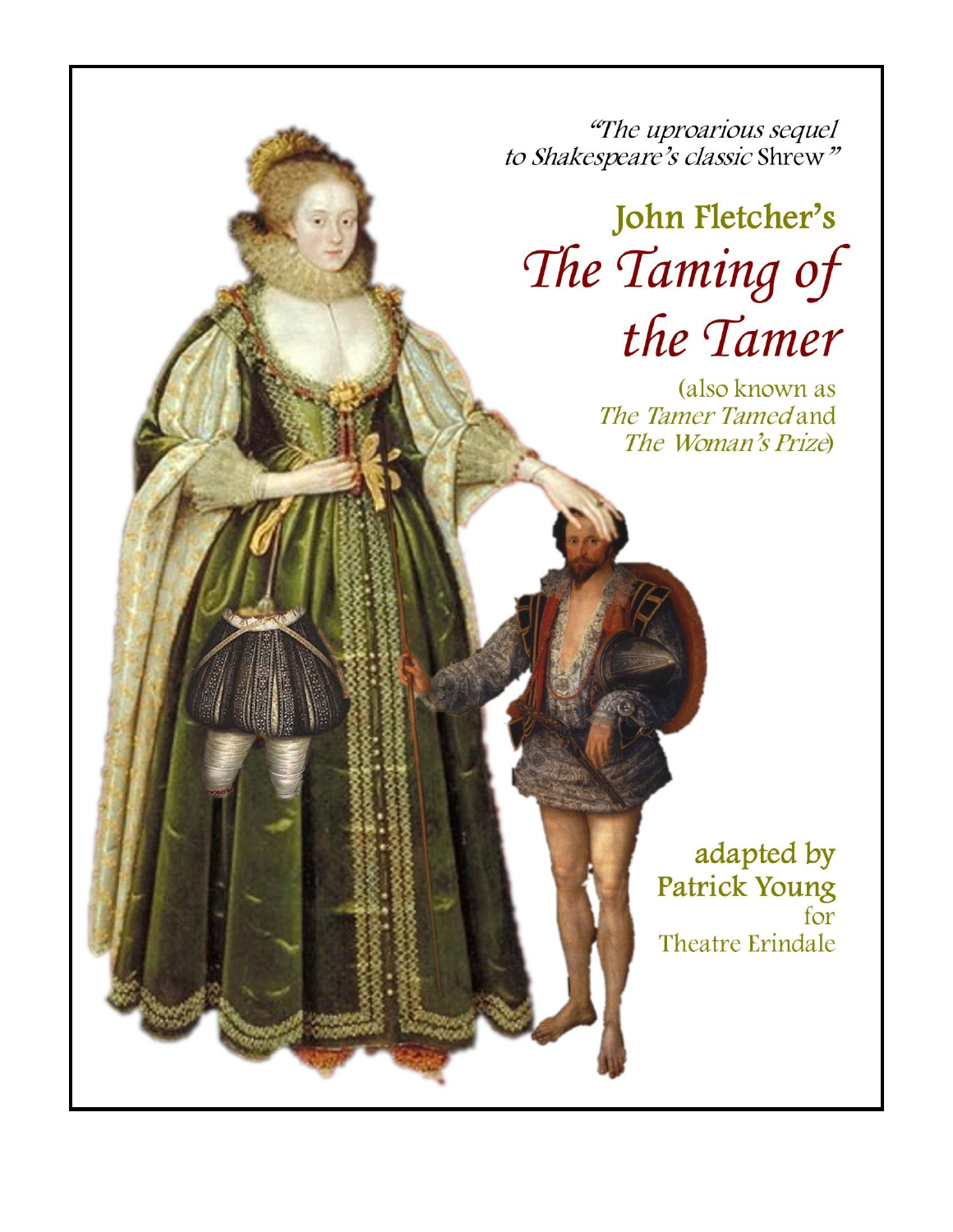## Critical Reaction to *THE TAMING OF THE TAMER*

"Unlike the movies, stage sequels rarely work … John Fletcher's *Taming of the Tamer* proves to be a happy exception to the rule…. Petruchio is now a widower with a new bride who decides to turn the tables on him. Not only that, she encourages other women to do the same. … Brisk pace, zest and comic invention…. The secondary couple gets their share of fine scenes.… Fascinating piece … It is a completely self-contained show, and a highly enjoyable one at that."

*̶* Mark Andrew Lawrence, *Mississauga News*

"John Fletcher had the cojones to write a follow-up to the bard's *Taming of the Shrew*, but from the distaff side…. Healey's Maria [is] no bitch, just iron fist in velvet glove…. Bitton's Petruchio *owns* Act II…. Mark Johnston's Tranio makes the role key to the play's progress; Livia [is] delightfully played by Sophia Fabiilli; the Macchiavellian machinations of Tamara Zdravkovic's Bianca would make Hilary Clinton envious; and Darren Turner as young Rowland captures audience empathy from the get-go." *̶* Danny Gaisin, *Ontario Arts Review*

"Lewd comedy … hilarious performances … passion [and] excitement … The attention to detail in all aspects – the acting, the stage direction, the props and costumes – was superb."

*̶ The Medium*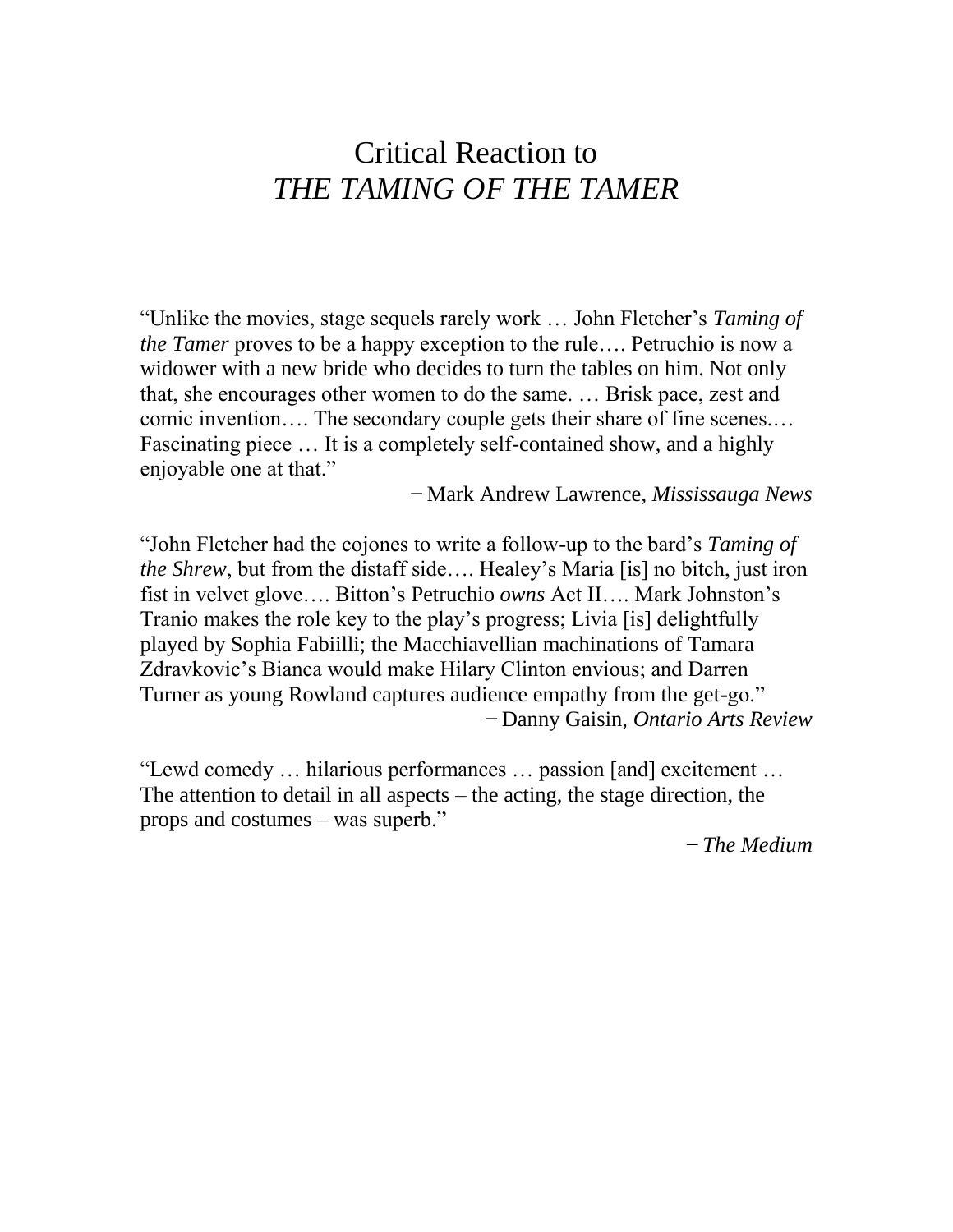*The*

# *Taming of the Tamer*

(also known as *The Tamer Tamed* or *The Woman's Prize)*

**by** 

## **JOHN FLETCHER**

**A performance version adapted by Patrick Young for Theatre Erindale**

*Based on the Folio of 1647 (and compared with other recent editions with assistance from Qasim Khan)*

*Copyright © 2008-2009 by Patrick Young*

*This edition is freely available for private or classroom study. Production rights, however, are strictly reserved. For all enquiries, whether professional or amateur, contact the Playwrights' Guild of Canada at [info@playwrightsguild.ca](mailto:info@playwrightsguild.ca) or 416.703.0201.*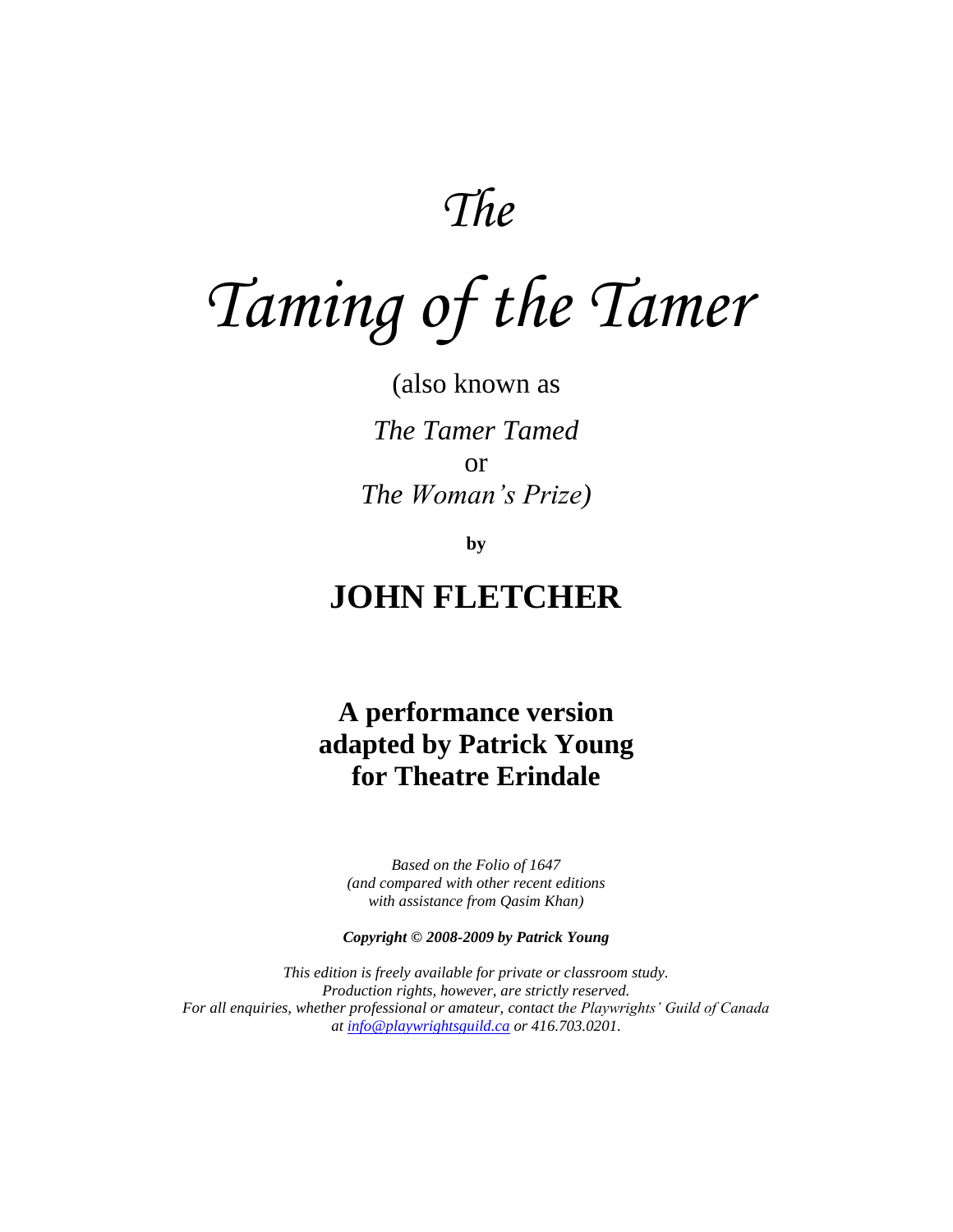#### *About the Adaptation …*

*The Taming of the Tamer* (also known as *The Tamer Tamed* and *The Woman's Prize*) was written fifteen to twenty years after *The Taming of the Shrew*, and picks up the story perhaps ten years later. Despite their exotic names, the characters have become "real people" rather than the inventions of travelling players, and they live unabashedly in London rather than Italy. Petruchio, widowed some time before, has just taken Kate's cousin Maria as his second wife. Kate's sister Bianca has not only been widowed but radicalized since we last saw her – without, however, losing any of her love of a good trick. There are other conscious parallels to the earlier story: younger sister Livia is about to be forced into a May-December match; Tranio (now a wealthy gentleman rather than a manservant) aids and abets the younger romance. Petronius is brother to Baptista, Sophocles parallels Hortensio, Jaques and Pedro mirror Grumio and Peter. Men make huge bets on their sexual and romantic prowess; Maria bullies her servants for effect, and creates an outrageous outfit to rival Petruchio's on his first wedding night. The inspiration of Aristophanes' *Lysistrata* is also clearly at work throughout the play. But the most important force behind the creation of this comedy is John Fletcher's urgent need to counter the perceived misogyny of *Shrew* with his own passionate call for true partnership and "due equality" in marriage.

*The Taming of the Tamer* has come down to us in two folios, one published twenty-two years after the author's death, and the other fifty-four. These texts are poorly proofread, inconsistent, and often mutually contradictory. A third now published in facsimile of a manuscript from the Folger Library has significant differences from either. None of the three reads credibly like a version tested in rehearsal and proven in frequent performance by Shakespeare's company, the King's Men; rather they show signs – to a dramaturg – of being based on early rough drafts. This lack of a performance-ready text is one reason for the play's obscurity; unlike most of Shakespeare's works, it has not had the benefit of four centuries of textual scholarship and theatrical production.

Five years ago, the Royal Shakespeare Company set out to fill that gap. As part of its campaign to revive the works of Shakespeare's contemporaries, the RSC produced *The Taming of the Shrew* and *The Tamer Tamed* with the same cast and set design in a repertory directed by Gregory Doran, toured it to the USA, and published its own version of the *Tamer* text. The result was a revelation: the manifest attractions of the piece were embraced by English-speaking companies the world over, and even translated into other languages (though this – as far as we know – is the first production in Canada).

Our version of the play, however, is unique. Starting directly with the Folio of 1647 and comparing it with the new RSC, Revels, and Folger manuscript editions, we cut one scene, restored two, repositioned a couple of others, and reordered material in several more. Though modern spelling and punctuation were added, Fletcher's distinctive scansion and diction were carefully preserved. The lyrics of the "Women's War Song" were regularized to go hand in glove with original music. Most importantly, red herrings, redundancies, and anything that actors could not hope to clarify for the modern audience were expunged – all in an effort to arrive at the clearest and most cleanly actable version of the story to hit the stage since 1633 (when we know it was presented at court in tandem with *Shrew* but to even greater acclaim). As a suitable moniker for this new acting edition, we chose the least familiar but most appropriate of the three titles referred to in historical documents: *The Taming of the Tamer.*

We are thrilled to be the first company in Canada to present *Shrew* and *Tamer* together in a single season and in sequence. I've been blessed in rehearsal with the assistance and support of Jenny Salisbury, David Vanderlip, Sarah Jane Burton, and Christopher Dawes, in addition to our Theatre Erindale Production Staff, and the cast has responded to this remarkably fresh text with hard work and boundless enthusiasm. If we can now share with you some portion of both the fun and the passion this too-long-forgotten play has inspired in us, we'll have accomplished what we set out to do.

#### *About the Author …*



**JOHN FLETCHER** (1579 - 1625) was born to an ambitious and successful cleric who was in turn [Dean of Peterborough,](/wiki/Dean_of_Peterborough) [Bishop of Bristol,](/wiki/Bishop_of_Bristol) [Bishop of Worcester,](/wiki/Bishop_of_Worcester) [Bishop of London,](/wiki/Bishop_of_London) and [chaplain](/wiki/Chaplain) to [Queen Elizabeth.](/wiki/Elizabeth_I_of_England) Nevertheless, his father died in debt and out of favour, and the upbringing of John and his seven siblings was entrusted to his paternal uncle, a poet and minor official.

Fletcher attende[d Corpus Christi College,](/wiki/Corpus_Christi_College%2C_Cambridge) [Cambridge,](/wiki/University_of_Cambridge) in [the](/wiki/1591) 1590s, and b[y 1606](/wiki/1606) began to appear as an author for the [Children of the Queen's Revels,](/wiki/Children_of_the_Chapel) then performing at the [Blackfriars](/wiki/Blackfriars_Theatre)  [Theatre.](/wiki/Blackfriars_Theatre) He seems to have been friends with Ben Jonson and the "university wits", but his most important early partnership was with the man to whose name his has been linked in literary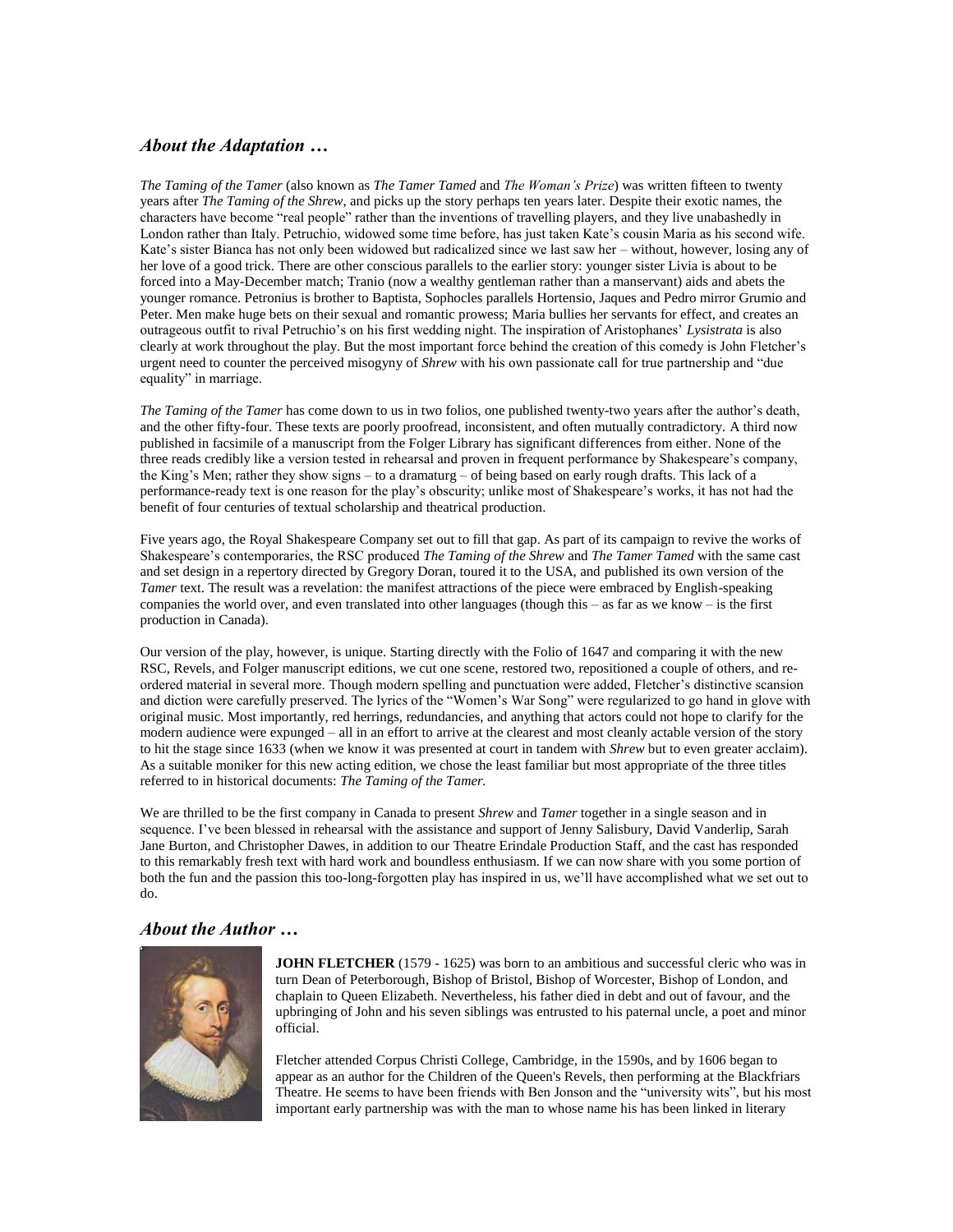history ever since, Francis Beaumont. Beaumont and Fletcher wrote less than a dozen plays together (while apparently sharing living quarters as well), but exerted a profound stylistic influence on other authors – including William Shakespeare in his late romances. After the success of *Philaster* (1609?), they were especially associated with the new form of tragicomedy. One of their most enduringly popular works, *The Maid's Tragedy* – also noteworthy for its empathy with the lot of women – was successfully produced by Theatre Erindale two years ago.

The partnership ended in 1613 when Beaumont was married (he died in 1616), but by that time Fletcher had already made a considerable independent mark for himself. *The Tamer Tamed* (1611) was so successful that Shakespeare invited the younger author to team up, and they wrote three plays together: *Henry VIII*, *The Two Noble Kinsmen*, and *Double Falsehood* (which survives only as adapted by Lewis Theobald in the eighteenth century). On Shakespeare's retirement, Fletcher took over as the chief writer of the King's Men, for whom he wrote exclusively thereafter. Though now credited with some sixteen plays written on his own, the majority of Fletcher's output – up to forty works in all – continued to be collaborative. He wrote plays with Massinger, Field, Middleton, Rowley, Jonson, Chapman, and Shirley – a remarkable record. It is safe to say that his work eclipsed even Shakespeare's in popularity for the rest of the century, and endured onstage well into the next. Thereafter, as the changing tastes of Georgian and Victorian audiences and critics found other favourites, it gradually faded from view.

Fletcher died in 1625, at the age of 46, of the plague. – *Patrick Young, Toronto, 2009*

The first production of this version of John Fletcher's

 $\bullet$ 

## *The Taming of the Tamer*

opened at the Erindale Studio Theatre, University of Toronto Mississauga, on March 20<sup>th</sup> 2009. It was directed by Patrick Young, assisted by Jenny Salisbury, with original music by Christopher Dawes and choreography by Sarah Jane Burton. The set was by Patrick Young, costumes by Joanne Massingham, lighting by James W. Smagata, and Stage Management by David Vanderlip, assisted by Kathryn Alexandre and Cameron Laurie.

#### **THE CAST**

*Part I: In and around Petronius' manor house, London, about 1611. Part II: Petruchio's and Petronius' houses, a couple of days later.*

 $\bullet$ 

*The play runs approximately 2 hours and 25 minutes, not including intermission.*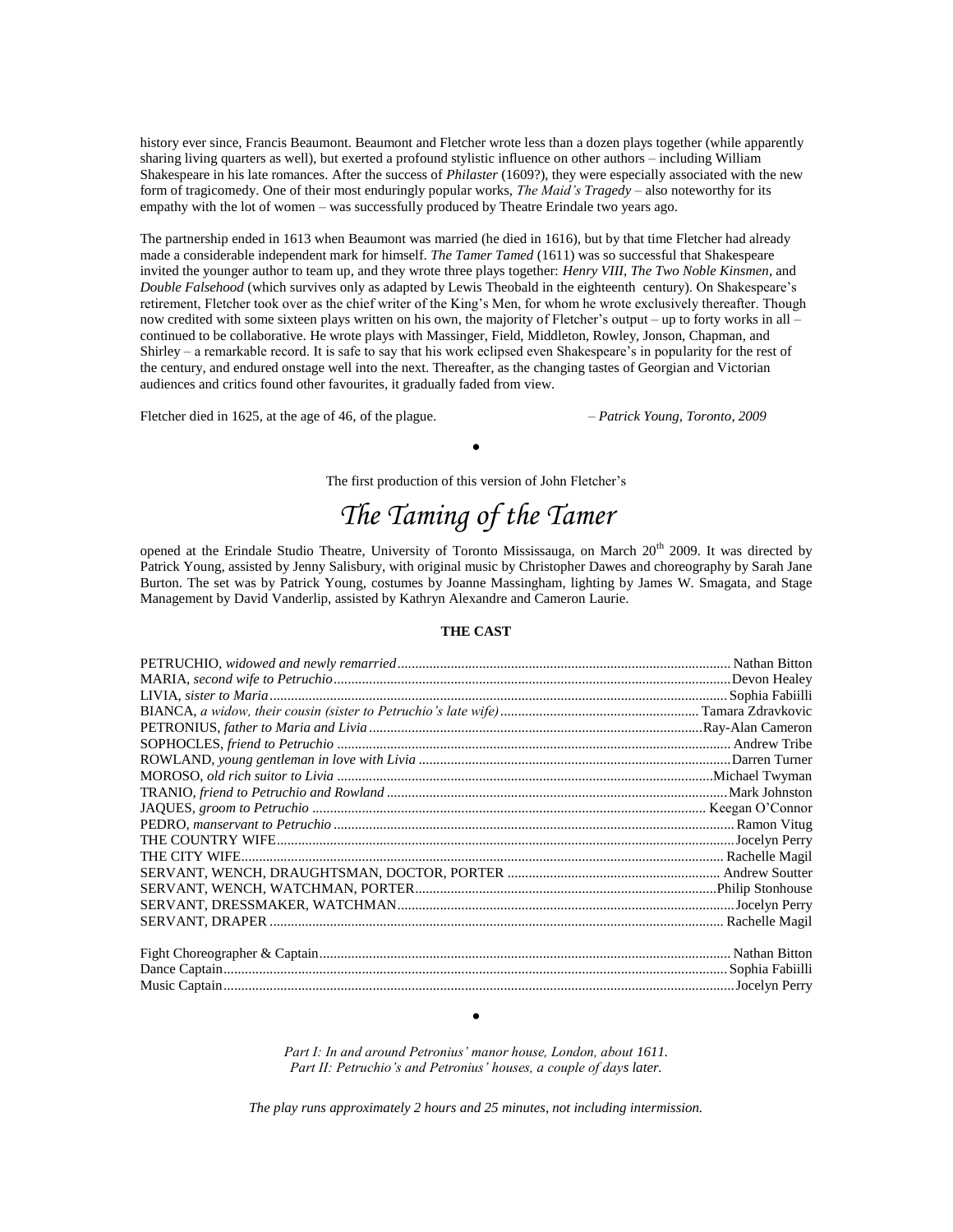## **Characters**

Petruchio, *widowed and newly remarried* Maria,<sup>1</sup> *second wife to Petruchio* Livia, *sister to Maria* Bianca, *their cousin, sister to Petruchio's late wife* Petronius, *father to Maria and Livia* Sophocles, *friend to Petruchio* Rowland, *young gentleman in love with Livia* Moroso, *old rich suitor to Livia* Tranio, *friend to Petruchio and Rowland* Jaques,<sup>2</sup> *Petruchio's groom* Pedro, *Petruchio's manservant* The City Wife The Country Wife Three Country Wenches A Doctor Two Watchmen Porters

Servants

#### THE SCENE:

*London, about 1611*

<sup>&</sup>lt;sup>1</sup> Pronounced "Mar-<u>eye</u>-ah".<br><sup>2</sup> Pronounced either "Jake" or "Jake-wees", depending on the scansion of the individual line.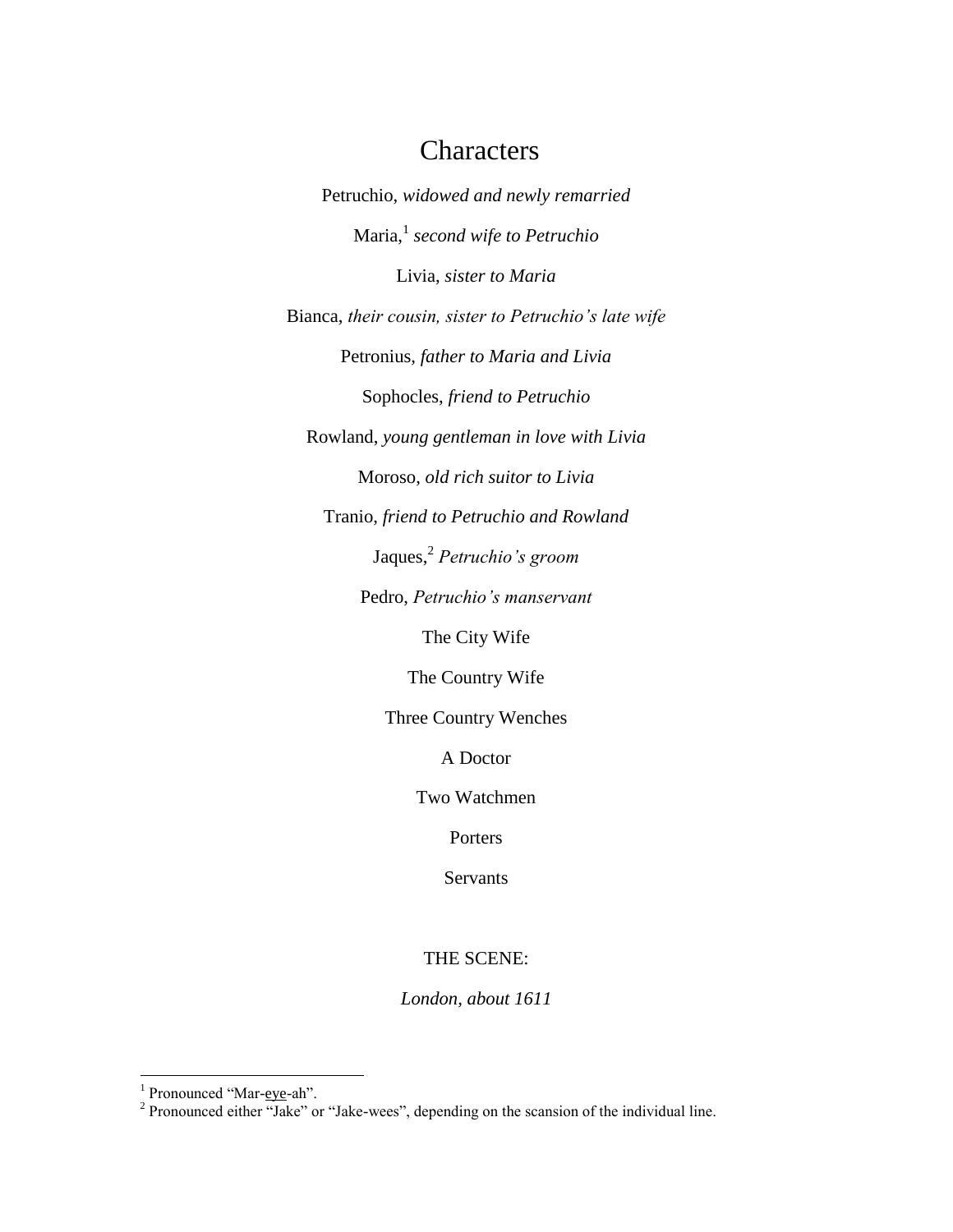## PART I

## Act One, Scene One

*Outside a church; guests departing. Enter MOROSO, SOPHOCLES, and TRANIO, with rosemary, as from a wedding <sup>1</sup>*

| <b>MOROSO</b>    | God give 'em joy.                                                                                                                                                                                |
|------------------|--------------------------------------------------------------------------------------------------------------------------------------------------------------------------------------------------|
| <b>TRANIO</b>    | Amen.                                                                                                                                                                                            |
| <b>SOPHOCLES</b> | Amen, say I too.<br>The Pudding's now i'th proof. Alas, poor wench,<br>Through what a mine of patience must thou work<br>Ere thou know'st good hour more!                                        |
| <b>TRANIO</b>    | Tis too true. Certain,<br>Methinks her father has dealt harshly with her—<br>Exceeding harshly, and not like a Father-<br>To match her to this dragon Petruchio.<br>I pity the poor Gentlewoman. |
| <b>MOROSO</b>    | Methinks now,<br>He's not so terrible as people think him.                                                                                                                                       |
| <b>SOPHOCLES</b> | (apart to Tranio) This old thief flatters out of mere devotion,<br>To please the father for his second daughter.                                                                                 |
| <b>TRANIO</b>    | (apart to Sophocles) But shall he have her?                                                                                                                                                      |
| <b>SOPHOCLES</b> | Yes—when I have Rome!<br><i>(apart to Tranio)</i><br>And yet the father's for him.                                                                                                               |
| <b>MOROSO</b>    | I'll assure ye,<br>I hold him a good man.                                                                                                                                                        |
| <b>SOPHOCLES</b> | Yes, sure a wealthy,<br>But whether a good <i>woman's</i> man, is doubtful.                                                                                                                      |

 $<sup>1</sup>$  Rosemary, "for remembrance" (Ophelia), was prominent in the small bunches of herbs and flowers</sup> frequently distributed as favours to wedding guests. It was also included in bridal bouquets, friendship testimonials, and funeral arrangements.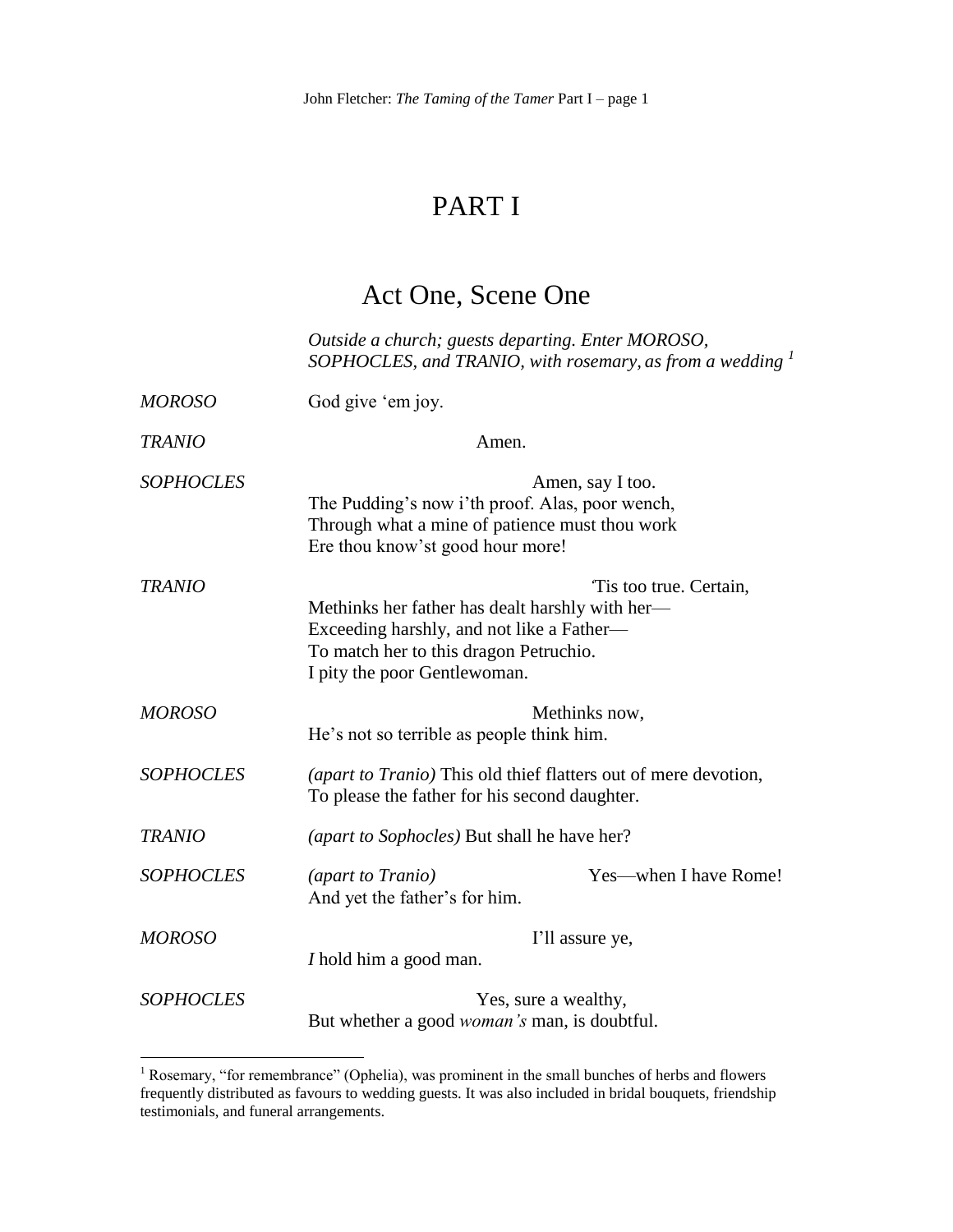|                  | John Fletcher: The Taming of the Tamer Part I - page 2                                                                                                                                                                                                                                                                                              |
|------------------|-----------------------------------------------------------------------------------------------------------------------------------------------------------------------------------------------------------------------------------------------------------------------------------------------------------------------------------------------------|
| <b>TRANIO</b>    | Would 'twere no worse.                                                                                                                                                                                                                                                                                                                              |
| <b>MOROSO</b>    | What though his other wife-<br>Katharine, it was; that's she they call'd the shrew—<br>Out of her most abundant stubbornness,<br>Out of her daily hue and cries upon him<br>(For sure she was a rebel) turn'd his temper,<br>And forc'd him blow as high as she? Dost follow<br>He must retain that long since buried tempest<br>To this soft maid? |
| <b>SOPHOCLES</b> | I fear it.                                                                                                                                                                                                                                                                                                                                          |
| <b>TRANIO</b>    | So do I;<br>And so far, that if God had made <i>me</i> woman,<br>And his wife that must be—                                                                                                                                                                                                                                                         |
| <b>MOROSO</b>    | What would you do, sir?                                                                                                                                                                                                                                                                                                                             |
| <b>TRANIO</b>    | I would learn to eat coals with an angry cat,<br>And spit fire at him; I would (to prevent him)<br>Do all the ramping, roaring tricks a whore<br>Being drunk and tumbling ripe would tremble at.<br>There is no safety else, nor moral wisdom,<br>To be a wife, and his.                                                                            |
| <b>SOPHOCLES</b> | So I should think, too.                                                                                                                                                                                                                                                                                                                             |
| <b>TRANIO</b>    | The bare remembrance yet of his first wife<br>Will make him start in's sleep, cry out for cudgels,<br>And hide his breeches out of fear her ghost<br>Should walk and wear 'em yet. Since his first marriage,<br>He is no more the still $P$ Petruchio<br>Than I am Babylon.                                                                         |
| <b>SOPHOCLES</b> | He's a good fellow,<br>And by my troth I love him; but to think<br>A fit match for this tender soul—                                                                                                                                                                                                                                                |
| <b>TRANIO</b>    | His very frown, if she but say her prayers<br>Louder than men talk treason, makes him tinder;<br>She must do nothing of herself: not eat,<br>Drink, say "Sir how do ye do?" or piss,<br>Unless he bid her.                                                                                                                                          |

<sup>&</sup>lt;sup>1</sup> Same or mild-mannered.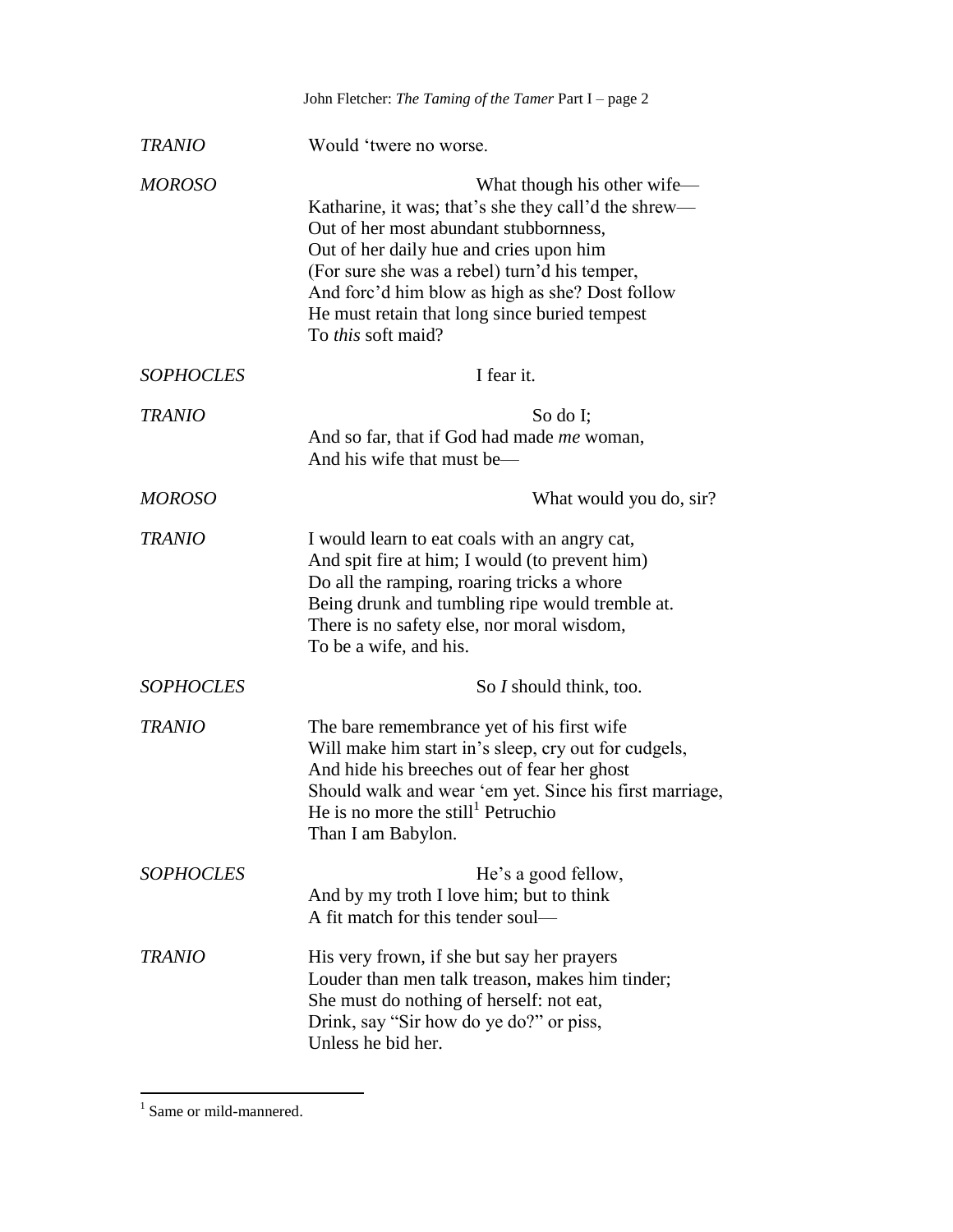| <b>SOPHOCLES</b> | He will bury her—<br>Ten pound to twenty shillings <sup>1</sup> —within these three weeks.                                                                             |
|------------------|------------------------------------------------------------------------------------------------------------------------------------------------------------------------|
| TRANIO:          | I'll be your half. <sup>2</sup> (gives money)                                                                                                                          |
|                  | Enter JAQUES with a pot of wine, and PEDRO                                                                                                                             |
| <b>MOROSO</b>    | He loves her most extremely,<br>And so long 'twill be honeymoon. Now, Jaques,<br>You are a busy man, I am sure.                                                        |
| <b>JAQUES</b>    | Yes, certain-<br>This old sport must have eggs.                                                                                                                        |
| <b>TRANIO</b>    | That's right, sir.                                                                                                                                                     |
| <b>MOROSO</b>    | This fellow broods his Master. <sup>3</sup> Speed ye, Jaques!                                                                                                          |
| <b>SOPHOCLES</b> | We shall be for you presently.                                                                                                                                         |
| <b>JAQUES</b>    | (to Moroso)<br>Oh, my old sir,<br>When shall we see your worship run at ring? <sup>4</sup><br>That hour a standing <sup>5</sup> were worth money!                      |
| <b>MOROSO</b>    | So, sir.                                                                                                                                                               |
| <b>JAQUES</b>    | Upon my little honesty, your mistress-<br>If I have any speculation—must think<br>This single thrumming of a fiddle<br>Without a bow but e'en poor sport. <sup>6</sup> |
| <b>MOROSO</b>    | Y'are merry.                                                                                                                                                           |
| <b>JAQUES</b>    | Would I were wise too; so God bless your worships.                                                                                                                     |
|                  | Exit JAQUES and PEDRO                                                                                                                                                  |
| <b>TRANIO</b>    | The fellow tells you true.                                                                                                                                             |
| <b>SOPHOCLES</b> | When is the day, man?<br>Come, come, you'll steal a marriage.                                                                                                          |

 $1$  Ten to one odds, as twenty shillings equals one pound. (Ten pounds is the annual income for an unskilled

labourer.)<br><sup>2</sup> I'll stand you half the forfeit in return for half your winnings. (They are making a wager.) [Revels]

 $3$  Eggs were held to fortify the erection. Jaques 'broods' his master like a mother hen her chicks.

 $4\degree$  One competition in jousting is to run full speed on horseback with your lance aimed at a ring (sexual).

 $<sup>5</sup>$  A place in the stands to watch the jousting (also sexual).</sup>

 $6$  The female sex organ is the fiddle, male sex organ the bow.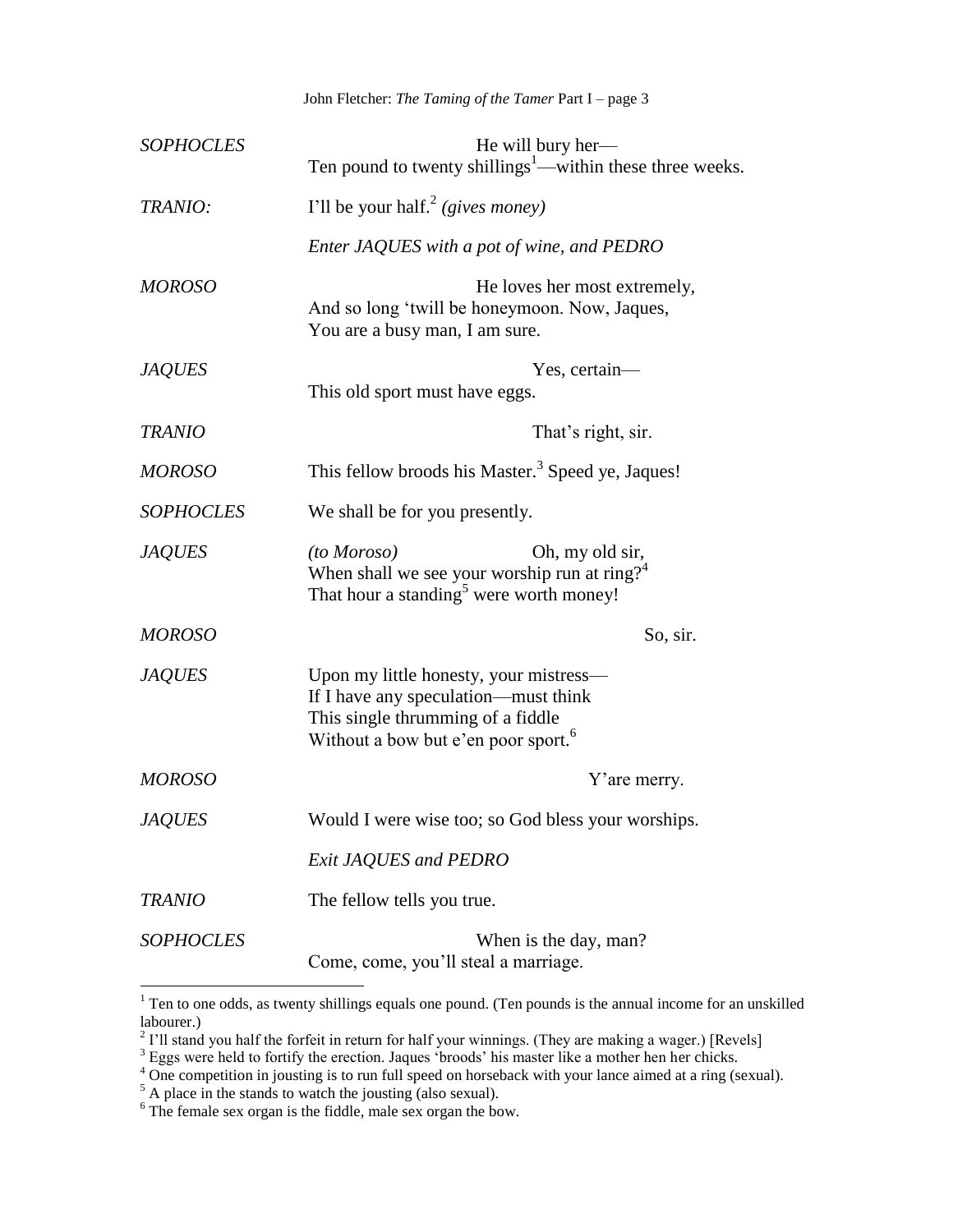|                  | John Fletcher: The Taming of the Tamer Part I – page 4                                                         |
|------------------|----------------------------------------------------------------------------------------------------------------|
| <b>MOROSO</b>    | Nay, believe me:<br>But <sup>1</sup> when her father pleases, I am ready,<br>And all my friends shall know it. |
| <b>TRANIO</b>    | Why not now?<br>One charge had serv'd for both.                                                                |
| <b>MOROSO</b>    | There's reason in't.                                                                                           |
| <b>SOPHOCLES</b> | Call'd Rowland!                                                                                                |
| <b>MOROSO</b>    | Will ye walk? They'll think we are lost. <sup>2</sup><br>Come, gentlemen.                                      |
| <b>TRANIO</b>    | <i>(apart to Sophocles)</i> You have whipp'd him now.                                                          |
| <b>SOPHOCLES</b> | <i>(apart to Tranio)</i> So will be never the wench, I hope.                                                   |
| <b>TRANIO</b>    | I wish it.                                                                                                     |

*Exeunt*

## Act One, Scene Two

*The common area of Livia's and Maria's wing in Petronius' house. Evening. Enter ROWLAND and LIVIA*

| <b>ROWLAND</b> | Now, Livia, if you'll go away tonight,   |
|----------------|------------------------------------------|
|                | If your affections be not made of words— |
|                |                                          |

- *LIVIA* I love you, and you know how dearly, Rowland; My affections ever have been your servants.
- *ROWLAND* Why then, take this way.
- *LIVIA '*Twill be a childish and a less prosperous course. Why should we do our hearty love such wrong, To over-run our fortunes?

*ROWLAND* Then you flatter.

 $<sup>1</sup>$  As soon as.</sup>

 $2^2$  They are expected at a wedding feast, and later to accompany the groom to his wedding night, but Moroso's concern is to change the subject.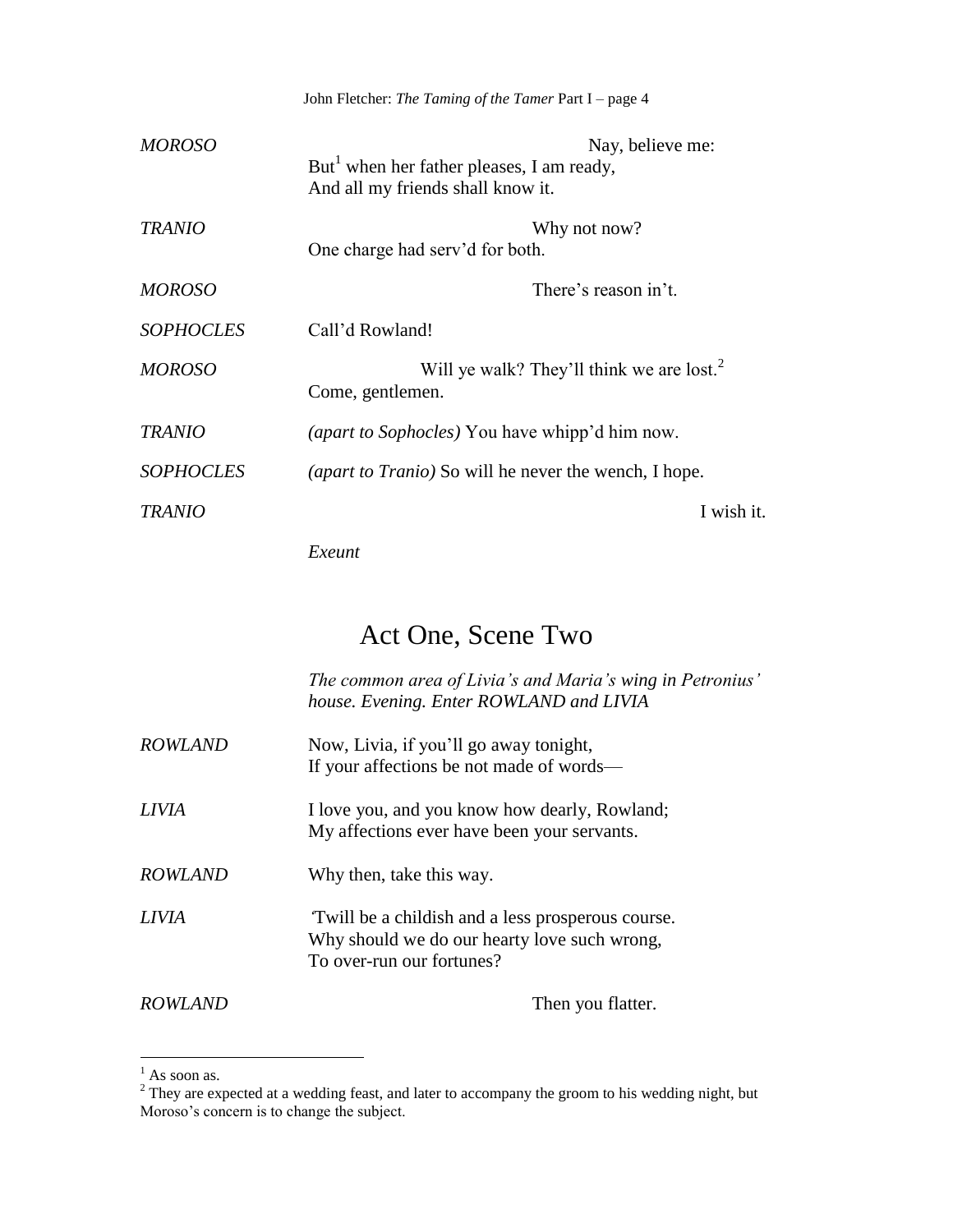|                | John Fletcher: The Taming of the Tamer Part I - page 5                                                                                                                                                                                                       |
|----------------|--------------------------------------------------------------------------------------------------------------------------------------------------------------------------------------------------------------------------------------------------------------|
| <i>LIVIA</i>   | Alas, you know I cannot.                                                                                                                                                                                                                                     |
| <b>ROWLAND</b> | What hope's left else<br>But flying, to enjoy ye?                                                                                                                                                                                                            |
| <i>LIVIA</i>   | My father's bent against us; what but ruin,<br>Can such a by-way bring us? If your fears<br>Would let you look with my eyes, I would show<br>How our staying here would win a surer course.                                                                  |
| <b>ROWLAND</b> | And then Moroso has ye.                                                                                                                                                                                                                                      |
| <b>LIVIA</b>   | No such matter.<br>For hold this certain: begging, stealing, whoring<br>Sooner find me than that drawn fox Moroso.                                                                                                                                           |
| <b>ROWLAND</b> | But his money, if wealth may win you—                                                                                                                                                                                                                        |
| <b>LIVIA</b>   | His money, Rowland?<br>Oh, Love forgive me, what a faith hast thou?<br>Why, can his money kiss me?                                                                                                                                                           |
| <b>ROWLAND</b> | Yes.                                                                                                                                                                                                                                                         |
| <b>LIVIA</b>   | Behind! $^{2}$<br>Thou mak'st me merry with thy fear! What fools<br>You men are! Tush! His mouldy money?<br>No, Rowland, no man shall make use of me;<br>My beauty was born free, and free I'll give it<br>To him that loves, not buys me. You yet doubt me. |
| <b>ROWLAND</b> | I cannot say I doubt ye.                                                                                                                                                                                                                                     |
| <b>LIVIA</b>   | Go thy ways,<br>Thou art the prettiest puling <sup>3</sup> piece of passion!<br>I' faith, I will not fail thee.                                                                                                                                              |
| <b>ROWLAND</b> | I had rather-                                                                                                                                                                                                                                                |
| <i>LIVIA</i>   | Prithee believe me, if I do not carry it,<br>For both our goods—                                                                                                                                                                                             |

<sup>&</sup>lt;sup>1</sup> Hollow, stuffed.

 $2$  Yes—kiss my ass!

 $3$  Whining, like an infant.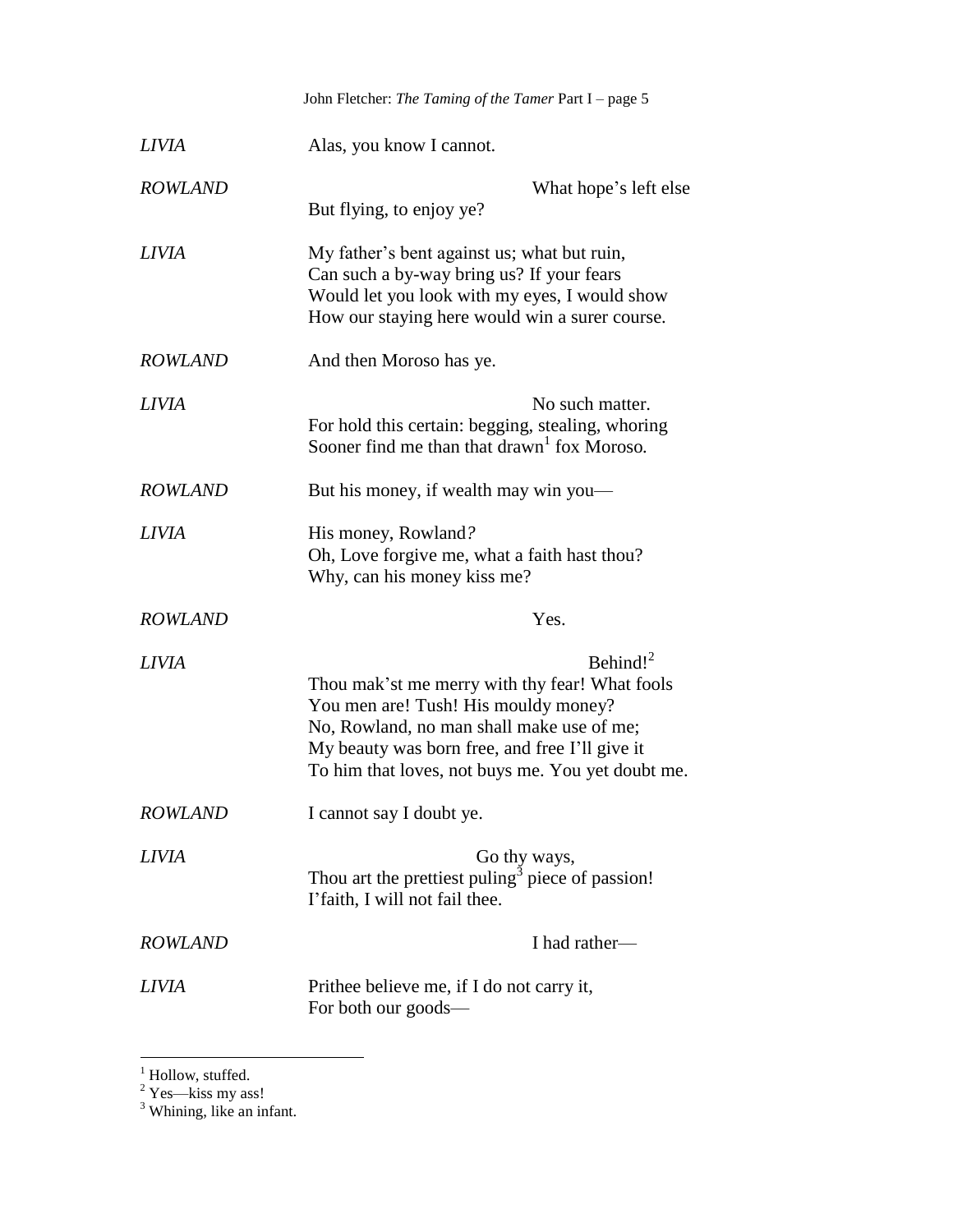| <b>ROWLAND</b> | $But$ —                                                                                                                                                                                                                                                                                                                                                              |
|----------------|----------------------------------------------------------------------------------------------------------------------------------------------------------------------------------------------------------------------------------------------------------------------------------------------------------------------------------------------------------------------|
| <b>LIVIA</b>   | What "but"?                                                                                                                                                                                                                                                                                                                                                          |
| <b>ROWLAND</b> | I would tell you.                                                                                                                                                                                                                                                                                                                                                    |
| <b>LIVIA</b>   | I know all you can tell me. All's but this:<br>You would have me, and lie with me. Is't not so?                                                                                                                                                                                                                                                                      |
| <b>ROWLAND</b> | Yes.                                                                                                                                                                                                                                                                                                                                                                 |
| <i>LIVIA</i>   | Why you shall; will that content you? Go.                                                                                                                                                                                                                                                                                                                            |
| <b>ROWLAND</b> | I am very loath to go.                                                                                                                                                                                                                                                                                                                                               |
|                | Enter BIANCA <sup>1</sup> and MARIA, apart                                                                                                                                                                                                                                                                                                                           |
| <i>LIVIA</i>   | Here's my sister.<br>Go, prithee go. This kiss (kisses him)—and credit me:<br>Ere I am three nights older, I am for thee.<br>You shall hear what I do.                                                                                                                                                                                                               |
| <b>ROWLAND</b> | I had rather feel it.                                                                                                                                                                                                                                                                                                                                                |
| <i>LIVIA</i>   | Farewell.                                                                                                                                                                                                                                                                                                                                                            |
| <b>ROWLAND</b> | Farewell.                                                                                                                                                                                                                                                                                                                                                            |
|                | <b>Exit ROWLAND</b>                                                                                                                                                                                                                                                                                                                                                  |
| <i>LIVIA</i>   | (aside)<br>Alas poor fool, how it looks!<br>It would e'en hang itself, should I but cross it!<br>For pure love to the matter, I must hatch a plot.                                                                                                                                                                                                                   |
| <b>BIANCA</b>  | Nay never look for merry hour, Maria,<br>If now you make it not; let not your blushes,<br>Your modesty and tenderness of spirit,<br>Make you continual anvil to his anger. <sup>2</sup><br>Since his first wife, my sister, set him going,<br>Nothing can bind his rage. Take your own counsel,<br>You shall not say that I persuaded you.<br>But if you suffer him- |

 $1$  Bianca is a widow, and therefore not only free of male control, but able to own property or run a business in her own name. She has no doubt been Maria's Matron of Honour at the wedding.

 $2$  That is, an object to be beaten upon.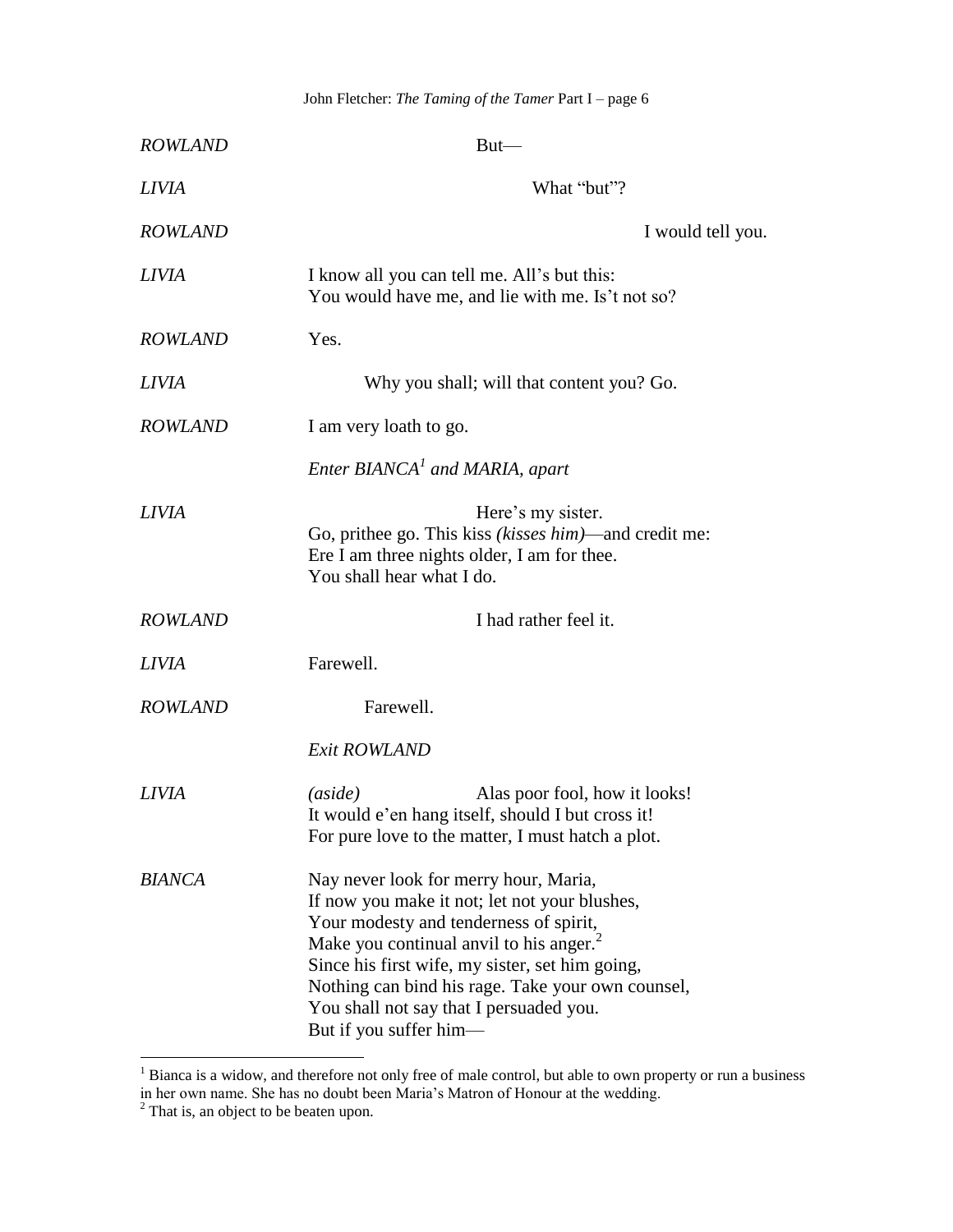|               | John Fletcher: The Taming of the Tamer Part I - page 7                                                                                                                                                                                                                                                                                                                                                                                       |
|---------------|----------------------------------------------------------------------------------------------------------------------------------------------------------------------------------------------------------------------------------------------------------------------------------------------------------------------------------------------------------------------------------------------------------------------------------------------|
| MARIA         | Stay, shall I do it?                                                                                                                                                                                                                                                                                                                                                                                                                         |
| <b>BIANCA</b> | Have you a stomach to't? <sup>1</sup>                                                                                                                                                                                                                                                                                                                                                                                                        |
| <b>MARIA</b>  | I never show'd it.                                                                                                                                                                                                                                                                                                                                                                                                                           |
| <b>BIANCA</b> | Twill show the rarer and the stronger in you.<br>But do not say I urg'd you.                                                                                                                                                                                                                                                                                                                                                                 |
| MARIA         | I am perfect. $^{2}$<br>Like Curtius, $3$ to redeem my country have I<br>Leapt into this gulf of marriage, and I'll do it!<br>Farewell all poorer thoughts but spite and anger<br>Till I have wrought a miracle. Now, cousin,<br>I am no more the gentle tame Maria.<br>Mistake me not; I have a new soul in me<br>Made of a north wind, nothing but tempest;<br>And like a tempest shall it make all ruins,<br>Till I have run my will out. |
| <b>BIANCA</b> | This is brave now,<br>If you continue it; may your own will lead you.                                                                                                                                                                                                                                                                                                                                                                        |
| <b>MARIA</b>  | Adieu all tenderness! I dare continue.<br>Maids that are made of fears and modest blushes,<br>View me, and love example!                                                                                                                                                                                                                                                                                                                     |
| <b>BIANCA</b> | Here is your sister.                                                                                                                                                                                                                                                                                                                                                                                                                         |
| <b>MARIA</b>  | Here is the brave old man's love.                                                                                                                                                                                                                                                                                                                                                                                                            |
| <b>BIANCA</b> | That loves the young man.                                                                                                                                                                                                                                                                                                                                                                                                                    |
| MARIA         | Aye, and hold thee there, wench. What a grief of heart is't,<br>When Venus' revels should up-rowse Old Night,<br>To lie and tell the clock and rise sport-stary'd!                                                                                                                                                                                                                                                                           |
| <b>LIVIA</b>  | Dear sister,<br>Where have you been, you talk thus?                                                                                                                                                                                                                                                                                                                                                                                          |
| <b>MARIA</b>  | Why, at Church, wench;                                                                                                                                                                                                                                                                                                                                                                                                                       |

 $<sup>1</sup>$  Do you have the guts/appetite for it?</sup>

 $2^2$  My mind is made up.

 $3$  According to Livy, a young horseman named Marcus Curtius saved Rome by leaping on his horse fully armed into a mysterious gap that had opened in the Forum. The gap then closed over him.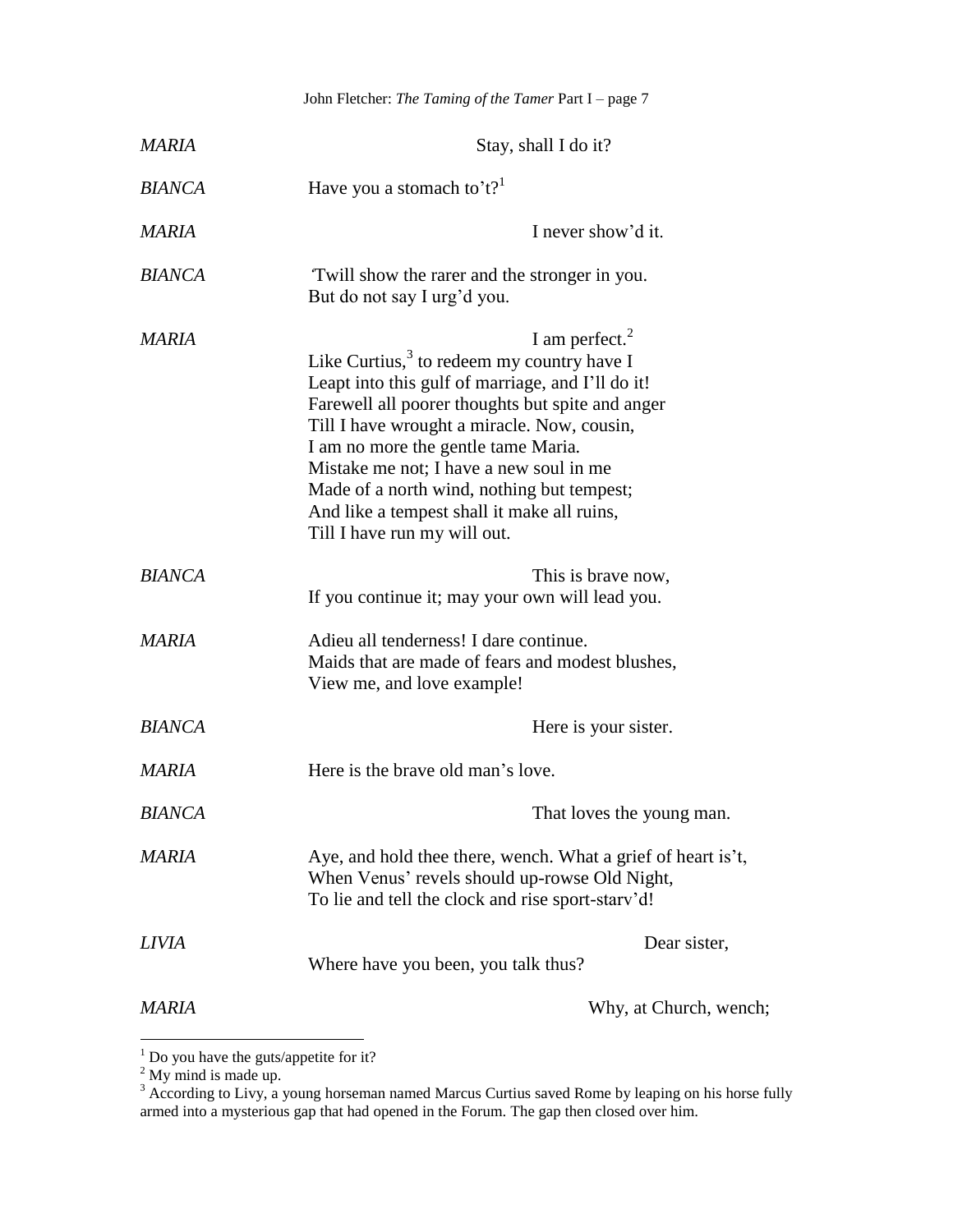|               | John Fletcher: The Taming of the Tamer Part I - page 8                                                                                                                                                                       |
|---------------|------------------------------------------------------------------------------------------------------------------------------------------------------------------------------------------------------------------------------|
|               | Where I am tied to talk thus: I am a wife now.                                                                                                                                                                               |
| <i>LIVIA</i>  | It seems so, and a modest!                                                                                                                                                                                                   |
| MARIA         | You are an ass.<br>When thou art married once, thy modesty<br>Will never buy thee pins.                                                                                                                                      |
| <i>LIVIA</i>  | Bless me!                                                                                                                                                                                                                    |
| MARIA         | From what?                                                                                                                                                                                                                   |
| <b>BIANCA</b> | From such a tame fool as our cousin Livia!                                                                                                                                                                                   |
| <i>LIVIA</i>  | You are not mad?                                                                                                                                                                                                             |
| MARIA         | Yes, wench, and so must you be,<br>Or none of our acquaintance. Tis bed time.<br>Pardon me, yellow Hymen, <sup>1</sup> that I mean<br>Thine off'rings to protract, or to keep fasting<br>My valiant bridegroom.              |
| <i>LIVIA</i>  | Whither will this woman?                                                                                                                                                                                                     |
| <b>BIANCA</b> | You may perceive her end. $2$                                                                                                                                                                                                |
| <b>LIVIA</b>  | Or rather fear it.                                                                                                                                                                                                           |
| MARIA         | Dare you be partner in't?                                                                                                                                                                                                    |
| <b>LIVIA</b>  | Leave it, Maria,<br>I fear I have mark'd too much. For goodness, leave it;<br>Divest you with obedient hands to bed.                                                                                                         |
| <b>MARIA</b>  | To bed? No, Livia, there are comets hang<br>Prodigious over that yet. Ne'er start, wench.<br>Before I know that heat, there is a fellow<br>To be made a man, for yet he is a monster.<br>Here must his head be, Livia- $!^3$ |
| LIVIA         | Never hope it!<br>This as easy with a sieve to scoop the ocean as                                                                                                                                                            |

 $1$  God of marriage, lover of Eros. When dressed at all, he wore wedding saffron (i.e., yellow).

 $2$  Destination.

 $3$  He must be on his knees, putting his head at her crotch-level.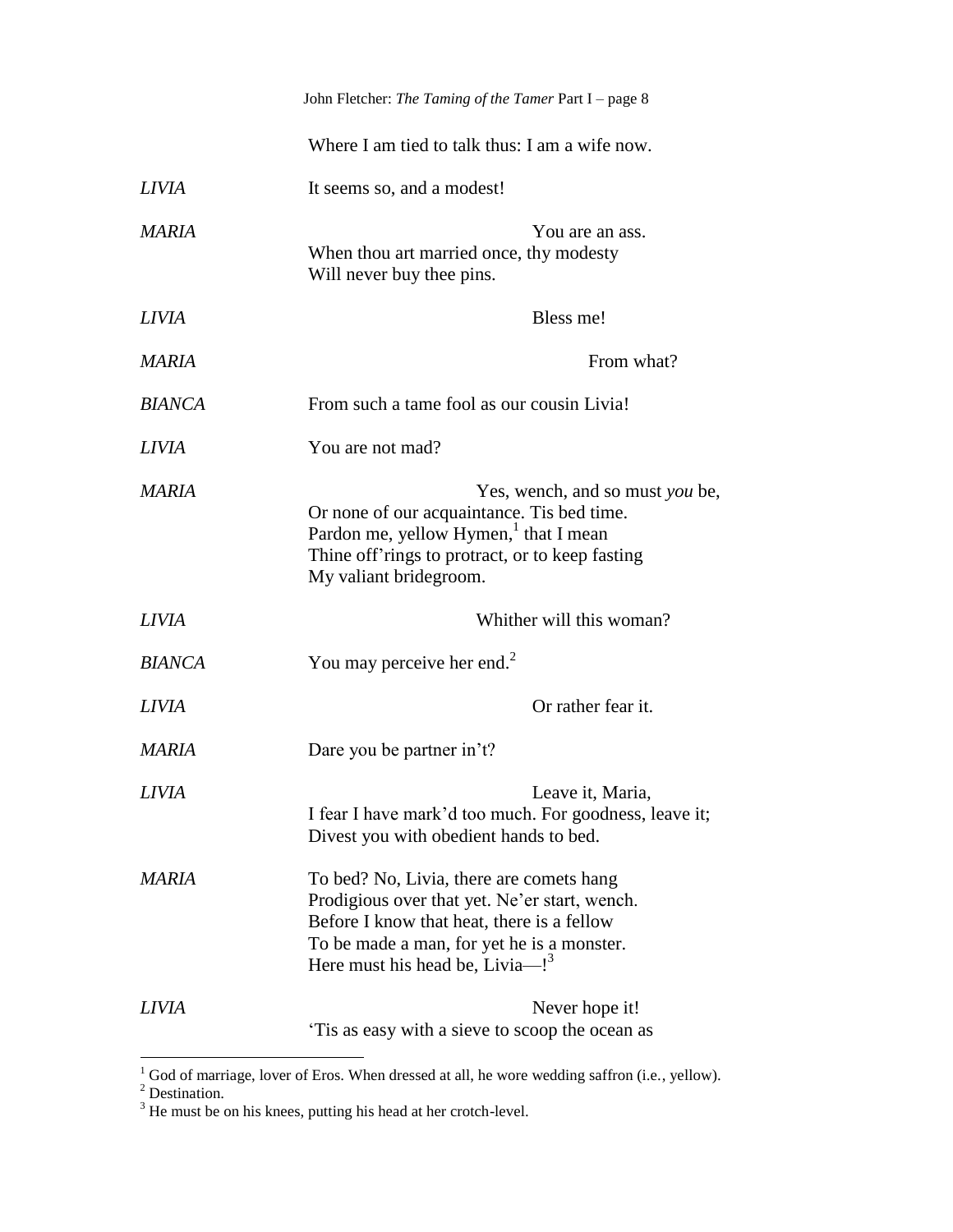|               | John Fletcher: The Taming of the Tamer Part I – page 9                                                                                                                                                                                                                                                                                                        |
|---------------|---------------------------------------------------------------------------------------------------------------------------------------------------------------------------------------------------------------------------------------------------------------------------------------------------------------------------------------------------------------|
|               | To tame Petruchio.                                                                                                                                                                                                                                                                                                                                            |
| MARIA         | Stay! Lucina, hear me!<br>Never unlock the treasure of my womb if I<br>Give way unto my married husband's will,<br>Or be a wife in anything but hopes,<br>Till I have made him easy as a child,<br>And tame as fear.<br>And when I kiss him, till I have my will,<br>May I be barren of delights, and know<br>Only what pleasures are in dreams, and guesses! |
| <i>LIVIA</i>  | A strange exordium! <sup>2</sup>                                                                                                                                                                                                                                                                                                                              |
| <b>BIANCA</b> | All the several wrongs<br>Done by imperious husbands to their wives<br>These thousand years and upwards, strengthen thee!<br>Thou hast a brave cause.                                                                                                                                                                                                         |
| MARIA         | And I'll do it bravely,<br>Or may I knit my life out ever after.                                                                                                                                                                                                                                                                                              |
| <b>LIVIA</b>  | In what part of the world got she this spirit?<br>Yet pray, Maria, look before you truly.<br>Besides the obedience of a wife,<br>So distant from your sweetness-                                                                                                                                                                                              |
| <b>MARIA</b>  | The obedience?!<br>You talk too tamely. By the faith I have<br>In mine own noble will, that childish woman<br>That lives a prisoner to her husband's pleasure<br>Has lost her making, and becomes a beast,<br>Created for his use, not fellowship.                                                                                                            |
| <i>LIVIA</i>  | So said his first wife, Kate.                                                                                                                                                                                                                                                                                                                                 |
| MARIA         | She was a fool,<br>And took a scurvy course; let her be nam'd<br>'Mongst those that wish for things, but dare not do 'em:<br>I have a new dance for him, and a mad one.                                                                                                                                                                                       |
| <b>LIVIA</b>  | <i>(to BIANCA)</i> Are <i>you</i> of this faith?                                                                                                                                                                                                                                                                                                              |

 $1$  Lucina was the Roman goddess of child-birth.

 $2^{2}$  Latin term for the beginning or introduction of a discourse, as taught in grammar school Rhetoric.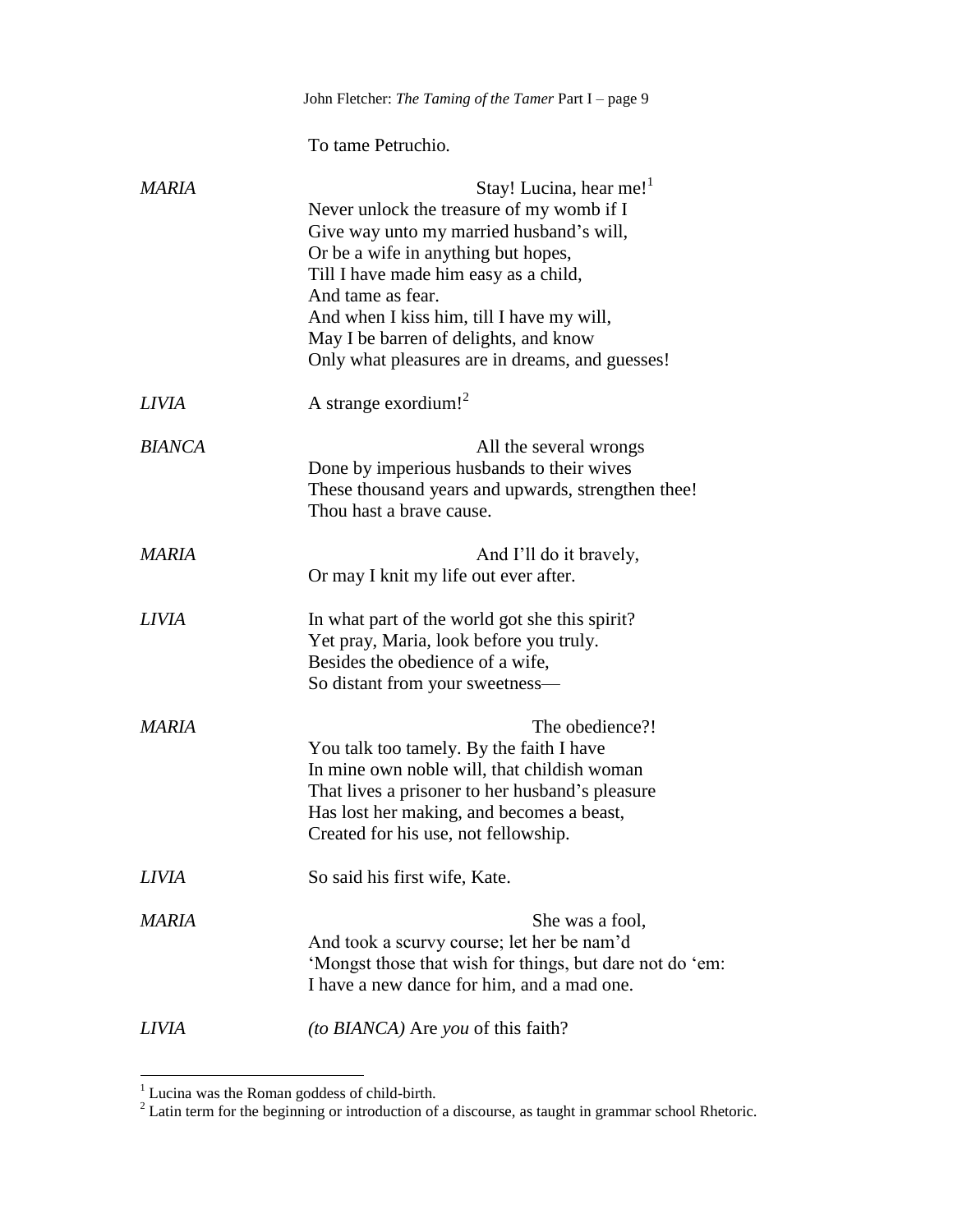|               | John Fletcher: The Taming of the Tamer Part I - page 10                                                                                                                                                                                                                                                                                                       |
|---------------|---------------------------------------------------------------------------------------------------------------------------------------------------------------------------------------------------------------------------------------------------------------------------------------------------------------------------------------------------------------|
| <b>BIANCA</b> | Yes, truly, and will die in't.                                                                                                                                                                                                                                                                                                                                |
| <i>LIVIA</i>  | Why then, let's all wear breeches!                                                                                                                                                                                                                                                                                                                            |
| <b>MARIA</b>  | Now thou com'st near the nature of a woman!<br>I'll tell thee, Livia, had this fellow tired<br>As many wives as horses under him<br>With spurring of their patience; had he got<br>A patent, with an office to reclaim us<br>Confirm'd by Parliament; had he all the malice<br>And subtlety of devils, or of us women,<br>Or anything that's worse than both— |
| <b>LIVIA</b>  | Hey, hey, boys, this is excellent!                                                                                                                                                                                                                                                                                                                            |
| MARIA         | -Or could he<br>Cast his wives new again, like bells to make 'em<br>Sound to his will; or had the fearful name<br>Of the first breaker of wild women: yet,<br>Yet would I undertake this man—thus single!—<br>Turn him and bend him as I list, and mould him<br>Into a babe again, that aged women,<br>Wanting both teeth and spleen, may master him!         |
| <b>BIANCA</b> | Thou wilt be chronicl'd! <sup>1</sup>                                                                                                                                                                                                                                                                                                                         |
| <b>MARIA</b>  | That's all I aim at.                                                                                                                                                                                                                                                                                                                                          |
| <i>LIVIA</i>  | I must confess, I do with all my heart<br>Hate an imperious husband, and in time<br>Might be so wrought upon—                                                                                                                                                                                                                                                 |
| <b>BIANCA</b> | To make him cuckold?                                                                                                                                                                                                                                                                                                                                          |
| <b>MARIA</b>  | If he deserve it?                                                                                                                                                                                                                                                                                                                                             |
| <i>LIVIA</i>  | Then I'll leave ye, ladies.                                                                                                                                                                                                                                                                                                                                   |
| <b>BIANCA</b> | Thou hast not so much noble anger in thee.                                                                                                                                                                                                                                                                                                                    |
| MARIA         | Go sleep, go sleep. What we intend to do<br>Lies not for such stary'd souls as thou hast, Livia.                                                                                                                                                                                                                                                              |

 $<sup>1</sup>$  You'll go down in history!</sup>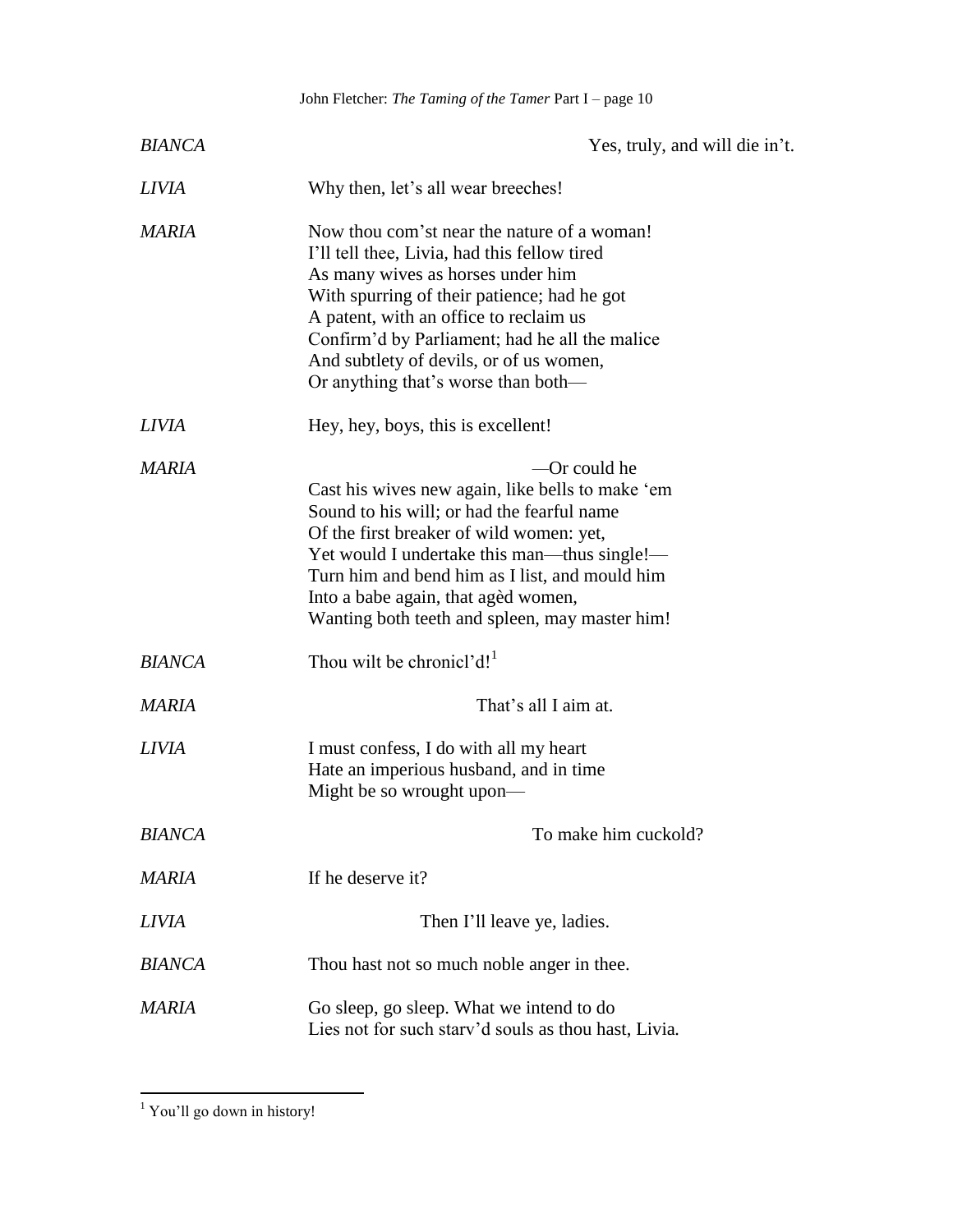| <i>LIVIA</i>  | Good night. The bridegroom will be with you presently.                                                                                                                                                                   |
|---------------|--------------------------------------------------------------------------------------------------------------------------------------------------------------------------------------------------------------------------|
| MARIA         | That's more than you know.                                                                                                                                                                                               |
| <b>BIANCA</b> | So be gone. Good night!                                                                                                                                                                                                  |
| MARIA         | If you intend no good, pray do no harm.                                                                                                                                                                                  |
| <b>LIVIA</b>  | None but pray for you.                                                                                                                                                                                                   |
|               | Exit LIVIA                                                                                                                                                                                                               |
| <b>BIANCA</b> | Cheer, wench!                                                                                                                                                                                                            |
| <b>MARIA</b>  | Now, Bianca,<br>Those wits we have, let's wind 'em to the height.<br>My rest is up, wench, and I pull for that<br>Will make me ever famous. They that lay<br>Foundations are half builders, all men say.<br>Enter JAQUES |
| <b>JAQUES</b> | My master, forsooth—                                                                                                                                                                                                     |
| <b>MARIA</b>  | Oh, how does thy Master? Prithee commend me to him.                                                                                                                                                                      |
| <b>JAQUES</b> | How's this? My master stays, forsooth—                                                                                                                                                                                   |
| <b>MARIA</b>  | Why, let him stay, who hinders him forsooth?                                                                                                                                                                             |
| <b>JAQUES</b> | The revels ended now, to visit you.                                                                                                                                                                                      |
| MARIA         | I am not sick.                                                                                                                                                                                                           |
| <b>JAQUES</b> | I mean, to see his chamber, for sooth.                                                                                                                                                                                   |
| <b>MARIA</b>  | Am I his groom? Where lay he <i>last</i> night, forsooth?                                                                                                                                                                |
| <b>JAQUES</b> | In the low-matted parlour.                                                                                                                                                                                               |
| MARIA         | There lies his way, by the long gallery. <sup>1</sup>                                                                                                                                                                    |

 $<sup>1</sup>$  A request not to reveal their plans.</sup>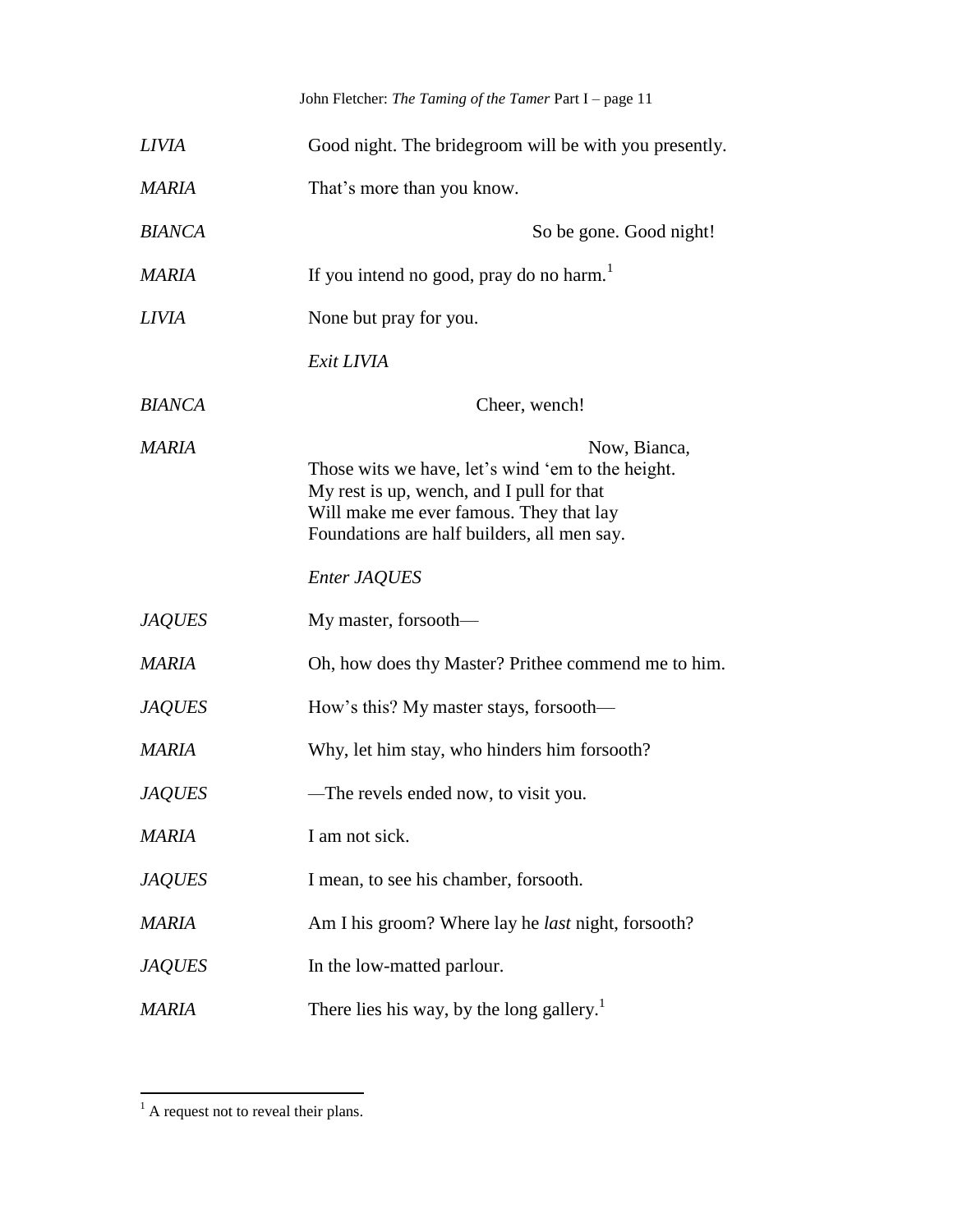|               | John Fletcher: The Taming of the Tamer Part I - page 12                                                                                                                                                                                                                                                                                                                                                                                                                                                                                                                                     |
|---------------|---------------------------------------------------------------------------------------------------------------------------------------------------------------------------------------------------------------------------------------------------------------------------------------------------------------------------------------------------------------------------------------------------------------------------------------------------------------------------------------------------------------------------------------------------------------------------------------------|
| <b>JAQUES</b> | I mean <i>your</i> chamber. Y'are very merry, mistress!                                                                                                                                                                                                                                                                                                                                                                                                                                                                                                                                     |
| MARIA         | Tis a good sign I am sound-hearted, Jaques;<br>But if you'll know where I lie, follow me,<br>And what thou seest, deliver to thy Master.                                                                                                                                                                                                                                                                                                                                                                                                                                                    |
| <b>BIANCA</b> | Do, gentle Jaques.                                                                                                                                                                                                                                                                                                                                                                                                                                                                                                                                                                          |
|               | Exeunt MARIA and BIANCA                                                                                                                                                                                                                                                                                                                                                                                                                                                                                                                                                                     |
| <b>JAQUES</b> | Ha! Is the wind in that door?<br>(aside)<br>By'r Lady, we shall have foul weather then.<br>I do not like the shuffling of these women;<br>They are mad beasts when they knock their heads together.<br>I have observ'd them all this day: their whispers,<br>One in another's ear, their signs, and pinches,<br>And breaking often into violent laughters.<br>Call you this "weddings"? Sure, this is a knavery—<br>A very <i>dainty</i> knavery. Well, my sir<br>Has been as good at finding out these toys<br>As any living; if he lose it now,<br>At his own peril be it. I must follow. |

*Exit JAQUES*

## Act One, Scene Three

*The street before Petronius' house.<sup>2</sup> Night. Enter Servants with lights, PETRUCHIO, PETRONIUS, MOROSO, TRANIO, and SOPHOCLES<sup>3</sup>*

| <b>PETRUCHIO</b> | You that are married, Gentlemen, have at ye |
|------------------|---------------------------------------------|
|                  | For a round wager now.                      |

*SOPHOCLES* On this night's stage?<sup>4</sup>

<sup>&</sup>lt;sup>1</sup> In grander houses built during the Tudor and Elizabethan eras, the long gallery (which usually stretched the entire width of the house) connected the separate wings at the second floor level. Thus Petruchio stayed last night in the wing opposite Maria's, on the lower level.

<sup>&</sup>lt;sup>2</sup> Traditionally from Celtic times, the newlyweds spent the days of feasting—including the wedding night—

at the bride's home. 3 In the Theatre Erindale production, the men entered singing *A Merry Jest* to the tune *Peg o' Ramsey*.

<sup>&</sup>lt;sup>4</sup> Performance; also, the distance between rest stops in a journey on horseback.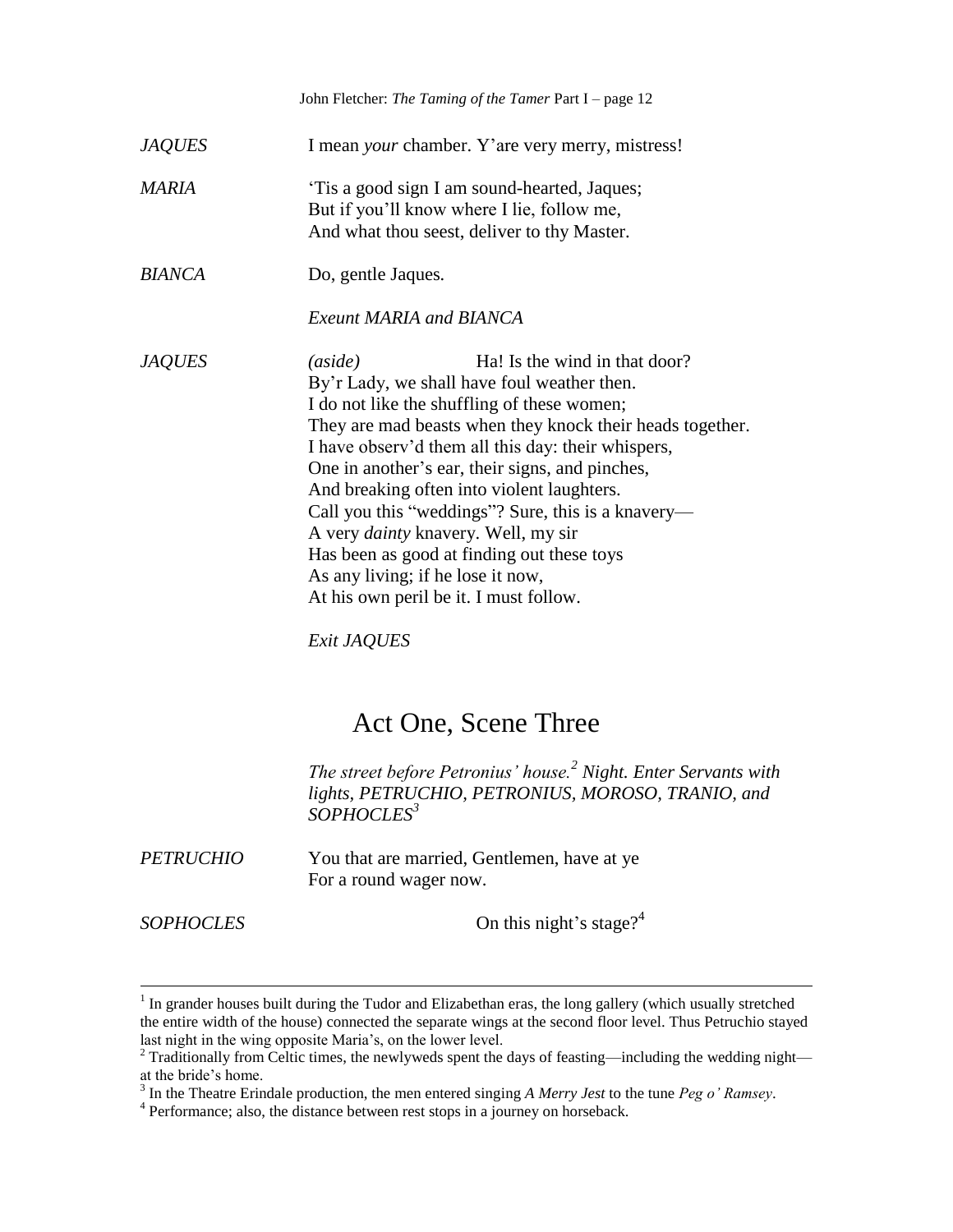| <b>PETRUCHIO</b> | Yes.                                                                                                                                                                                              |
|------------------|---------------------------------------------------------------------------------------------------------------------------------------------------------------------------------------------------|
| <b>SOPHOCLES</b> | I am your first man: a pair of gloves of twenty shillings.                                                                                                                                        |
| <b>PETRUCHIO</b> | Done. Who takes me up next? I am for all bets.                                                                                                                                                    |
| <b>MOROSO</b>    | Well, lusty Laurence, were't but <i>my</i> night now,<br>Old as I am, I would make you clap on spurs<br>But I would reach you, and bring you to your trot too! <sup>1</sup><br>I would, gallants! |
| <b>PETRUCHIO</b> | Well said, good Will! But where's the stuff boy, ha?<br>Old Father Time, your hour-glass is empty.                                                                                                |
| <b>TRANIO</b>    | A good tough ride would break thee all to pieces;<br>Thou hast not breath enough to say thy prayers.                                                                                              |
| <b>PETRONIUS</b> | (to Moroso) See how these boys despise us! (to Petruchio) Will<br>you to bed, son?<br>This pride will have a fall.                                                                                |
| <b>PETRUCHIO</b> | Upon your daughter!<br>But I shall rise again, if there be truth<br>In eggs and butter'd parsnips! <sup>2</sup>                                                                                   |
| <b>PETRONIUS</b> | Will you to bed, son, and leave talking?                                                                                                                                                          |
| <b>PETRUCHIO</b> | Well, my masters, if I do sink under my business,<br>As I find 'tis very possible, I am not the first<br>That has miscarried so; that's my comfort.<br>What may be done, I can and will do well!  |
|                  | Enter JAQUES                                                                                                                                                                                      |
|                  | How now, is my fair bride abed?                                                                                                                                                                   |
| <b>JAQUES</b>    | No, truly, sir.                                                                                                                                                                                   |
| <b>PETRONIUS</b> | Not abed yet? Body o'me! We'll up<br>And rifle her! $3$                                                                                                                                           |

<sup>&</sup>lt;sup>1</sup> I would force you to add spurs to keep me from catching up with you, and then to ride even faster!<br><sup>2</sup> Folklore aphrodisiacs.

 $3$  Rifle: strip her bare.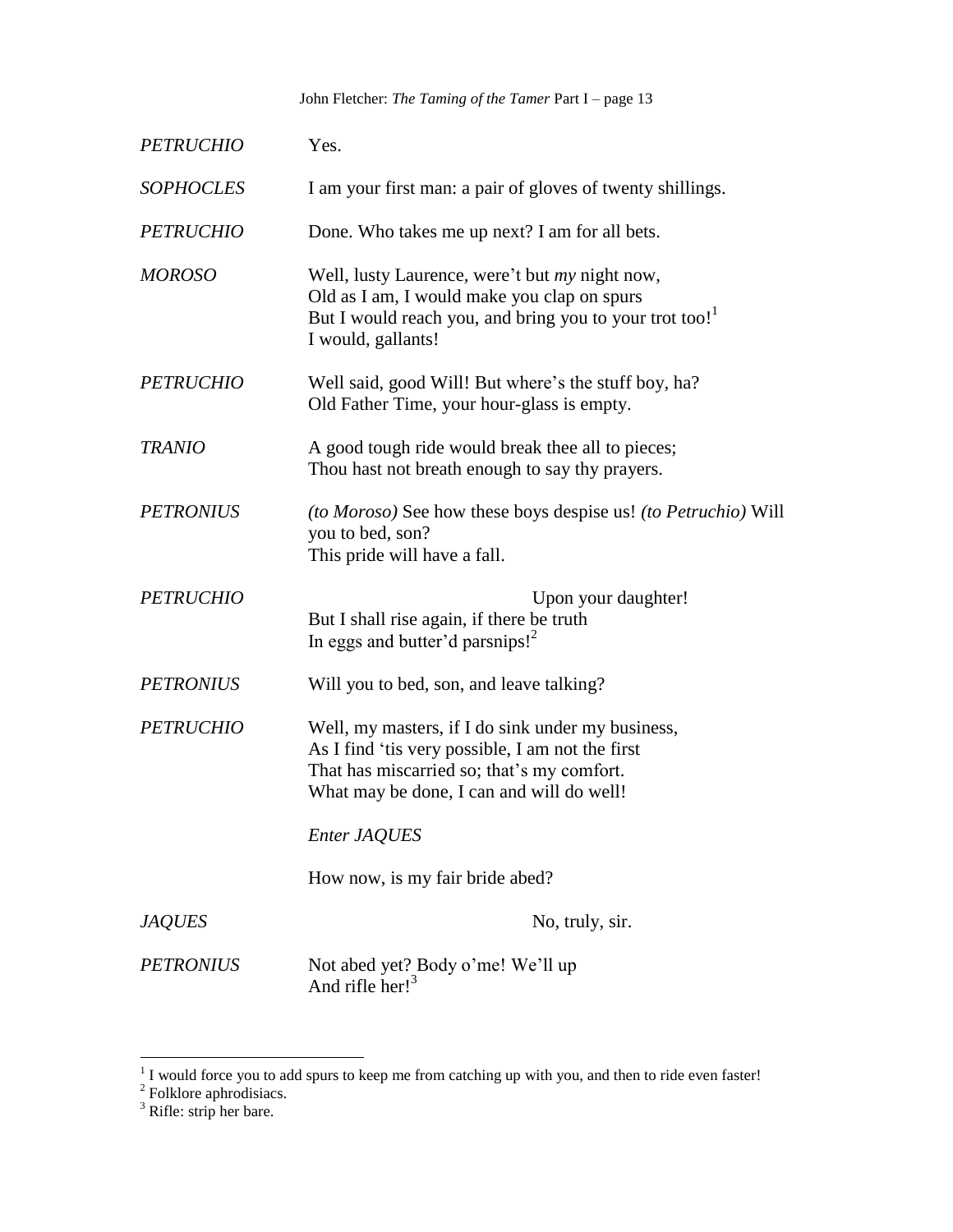| <b>PETRUCHIO</b> | Let's up, let's up, come, then! <sup>1</sup>                                                                                                                                                                                                          |
|------------------|-------------------------------------------------------------------------------------------------------------------------------------------------------------------------------------------------------------------------------------------------------|
| <b>JAQUES</b>    | That you cannot neither-                                                                                                                                                                                                                              |
| <b>PETRUCHIO</b> | Why?                                                                                                                                                                                                                                                  |
| <b>JAQUES</b>    | —Unless you'll drop through the chimney like a jackdaw,<br>Or force a breach i'th windows. You may untile the<br>House, tis possible.                                                                                                                 |
| <b>PETRUCHIO</b> | What dost thou mean?                                                                                                                                                                                                                                  |
| <b>JAQUES</b>    | The truth is all the doors are baracado'd;<br>Not a cat-hole, but holds a mortar in't.<br>She's victual' $d^2$ for this month.                                                                                                                        |
| <b>PETRUCHIO</b> | Art not thou drunk?                                                                                                                                                                                                                                   |
| <b>SOPHOCLES</b> | He's drunk, he's drunk. Come, come, let's up.                                                                                                                                                                                                         |
| <b>JAQUES</b>    | Yes, yes, I am drunk: ye may go up, ye may,<br>Gentlemen, but take heed to your heads: I say no more.                                                                                                                                                 |
| <b>SOPHOCLES</b> | I'll try that.                                                                                                                                                                                                                                        |
|                  | Exit SOPHOCLES <sup>3</sup>                                                                                                                                                                                                                           |
| <b>PETRONIUS</b> | How dost thou say? The door fast lock'd, fellow?                                                                                                                                                                                                      |
| <b>JAQUES</b>    | Yes truly, sir, tis lock'd, and guarded too;<br>And two as desperate tongues planted behind it<br>As ere yet threatened with their pieces <sup>4</sup> cock'd.<br>They stand upon their honours, and will not<br>Give up without strange composition. |
| <b>PETRUCHIO</b> | How's this? How's this? They are? Is there another with her?                                                                                                                                                                                          |
| <b>JAQUES</b>    | Yes, marry, is there—and an engineer.                                                                                                                                                                                                                 |

 1 Friends of the groom—who traditionally accompanied him to his wedding night—might play all sorts of pranks even inside the wedding chamber, and continue noisy revelry outside it all night long in a *charivari*, or shivaree (the North American terms for an ancient tradition).<br><sup>2</sup> Pronounced "vittl'd".

<sup>&</sup>lt;sup>3</sup> Into the house. It seems that Petronius' house, like many Tudor manor-houses, is built around a central courtyard that gives various accesses to the various wings. Some windows on the second floor of Maria's wing face this courtyard, others the street.

<sup>4</sup> Firearms.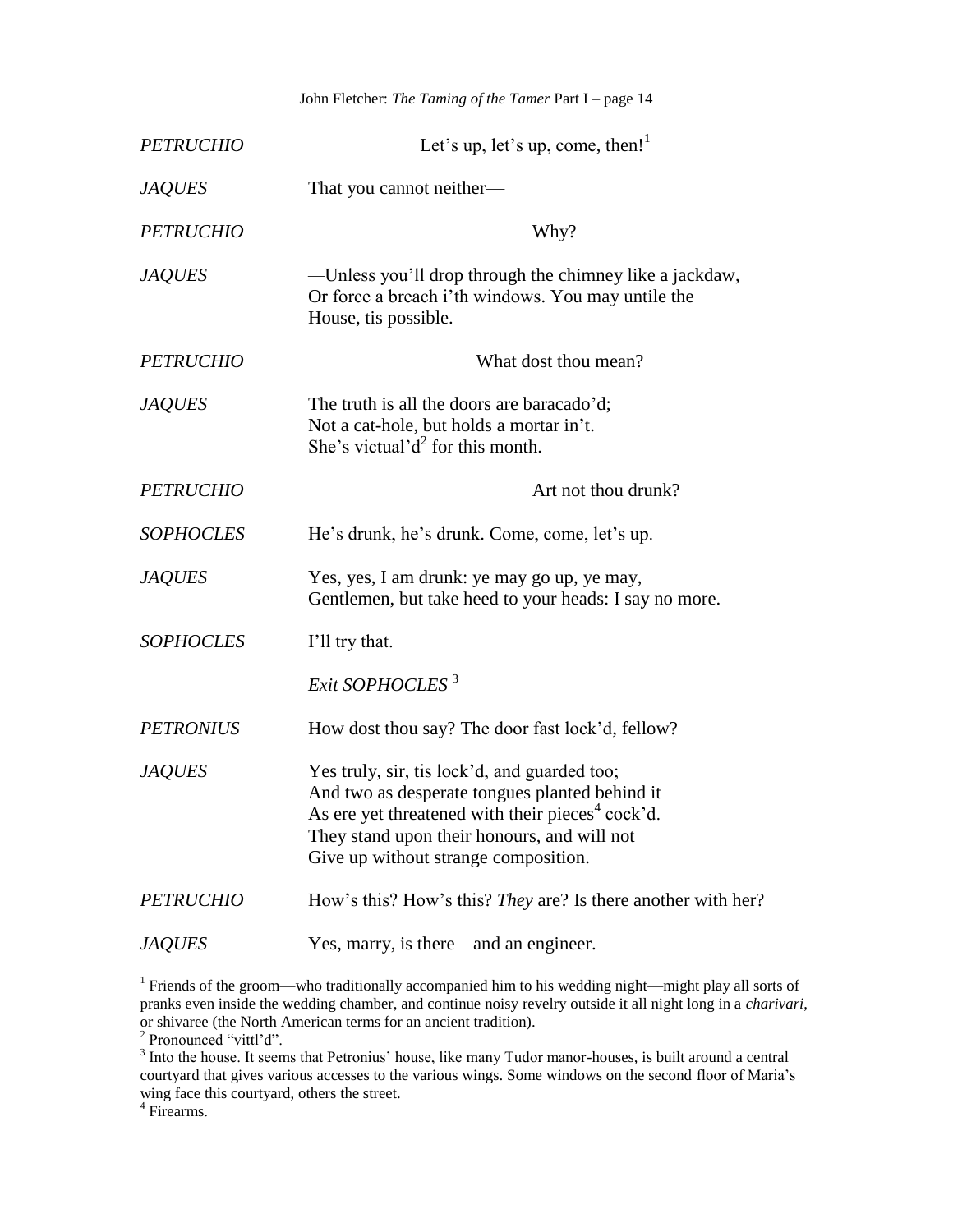|                  | John Fletcher: The Taming of the Tamer Part I - page 15                                                                                                                                                                                                                                                                                                                                                                                                                                               |
|------------------|-------------------------------------------------------------------------------------------------------------------------------------------------------------------------------------------------------------------------------------------------------------------------------------------------------------------------------------------------------------------------------------------------------------------------------------------------------------------------------------------------------|
| MOROSO           | Who's that, for Heaven's sake?                                                                                                                                                                                                                                                                                                                                                                                                                                                                        |
| <i>JAQUES</i>    | Colonel Bianca; she commands the works.<br>I'll venture a year's wages: draw all your force before it<br>And mount your ablest piece of battery,<br>You shall not enter it these three nights yet.                                                                                                                                                                                                                                                                                                    |
| <b>PETRUCHIO</b> | I should laugh at that, good Jaques.                                                                                                                                                                                                                                                                                                                                                                                                                                                                  |
|                  | <b>Enter SOPHOCLES</b>                                                                                                                                                                                                                                                                                                                                                                                                                                                                                |
| <b>SOPHOCLES</b> | Beat back again, she's fortified forever.                                                                                                                                                                                                                                                                                                                                                                                                                                                             |
| <i>JAQUES</i>    | Am I drunk now, sir?                                                                                                                                                                                                                                                                                                                                                                                                                                                                                  |
| <b>SOPHOCLES</b> | He that dares most, go up now, and be cool'd.<br>I have scap'd a pretty scouring.                                                                                                                                                                                                                                                                                                                                                                                                                     |
| <b>PETRUCHIO</b> | What, are they mad? Have we another Bedlam?<br>They do not talk, I hope?                                                                                                                                                                                                                                                                                                                                                                                                                              |
| <b>SOPHOCLES</b> | Oh terribly, extremely fearful;<br>The noise at London Bridge is nothing near her.                                                                                                                                                                                                                                                                                                                                                                                                                    |
| <b>PETRUCHIO</b> | Lock'd out a-doors, and on my wedding-night?<br>Nay, and <sup>2</sup> I suffer this, I may go graze.<br>Come, gentlemen, I'll batter. Are these virtues?                                                                                                                                                                                                                                                                                                                                              |
| <b>SOPHOCLES</b> | Do, and be beaten off with shame, as I was.<br>I went up, came to th' door, knock'd, nobody answer'd;<br>Knock'd louder, yet heard nothing. Would have broke in<br>By force; when suddenly a water-work<br>Flew from the window with such violence<br>That, had I not duck'd quickly—who knows the rest?<br>In every window pewter cannons mounted; <sup>3</sup><br>You'll quickly find with what they are charg'd, sir,<br>Now, and ye dare go up-!<br>Enter MARIA and BIANCA above with pikes, etc. |
| MOROSO           | The window opens. Beat a parley first. <sup>4</sup>                                                                                                                                                                                                                                                                                                                                                                                                                                                   |

 $\frac{1}{2}$  Madhouse.

<sup>&</sup>lt;sup>3</sup> Chamber-pots used as loaded ("charged") weapons.<br><sup>4</sup> Parley: an informal discussion of terms for surrender, exchange of prisoners, etc., with an enemy.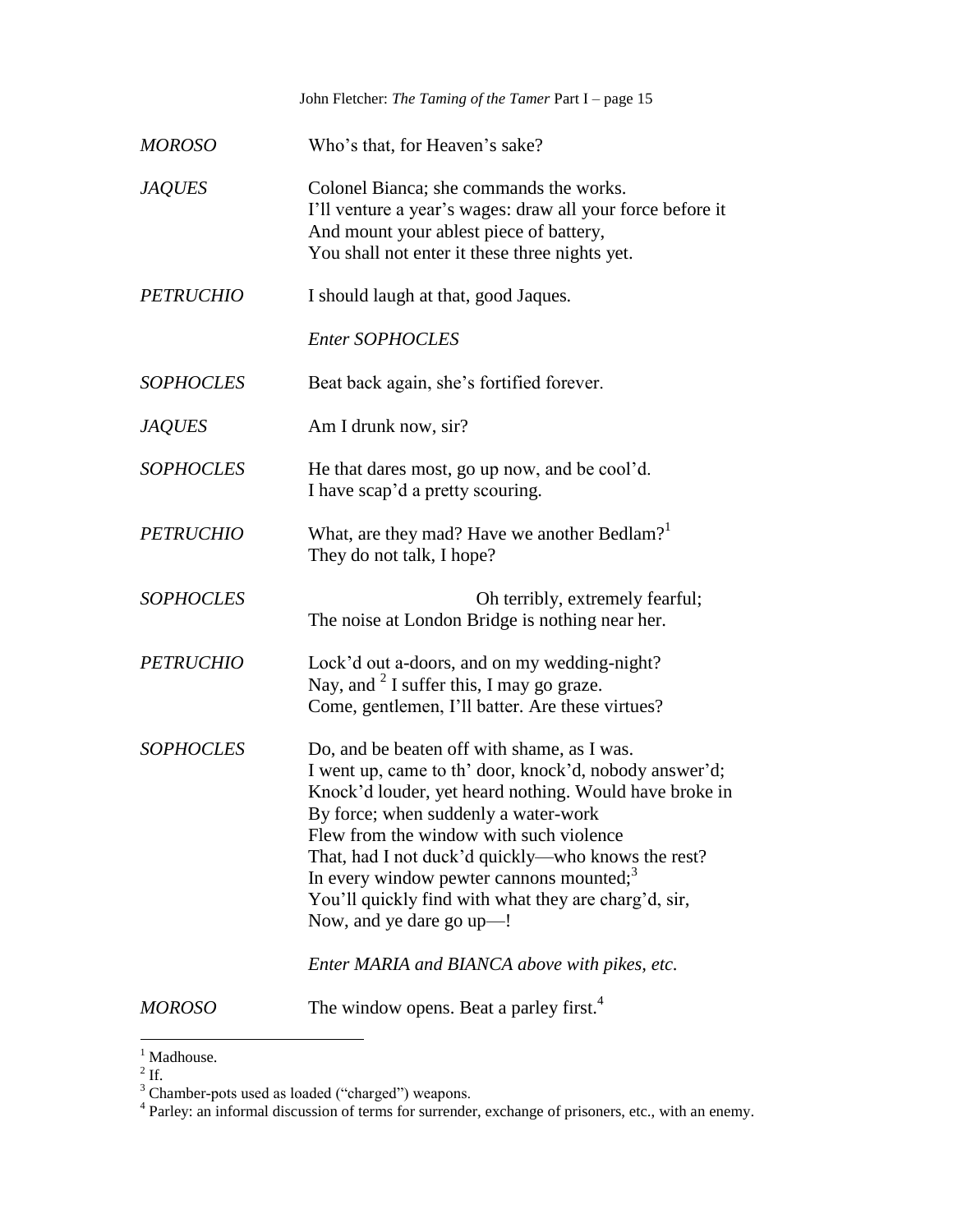I am so much amaz'd, my very hair stands.

| <b>PETRONIUS</b> | Why, how now, daughter? What, entrench'd?                                                                                         |
|------------------|-----------------------------------------------------------------------------------------------------------------------------------|
| <b>MARIA</b>     | A little guarded for my safety, sir.                                                                                              |
| <b>PETRUCHIO</b> | For your safety, sweetheart? Why, who offends you?<br>I come not to use violence.                                                 |
| <b>MARIA</b>     | I think you cannot, sir. I am better fortified.                                                                                   |
| <b>PETRUCHIO</b> | I know your end: it's that you'd fain reprieve<br>Your maidenhead a night or two.                                                 |
| <b>MARIA</b>     | Why, yes—<br>Or ten, or twenty, or e'en say an hundred;<br>Or indeed, till I list <sup>1</sup> lie with you.                      |
| <b>SOPHOCLES</b> | That's a shrewd saying. From this present hour,<br>I never will believe a quiet woman.<br>When they break out, they are bonfires. |
| <b>PETRONIUS</b> | Till you <i>list</i> lie with him? Why, who are you, Madam?                                                                       |
| <b>BIANCA</b>    | That trim gentleman's wife, sir.                                                                                                  |
| <b>PETRUCHIO</b> | Cry you mercy, do you command too?                                                                                                |
| MARIA            | Yes, marry does she, and in chief.                                                                                                |
| <b>BIANCA</b>    | I do command, and you shall go without<br>Your wife this night.                                                                   |
| <b>MARIA</b>     | And for the next too, wench!                                                                                                      |
| <b>PETRONIUS</b> | Thou wilt not, wilt 'a?                                                                                                           |
| MARIA            | Yes indeed, dear father,<br>And till he seal to what I shall set down,<br>For anything I know, forever.                           |
| <b>SOPHOCLES</b> | Bug's-words!                                                                                                                      |

 $1$  Choose to.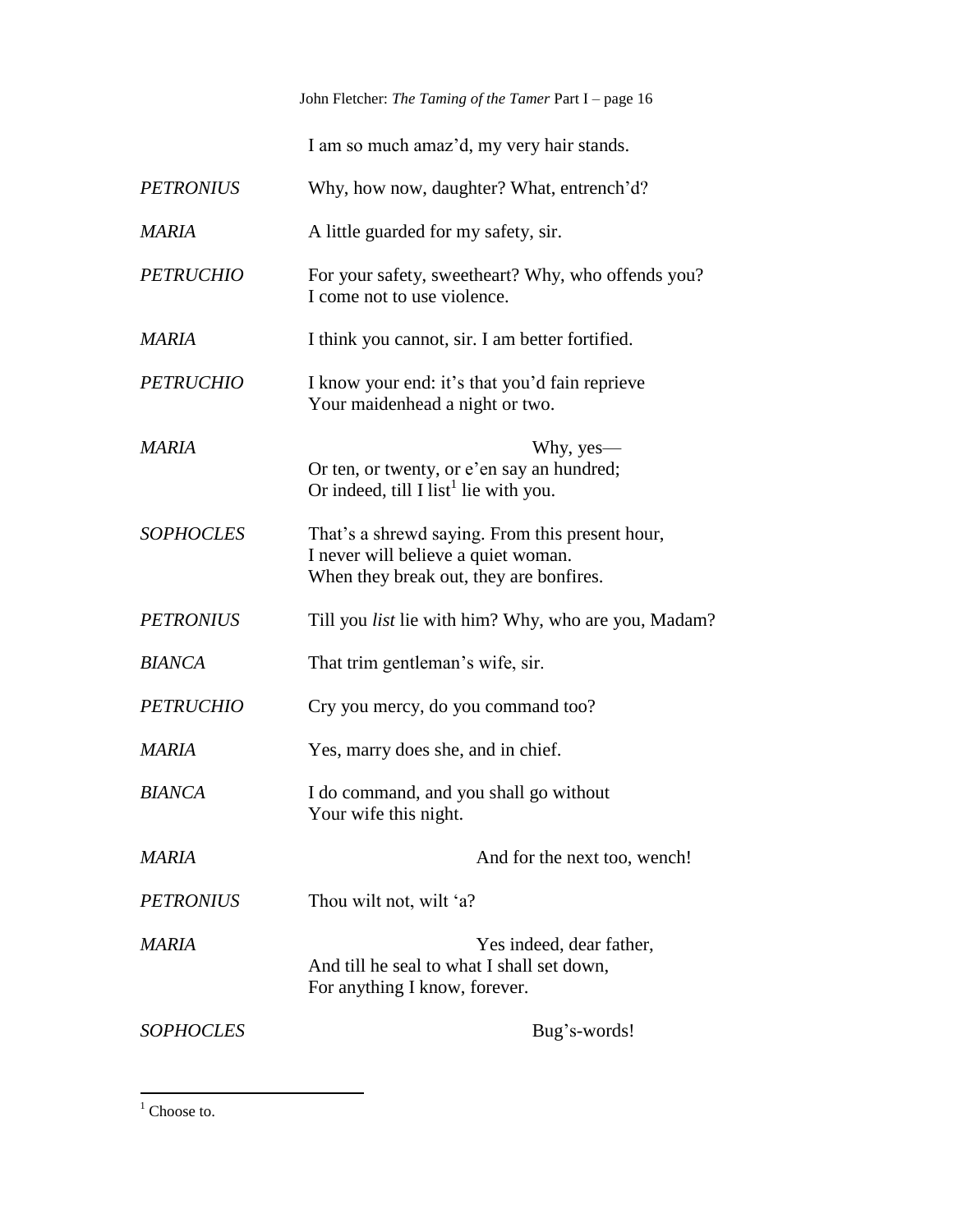|                  | John Fletcher: The Taming of the Tamer Part I - page 17                                                                                                                                                                                                                                                                                                                                                                                                                    |
|------------------|----------------------------------------------------------------------------------------------------------------------------------------------------------------------------------------------------------------------------------------------------------------------------------------------------------------------------------------------------------------------------------------------------------------------------------------------------------------------------|
| <b>PETRUCHIO</b> | You'll let me in, I hope, for all this jesting.                                                                                                                                                                                                                                                                                                                                                                                                                            |
| MARIA            | Hope still, sir.                                                                                                                                                                                                                                                                                                                                                                                                                                                           |
| <b>PETRONIUS</b> | You will come down, I am sure.                                                                                                                                                                                                                                                                                                                                                                                                                                             |
| MARIA            | I am sure I will not.                                                                                                                                                                                                                                                                                                                                                                                                                                                      |
| <b>PETRONIUS</b> | I'll fetch you then.                                                                                                                                                                                                                                                                                                                                                                                                                                                       |
| <b>BIANCA</b>    | The power of the whole county cannot, sir,<br>Unless we please to yield, which yet I think<br>We shall not; charge when you please, you shall<br>Hear quickly from us.                                                                                                                                                                                                                                                                                                     |
| <b>MOROSO</b>    | Heaven bless me from<br>A chicken of thy hatching! Is this wiving?                                                                                                                                                                                                                                                                                                                                                                                                         |
| <b>PETRUCHIO</b> | Prithee Maria, tell me what's the reason—<br>And do it freely-you deal thus strangely with me?<br>You were not forc'd to marry; your consent<br>Went equally with mine, if not before it.<br>I hope you do not doubt I want that mettle<br>A man should have to keep a woman waking.<br>My person, as it is not excellent,<br>Is well enough to please an honest woman<br>That keeps her house, and loves her husband.                                                     |
| <b>MARIA</b>     | 'Tis so.                                                                                                                                                                                                                                                                                                                                                                                                                                                                   |
| <b>PETRUCHIO</b> | My means and my conditions are no shamers<br>Of him that owns 'em, all the world knows that,<br>And my friends no reliers on my fortunes.                                                                                                                                                                                                                                                                                                                                  |
| <b>MARIA</b>     | All this I believe, and none of all these parcels<br>I dare except against. Nay more, so far<br>I am from making these the ends I aim at,<br>These idle outward things, these women's fears,<br>That were I yet unmarried—free to choose<br>Through all the tribes of man—I'd take Petruchio<br>In's shirt (with one ten-groats <sup>1</sup> to pay the priest)<br>Before the best man living, or the ablest<br>That e'er leapt out of Lancashire, and they're right ones! |

 $\overline{\phantom{a}}$  $1$  Customary fee for a lawyer. A groat is worth four pence.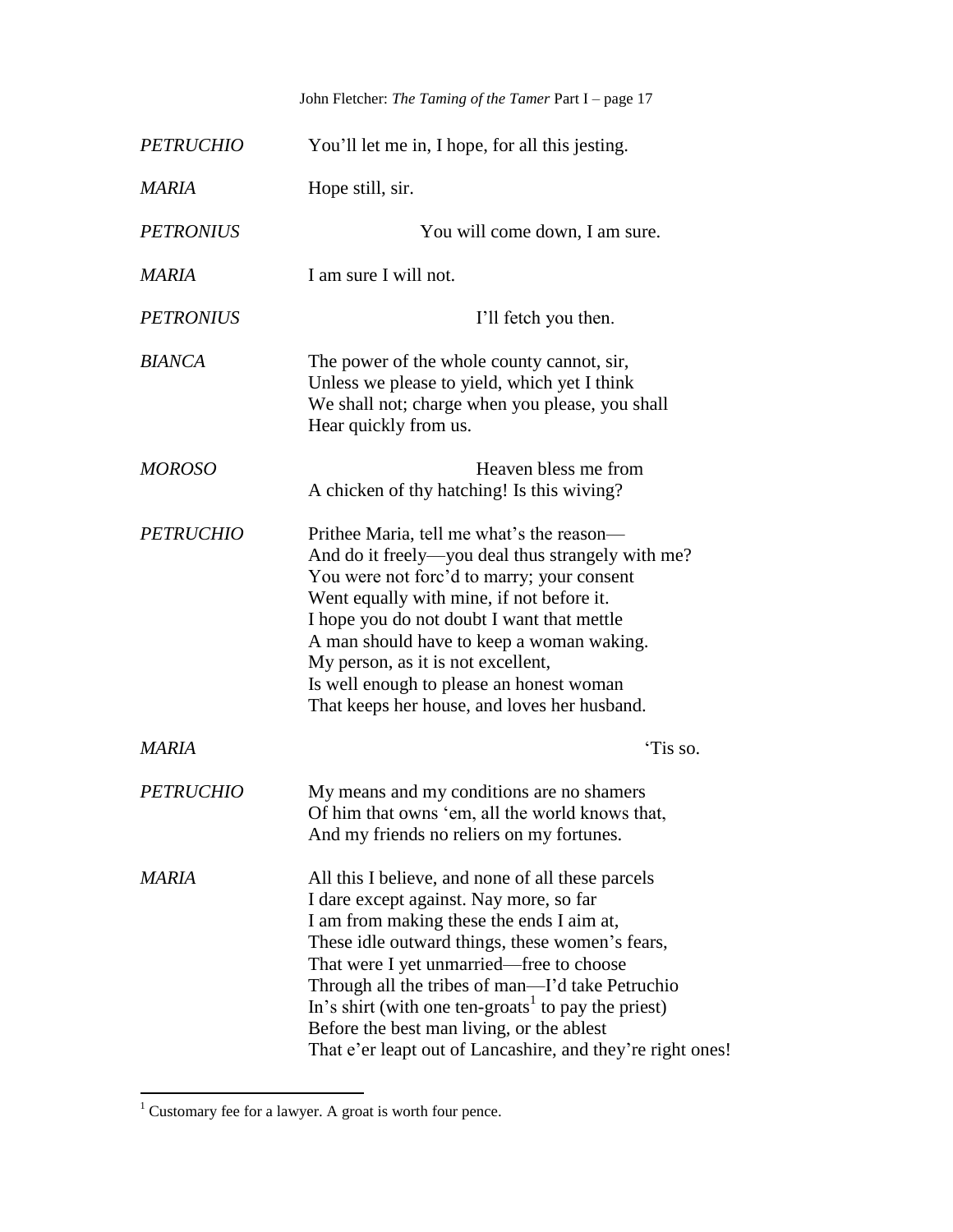John Fletcher: *The Taming of the Tamer* Part I – page 18 *PETRONIUS* Why do you play the fool then, and stand prating Out of the window like a broken miller? 1 *PETRUCHIO* If you will have me credit you, Maria*,*  Come down and let your love confirm it. *MARIA* Stay there, sir, that bargain's yet to make. *BIANCA* Play sure, wench, the pack's in thine own hand.<sup>2</sup> *SOPHOCLES* Let me die lousy if these two wenches Be not brewing knavery to stock a kingdom. *PETRUCHIO* Death! This is a riddle! "I love you, and I love you not"? *MARIA* It is so; And till your own experience do untie it, This distance I must keep. *PETRUCHIO* If you talk more, I am angry, very angry. *MARIA* I am glad on't, and I *will* talk. *PETRUCHIO* Prithee, peace. Let me not think thou art mad. I tell thee, woman, If thou goest forward, I am still Petruchio. *MARIA* And I am worse, a woman that can fear Neither *Petruchio Furioso* nor his fame,<sup>3</sup> Nor anything that tends to our allegiance. There's a short method for you; now you know me. *PETRUCHIO* If you can carry't so, 'tis very well!<sup>4</sup> *BIANCA* No, *you* shall carry it, sir. *PETRUCHIO* Peace, gentle low-bell!<sup>1</sup>

 1 Proverbial for a loud and untrustworthy salesman. [Revels]

 $2$  You own the deck (of cards).

<sup>&</sup>lt;sup>3</sup> Orlando Furioso was the hero of both an epic poem by Ariosto and an anonymous drama, but Maria's meaning here is literal.

<sup>&</sup>lt;sup>4</sup> If you can bring that off, you'll be doing well!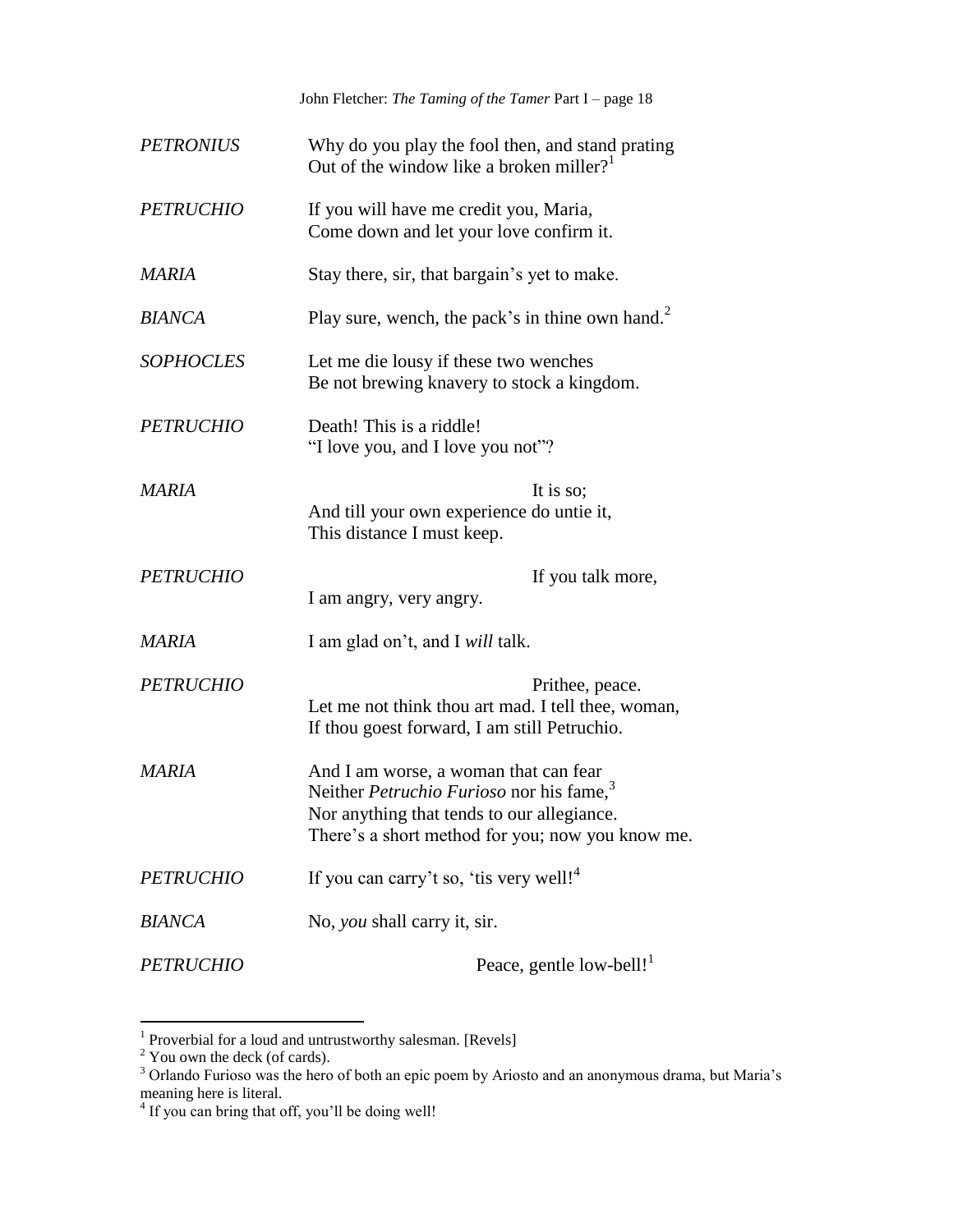|                  | John Fletcher: The Taming of the Tamer Part I - page 19                                                                                                                                                                                                                                                                   |
|------------------|---------------------------------------------------------------------------------------------------------------------------------------------------------------------------------------------------------------------------------------------------------------------------------------------------------------------------|
| <b>PETRONIUS</b> | Use no more words, but come down instantly!<br>I charge thee by the duty of a child!                                                                                                                                                                                                                                      |
| <b>PETRUCHIO</b> | Prithee, come, Maria; I forgive all.                                                                                                                                                                                                                                                                                      |
| <b>MARIA</b>     | Stay there! <i>(to PETRONIUS)</i> That duty that you charge me by<br>Is now another man's, you gave't away<br>I'th Church, if you remember, to my husband,<br>So all you can exact now is no more<br>But only a due reverence to your person,<br>Which thus I pay: your blessing, and I am gone<br>To bed for this night. |
| <b>PETRONIUS</b> | This is monstrous!<br>That blessing that Saint Dunstan gave the Devil,<br>If I were near thee, I would give thee—<br>Pull thee down by th' nose!                                                                                                                                                                          |
| <b>BIANCA</b>    | Saints should not rave, sir;<br>A little rhubarb now were excellent. <sup>2</sup>                                                                                                                                                                                                                                         |
| <b>PETRUCHIO</b> | Then by that duty you owe to me, Maria,<br>Open the door, and be obedient. I am quiet yet.                                                                                                                                                                                                                                |
| <b>MARIA</b>     | I do confess that duty; make your best on't.                                                                                                                                                                                                                                                                              |
| <b>PETRUCHIO</b> | Why, give me leave, I will.                                                                                                                                                                                                                                                                                               |
| <b>BIANCA</b>    | Sir, there's no learning<br>An old stiff jade <sup>3</sup> to trot: you know the moral.                                                                                                                                                                                                                                   |
| MARIA            | Yet as I take it sir, I owe no more<br>Than you owe back again.                                                                                                                                                                                                                                                           |
| <b>PETRUCHIO</b> | You will not Article? <sup>4</sup><br>Let me but up, and all I owe I'll pay.                                                                                                                                                                                                                                              |
| MARIA            | You do confess a duty or respect<br>To me from you again that's very near,<br>Or full the same, with mine?                                                                                                                                                                                                                |

<sup>&</sup>lt;sup>1</sup> Petruchio is calling Bianca a cow (mooing is lowing, and free-range cows wear bells).

 $2^2$  A home remedy for constipation as well as various psychological upsets. [Revels]

 $3$  A worn-out horse; also slang for a whore.

<sup>&</sup>lt;sup>4</sup> Make legal terms or provisions.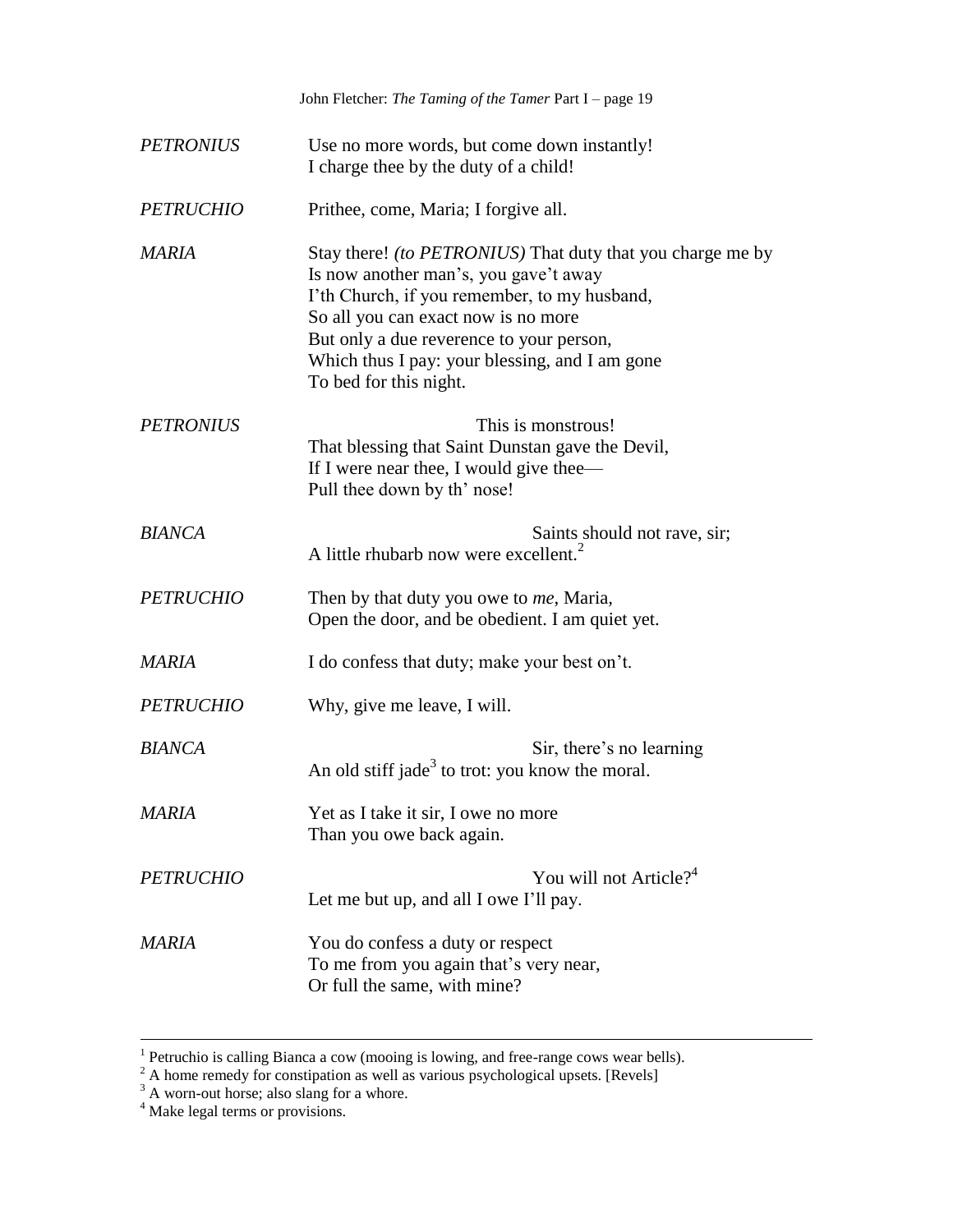|                  | John Fletcher: The Taming of the Tamer Part I - page 20                                                                                                                                                                                                                                                                                                                                                                                                                                                                                                                                                                  |
|------------------|--------------------------------------------------------------------------------------------------------------------------------------------------------------------------------------------------------------------------------------------------------------------------------------------------------------------------------------------------------------------------------------------------------------------------------------------------------------------------------------------------------------------------------------------------------------------------------------------------------------------------|
| <b>PETRUCHIO</b> | Yes.                                                                                                                                                                                                                                                                                                                                                                                                                                                                                                                                                                                                                     |
| <b>MARIA</b>     | Then by that duty, or respect, or what<br>You please to have it, go to bed and leave me,<br>And trouble me no longer with your fooling;<br>For know, I am not for you.                                                                                                                                                                                                                                                                                                                                                                                                                                                   |
| <b>PETRUCHIO</b> | Well, what remedy?                                                                                                                                                                                                                                                                                                                                                                                                                                                                                                                                                                                                       |
| <b>PETRONIUS</b> | A fine smart cudgel! Oh that I were near thee!                                                                                                                                                                                                                                                                                                                                                                                                                                                                                                                                                                           |
| <b>BIANCA</b>    | If you had teeth now, what a case were we in!                                                                                                                                                                                                                                                                                                                                                                                                                                                                                                                                                                            |
| <b>MOROSO</b>    | These are the most authentic rebels I've read of!                                                                                                                                                                                                                                                                                                                                                                                                                                                                                                                                                                        |
| <b>MARIA</b>     | A week hence, or a fortnight, as you bear you,<br>And as I find my will observ'd, I may<br>With intercession of some friends be brought<br>Maybe to kiss you; and so quarterly<br>To pay the next instalment on my rent.<br>You understand me?                                                                                                                                                                                                                                                                                                                                                                           |
| <b>SOPHOCLES</b> | Thou boy, thou!                                                                                                                                                                                                                                                                                                                                                                                                                                                                                                                                                                                                          |
| <b>PETRUCHIO</b> | I must not to bed with this stomach and no meat, Lady.                                                                                                                                                                                                                                                                                                                                                                                                                                                                                                                                                                   |
| MARIA            | Feed where you will, for I'll none with you.                                                                                                                                                                                                                                                                                                                                                                                                                                                                                                                                                                             |
| <b>BIANCA</b>    | You'd best back one of the dairy maids, they'll carry.                                                                                                                                                                                                                                                                                                                                                                                                                                                                                                                                                                   |
| <b>PETRUCHIO</b> | Now if thou would'st come down, and tender me<br>All the delights due to a marriage bed—<br>Study such kisses as would melt a man,<br>And turn thyself into a thousand figures<br>To add new flames unto me—I would stand<br>Thus heavy, thus regardless, thus despising<br>Thee and thy best allurings. All thy beauty<br>That's laid upon your bodies—mark me well,<br>For without doubt your minds are miserable<br>(You have no masks for them!)—all this rare beauty:<br>Lay but the painter and the silkworm by,<br>The doctor with his diets and the tailor,<br>And you appear like flayed cats, not so handsome! |
| MARIA            | If we appear (like her that sent us hither,                                                                                                                                                                                                                                                                                                                                                                                                                                                                                                                                                                              |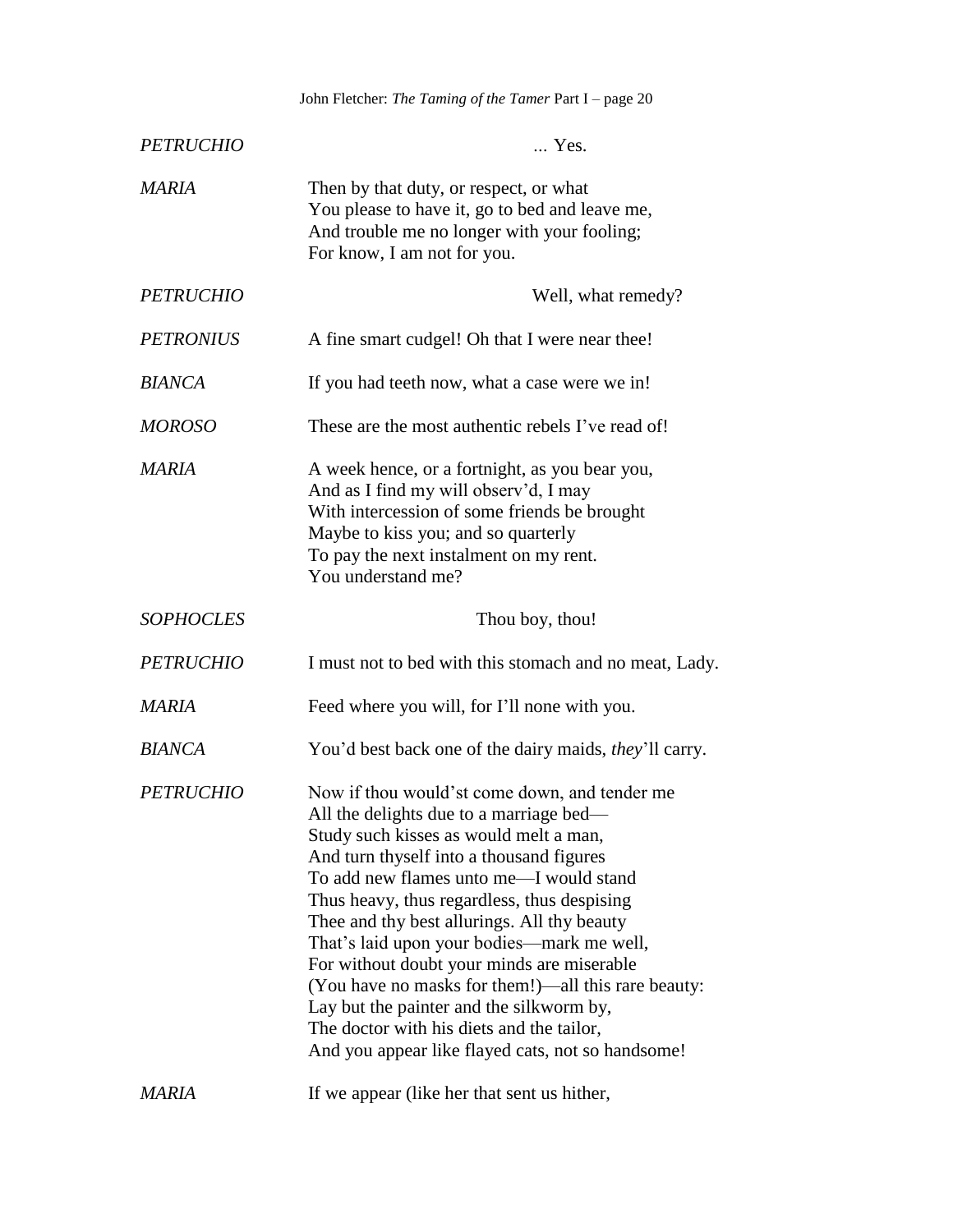|                  | John Fletcher: The Taming of the Tamer Part I – page 21                                                                                                                                                                                                                                                                                                                              |
|------------------|--------------------------------------------------------------------------------------------------------------------------------------------------------------------------------------------------------------------------------------------------------------------------------------------------------------------------------------------------------------------------------------|
|                  | That only excellent and beauteous Nature)<br>Truly ourselves for men to wonder at<br>But too divine to handle, we are gold,<br>In our own natures pure; but when we suffer<br>The husband's stamp upon us, then alloys—<br>And base ones!—of you men are mingled with us,<br>And make us blush like Copper.                                                                          |
| <b>PETRUCHIO</b> | Good night! Come gentlemen; I'll fast for this night,<br>But by this hand—!—well. Shall I come up yet?                                                                                                                                                                                                                                                                               |
| MARIA            | No.                                                                                                                                                                                                                                                                                                                                                                                  |
| <b>PETRUCHIO</b> | Then will I watch thee like a wither'd jury; $\frac{1}{2}$<br>Thou shalt neither have meat, fire, nor candle,<br>Nor anything that's easy. Do you rebel so soon?<br>Yet take mercy.                                                                                                                                                                                                  |
| <b>BIANCA</b>    | Put up your pipes. <sup>2</sup> To bed sir; I'll assure you<br>A month's siege will not shake us.                                                                                                                                                                                                                                                                                    |
| <b>MOROSO</b>    | Well said, Colonel.                                                                                                                                                                                                                                                                                                                                                                  |
| MARIA            | To bed, to bed, Petruchio. Good night, gentlemen.<br>You'll make my father sick with sitting up.<br>Here you shall find us any time these ten days,<br>Unless we may march off with our contentment.                                                                                                                                                                                 |
| <i>PETRUCHIO</i> | I'll hang first.                                                                                                                                                                                                                                                                                                                                                                     |
| <b>MARIA</b>     | And I'll quarter if I do not.<br>I'll make you know and fear a wife, Petruchio;<br>There my cause lies.<br>You have been famous for a woman-tamer,<br>And bear the fear'd name of a brave wife-breaker.<br>A woman now shall take those honours off,<br>And tame you. Nay, never look so big; she shall,<br>And I am she, believe me! Good night to all.<br>Ye shall find sentinels- |
| <b>BIANCA</b>    | -If ye dare sally.                                                                                                                                                                                                                                                                                                                                                                   |
|                  | Exeunt above                                                                                                                                                                                                                                                                                                                                                                         |

<sup>&</sup>lt;sup>1</sup> Keep you sequestered long past the point of endurance like a jury (or possibly jewry—a ghetto).

 $2^2$  Give it up (also a sexual taunt).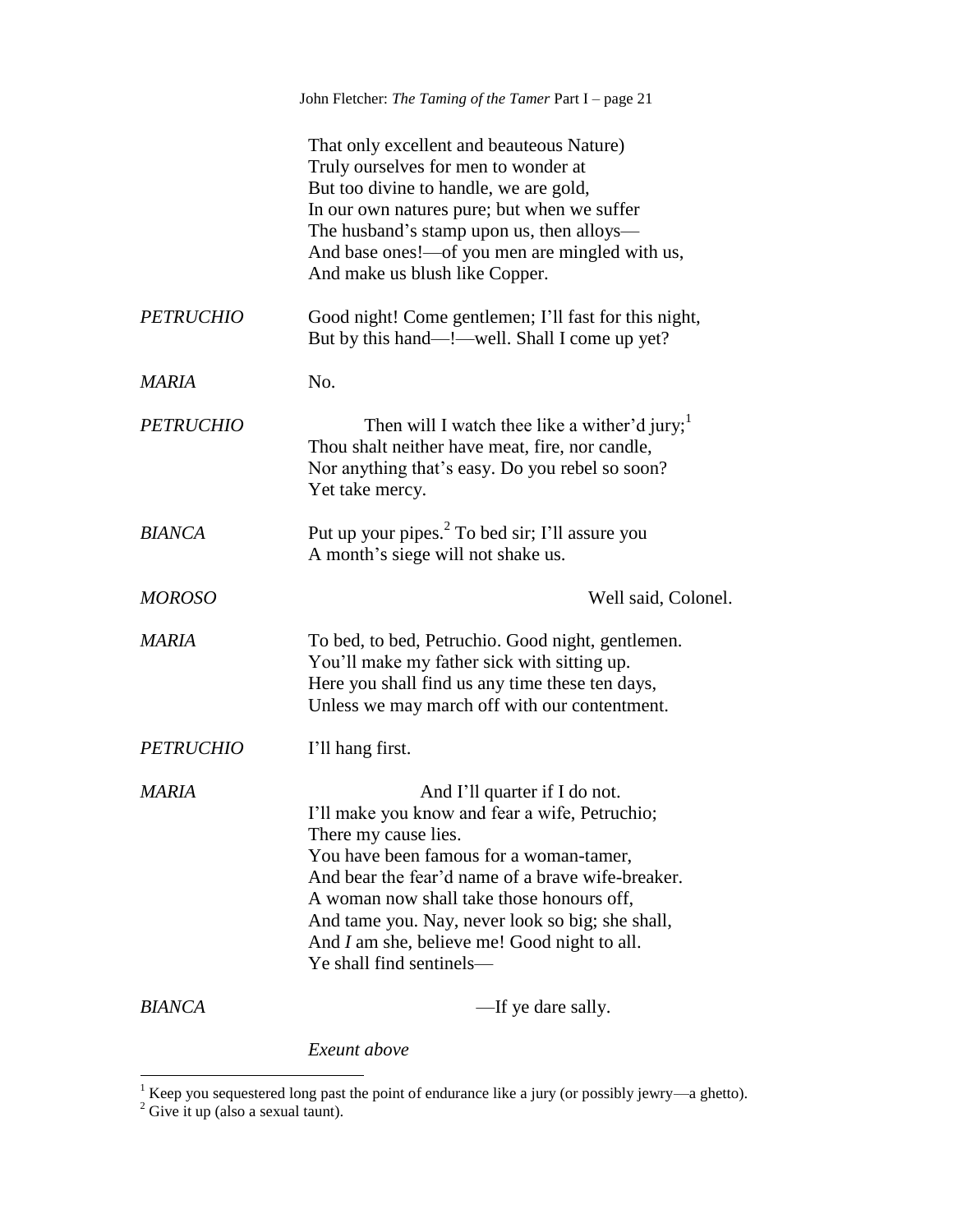|                  | John Fletcher: The Taming of the Tamer Part I - page 22                                                                                                                                                                                                    |
|------------------|------------------------------------------------------------------------------------------------------------------------------------------------------------------------------------------------------------------------------------------------------------|
| <b>PETRONIUS</b> | The devil's in 'em, e'en the very devil,<br>The downright devil!                                                                                                                                                                                           |
| <b>PETRUCHIO</b> | I'll devil <i>them</i> , by these ten bones I will!<br>Death! Taken down i'th top of all my speed?<br>This is fine dancing! Gentlemen, stick to me:<br>I'll bring it to the old proverb, "No sport, no pie";<br>We will beleaguer 'em, and starve 'em out! |
| <b>PETRONIUS</b> | If the good women of the town dare succour 'em,<br>We shall have wars indeed.                                                                                                                                                                              |
| <b>SOPHOCLES</b> | I'll stand perdue <sup>1</sup> upon 'em.                                                                                                                                                                                                                   |
| <b>MOROSO</b>    | My regiment shall lie before.                                                                                                                                                                                                                              |
| <b>JAQUES</b>    | I think so; 'tis grown too old to stand!                                                                                                                                                                                                                   |
| <b>PETRUCHIO</b> | Let's in, and each provide his tackle. $^{2}$<br>We'll fire 'em out, or make 'em beg for pardon<br>On their bare knees!<br>Am I Petruchio, fear'd and spoken of,<br>And on my wedding night am I thus jaded?!<br><b>Exeunt Omnes</b>                       |
|                  |                                                                                                                                                                                                                                                            |

## Act Two, Scene One

*Next morning. The street before PETRONIUS' house. Enter ROWLAND and PEDRO at several doors*

| ROWLAND        | Now, Pedro?                                         |
|----------------|-----------------------------------------------------|
| PEDRO          | Very busy, Master Rowland.                          |
| <i>ROWLAND</i> | What haste man?                                     |
| PEDRO          | I be seech you pardon me,<br>I am not mine own man. |

<sup>&</sup>lt;sup>1</sup> Point; that is, as a soldier, take a position at the forefront of the troop despite the danger.

 $2^2$  Military, equestrian, and in this case sexual, equipment.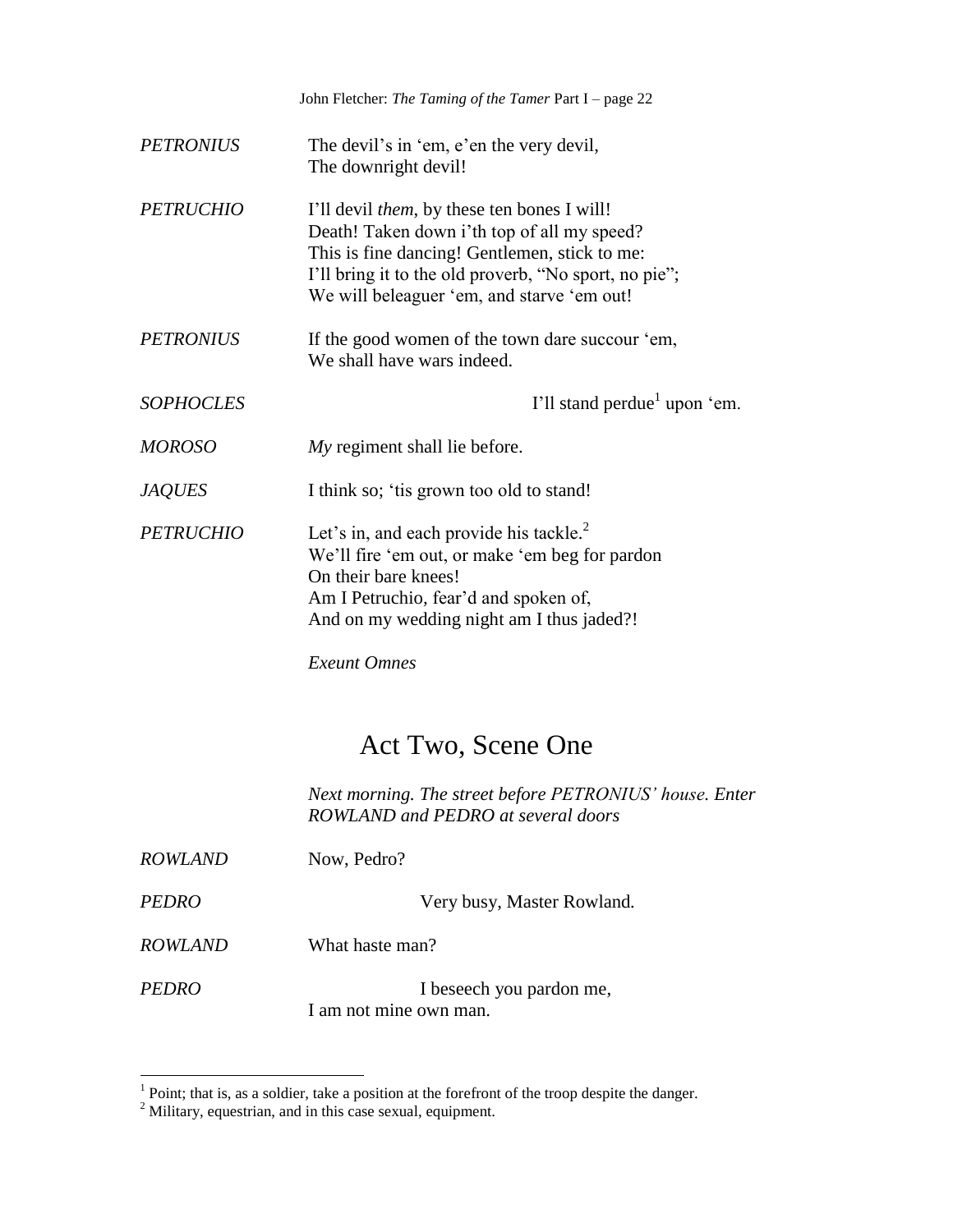| <b>ROWLAND</b> | Thou art not mad?                                                                                                                                                                                 |
|----------------|---------------------------------------------------------------------------------------------------------------------------------------------------------------------------------------------------|
| <b>PEDRO</b>   | No; but believe me, as hasty.                                                                                                                                                                     |
| <b>ROWLAND</b> | The cause, good Pedro?                                                                                                                                                                            |
| <b>PEDRO</b>   | There be a thousand, sir. You are not married?                                                                                                                                                    |
| <b>ROWLAND</b> | Not yet.                                                                                                                                                                                          |
| <b>PEDRO</b>   | Keep yourself quiet, then.                                                                                                                                                                        |
| <b>ROWLAND</b> | Why?                                                                                                                                                                                              |
| <b>PEDRO</b>   | You'll find a fiddle that never will be tun'd else.<br>From all such women, Lord deliver me!                                                                                                      |
|                | Exit PEDRO                                                                                                                                                                                        |
| <b>ROWLAND</b> | What ails the fellow, trow? <sup>1</sup>                                                                                                                                                          |
|                | Enter JAQUES                                                                                                                                                                                      |
|                | Jaques? <sup>2</sup>                                                                                                                                                                              |
| <b>JAQUES</b>  | Your friend, sir,<br>But very full of business.                                                                                                                                                   |
| <b>ROWLAND</b> | Nothing but business?<br>Prithee the reason: is there any dying?                                                                                                                                  |
| <b>JAQUES</b>  | I would there were, sir.                                                                                                                                                                          |
| <b>ROWLAND</b> | But thy business?                                                                                                                                                                                 |
| <b>JAQUES</b>  | I'll tell you in a word: I am sent to lay<br>An imposition <sup>3</sup> upon souse and puddings,<br>Pasties, and penny custards, that the women<br>May not relieve yon rebels. Fare ye well, sir. |
|                |                                                                                                                                                                                                   |

*Exit JAQUES*

<sup>&</sup>lt;sup>1</sup> Do you know? Can you tell?

<sup>&</sup>lt;sup>2</sup> The line scans regularly when the two-syllable pronunciation of Jaques is used: "Jake-wees".<br><sup>3</sup> Injunction.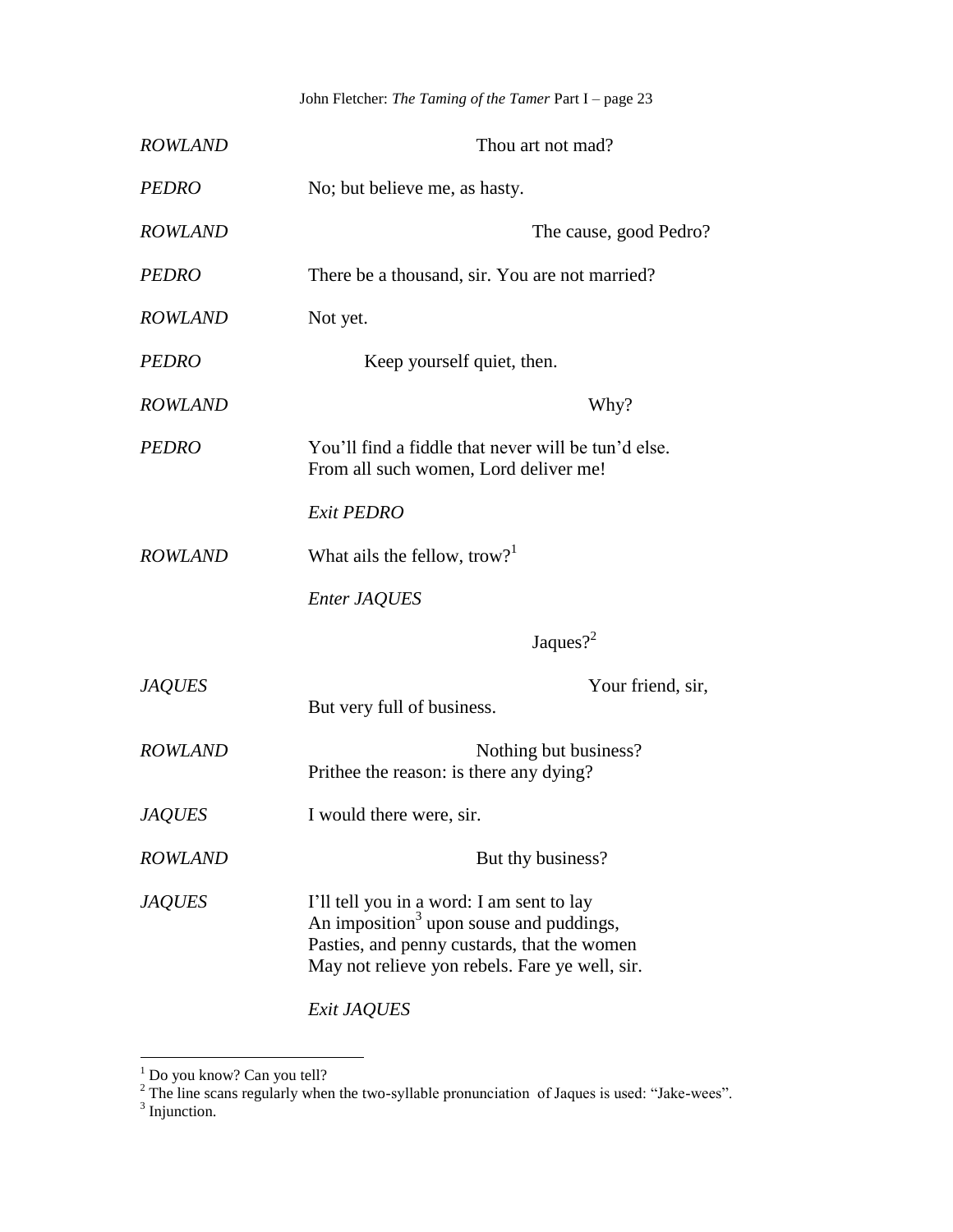|                  | John Fletcher: The Taming of the Tamer Part I - page 24                                                                |
|------------------|------------------------------------------------------------------------------------------------------------------------|
| <b>ROWLAND</b>   | What a devil ail they?                                                                                                 |
|                  | <b>Enter SOPHOCLES</b>                                                                                                 |
|                  | Custards and penny pasties? Fools and Fiddles?<br>What's' this to'th purpose?—Oh, well met.                            |
| <b>SOPHOCLES</b> | Now, Rowland,                                                                                                          |
|                  | I cannot stay to talk long.                                                                                            |
| <b>ROWLAND</b>   | What's the matter?<br>Here's stirring, but to what end? Whither go you?                                                |
| <b>SOPHOCLES</b> | To view the works.                                                                                                     |
| <b>ROWLAND</b>   | What works?                                                                                                            |
| <b>SOPHOCLES</b> | The women's trenches.                                                                                                  |
| <b>ROWLAND</b>   | Trenches? Are such to see?                                                                                             |
| <b>SOPHOCLES</b> | I do not jest, sir.                                                                                                    |
| <b>ROWLAND</b>   | I cannot understand you.                                                                                               |
| <b>SOPHOCLES</b> | Do not you hear<br>In what a state of quarrel the new bride<br>Stands with her husband?                                |
| <b>ROWLAND</b>   | Let him stand with her, and there's an end!                                                                            |
| <b>SOPHOCLES</b> | It should be, but by'r lady she holds him out<br>At pike's end. Such a regiment of rutters<br>Never defied men braver. |
| <b>ROWLAND</b>   | This is news<br>Stranger than armies in the air. You saw not<br>My gentle mistress?                                    |
| <b>SOPHOCLES</b> | Yes, and meditating<br>Upon some secret business. Will you along?                                                      |
| <b>ROWLAND</b>   | No.                                                                                                                    |
| <b>SOPHOCLES</b> | Farewell.                                                                                                              |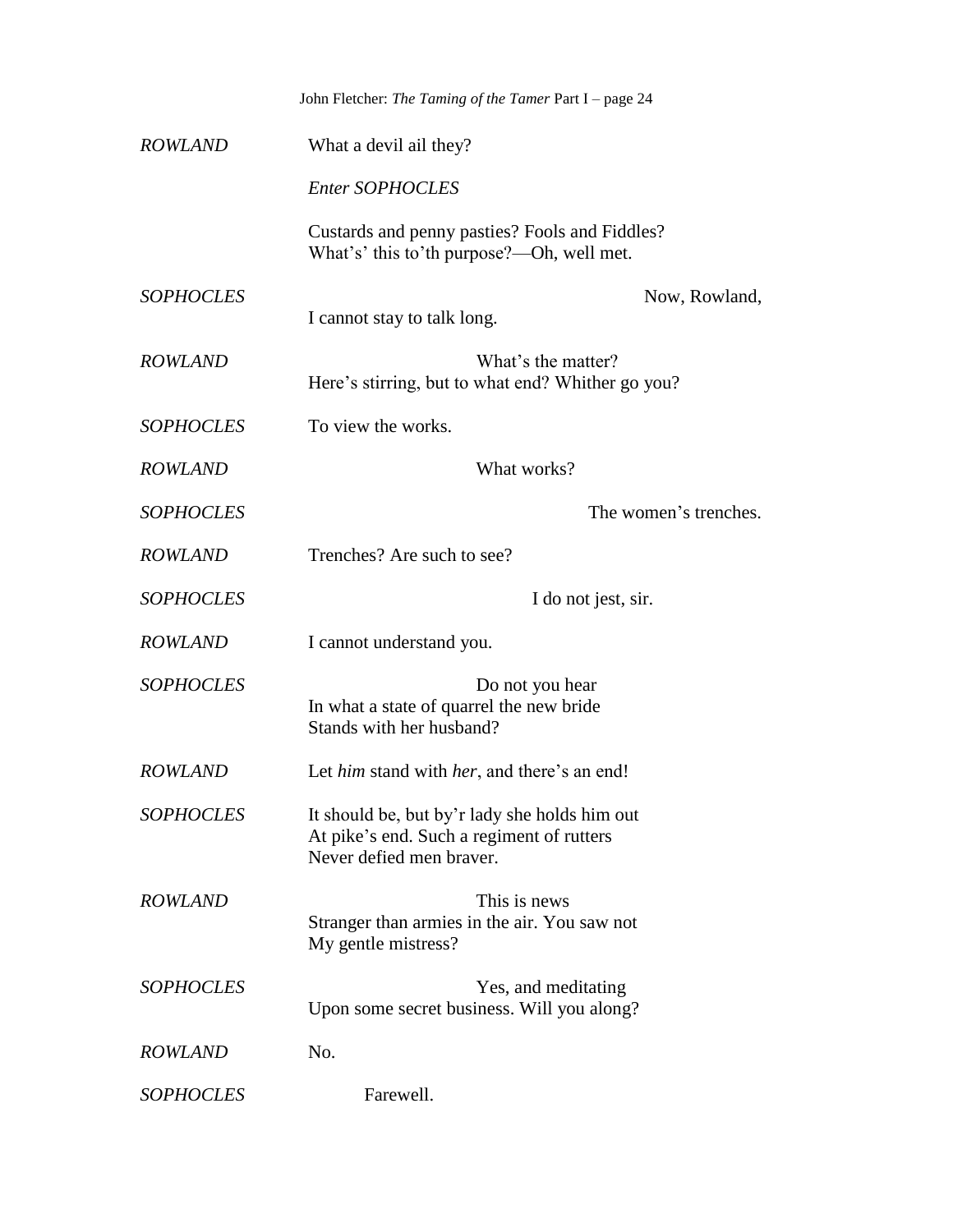|                | John Fletcher: The Taming of the Tamer Part I - page 25                                                              |
|----------------|----------------------------------------------------------------------------------------------------------------------|
|                | <b>Exit SOPHOCLES</b>                                                                                                |
| <b>ROWLAND</b> | Farewell, sir.                                                                                                       |
|                | Enter LIVIA at one door with a basket of food and wine, and<br>MOROSO at another, harkening                          |
|                | Here she comes-                                                                                                      |
| <b>LIVIA</b>   | (aside) The fox is kennell'd for me! <sup>1</sup>                                                                    |
| <b>ROWLAND</b> | -And yonder walks<br>The "stallion", harkening. Yet I'll salute her. <sup>2</sup> -<br>Save you, beauteous mistress! |
| <b>LIVIA</b>   | Save you, sir. (avoids his kiss)                                                                                     |
| <b>ROWLAND</b> | Why do you look so strange?                                                                                          |
| <b>LIVIA</b>   | I used to look, sir,<br>Without examination.                                                                         |
| <b>MOROSO</b>  | (aside) Twenty gold coins <sup>3</sup> for that word!                                                                |
| <b>ROWLAND</b> | Belike then<br>The object discontents you? <sup>4</sup>                                                              |
| <b>LIVIA</b>   | Yes it does.                                                                                                         |
| <b>ROWLAND</b> | Is't come to this?! You know me, do you not?                                                                         |
| <b>LIVIA</b>   | Yes, as I may know many—by repentance.                                                                               |
| <b>ROWLAND</b> | Why, do you break your faith?                                                                                        |
| <b>LIVIA</b>   | I'll tell you that too:<br>You are under age, and no bond holds upon you. <sup>5</sup>                               |

<sup>&</sup>lt;sup>1</sup> She has seen Moroso hiding, so avoids Rowland's kiss. Rowland is keen to flaunt his relationship with her in front of Moroso, while Livia is desperate to conceal it for the sake of her plan.

 $2^2$  Greet her, traditionally by kissing.

 $3$  Originally "spur-royals": a gold coin stamped with a sun resembling a spur. Moroso is pleased with her reaction.

 $4$  Object: the thing you are looking at—that is, himself.

 $<sup>5</sup>$  Because you are under 21, you are a minor and cannot be held to any commitment. (Contrary to popular</sup> belief today, the average Tudor and Stuart age for marrying was the mid to late twenties. Puberty arrived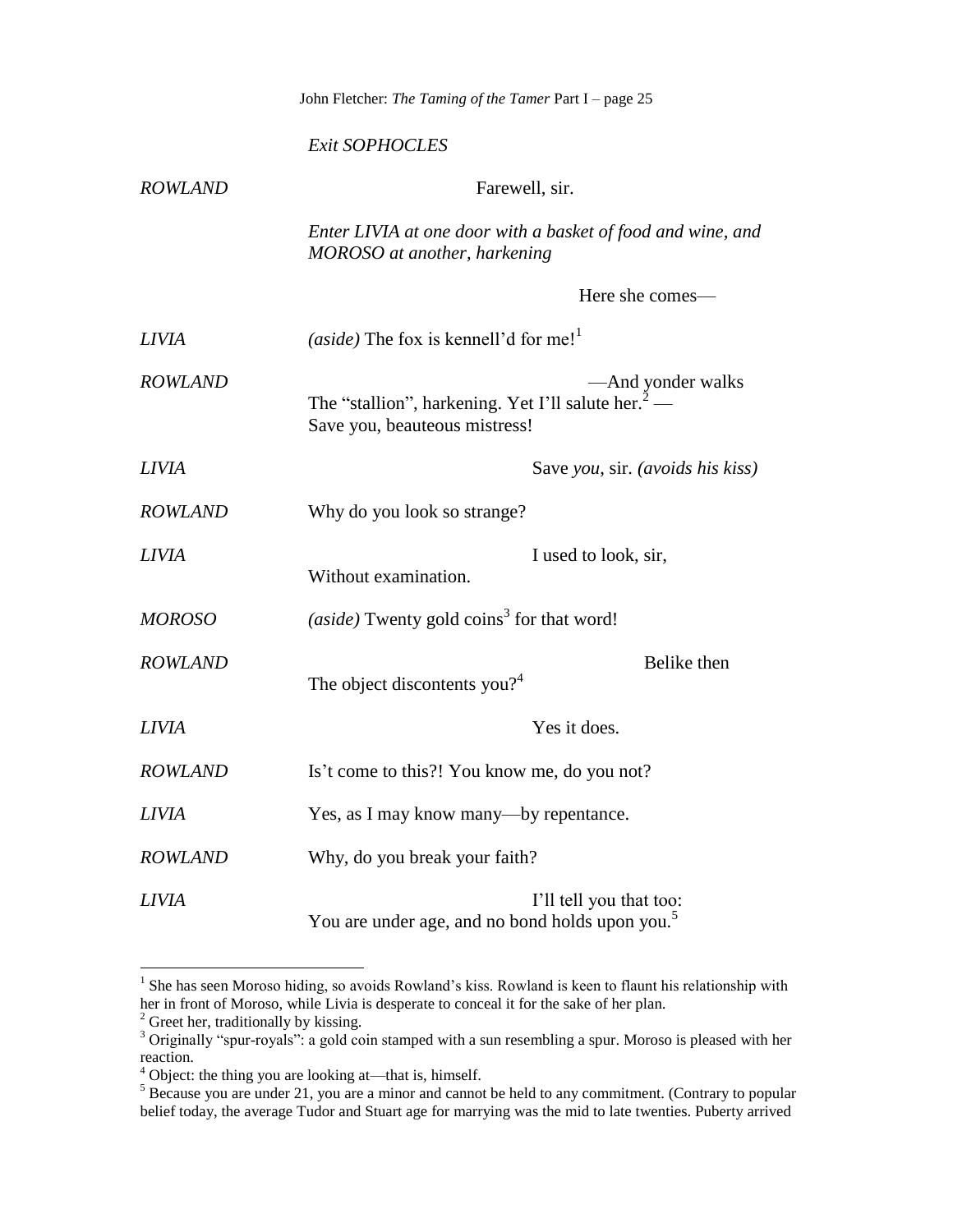|                | John Fletcher: The Taming of the Tamer Part I - page 26                                                                                                                                                              |
|----------------|----------------------------------------------------------------------------------------------------------------------------------------------------------------------------------------------------------------------|
| <i>MOROSO</i>  | (aside) Excellent wench!                                                                                                                                                                                             |
| LIVIA          | Sue out your understanding,<br>And get more hair to cover your bare knuckle<br>(For boys were made for nothing but dry kisses)<br>And if you can, more manners.                                                      |
| <i>MOROSO</i>  | Better still!<br>(aside)                                                                                                                                                                                             |
| LIVIA          | And then, if I want Spanish gloves or stockings,<br>A ten-pound waistcoat, or a nag to hunt on,<br>It may be I shall grace you to accept 'em.                                                                        |
| <b>ROWLAND</b> | Farewell! And when I credit women more,<br>May I to Smithfield, $1$ and there buy a jade<br>(And know her to be so) that breaks my neck!                                                                             |
| LIVIA          | Because I have known you, I'll be thus kind to you:<br>Farewell, and be a man, and I'll provide you—<br>Because I see y'are desperate—some staid chambermaid<br>That may relieve your youth with wholesome doctrine. |
| <i>MOROSO</i>  | She's mine from all the world!—(to Livia) Ha, wench!                                                                                                                                                                 |
| LIVIA          | Ha, Chicken!                                                                                                                                                                                                         |
|                | She gives him a box o'th' ear, and exits                                                                                                                                                                             |
| <i>MOROSO</i>  | How's this? I do not love these favours!—Save you.                                                                                                                                                                   |
| <b>ROWLAND</b> | The devil take thee!                                                                                                                                                                                                 |
|                | ROWLAND wrings MOROSO by the nose                                                                                                                                                                                    |
| MOROSO         | Oh—!!!                                                                                                                                                                                                               |
| <b>ROWLAND</b> | There's a love token for you!                                                                                                                                                                                        |
|                | Exit ROWLAND                                                                                                                                                                                                         |
| MOROSO         | I'll think on some of ye, and if I live,<br>My nose alone shall not be played withal!                                                                                                                                |

several years later than it does now, and young people remained under their parents' thumbs for several years longer. See Liza Picard: *Elizabeth's London*.) 1 Site of a horse-trading fair as well as London's major meat-market. 'Jade' is also slang for prostitute.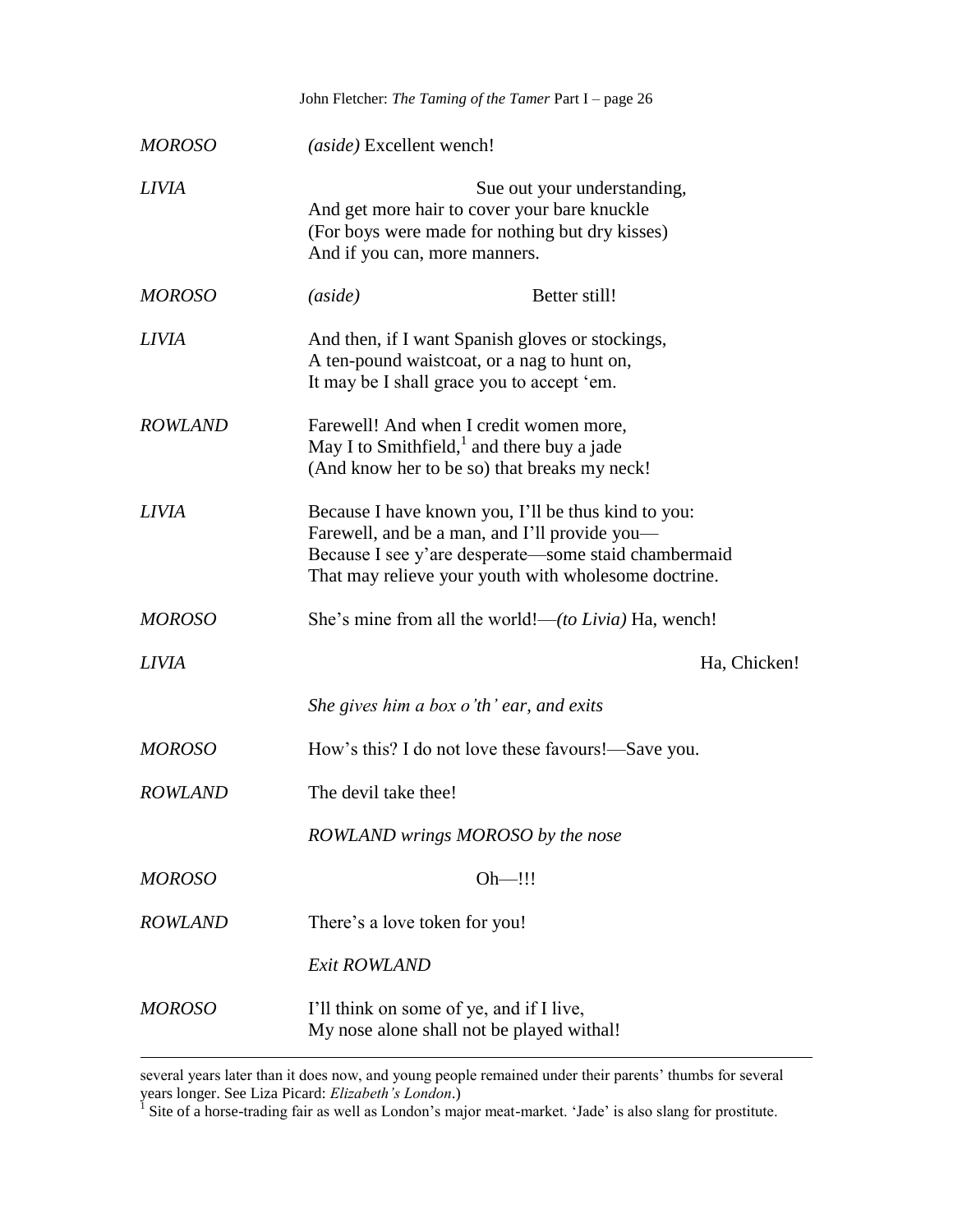*Enter PETRONIUS*

| <b>PETRONIUS</b> | Good Signor Moroso, what's the matter?                                                                                                                                                                         |
|------------------|----------------------------------------------------------------------------------------------------------------------------------------------------------------------------------------------------------------|
| <b>MOROSO</b>    | Your daughter, sir, has blown my nose! If Cupid<br>Shoot arrows of that weight, I'll swear devoutly<br>He's no more a boy.                                                                                     |
| <b>PETRONIUS</b> | You gave her some ill language?                                                                                                                                                                                |
| <b>MOROSO</b>    | Not a word.                                                                                                                                                                                                    |
| <b>PETRONIUS</b> | Or might be you were fumbling?                                                                                                                                                                                 |
| <b>MOROSO</b>    | Would I had, sir!                                                                                                                                                                                              |
| <b>PETRONIUS</b> | O' my conscience,<br>When I got these two wenches, $I$ was!<br>Did she slight him, too?                                                                                                                        |
|                  | Re-enter LIVIA apart, harkening                                                                                                                                                                                |
| <b>MOROSO</b>    | That's all my comfort. She made 'Childe Rowland'<br>A mere hobby-horse, which I held more than wonder,<br>I having seen her within's three days kiss him<br>With such an appetite as though she would eat him. |
| <b>PETRONIUS</b> | There is some trick in this. How did he take it?                                                                                                                                                               |
| <b>MOROSO</b>    | Ready to cry; he ran away.                                                                                                                                                                                     |
| <b>PETRONIUS</b> | She is as tame as innocency. It may be<br>This blow was but a favour. <sup>1</sup>                                                                                                                             |
| <b>MOROSO</b>    | I'll be sworn<br>'Twas well laid on then.                                                                                                                                                                      |
| <b>PETRONIUS</b> | Go to, pray forget it.<br>I have bespoke a priest, and within's two hours<br>I'll have ye married. Will that please you?                                                                                       |
| <b>MOROSO</b>    | Yes!                                                                                                                                                                                                           |

 $<sup>1</sup>$  An appearance to save face.</sup>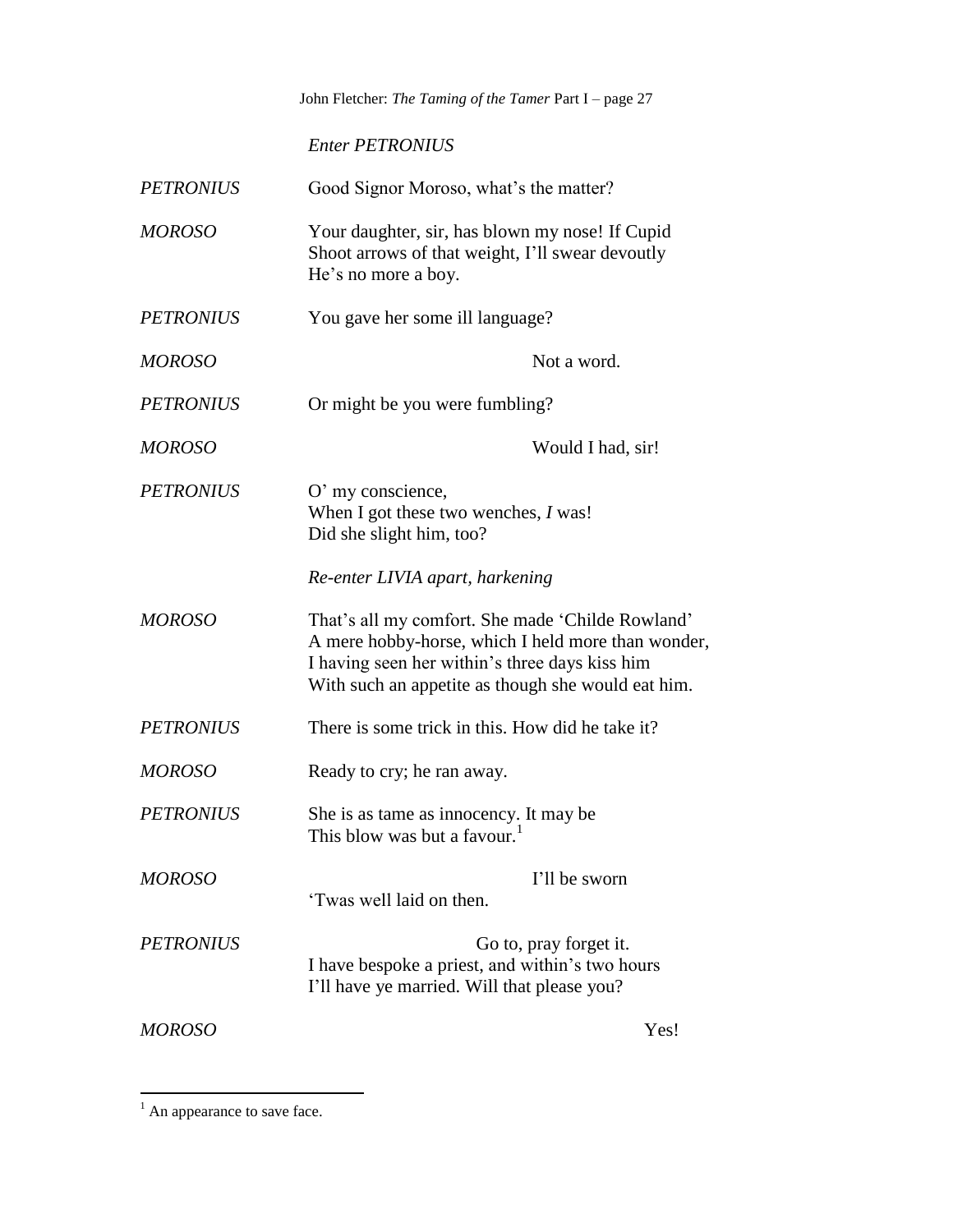|                  | John Fletcher: The Taming of the Tamer Part I - page 28                                                                                             |
|------------------|-----------------------------------------------------------------------------------------------------------------------------------------------------|
| <b>PETRONIUS</b> | I'll see it done myself, and give the lady<br>Such a sound exhortation for this knavery,<br>I'll warrant you, shall make her smell this month on't. |
| <b>MOROSO</b>    | Nay good sir, be not violent.                                                                                                                       |
| <b>PETRONIUS</b> | Neither?                                                                                                                                            |
| <b>MOROSO</b>    | It may be,<br>Out of her earnest love there grew a longing<br>To give me a box o'th' ear or so.                                                     |
| <b>PETRONIUS</b> | It may be.                                                                                                                                          |
| <b>MOROSO</b>    | I reckon for the best still. This night, then,<br>I shall enjoy her?                                                                                |
| <b>PETRONIUS</b> | You shall.                                                                                                                                          |
| <b>MOROSO</b>    | Old as I am, I'll give her one blow for't<br>Shall make her groan this twelve-month!                                                                |
| <b>PETRONIUS</b> | Where's your jointure?                                                                                                                              |
| <b>MOROSO</b>    | I have a 'jointure' for <i>her</i> !                                                                                                                |
| <b>PETRONIUS</b> | Have your counsel<br>Perus'd it yet?                                                                                                                |
| <b>MOROSO</b>    | No counsel but the night and your sweet daughter<br>Shall e'er peruse that jointure!                                                                |
| <b>PETRONIUS</b> | Come then, let's comfort<br>My son Petruchio. He's like the little children<br>That lose their baubles, crying rape.                                |
| <b>MOROSO</b>    | Pray tell me,<br>Is this stern woman still upon the flaunt<br>Of bold defiance?                                                                     |
| <b>PETRONIUS</b> | Still, but you shall see such justice<br>That women shall be glad, after this tempest,<br>To tie their husband's shoes and walk their horses!       |

 1 Jointure: while the bride's father provided the groom with a dowry, a wealthy groom in turn set aside a sum to support his bride in widowhood (as the law guaranteed her only a third of his estate).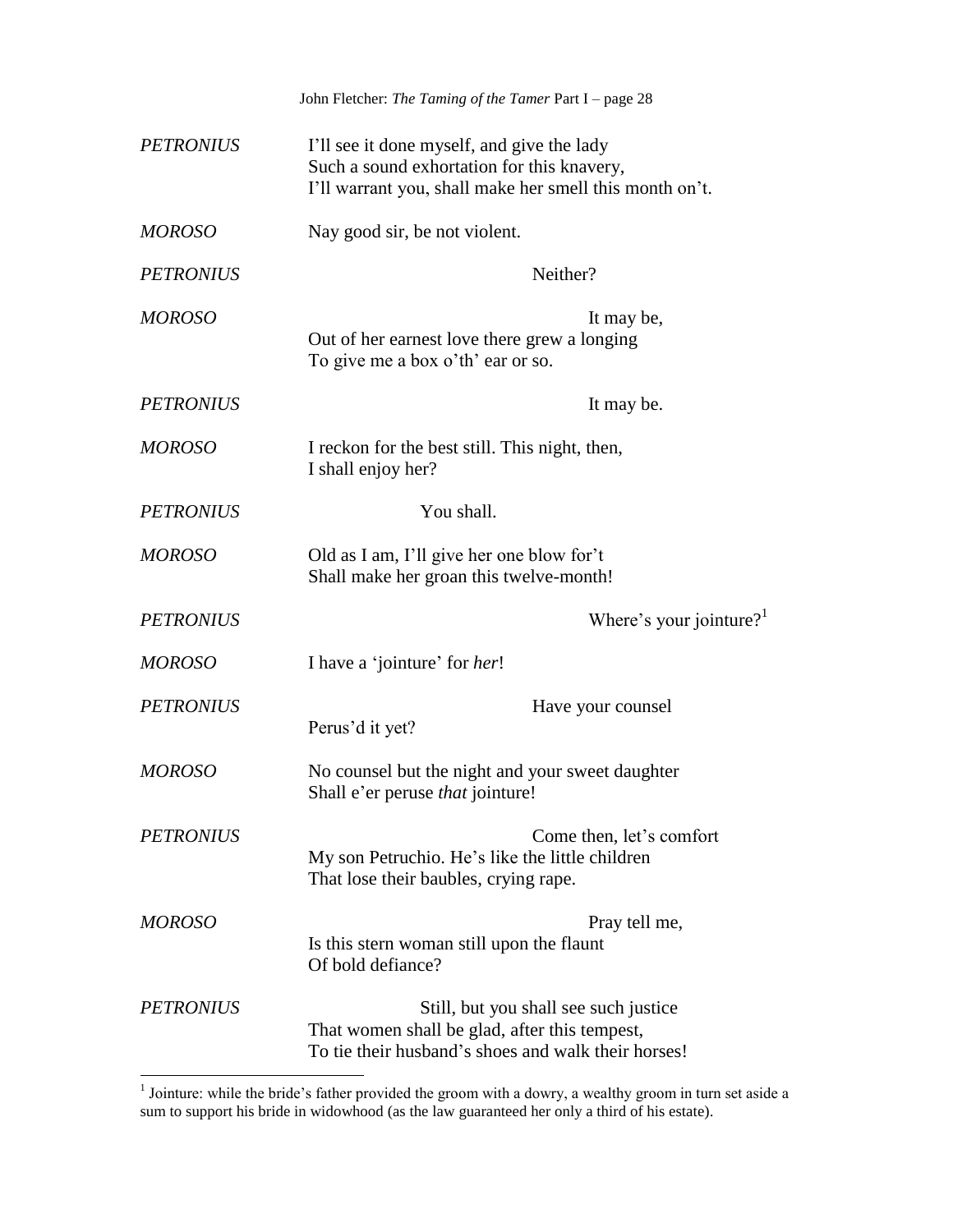|                  | John Fletcher: The Taming of the Tamer Part I – page 29                                                                                                                                                                         |
|------------------|---------------------------------------------------------------------------------------------------------------------------------------------------------------------------------------------------------------------------------|
| MOROSO           | That were a merry world. Do you hear the rumour?<br>They say the women are in insurrection,<br>And mean to make a country-public. <sup>1</sup>                                                                                  |
| <b>PETRONIUS</b> | Let 'em!<br>They'll sooner piss upon walls, as we do.<br>We'll ship 'em out in cuck-stools; $^2$ there they'll sail,<br>As brave Columbus did, till they discover<br>The happy islands of obedience.<br>We stay too long. Come! |
| MOROSO           | Now, Saint George be with us!                                                                                                                                                                                                   |
|                  | Exeunt                                                                                                                                                                                                                          |

## Act Two, Scene Two

*The same, immediately following. LIVIA emerges from hiding*

| <b>LIVIA</b> | Now, if I can but get in handsomely,                     |
|--------------|----------------------------------------------------------|
|              | Father, I shall deceive you, and this night—             |
|              | For all your private plotting—I'll no wedlock!           |
|              | I have shifted sail, and find my sister's safety         |
|              | A sure retirement. Pray to heaven that Rowland           |
|              | Do not believe too far what I said to him!               |
|              | That's my fear, for yon old foxcase forc'd me.           |
|              | Stay, let me see. This quarter fierce Petruchio          |
|              | Keeps with his Myrmidons; I must be sudden. <sup>3</sup> |
|              | Above there!                                             |
|              |                                                          |

*Enter MARIA and BIANCA above with pikes*

| MARIA         | Qui va là? <sup>4</sup> |
|---------------|-------------------------|
| <i>LIVIA</i>  | A friend.               |
| <b>BIANCA</b> | Who are you?            |

 $<sup>1</sup>$  That is, a Cunt Republic (!).</sup>

 $2^2$  A chair into which an offender was strapped to be dunked into water. It was frequently used on outspoken women and witches.

 $3$  This is where fierce Petruchio hangs out with his storm-troopers (the Myrmidons were Achilles' assault forces at Troy)—I have to be quick.

 $4$  Who goes there? (the traditional challenge of a sentry).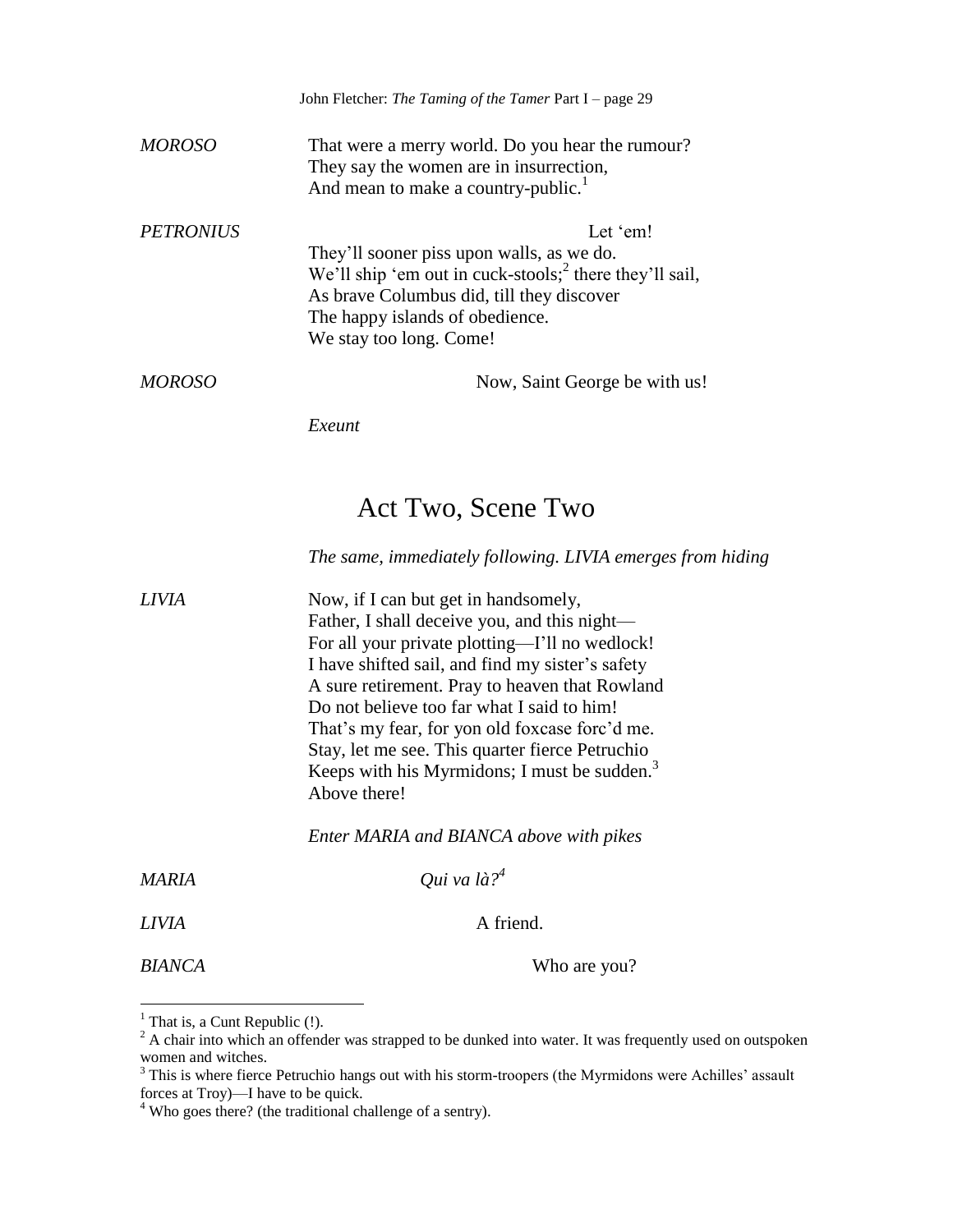|               | John Fletcher: The Taming of the Tamer Part I - page 30                                                                                                                                                                                                                                                                                                                                                                                                                                                                                                                           |  |
|---------------|-----------------------------------------------------------------------------------------------------------------------------------------------------------------------------------------------------------------------------------------------------------------------------------------------------------------------------------------------------------------------------------------------------------------------------------------------------------------------------------------------------------------------------------------------------------------------------------|--|
| <b>LIVIA</b>  | Look out and know.                                                                                                                                                                                                                                                                                                                                                                                                                                                                                                                                                                |  |
| <b>MARIA</b>  | Alas poor wench, who sent thee?<br>What weak fool made thy tongue his orator?<br>I know you come to parley.                                                                                                                                                                                                                                                                                                                                                                                                                                                                       |  |
| <b>LIVIA</b>  | Y'are deceiv'd.<br>Urg'd by the goodness of your cause I come<br>To do as you do.                                                                                                                                                                                                                                                                                                                                                                                                                                                                                                 |  |
| <b>MARIA</b>  | Y' are too weak, too foolish,<br>To cheat us with your smoothness. Do not we know<br>Thou hast been brought up tame?                                                                                                                                                                                                                                                                                                                                                                                                                                                              |  |
| <b>LIVIA</b>  | Believe me.                                                                                                                                                                                                                                                                                                                                                                                                                                                                                                                                                                       |  |
| <b>MARIA</b>  | No, prithee good Livia,<br>Utter thy eloquence somewhere else.                                                                                                                                                                                                                                                                                                                                                                                                                                                                                                                    |  |
| <b>BIANCA</b> | Good Cousin,<br>Alas, we know who sent you.                                                                                                                                                                                                                                                                                                                                                                                                                                                                                                                                       |  |
| <b>LIVIA</b>  | $O'$ my faith—                                                                                                                                                                                                                                                                                                                                                                                                                                                                                                                                                                    |  |
| <b>BIANCA</b> | Stay there! Did their wisdoms think<br>That sent you hither we would be so foolish,<br>To entertain our gentle sister Sinon<br>And give her credit, while the wooden jade<br>Petruchio stole upon us? No, good sister,<br>Go home and tell the merry Greeks that sent you<br>Ilium shall burn; and I, as did Aeneas,<br>Will on my back, spite of the Myrmidons,<br>Carry this warlike lady, and, through seas<br>Unknown and unbeliev'd, seek out a land<br>Where—like a race of noble Amazons—<br>We'll root ourselves, and to our endless glory<br>Live, and despise base men. |  |
| <b>LIVIA</b>  | I'll second ye.                                                                                                                                                                                                                                                                                                                                                                                                                                                                                                                                                                   |  |
| <b>BIANCA</b> | How long have you been thus?                                                                                                                                                                                                                                                                                                                                                                                                                                                                                                                                                      |  |
| <b>LIVIA</b>  | That's all one, cousin.                                                                                                                                                                                                                                                                                                                                                                                                                                                                                                                                                           |  |
|               |                                                                                                                                                                                                                                                                                                                                                                                                                                                                                                                                                                                   |  |

 $1$  Greek who persuaded the Trojans to accept the wooden horse (which was secretly filled with enemy warriors).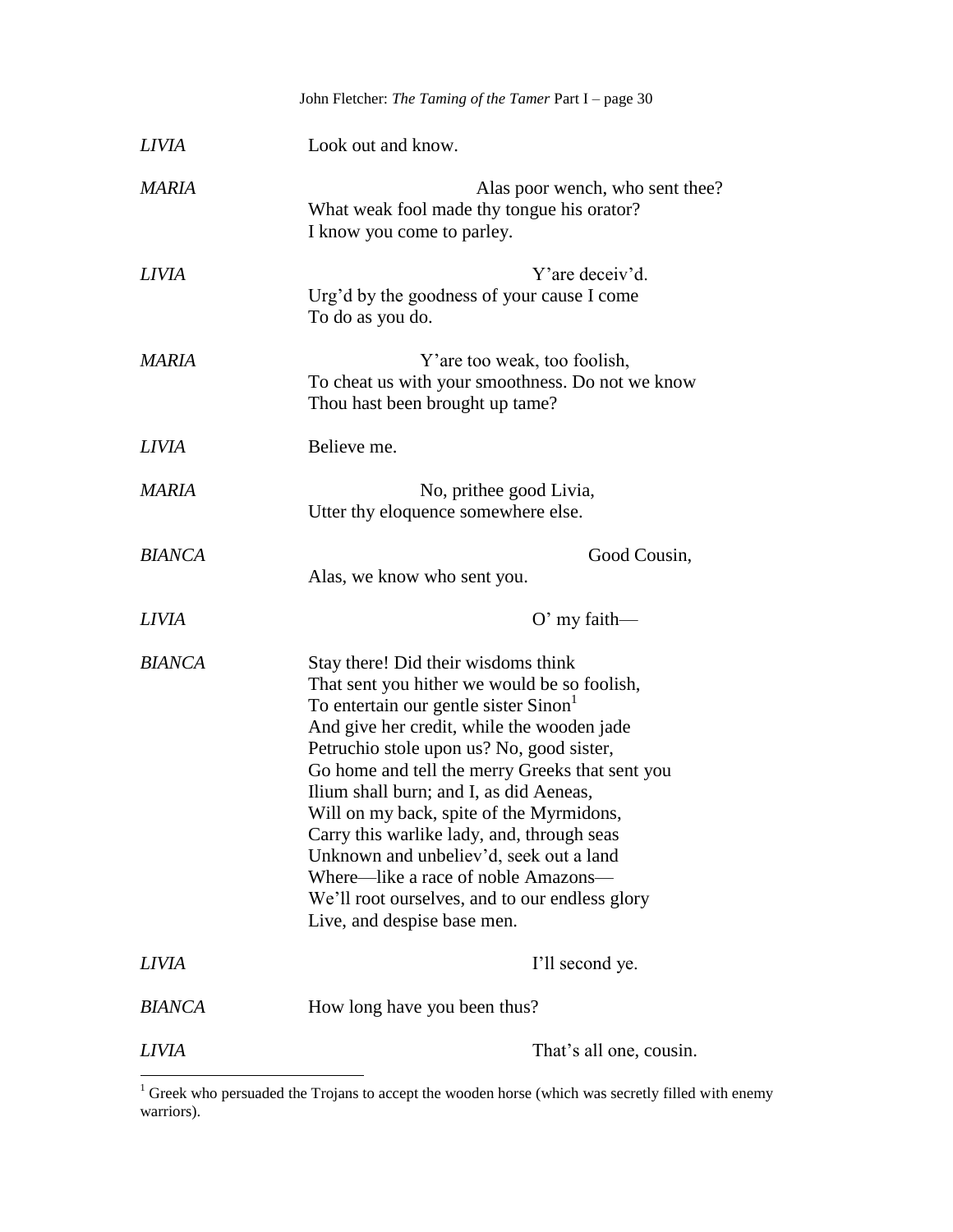|               | John Fletcher: The Taming of the Tamer Part I - page 31                                                                                                                                                                                                                                                                                                                                                                                                                                                                                                                                               |
|---------------|-------------------------------------------------------------------------------------------------------------------------------------------------------------------------------------------------------------------------------------------------------------------------------------------------------------------------------------------------------------------------------------------------------------------------------------------------------------------------------------------------------------------------------------------------------------------------------------------------------|
|               | I stand for freedom now.                                                                                                                                                                                                                                                                                                                                                                                                                                                                                                                                                                              |
| <b>MARIA</b>  | Swear by thy sweetheart Rowland—for by your maidenhead<br>I fear 'twill be too late to swear—you mean<br>Nothing but fair and safe and honourable<br>To us, and to our cause.                                                                                                                                                                                                                                                                                                                                                                                                                         |
| <b>LIVIA</b>  | I swear.                                                                                                                                                                                                                                                                                                                                                                                                                                                                                                                                                                                              |
| <b>BIANCA</b> | Stay yet!<br>Swear as you hate Moroso, and find him<br>Worse than a poor dried Jack full of more aches<br>Than Autumn has, more knavery and usury<br>And foolery and brokery than Dog's Ditch; <sup>1</sup><br>As you do constantly believe he's nothing<br>But an old empty bag with a grey beard<br>(And that beard such a bob-tail that it looks<br>Worse then a Mare's tail eaten off with flies),<br>An everlasting cassock that has worn<br>As many servants out as the Northeast Passage<br>Has consum'd sailors. <sup>2</sup> If you swear this, and truly,<br>Tis like we shall believe you. |
| <i>LIVIA</i>  | I do swear it.                                                                                                                                                                                                                                                                                                                                                                                                                                                                                                                                                                                        |
| MARIA         | Stay yet a little.<br>Came this wholesome motion from your own<br>Opinion, or some suggestion of the foe?                                                                                                                                                                                                                                                                                                                                                                                                                                                                                             |
| <i>LIVIA</i>  | Ne'er fear me,<br>For by that little faith I have in husbands<br>And the great zeal I bear your cause, I come<br>Full of that liberty you stand for, sister.                                                                                                                                                                                                                                                                                                                                                                                                                                          |
| MARIA         | If we believe, and you prove recreant, <sup>3</sup> Livia,<br>Think what a maim you give the noble cause<br>We now stand up for.                                                                                                                                                                                                                                                                                                                                                                                                                                                                      |
| <b>BIANCA</b> | Mark me, Livia,<br>If thou be'st double and betray's tour honours                                                                                                                                                                                                                                                                                                                                                                                                                                                                                                                                     |

<sup>&</sup>lt;sup>1</sup> "Houndsditch, London ... receptacle for dead dogs and rubbish." [Revels]<br><sup>2</sup> "English and Dutch ships unsuccessfully searched for a north-east route to the Far East from 1556 to 1609." [Revels]

 $3$  One who goes back to his old beliefs—a very current term in England, which had become officially Catholic and Protestant by turns.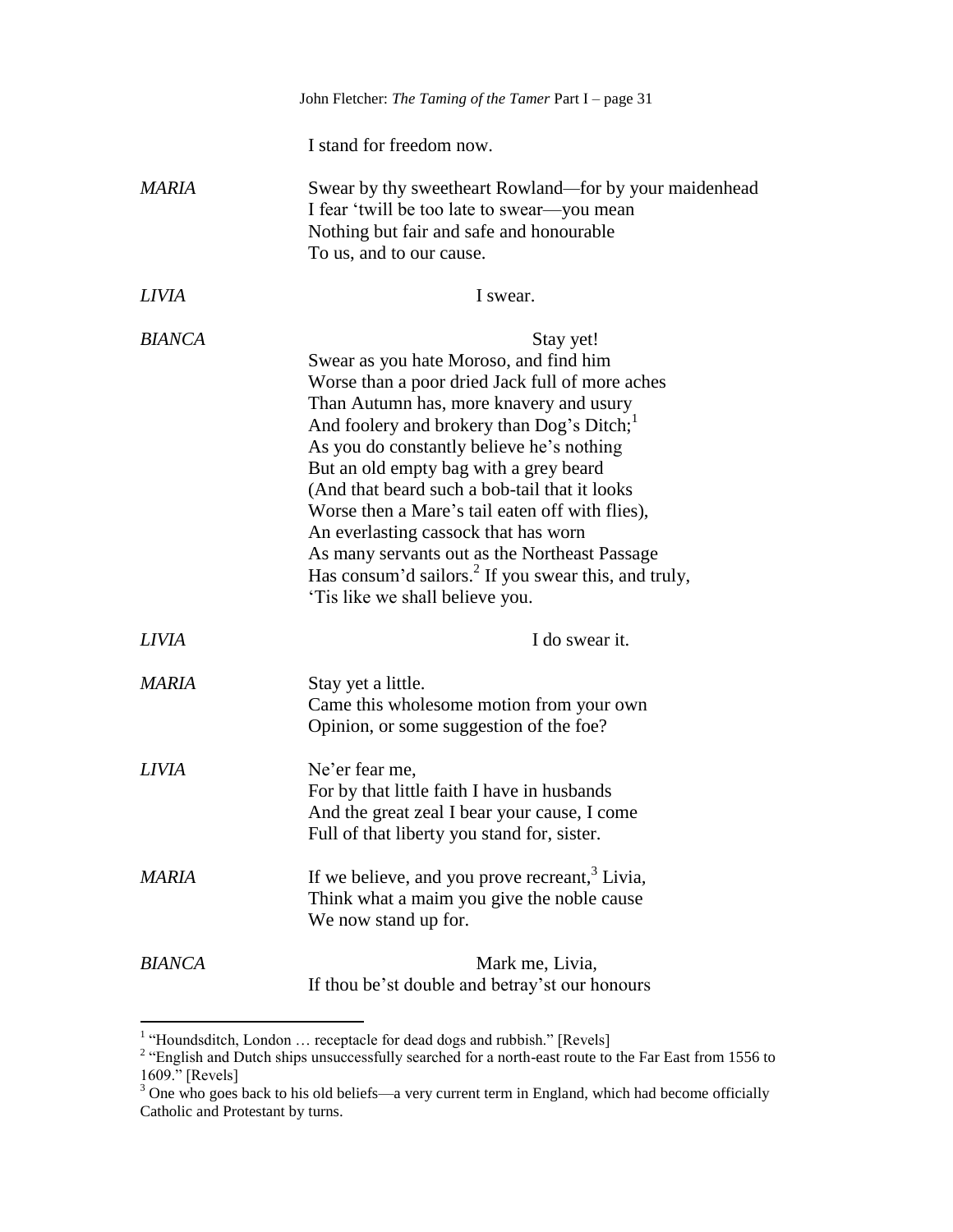|               | John Fletcher: The Taming of the Tamer Part I - page 32                                                                                                                                                                                                                                                                                                                                            |
|---------------|----------------------------------------------------------------------------------------------------------------------------------------------------------------------------------------------------------------------------------------------------------------------------------------------------------------------------------------------------------------------------------------------------|
|               | And we fail in our purpose, get thee where<br>There is no women living, nor no hope<br>There ever shall be.                                                                                                                                                                                                                                                                                        |
| <b>MARIA</b>  | If a mother's daughter<br>That ever heard the name of stubborn husband<br>Find thee and know thy sin-!                                                                                                                                                                                                                                                                                             |
| <b>BIANCA</b> | Nay, if old age,<br>One that has worn away the name of woman,<br>Come but i'th' windward of thee, for sure she'll smell thee;<br>Thou'lt be so rank, she'll ride thee like a nightmare<br>And say her prayers backward to undo thee. <sup>1</sup>                                                                                                                                                  |
| <b>MARIA</b>  | Children of five year old, like little fairies,<br>Will pinch thee into motley. <sup>2</sup> All that ever<br>Shall live and hear of thee—I mean all women—<br>Will (like so many Furies) shake their keys,<br>And toss their flaming distaffs o'er their heads<br>Crying 'Revenge!' Take heed, or get thee gone,<br>And, as my learned cousin said, repent.<br>This place is sought by soundness. |
| <i>LIVIA</i>  | So I seek it,<br>Or let me be a most despis'd example.                                                                                                                                                                                                                                                                                                                                             |
| MARIA         | I do believe thee; be thou worthy of it.<br>You come not empty?                                                                                                                                                                                                                                                                                                                                    |
| <i>LIVIA</i>  | No, here's cakes, and cold meat,<br>And tripe of proof. Behold, here's wine, and beer.<br>Be sudden, I shall be surpris'd else.                                                                                                                                                                                                                                                                    |
| MARIA         | Meet at the low parlour door; there lies a close way.                                                                                                                                                                                                                                                                                                                                              |
| <b>BIANCA</b> | Be wary as you come.                                                                                                                                                                                                                                                                                                                                                                               |
| <i>LIVIA</i>  | I warrant ye.                                                                                                                                                                                                                                                                                                                                                                                      |

*Exeunt*

 1 In popular folklore, one way in which witches cast spells.

 $2^2$  Motley: the patchwork of different colours worn by clowns such as Harlequin.

 $3$  Only people of healthy integrity belong here.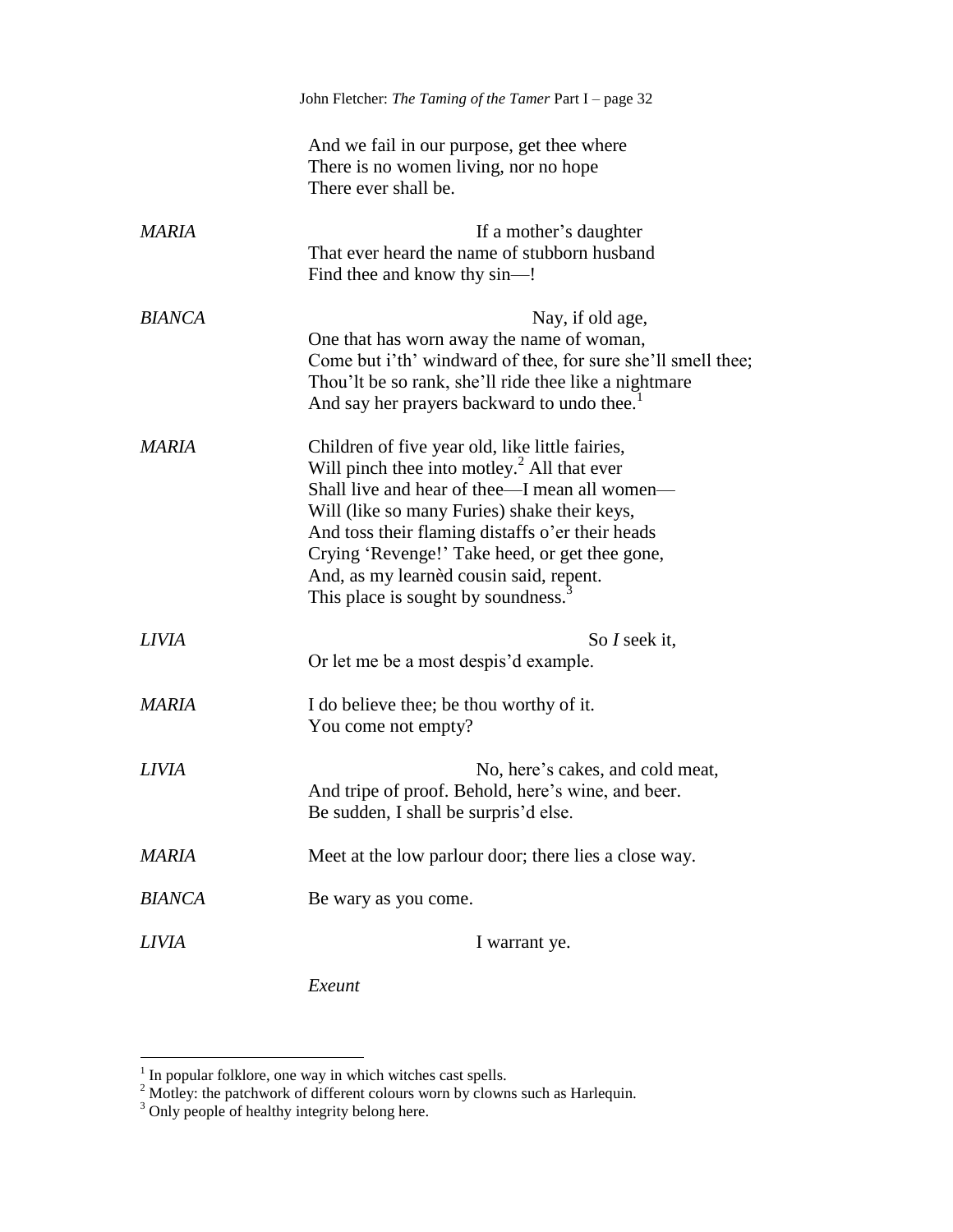## Act Two, Scene Three

*The street. Enter ROWLAND and TRANIO at several doors<sup>1</sup>*

| <b>TRANIO</b>  | Now, Rowland!                                                                                                                                                         |
|----------------|-----------------------------------------------------------------------------------------------------------------------------------------------------------------------|
| <b>ROWLAND</b> | How do you?                                                                                                                                                           |
| <b>TRANIO</b>  | How dost <i>thou</i> , man?<br>Thou look'st ill.                                                                                                                      |
| <b>ROWLAND</b> | Yes. Pray can you tell me, Tranio,<br>Who knew the devil first?                                                                                                       |
| <b>TRANIO</b>  | A woman.                                                                                                                                                              |
| <b>ROWLAND</b> | So!<br>Were they not well acquainted?                                                                                                                                 |
| <b>TRANIO</b>  | Maybe so,<br>For they had certain dialogues together.                                                                                                                 |
| <b>ROWLAND</b> | He sold her fruit, I take it?                                                                                                                                         |
| <b>TRANIO</b>  | Yes, and cheese<br>That chok'd all mankind after.                                                                                                                     |
| <b>ROWLAND</b> | That cold fruit after eating bred naught in her<br>But windy promises.                                                                                                |
| <b>TRANIO</b>  | Now, for heaven's sake,<br>What ail'st thou, Rowland?                                                                                                                 |
| <b>ROWLAND</b> | I am ridden, Tranio,<br>And spur-gall' $d^2$ to the life of patience—<br>Heaven keep my wits together!-- by a thing<br>Our worst thoughts are too noble for: a woman! |
| <b>TRANIO</b>  | Your mistress has a little frown'd, it may be?                                                                                                                        |
| <b>ROWLAND</b> | She was my mistress.                                                                                                                                                  |

 1 In the Theatre Erindale production, Rowland entered singing and playing *Greensleeves* to himself. The lyric—purportedly by Henry VIII—begins "Alas, my love, you do me wrong …"

<sup>&</sup>lt;sup>2</sup> Wounded by excessive use of spurs.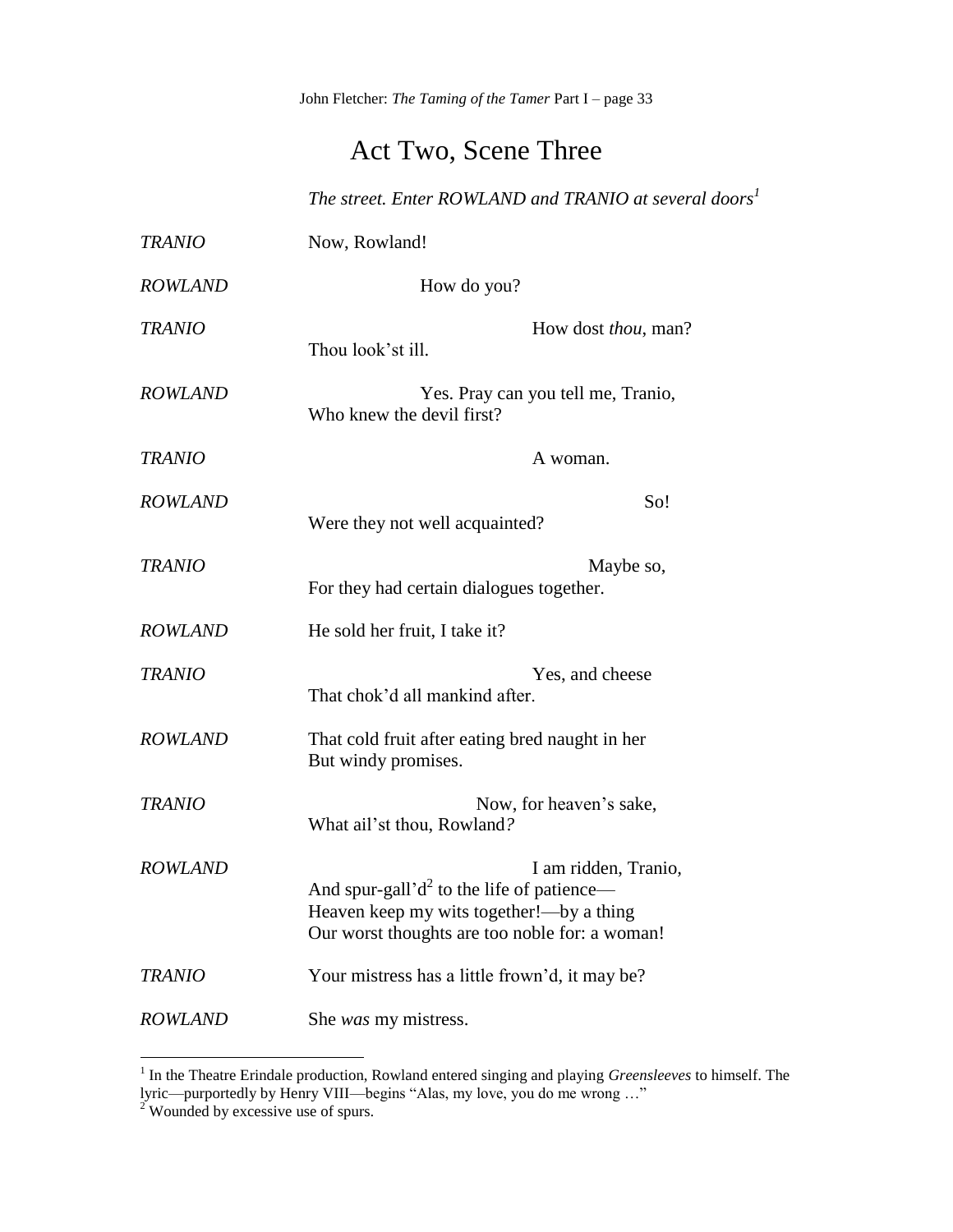| John Fletcher: The Taming of the Tamer Part I - page 34 |                                                                                                                                                                                                                           |  |
|---------------------------------------------------------|---------------------------------------------------------------------------------------------------------------------------------------------------------------------------------------------------------------------------|--|
| <b>TRANIO</b>                                           | Is she not?                                                                                                                                                                                                               |  |
| <b>ROWLAND</b>                                          | No, Tranio.<br>She has done me such disgrace, so spitefully,<br>That henceforth a good horse shall be my mistress!<br>And if you see her, tell her, I do beseech you—                                                     |  |
| <b>TRANIO</b>                                           | I will, Rowland.                                                                                                                                                                                                          |  |
| <i>ROWLAND</i>                                          | —She may sooner<br>Shed one true tear, mean one hour constantly,<br>Be old and honest, married and a maid,<br>Than make me see her more, or more believe her.<br>And, now I have met a messenger, farewell, sir.<br>Exit. |  |
| <b>TRANIO</b>                                           | Alas, poor Rowland, I will do it for thee.<br>I'll watch this young man. Desperate thoughts may seize him,<br>And, if my purse or counsel can, I'll ease him.                                                             |  |

*Exit TRANIO, following ROWLAND*

## Act Two, Scene Four<sup>1</sup>

*On the way to Petronius' house. Steal in severally three COUNTRY WENCHES with barnyard weapons, exchange secret signals, and disappear*

## Act Two, Scene Five

*The men's wing at Petronius' house. Enter PETRUCHIO, PETRONIUS, MOROSO, and SOPHOCLES*

*PETRUCHIO* For look you, gentlemen, say that I grant her Out of my free and liberal love a pardon, Which you and all men else know she deserves not: Can all the world leave laughing?

<sup>&</sup>lt;sup>1</sup> This insert prepares the entrance of Jaques and Pedro in the following scene.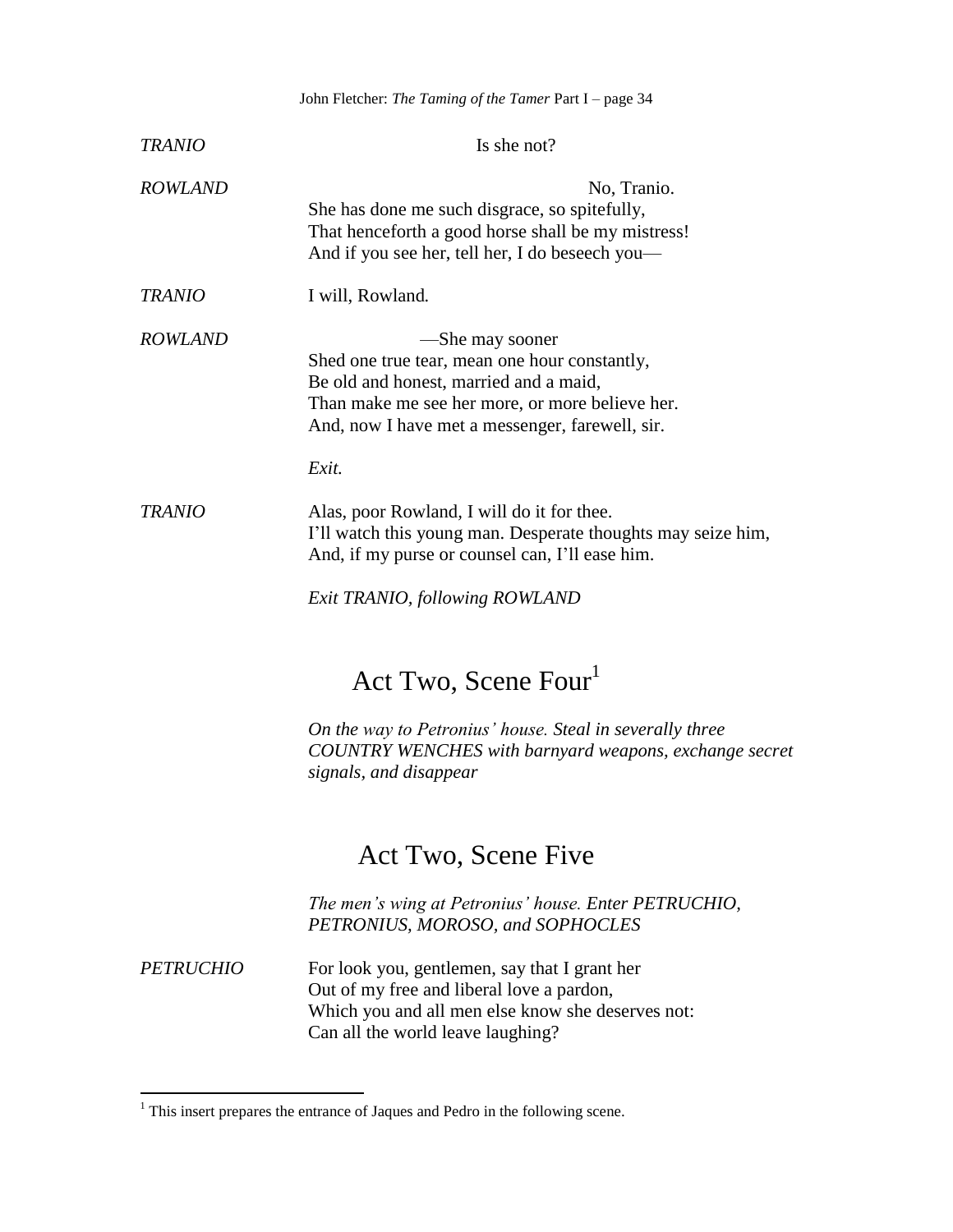| <b>PETRONIUS</b> | I think not.                                                                                                                                                                                                                                                                                                                                                                                                                                                                                                                                                                                                                                                                                                                                                                                                                 |
|------------------|------------------------------------------------------------------------------------------------------------------------------------------------------------------------------------------------------------------------------------------------------------------------------------------------------------------------------------------------------------------------------------------------------------------------------------------------------------------------------------------------------------------------------------------------------------------------------------------------------------------------------------------------------------------------------------------------------------------------------------------------------------------------------------------------------------------------------|
| <b>PETRUCHIO</b> | No, by this hand, they cannot;<br>For pray consider: have you ever read<br>Or heard of, or can any man imagine,<br>So stiff a tomboy, of so set a malice<br>And such a brazen resolution,<br>As this young crab-tree? <sup>1</sup> And without a cause!<br>Not a foul word comes 'cross her, not a fear<br>She justly can take hold on, and do you think<br>I must sleep out my anger and endure it,<br>Sew pillows to her ease, and lull her mischief?<br>Give me a spindle first! No, no, my masters,<br>Were she as fair as Nell o'Greece, <sup>2</sup> and these tricks to't,<br>She should ride the wild mare once a week. <sup>3</sup> She should,<br>Believe me, friends, she should. I would drum on her <sup>4</sup><br>Till all the legions that are crept into her<br>Flew out with fire i'th'tails. <sup>5</sup> |
| <b>SOPHOCLES</b> | Methinks you err now,<br>For to me seems a little sufferance<br>Were a far surer cure.                                                                                                                                                                                                                                                                                                                                                                                                                                                                                                                                                                                                                                                                                                                                       |
| <b>PETRUCHIO</b> | Yes, I can suffer,<br>Where I see promises of peace and amendment.                                                                                                                                                                                                                                                                                                                                                                                                                                                                                                                                                                                                                                                                                                                                                           |
| <b>MOROSO</b>    | Give her a few conditions.                                                                                                                                                                                                                                                                                                                                                                                                                                                                                                                                                                                                                                                                                                                                                                                                   |
| <b>PETRUCHIO</b> | I'll be hang'd first!                                                                                                                                                                                                                                                                                                                                                                                                                                                                                                                                                                                                                                                                                                                                                                                                        |
| <b>PETRONIUS</b> | Give her a crab-tree cudgel.                                                                                                                                                                                                                                                                                                                                                                                                                                                                                                                                                                                                                                                                                                                                                                                                 |
| <b>PETRUCHIO</b> | So I will;<br>And hard eggs, till they brace her like a drum.<br>She shall not know a stool in ten months, gentlemen! <sup>6</sup>                                                                                                                                                                                                                                                                                                                                                                                                                                                                                                                                                                                                                                                                                           |
| <b>SOPHOCLES</b> | This must not be.                                                                                                                                                                                                                                                                                                                                                                                                                                                                                                                                                                                                                                                                                                                                                                                                            |
|                  | Enter JAQUES                                                                                                                                                                                                                                                                                                                                                                                                                                                                                                                                                                                                                                                                                                                                                                                                                 |

 $1$  Crab-apple tree, proverbial for its crookedness and sour fruit.

 $2$  Helen of Troy.

 $3$  A punishment that involved being tied to a violent see-saw—in this case, with sexual innuendo.

<sup>&</sup>lt;sup>4</sup> Originally "tabor her".

<sup>&</sup>lt;sup>5</sup> Legions of demons, traditionally depicted onstage with gunpowder burning from their asses.<br><sup>6</sup> Petruchio threatens assault by constipation, induced by being force-fed hard-boiled eggs (!).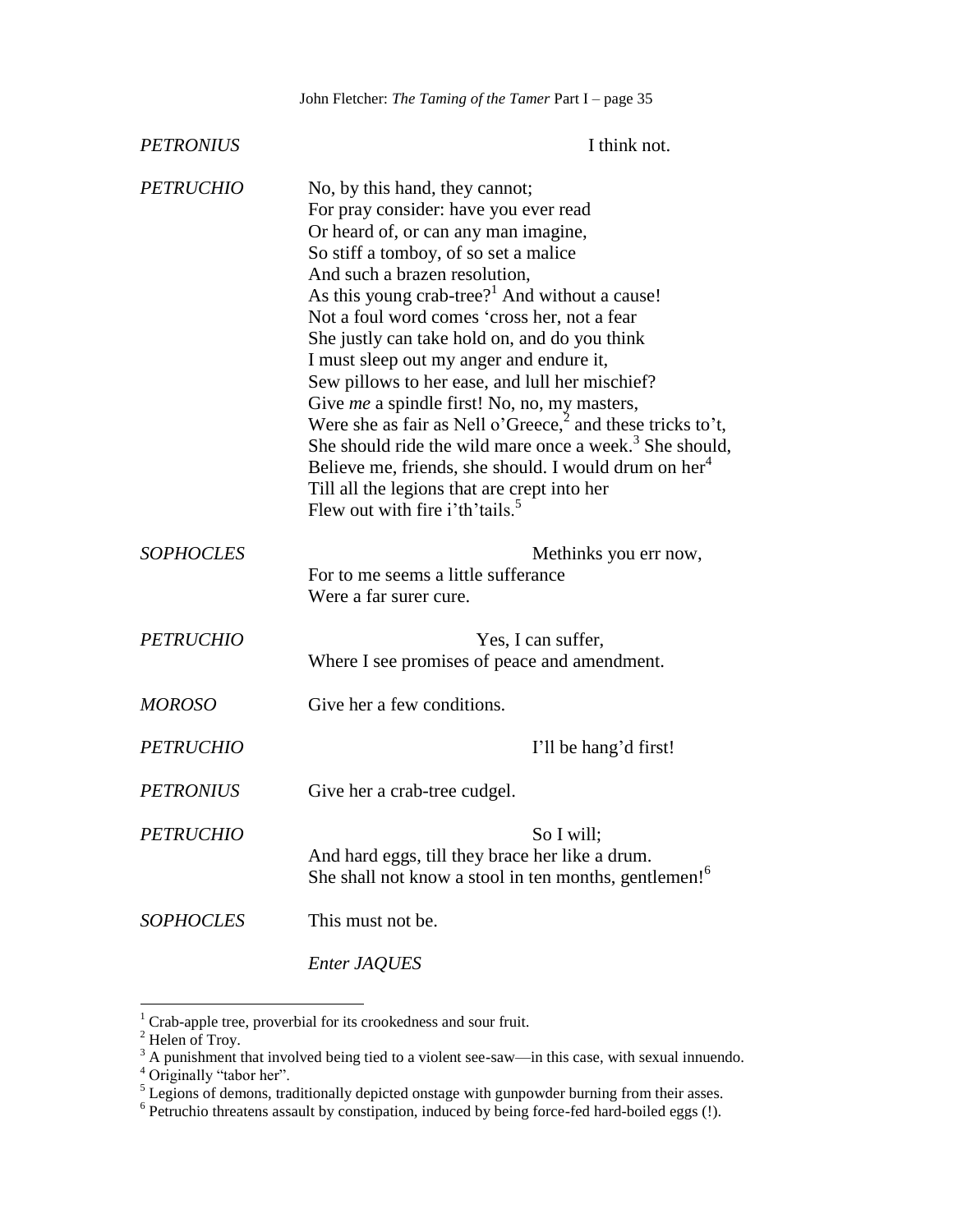|                  | John Fletcher: The Taming of the Tamer Part I - page 36                                                                                                                                                                                                                                                                                                                                                                                                                                                                                                                                                                                                                                                                                                   |
|------------------|-----------------------------------------------------------------------------------------------------------------------------------------------------------------------------------------------------------------------------------------------------------------------------------------------------------------------------------------------------------------------------------------------------------------------------------------------------------------------------------------------------------------------------------------------------------------------------------------------------------------------------------------------------------------------------------------------------------------------------------------------------------|
| <b>JAQUES</b>    | Arm, arm, out with your weapons,<br>For all the women in the kingdom's on ye!<br>They swarm like wasps, and nothing can destroy 'em<br>But stopping of their hive and smothering of 'em.<br><b>Enter PEDRO</b>                                                                                                                                                                                                                                                                                                                                                                                                                                                                                                                                            |
|                  |                                                                                                                                                                                                                                                                                                                                                                                                                                                                                                                                                                                                                                                                                                                                                           |
| <b>PEDRO</b>     | Stand to your guard sir! All the devils extant<br>Are broke upon us like a cloud of thunder.<br>There are more women marching hitherward<br>In rescue of my mistress then e'er turn'd tail<br>At Stourbridge Fair. <sup>1</sup>                                                                                                                                                                                                                                                                                                                                                                                                                                                                                                                           |
| <b>JAQUES</b>    | They're led by a tanner's wife-<br>I know her by her hide, a desperate woman—<br>She flayed her husband in her youth, and made<br>Reins of his hide to ride the parish. Her placket<br>Looks like the Straits of Gibraltar, still wider<br>Down to the gulf; <sup>2</sup> all sun-burnt Barbary<br>Lies in her breech! <sup>3</sup> Take 'em all together,<br>They are a genealogy of jennets, gotten<br>And born thus by the boisterous breath of husbands. <sup>4</sup><br>Like the old giants that were foes to heaven,<br>They heave ye stool on stool, and fling main potlids<br>Like massive rocks, dart ladles, tossing irons,<br>And tongs like thunderbolts-yet still aspiring<br>At those imperious codsheads <sup>5</sup> that would tame 'em. |
| <b>SOPHOCLES</b> | Lo you, fierce Petruchio, this comes of your impatience.                                                                                                                                                                                                                                                                                                                                                                                                                                                                                                                                                                                                                                                                                                  |
| <b>PEDRO</b>     | There's one brought in the bears, and fought 'em<br>In the churchyard after evensong.                                                                                                                                                                                                                                                                                                                                                                                                                                                                                                                                                                                                                                                                     |
| <b>JAQUES</b>    | Then are they victualled with pies and puddings,<br>Noble ale, sausages and smok'd pork,<br>A bottle of Metheglin. <sup>6</sup> What else they want, they war for.                                                                                                                                                                                                                                                                                                                                                                                                                                                                                                                                                                                        |
| <b>PETRUCHIO</b> | Come, to council!                                                                                                                                                                                                                                                                                                                                                                                                                                                                                                                                                                                                                                                                                                                                         |

<sup>&</sup>lt;sup>1</sup> Turned tricks at the annual market fair near Cambridge.<br><sup>2</sup> Placket: opening or slit in a skirt or petticoat to permit access, therefore a symbol of female pudenda.

 $3 \text{ All of darkest North Africa can be found in her pants.}$ <br>  $4 \text{ Jennets: race of Spanish horses impressed by the west wind, which gave them unnatural speed. [Revels]$ 

 $<sup>5</sup>$  Equating gods' heads with both fish heads and cod-pieces. [Revels]  $<sup>6</sup>$  Spiced drink made from wort (a plant) and honey.</sup></sup>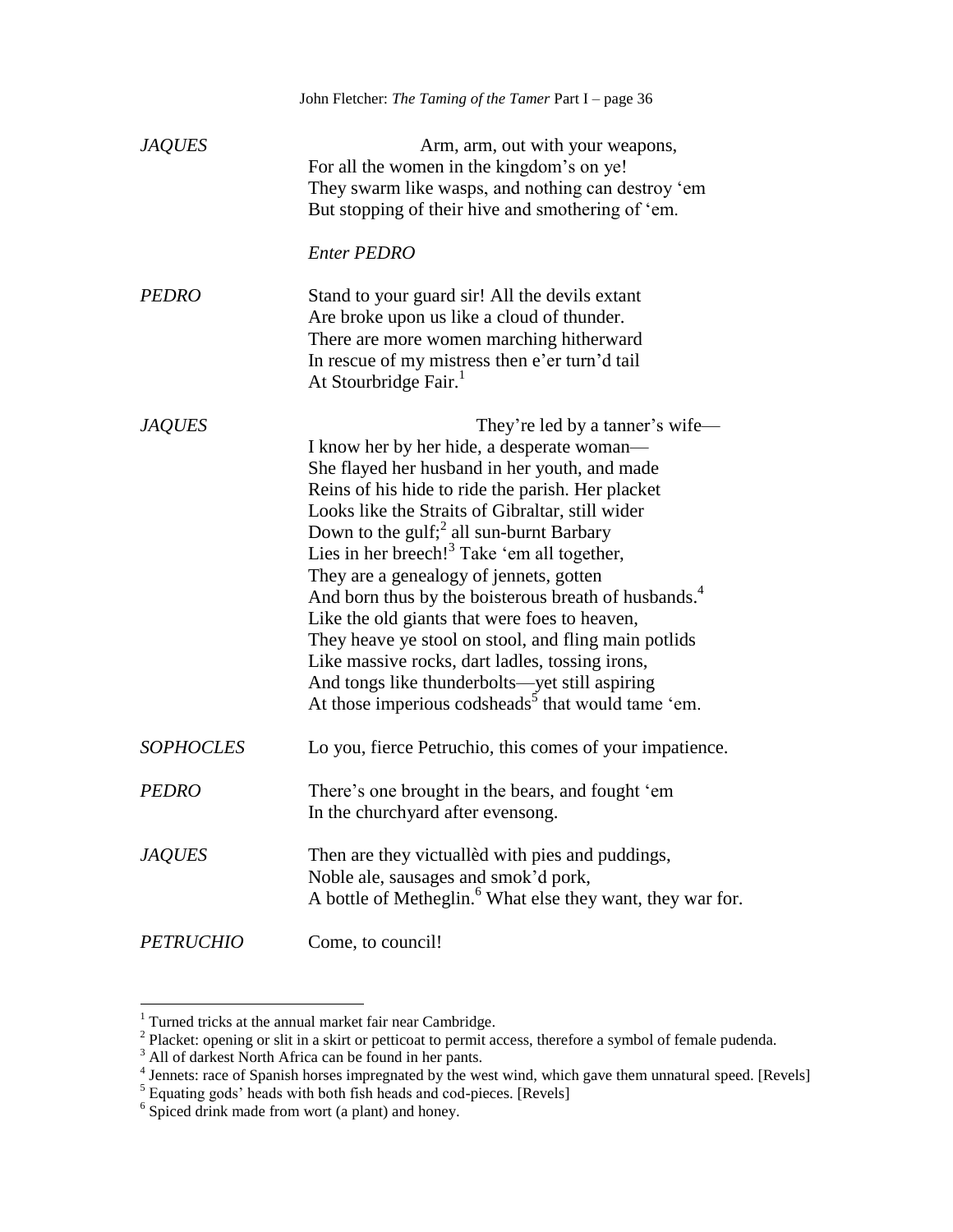John Fletcher: *The Taming of the Tamer* Part I – page 37

| <i>SOPHOCLES</i> | Will have no other talk but this. | Now you <i>must</i> grant conditions, or the kingdom                                                                         |
|------------------|-----------------------------------|------------------------------------------------------------------------------------------------------------------------------|
| <b>PETRONIUS</b> | And let's advise the best.        | Away then,                                                                                                                   |
| <b>SOPHOCLES</b> | <i>(to Moroso)</i>                | Why do you tremble?                                                                                                          |
| <i>MOROSO</i>    |                                   | Have I liv'd thus long to be knock'd o'th head<br>With half a washing beetle? <sup>1</sup> (to Petruchio) Pray be wise, sir. |
| <b>PETRUCHIO</b> |                                   | Come. Something I'll do, but what it is I know not.                                                                          |
|                  | Exeunt                            |                                                                                                                              |

# Act Two, Scene Six<sup>2</sup>

*The street. Enter TRANIO and ROWLAND* 

| <b>TRANIO</b>  | Come, you shall take my counsel.                                                                                                                                                                                                                                                                                                                                                                                                                                                                                                                               |
|----------------|----------------------------------------------------------------------------------------------------------------------------------------------------------------------------------------------------------------------------------------------------------------------------------------------------------------------------------------------------------------------------------------------------------------------------------------------------------------------------------------------------------------------------------------------------------------|
| <b>ROWLAND</b> | I shall hang first!<br>I'll no more love, that's certain; 'tis a bane<br>Next that they poison rats with!—the most mortal!<br>No, I thank heaven I have my sleep again,<br>And now begin to write sense like a man:<br>No more 'aye-me's and <i>misereres</i> , Tranio,<br>Come near my brain. I'll tell thee, could the devil<br>Be brought to love, and love a woman,<br>Twould firk him with a fire he never felt yet!<br>I tell thee there is nothing under the sun<br>So desperate, mad, so senseless, poor and base,<br>So wretched, roguey, and scurvy— |
| <b>TRANIO</b>  | Whether wilt thou?                                                                                                                                                                                                                                                                                                                                                                                                                                                                                                                                             |
| <b>ROWLAND</b> | $-As$ 'tis to be in love!                                                                                                                                                                                                                                                                                                                                                                                                                                                                                                                                      |
| TRANIO         | And why, for heaven's sake?                                                                                                                                                                                                                                                                                                                                                                                                                                                                                                                                    |

 $1$  The washing-bat or beetle was once the stereotypical weapon of choice for an angry wife. *www.oldandinteresting.com* 2 In the Folio of 1647, this was Act Three, Scene One.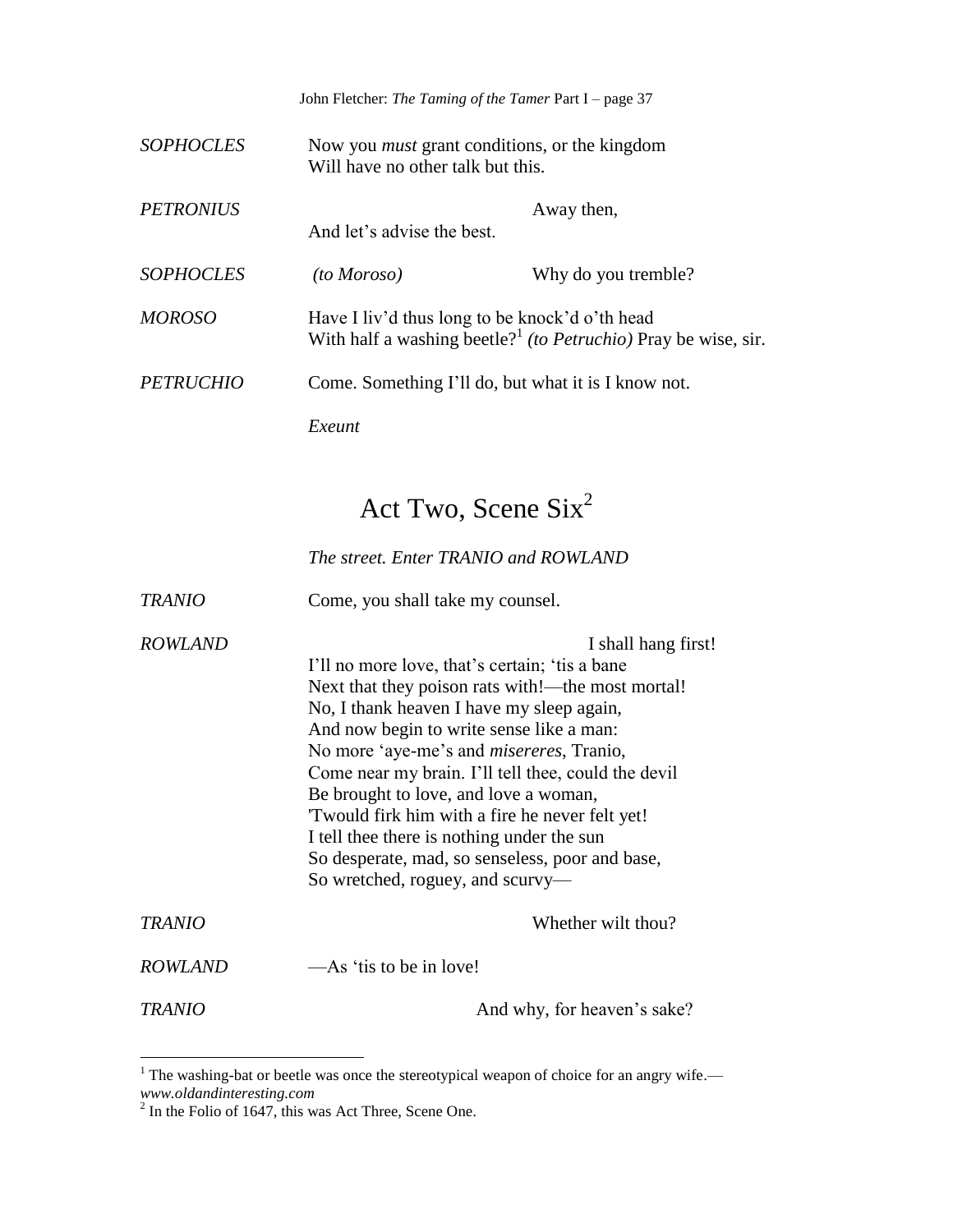|                | John Fletcher: The Taming of the Tamer Part I - page 38                                                                                                                                                                                              |
|----------------|------------------------------------------------------------------------------------------------------------------------------------------------------------------------------------------------------------------------------------------------------|
| <b>ROWLAND</b> | "And why for heaven's sake?" Dost thou not conceive me?                                                                                                                                                                                              |
| <b>TRANIO</b>  | No, by my troth.                                                                                                                                                                                                                                     |
| <b>ROWLAND</b> | I'll tell thee: When thou lovest,<br>And first begin'st to worship the gilt calf,<br>Forthwith thou art a slave.                                                                                                                                     |
| <b>TRANIO</b>  | That's a new doctrine!                                                                                                                                                                                                                               |
| <b>ROWLAND</b> | Next thou art no more man.                                                                                                                                                                                                                           |
| <b>TRANIO</b>  | What, then?                                                                                                                                                                                                                                          |
| <b>ROWLAND</b> | A frippery;<br>Nothing but braided hair and penny ribbon,<br>Glove, garter, ring, rose—or at best a swabber. <sup>2</sup><br>If thou canst love so near to keep thy making,<br>Yet thou wilt lose thy language.                                      |
| <b>TRANIO</b>  | Why?                                                                                                                                                                                                                                                 |
| <b>ROWLAND</b> | Oh Tranio,<br>Those things in love ne'er talk as we do.                                                                                                                                                                                              |
| <b>TRANIO</b>  | No?                                                                                                                                                                                                                                                  |
| <b>ROWLAND</b> | No, without doubt, they sigh and shake the head,<br>And sometimes whistle dolefully.                                                                                                                                                                 |
| <b>TRANIO</b>  | No tongue? <sup>3</sup>                                                                                                                                                                                                                              |
| <b>ROWLAND</b> | Yes, Tranio, but no truth in't, nor no reason,<br>And when they cant, then ye shall hear<br>Such gibberish, such 'Believe me, I protest, sweet',<br>And 'Deign me lady, deign me, I beseech ye',<br>'You poor unworthy lump'—and then she licks him! |
| <b>TRANIO</b>  | A pox on't, this is nothing.                                                                                                                                                                                                                         |
| <b>ROWLAND</b> | Thou hast hit it.                                                                                                                                                                                                                                    |

 $1$  During the Exodus, while Moses was absent to receive the Ten Commandments, the Israelites began to worship a golden calf.

 $2$  Cleaning rag.

 $3$  Language.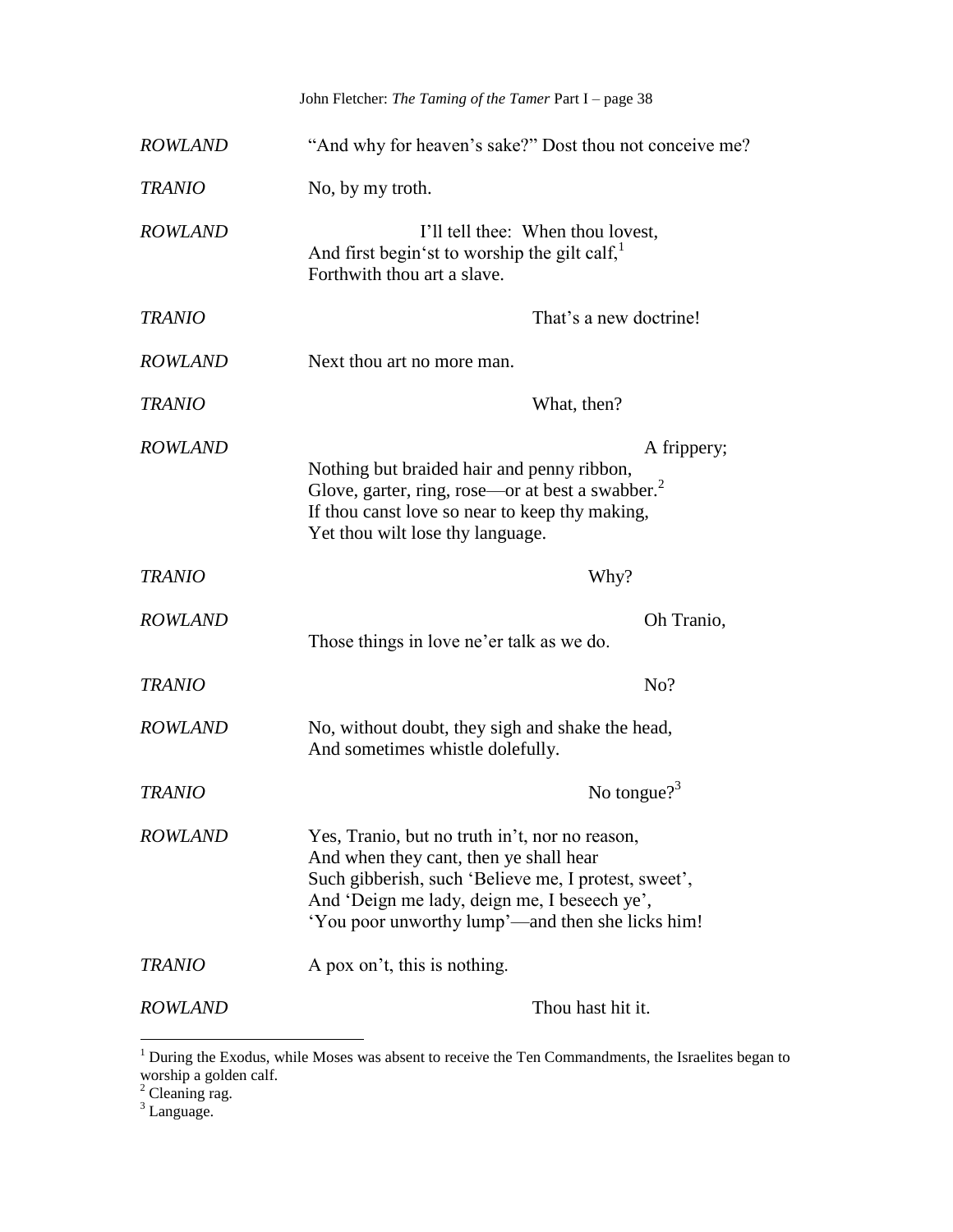John Fletcher: *The Taming of the Tamer* Part I – page 39

Then talks she ten times worse, and writhes and wriggles, As though she had the itch.

| <b>TRANIO</b>  | Why, thou art grown a strange discoverer.                                                                       |
|----------------|-----------------------------------------------------------------------------------------------------------------|
| <b>ROWLAND</b> | Of mine own follies, Tranio.                                                                                    |
| <b>TRANIO</b>  | Wilt thou, Rowland,<br>Certain ne'er love again?                                                                |
| <b>ROWLAND</b> | I think so, certain;<br>And if I be not dead drunk, I shall keep it.                                            |
| <b>TRANIO</b>  | Tell me but this: what dost thou think of women?                                                                |
| <b>ROWLAND</b> | Why as I think of fiddles: they delight me—<br>Till their strings break!                                        |
| <b>TRANIO</b>  | Their strings—! What wilt thou<br>Give me for ten pound now, when thou next lov'st<br>And the same woman still? |
| <b>ROWLAND</b> | Ten to one odds:<br>A hundred, and my bond for't! <sup>1</sup>                                                  |
| <b>TRANIO</b>  | But pray, hear me:<br>I'll work all means I can to reconcile ye.                                                |
| <b>ROWLAND</b> | Do, do, give me the money.                                                                                      |
| <b>TRANIO</b>  | There.<br>(giving money)                                                                                        |
| <b>ROWLAND</b> | Work, Tranio.                                                                                                   |
| <b>TRANIO</b>  | You shall go sometimes where she is.                                                                            |
| <b>ROWLAND</b> | Yes, straight.<br>This is the first good I e'er got by woman.                                                   |
| <b>TRANIO</b>  | And so an hundred, if you lose.                                                                                 |
| <b>ROWLAND</b> | Tis done! I am sure<br>I am in excellent case to win.                                                           |

<sup>&</sup>lt;sup>1</sup> Rowland bets ten to one that he will not love Livia again. (Eight to ten pounds was the annual income for an unskilled labourer.)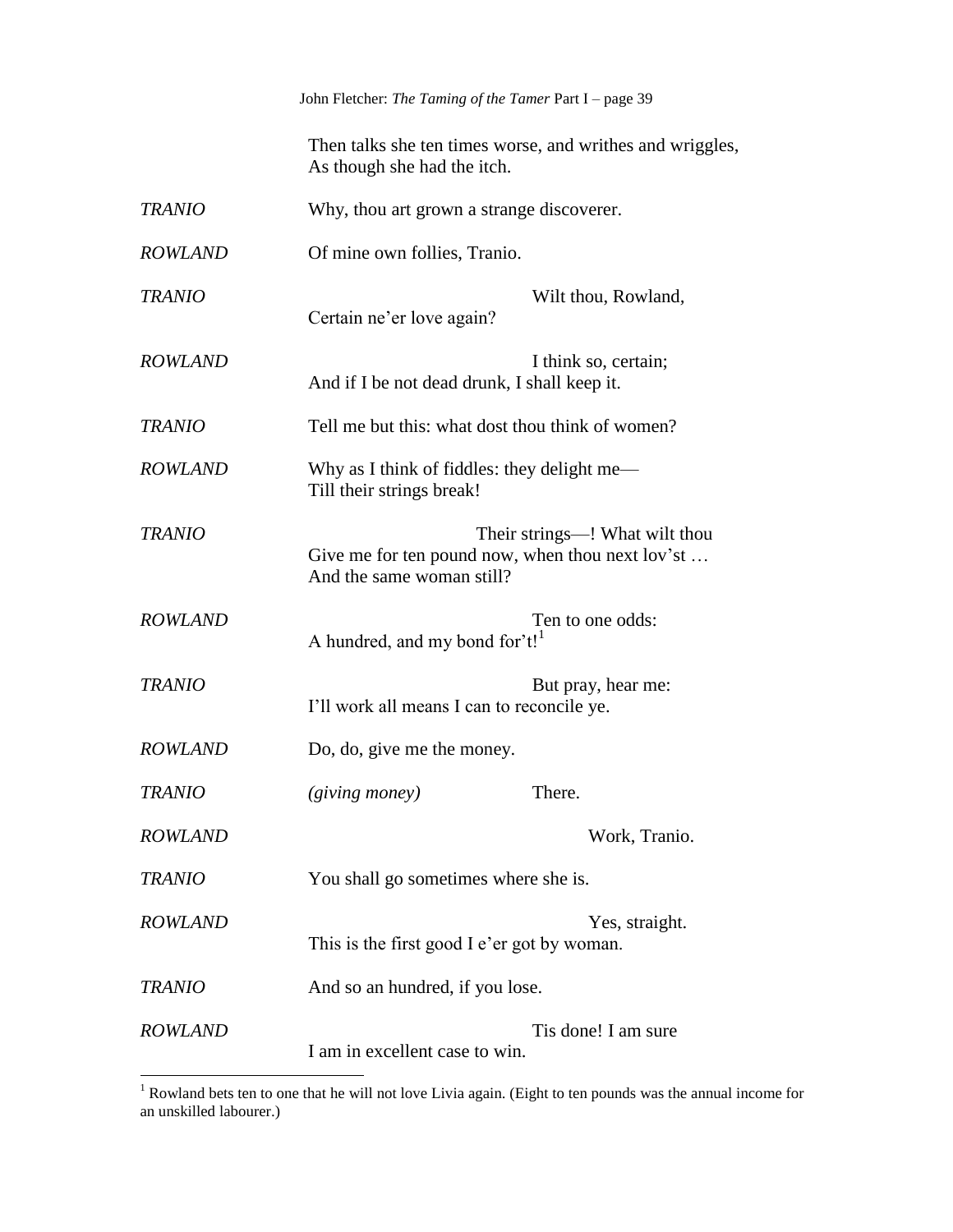|                | John Fletcher: The Taming of the Tamer Part I - page 40                                                                                       |
|----------------|-----------------------------------------------------------------------------------------------------------------------------------------------|
| TRANIO         | I must have leave<br>To tell you—and tell truth too—what she is,<br>And how she suffers for you.                                              |
| <b>ROWLAND</b> | Ten pound more,<br>I never believe you.                                                                                                       |
| TRANIO         | No, sir, I am stinted. $1$                                                                                                                    |
| <i>ROWLAND</i> | Well, take your best way then.                                                                                                                |
| TRANIO         | Let's walk. I am glad<br>Your sullen fever's off.                                                                                             |
| <b>ROWLAND</b> | Shalt see me, Tranio,<br>A monstrous merry man now. Come,<br>And as we go, tell me the general hurry<br>Of these mad wenches and their works. |
| TRANIO         | I will.                                                                                                                                       |
| <i>ROWLAND</i> | And do thy worst.                                                                                                                             |
| <b>TRANIO</b>  | Something I'll do.                                                                                                                            |
| <i>ROWLAND</i> | Do, Tranio.                                                                                                                                   |
|                | Exeunt                                                                                                                                        |
|                | Act Two, Scene Seven                                                                                                                          |
|                | Closer to Petronius' house. Enter the three COUNTRY WENCHES<br>(with barnyard weapons)                                                        |
| WENCH 1        | How goes your business, girls?                                                                                                                |
| WENCH 2        | Afoot and fair.                                                                                                                               |
| WENCH 3        | If fortune favour us. Away to your strengths! $2^2$<br>We are discover'd else.                                                                |

 $\frac{1}{2}$  Broke.<br>  $\frac{2}{3}$  Strongholds, forts.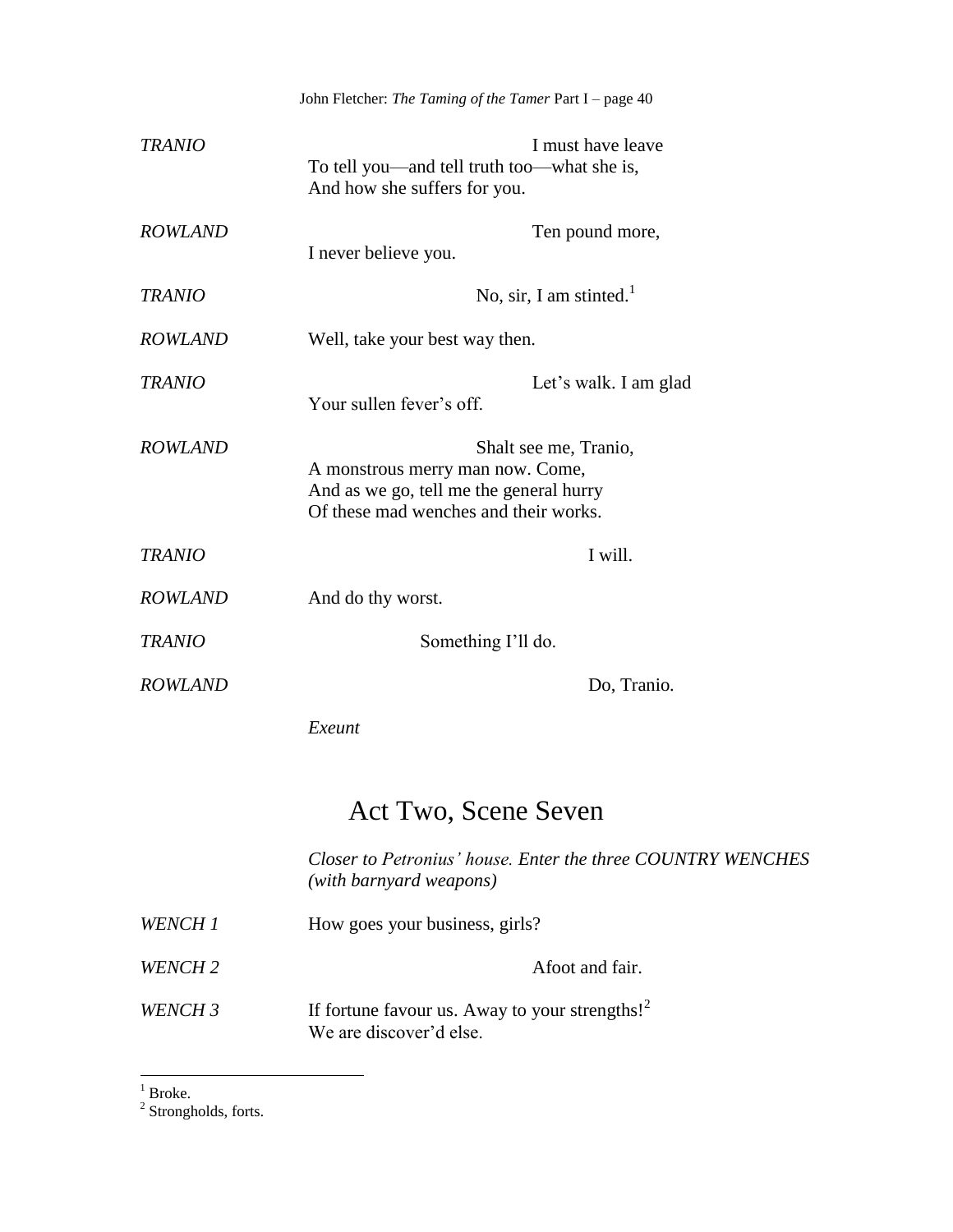John Fletcher: *The Taming of the Tamer* Part I – page 41

| WENCH 1            | The country forces are arriv'd. Be gone! |
|--------------------|------------------------------------------|
| WENCH 2            | Arm, and be valiant! Think of our cause! |
| WENCH <sub>3</sub> | Our justice!                             |
| WENCH 1            | Ay, Ay, 'tis sufficient!                 |
|                    | Exeunt                                   |

#### Act Two, Scene Eight

*The street before Petronius' house. Evening. Enter PETRONIUS, PETRUCHIO, MOROSO, SOPHOCLES, and TRANIO*

| <b>PETRONIUS</b> | I had rather see her carted! <sup>1</sup>                                                                                                                                                                                                                                                                                                                                                                                                                                              |
|------------------|----------------------------------------------------------------------------------------------------------------------------------------------------------------------------------------------------------------------------------------------------------------------------------------------------------------------------------------------------------------------------------------------------------------------------------------------------------------------------------------|
| <b>TRANIO</b>    | No more of that, sir.                                                                                                                                                                                                                                                                                                                                                                                                                                                                  |
| <b>SOPHOCLES</b> | Are ye resolv'd to give her fair conditions?<br>Twill be the safest way.                                                                                                                                                                                                                                                                                                                                                                                                               |
| <b>PETRUCHIO</b> | I am distracted! $2$<br>Would I had run my head into a halter<br>When I first woo'd her! If I offer peace,<br>She'll urge her own conditions, that's the devil.                                                                                                                                                                                                                                                                                                                        |
| <b>SOPHOCLES</b> | Why, say she do?                                                                                                                                                                                                                                                                                                                                                                                                                                                                       |
| <b>PETRUCHIO</b> | Say I am made an ass, then!<br>I know her aim. May I with reputation—<br>Answer me this—with safety of mine honour,<br>After the mighty manage of my first wife<br>(Which was indeed a Fury to this filly),<br>After my twelve strong labours to reclaim her<br>(Which would have made Don Hercules horn-mad),<br>Suffer this Cecily—ere she have warm'd my sheets,<br>This pink, this painted foist, this cockle-boat— $\frac{3}{2}$<br>To hang her fights out, and defy me, friends, |

 $<sup>1</sup>$  Off to jail, as a public humiliation.</sup>

<sup>&</sup>lt;sup>2</sup> Bewildered, confused, beside myself.<br><sup>3</sup> Pink: leading flower, perforated decoration, leaky fishing-boat; Foist: small sailing vessel, rogue or cheat, silent fart; Cockle-boat: shallow boat like a cockle-shell or for fishing cockles—all sexually suggestive.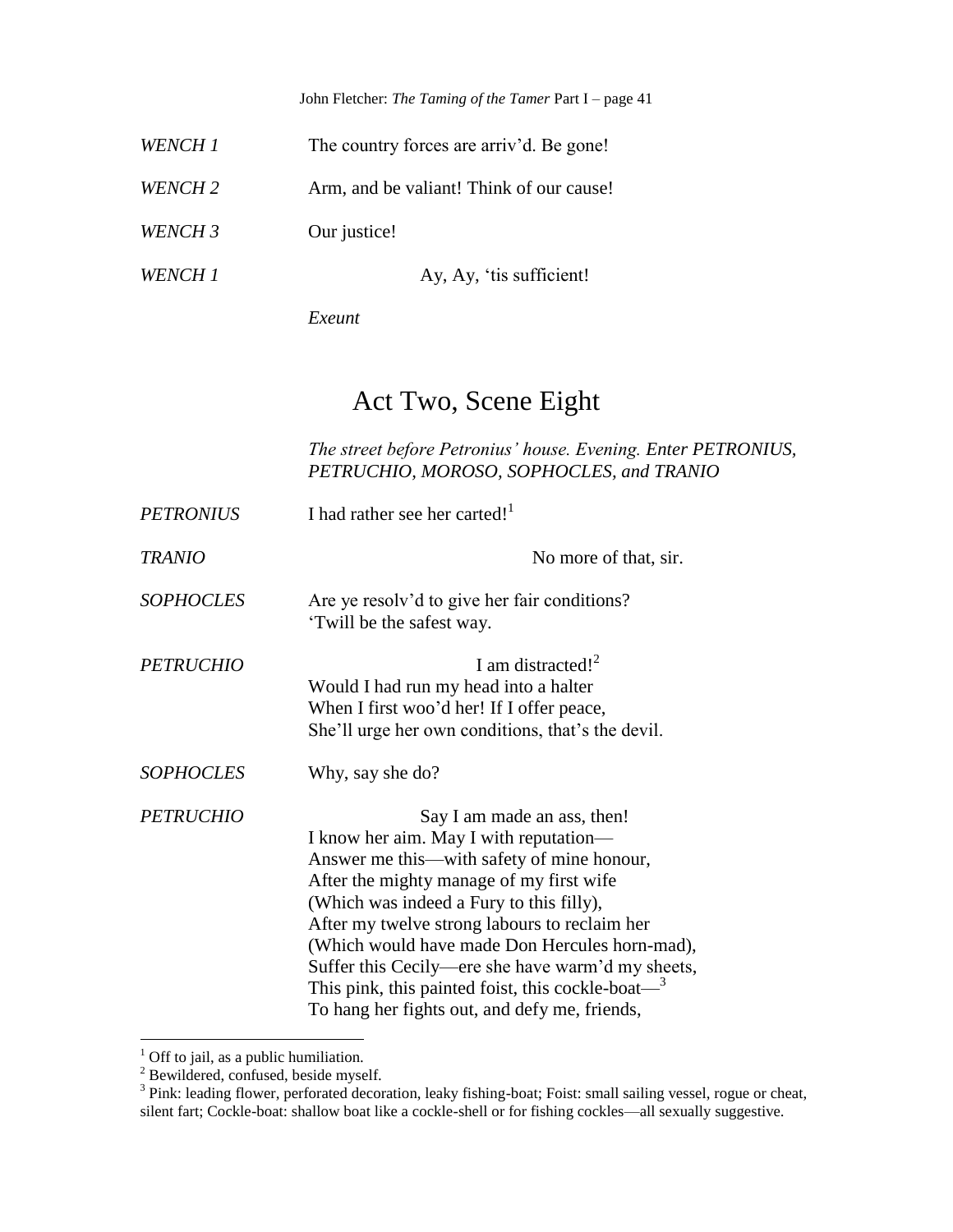|                  | John Fletcher: The Taming of the Tamer Part I - page 42                                                                                                                                                                                                               |
|------------------|-----------------------------------------------------------------------------------------------------------------------------------------------------------------------------------------------------------------------------------------------------------------------|
|                  | A well-known man-of-war? <sup>1</sup> If this be equal,<br>And I may suffer, say, and I have done! <sup>2</sup>                                                                                                                                                       |
| <b>PETRONIUS</b> | I do not think you may.                                                                                                                                                                                                                                               |
| <b>TRANIO</b>    | You'll make it worse, sir.                                                                                                                                                                                                                                            |
| <b>SOPHOCLES</b> | Pray, hear me, good Petruchio. But e'en now<br>You were contented to give all conditions;<br>Tis a folly to clap the curb on<br>Ere you be sure it proves a natural wildness,<br>And not a forc'd. Give her conditions,<br>For on my life this trick is put into her- |
| <b>PETRONIUS</b> | I should believe so too.                                                                                                                                                                                                                                              |
| <b>SOPHOCLES</b> | -And not her own.                                                                                                                                                                                                                                                     |
| <b>TRANIO</b>    | You'll find it so.                                                                                                                                                                                                                                                    |
| <b>SOPHOCLES</b> | Then, if she flounder with you,<br>Clap spurs on, and in this you'll deal with temperance,<br>Avoid the hurry of the world—                                                                                                                                           |
|                  | Music above                                                                                                                                                                                                                                                           |
| <b>TRANIO</b>    | -And lose-                                                                                                                                                                                                                                                            |
| <b>MOROSO</b>    | -No honour, on my life, sir.                                                                                                                                                                                                                                          |
| <i>PETRUCHIO</i> | I will do it.                                                                                                                                                                                                                                                         |
| <b>PETRONIUS</b> | It seems they are very merry.                                                                                                                                                                                                                                         |
| <b>PETRUCHIO</b> | Why, God hold it!                                                                                                                                                                                                                                                     |
|                  | Enter JAQUES                                                                                                                                                                                                                                                          |
| <b>MOROSO</b>    | Now, Jaques? $3^3$                                                                                                                                                                                                                                                    |
| <b>JAQUES</b>    | They are i'th flaunt, sir.                                                                                                                                                                                                                                            |

<sup>&</sup>lt;sup>1</sup> A major armoured warship.<br><sup>2</sup> If this is fair, and I should put up with it, say so, and I'll shut up about it.

 $3$  This line will scan if the single syllable pronunciation is used: "Jake".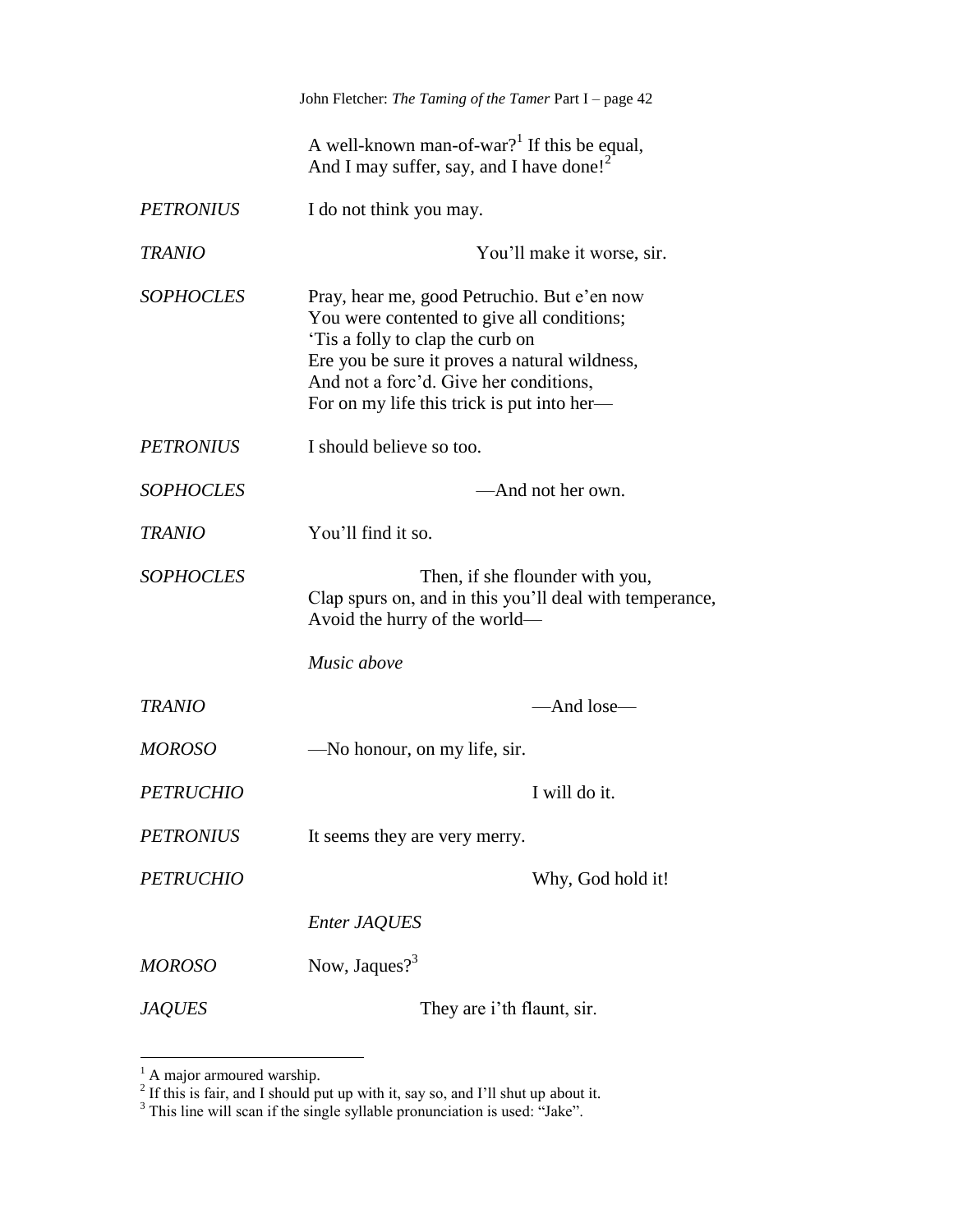|                  | John Fletcher: The Taming of the Tamer Part I - page 43                                                                                                                                                                                                                                                                                                 |
|------------------|---------------------------------------------------------------------------------------------------------------------------------------------------------------------------------------------------------------------------------------------------------------------------------------------------------------------------------------------------------|
| <b>SOPHOCLES</b> | Yes, we hear 'em.                                                                                                                                                                                                                                                                                                                                       |
| <b>JAQUES</b>    | They have got a stick of fiddles, and they firk it<br>In wondrous ways. The two grand capitanos<br>That brought the auxiliary regiments<br>Dance with their coats tuck'd up to their bare breeches,<br>And bid the kingdom kiss 'em; that's the burden.<br>They have got metheglin and audacious ale,<br>And talk like tyrants.                         |
| <b>PETRONIUS</b> | How know'st thou?                                                                                                                                                                                                                                                                                                                                       |
| <i>JAQUES</i>    | I peep'd in<br>At a loose latchet.                                                                                                                                                                                                                                                                                                                      |
|                  | Enter singing above MARIA, BIANCA, A CITY WIFE, A<br><b>COUNTRY WIFE, and the other WENCHES</b>                                                                                                                                                                                                                                                         |
| <b>TRANIO</b>    | Hark!                                                                                                                                                                                                                                                                                                                                                   |
| <b>PETRONIUS</b> | A song. Pray, silence.                                                                                                                                                                                                                                                                                                                                  |
|                  | THE WOMEN'S WAR SONG                                                                                                                                                                                                                                                                                                                                    |
|                  | A health to the woman who will bear the sway!<br>A health to the woman who bewitches!<br>Drink to the woman who will take the day!<br>And drink to the woman who enriches!<br>Let it come! Let it come! Let it come! Yea, let it come!<br>For who'll ever venture to say us nay?<br>The women shall wear the britches!                                  |
|                  | Let drink be the symbol that will set the seal<br>On this our remarkable endeavour<br>To right now the balance of the commonweal<br>For good and equality forever!<br>Let it come! Let it come! Let it come! Yea, let it come!<br>For who'll ever venture to make us kneel?<br>The women shall wear the britches!<br>The women shall wear the britches! |
| <i>PETRUCHIO</i> | Good even, ladies!                                                                                                                                                                                                                                                                                                                                      |
| MARIA            | God you good even, sir!                                                                                                                                                                                                                                                                                                                                 |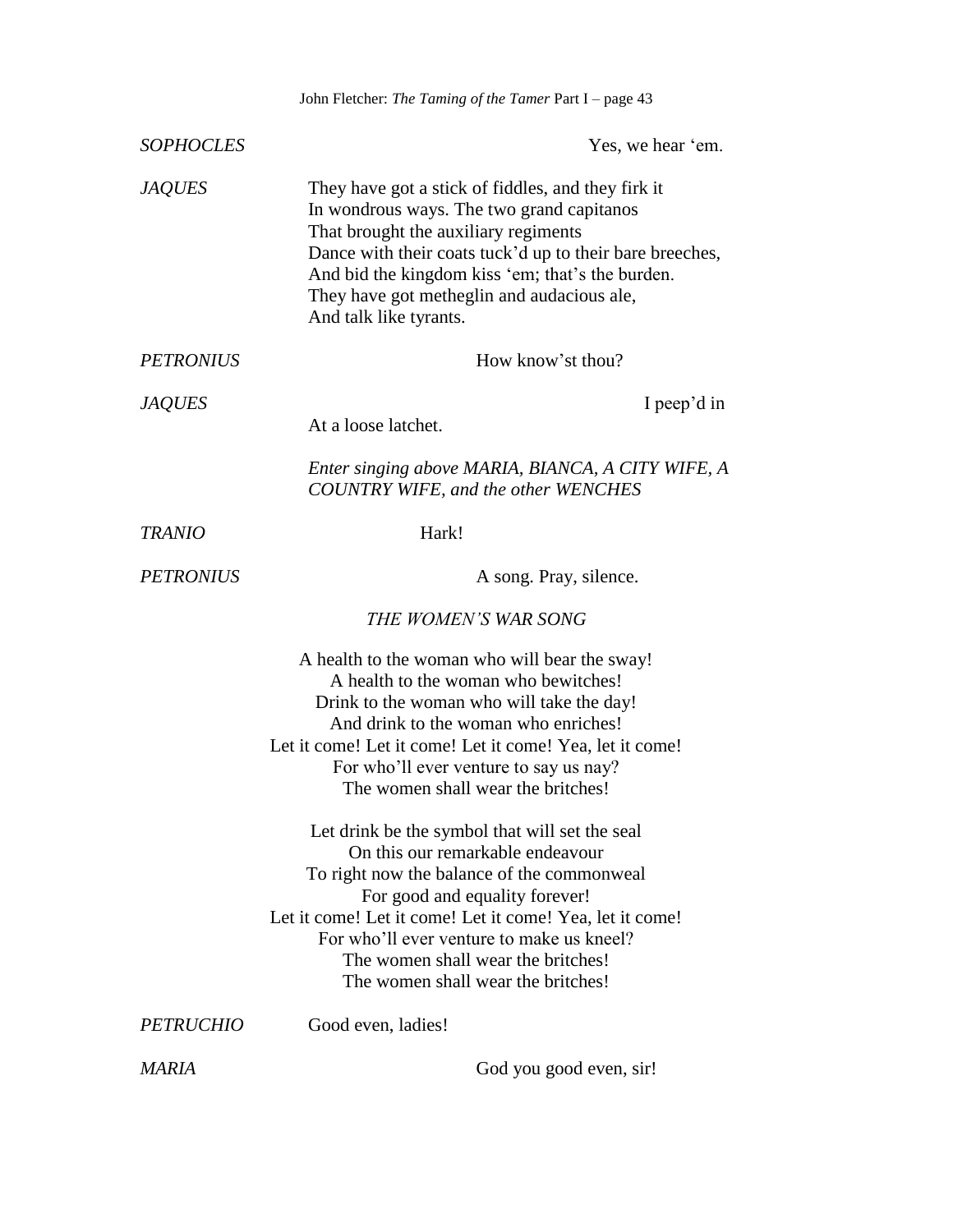|  |  | John Fletcher: The Taming of the Tamer Part I – page 44 |
|--|--|---------------------------------------------------------|
|--|--|---------------------------------------------------------|

| <b>PETRUCHIO</b>    | How have you slept last night?                                                                                          |
|---------------------|-------------------------------------------------------------------------------------------------------------------------|
| <b>MARIA</b>        | Exceeding well, sir.                                                                                                    |
| <b>PETRUCHIO</b>    | Did you not wish me with you?                                                                                           |
| <b>MARIA</b>        | No, believe me,<br>I never thought upon you.                                                                            |
| <b>COUNTRY WIFE</b> | Is that he?                                                                                                             |
| <b>BIANCA</b>       | Yes.                                                                                                                    |
| <b>COUNTRY WIFE</b> | <i>(to Petruchio)</i> Sir?                                                                                              |
| <b>SOPHOCLES</b>    | (aside to the men) She has drunk hard, mark her hood.                                                                   |
| <b>COUNTRY WIFE</b> | You are $-$                                                                                                             |
| <b>SOPHOCLES</b>    | Learnèdly drunk, I'll hang else. <sup>1</sup> Let her utter.                                                            |
| <b>COUNTRY WIFE</b> | —And I must tell you viva voce, <sup>2</sup> friend—<br>A very foolish fellow.                                          |
| <b>TRANIO</b>       | There's an ale figure.                                                                                                  |
| <b>PETRUCHIO</b>    | I thank you, Mrs. Brutus.                                                                                               |
| <b>CITY WIFE</b>    | Forward, sister.                                                                                                        |
| <b>COUNTRY WIFE</b> | You have espoused here a hearty woman,<br>A comely, and courageous.                                                     |
| <b>PETRUCHIO</b>    | Well, I have so.                                                                                                        |
| <b>COUNTRY WIFE</b> | And—to the comfort of distressed damsels,<br>Women worn out in wedlock, and such vessels—<br>This woman has defied you. |
| <i>PETRUCHIO</i>    | It should seem so.                                                                                                      |
| <b>COUNTRY WIFE</b> | And why?                                                                                                                |

 $<sup>1</sup>$  The Country Wife is wearing her cap loose, like an academic hood.</sup>

 $2^2$  Out loud.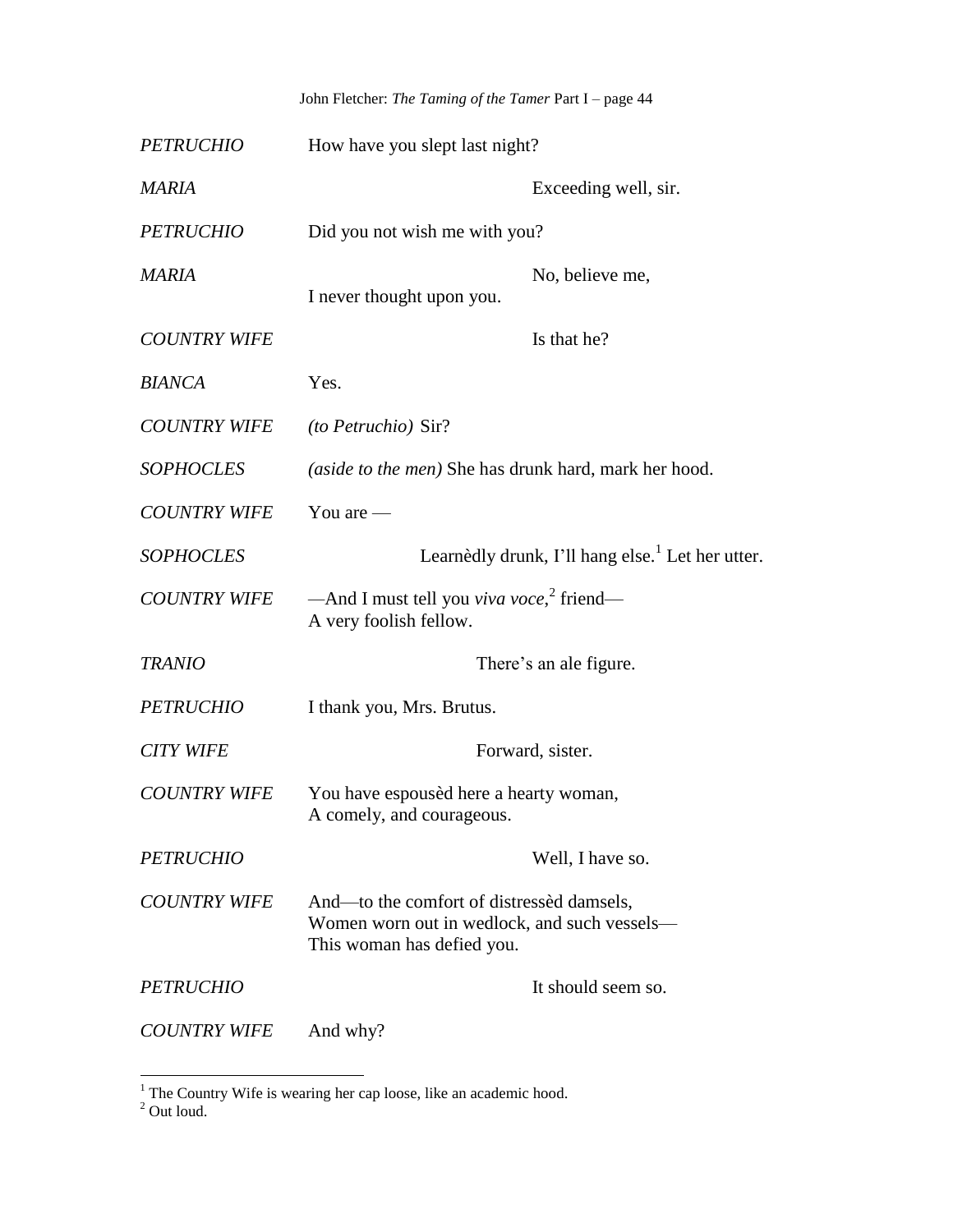John Fletcher: *The Taming of the Tamer* Part I – page 45

| <b>PETRUCHIO</b>    | Yes, can you tell?                                                                                                                                  |
|---------------------|-----------------------------------------------------------------------------------------------------------------------------------------------------|
| <b>COUNTRY WIFE</b> | For thirteen causes.                                                                                                                                |
| <b>PETRUCHIO</b>    | Pray, by your patience, mistress—                                                                                                                   |
| <b>CITY WIFE</b>    | Forward, sister.                                                                                                                                    |
| <b>PETRUCHIO</b>    | —Do you mean to treat of <i>all</i> these?                                                                                                          |
| <b>CITY WIFE</b>    | Who shall $let1 her?$                                                                                                                               |
| <b>PETRONIUS</b>    | Do you hear, velvet-hood? We come not now<br>To hear your doctrine.                                                                                 |
| <b>COUNTRY WIFE</b> | For the first, I take it,<br>It doth divide itself into seven branches.                                                                             |
| <b>PETRUCHIO</b>    | Hark you, good Maria,<br>Have you got a catechiser here? <sup>2</sup>                                                                               |
| <b>TRANIO</b>       | Good zeal.                                                                                                                                          |
| <b>SOPHOCLES</b>    | Good three-pil'd predication, <sup>3</sup> will you peace,<br>And hear the cause we come for?                                                       |
| <b>COUNTRY WIFE</b> | Yes, bobtails,<br>We know the cause you come for: here's the cause.<br>But never flatter your opinions with a thought<br>Of base repentance in her. |
| <b>CITY WIFE</b>    | Give me sack.                                                                                                                                       |
|                     | A WOMAN gives her sack                                                                                                                              |
|                     | By this, and next, strong ale-                                                                                                                      |
| <b>COUNTRY WIFE</b> | Swear forward, sister.                                                                                                                              |
| <b>CITY WIFE</b>    | -By all that's cordial, in this place we'll bury<br>Our bones, fames, tongues, our triumphs and then all<br>That ever yet was chronicl'd of woman,  |

<sup>&</sup>lt;sup>1</sup> Hinder, restrain, prevent.<br><sup>2</sup> Instructor in the catechism (which divides the articles of faith into arcane precepts to be learned by rote).

<sup>&</sup>lt;sup>3</sup> Triple proclamation/proclaimer.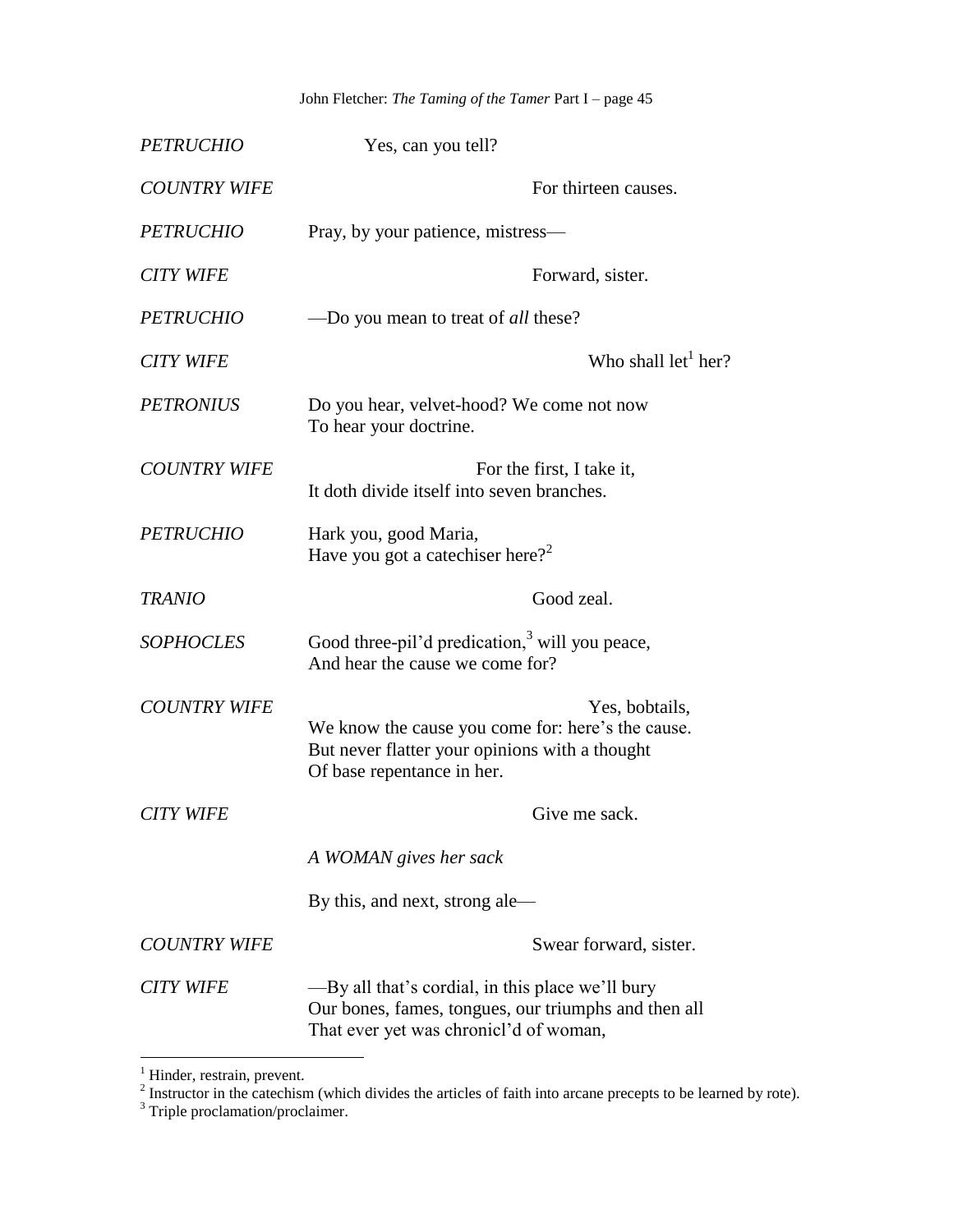|                     | John Fletcher: The Taming of the Tamer Part I - page 46                                                                                                                                                                                                                                                                                                                                                           |
|---------------------|-------------------------------------------------------------------------------------------------------------------------------------------------------------------------------------------------------------------------------------------------------------------------------------------------------------------------------------------------------------------------------------------------------------------|
|                     | But <sup>1</sup> this brave wench, this excellent despiser,<br>This bane of dull obedience, shall inherit<br>Her liberal will, and march off with conditions<br>Noble and worth herself.                                                                                                                                                                                                                          |
| <b>COUNTRY WIFE</b> | She shall, Tom Tylers! $2^2$                                                                                                                                                                                                                                                                                                                                                                                      |
| <b>CITY WIFE</b>    | We have taken arms in rescue of this lady<br>Most just and noble. If ye beat us off<br>Without conditions and we recant,<br>Use us as we deserve: and first degrade us<br>Of all our ancient chamb'ring; <sup>3</sup> next that,<br>The symbols of our secrecy (silk stockings)<br>Hew off our heels; our petticoats-of-arms<br>Tear off our bodies; and our bodkins <sup>4</sup> break<br>Over our coward heads. |
| <b>COUNTRY WIFE</b> | And ever after<br>To make the tainture <sup>5</sup> most notorious,<br>At all our crests (that is to say <sup>6</sup> our plackets)<br>Let laces hang, and we return again<br>Into our former titles, dairymaids.                                                                                                                                                                                                 |
| <b>PETRUCHIO</b>    | No more wars! Puissant <sup>8</sup> ladies, show conditions,<br>And freely I accept 'em.                                                                                                                                                                                                                                                                                                                          |
| <b>MARIA</b>        | There's the conditions<br>For ye; pray peruse 'em.                                                                                                                                                                                                                                                                                                                                                                |
|                     | She throws down a paper, which PETRUCHIO reads                                                                                                                                                                                                                                                                                                                                                                    |
|                     | Call in Livia!<br>She's in the treaty too.                                                                                                                                                                                                                                                                                                                                                                        |
|                     | Enter LIVIA above with a duplicate paper                                                                                                                                                                                                                                                                                                                                                                          |

*MOROSO* How, Livia?!

<sup>&</sup>lt;sup>1</sup> Unless.

 $2^2$  Tom Tyler: the wimpy and unsuccessful protagonist of another shrew-taming play from 1560 [Revels], and/or the hero of a naughty ballad famous for his short penis.

 $3$  Deprive us of our traditional right to entertain in private (in our chambers).

<sup>&</sup>lt;sup>4</sup> Bodkin: small dagger, instrument for piercing cloth, hairpin.

 $<sup>5</sup>$  Disgrace.</sup>

<sup>6</sup> Originally *videlicet*.

<sup>&</sup>lt;sup>7</sup> With their laces hanging open, they would revert to being dairy-maids (the proverbial country sluts). <sup>8</sup> Strong, powerful.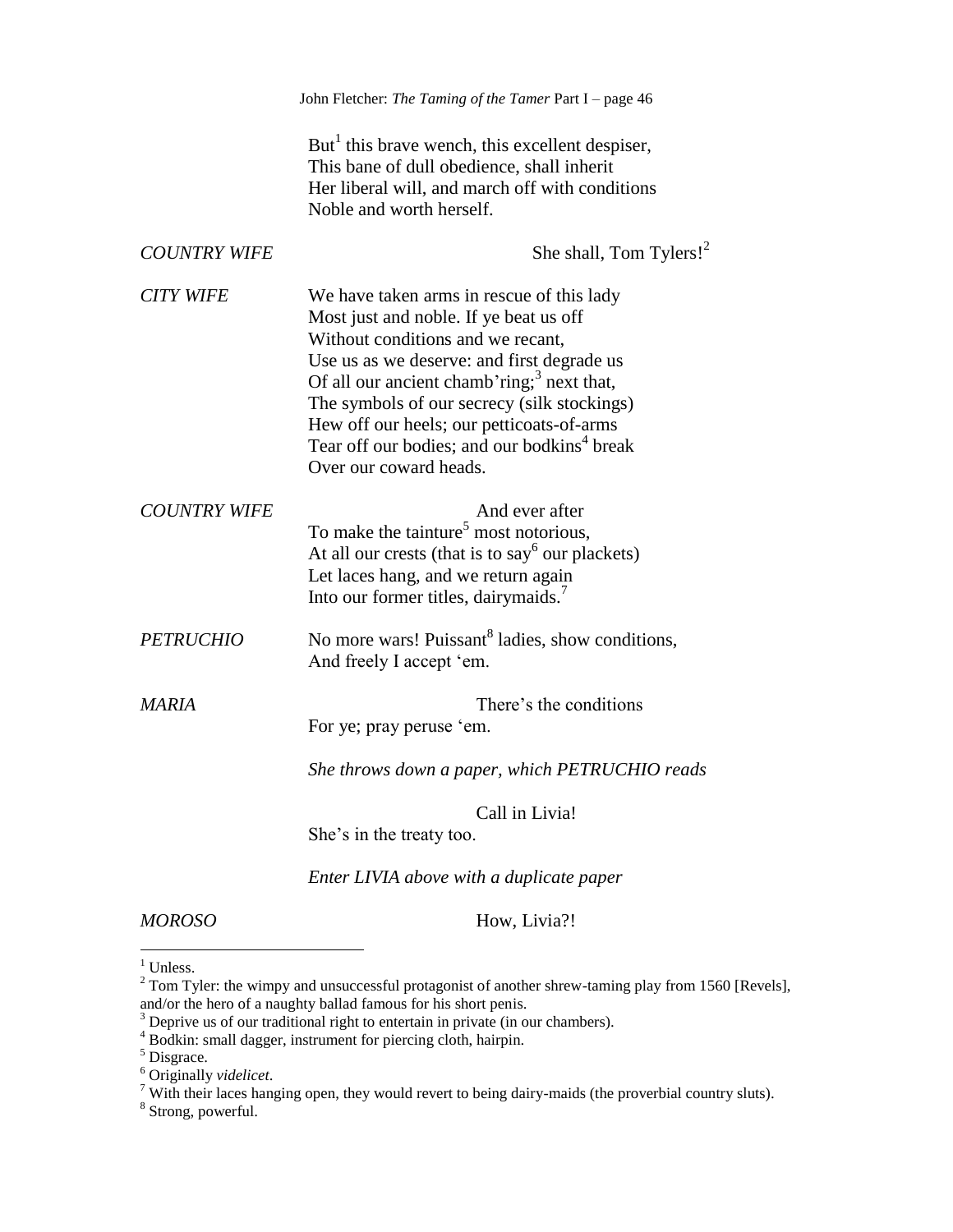|                  | John Fletcher: The Taming of the Tamer Part I - page 47                                                                                                                                                                                                                                                                                                                                                                           |
|------------------|-----------------------------------------------------------------------------------------------------------------------------------------------------------------------------------------------------------------------------------------------------------------------------------------------------------------------------------------------------------------------------------------------------------------------------------|
| MARIA            | Hear you that, sir?                                                                                                                                                                                                                                                                                                                                                                                                               |
| <b>PETRONIUS</b> | Yes, there she is; 't had been no right rebellion<br>Had she held off. What think you, man?                                                                                                                                                                                                                                                                                                                                       |
| <b>MOROSO</b>    | Nay, nothing.                                                                                                                                                                                                                                                                                                                                                                                                                     |
|                  | O' my conscience,<br>The world's end and the goodness of a woman<br>Will come together.                                                                                                                                                                                                                                                                                                                                           |
| <b>PETRONIUS</b> | Are <i>you</i> there, sweet lady?                                                                                                                                                                                                                                                                                                                                                                                                 |
| <b>LIVIA</b>     | Cry you mercy, sir, I saw you not. Your blessing?                                                                                                                                                                                                                                                                                                                                                                                 |
| <b>PETRONIUS</b> | Yes, when I bless a jade that stumbles with me!<br>(to Petruchio) How are the articles?                                                                                                                                                                                                                                                                                                                                           |
| <i>LIVIA</i>     | This is for you sir;<br>And I shall think upon't.                                                                                                                                                                                                                                                                                                                                                                                 |
|                  | She points out a clause to MOROSO                                                                                                                                                                                                                                                                                                                                                                                                 |
| <b>MOROSO</b>    | You have us'd me finely!                                                                                                                                                                                                                                                                                                                                                                                                          |
| <b>LIVIA</b>     | There's no other use of thee now but be hung up<br>For some strange monster at apothecaries.                                                                                                                                                                                                                                                                                                                                      |
| <b>PETRONIUS</b> | There's no talking to 'em! <i>(to Petruchio)</i> How are they, sir?                                                                                                                                                                                                                                                                                                                                                               |
| <b>PETRUCHIO</b> | As I expected: liberty and clothes<br>When, and in what way, she will; continual moneys,<br>Company, and all the house at her dispose;<br>No tongue to say, 'Why is this?' or 'Whither will it?;<br>New coaches and some buildings she appoints here;<br>Hangings, and hunting-horses; and for plate<br>And jewels—for her private use, I take it—<br>Two thousand pound in present; then for music,<br>And women to read French- |
| <b>PETRONIUS</b> | This must not be!                                                                                                                                                                                                                                                                                                                                                                                                                 |
| <b>PETRUCHIO</b> | —And at the latter end, a clause put in<br>That Livia shall by no man be importun'd<br>This whole month yet to marry.                                                                                                                                                                                                                                                                                                             |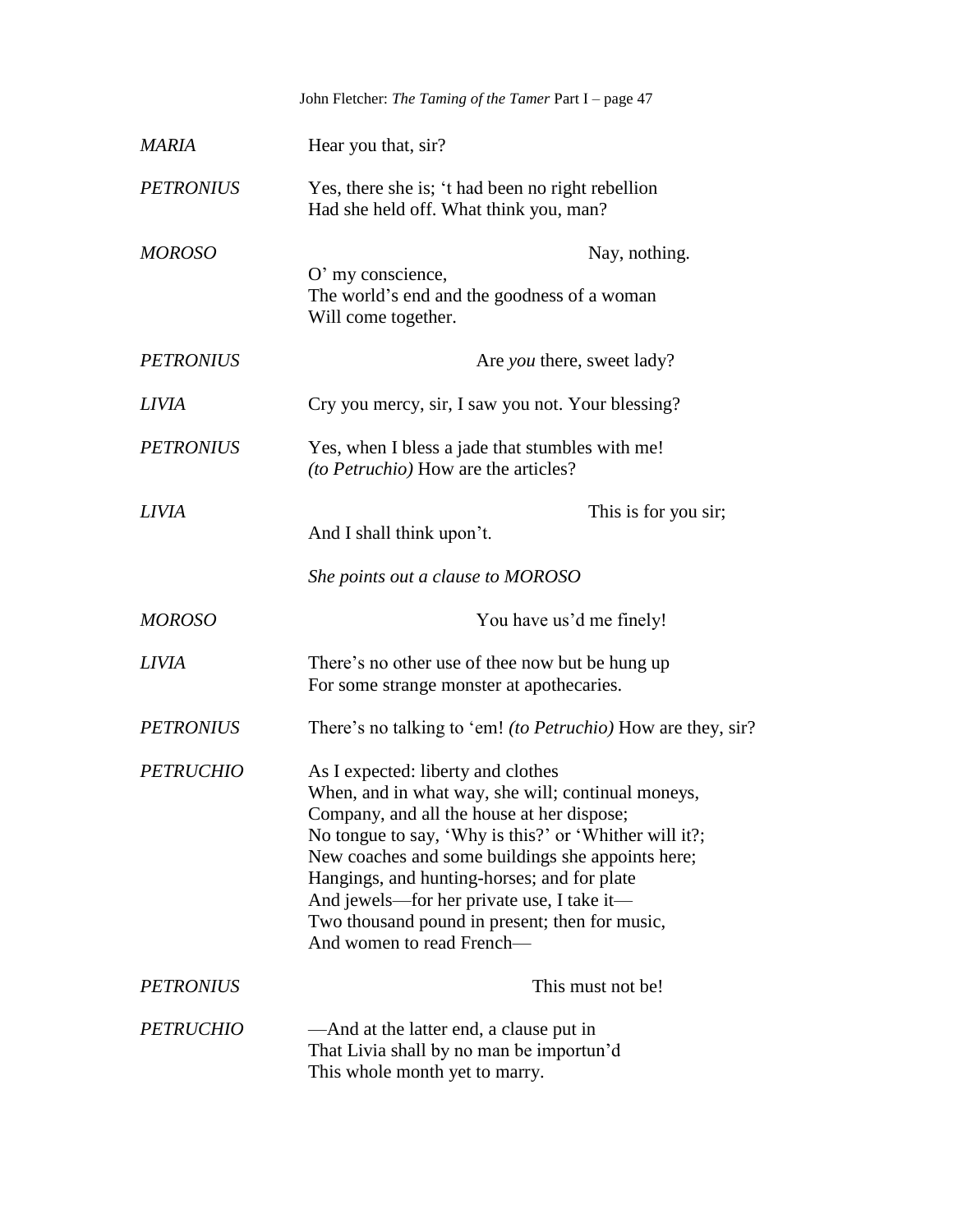| John Fletcher: The Taming of the Tamer Part I - page 48                                                                                                                                             |
|-----------------------------------------------------------------------------------------------------------------------------------------------------------------------------------------------------|
| This is monstrous!                                                                                                                                                                                  |
| This shall be done! I'll humour her a while.<br>If nothing but repentance and undoing<br>Can win her love, I'll make a shift for one.                                                               |
| When ye are once a-bed, all these conditions<br>Lie under your own seal.                                                                                                                            |
| Do you like 'em?                                                                                                                                                                                    |
| Yes.<br>And by that faith I gave you 'fore the priest,<br>I'll ratify 'em.                                                                                                                          |
| Stay! What pledges?                                                                                                                                                                                 |
| No, I'll take that oath—<br>But have a care you keep it.                                                                                                                                            |
| If you do juggle,<br>Or alter but a letter of these articles<br>We have set down, the self-same persecution-                                                                                        |
| Mistrust him not.                                                                                                                                                                                   |
| By all my honesty—                                                                                                                                                                                  |
| Enough! I yield.                                                                                                                                                                                    |
| What's this inserted here?                                                                                                                                                                          |
| <i>(reading)</i> "That the two valiant women that command here<br>Shall have a supper made 'em, and a large one,<br>And liberal entertainment without grudging,<br>And pay for all their soldiers." |
| That shall be too;<br>And if a tun <sup>1</sup> of wine will serve to pay 'em,<br>They shall have justice. I ordain ye all<br>Paymasters, gentlemen.                                                |
| We'll meet you in the parlour.                                                                                                                                                                      |
|                                                                                                                                                                                                     |

 $\overline{a}$  $1$  Barrel.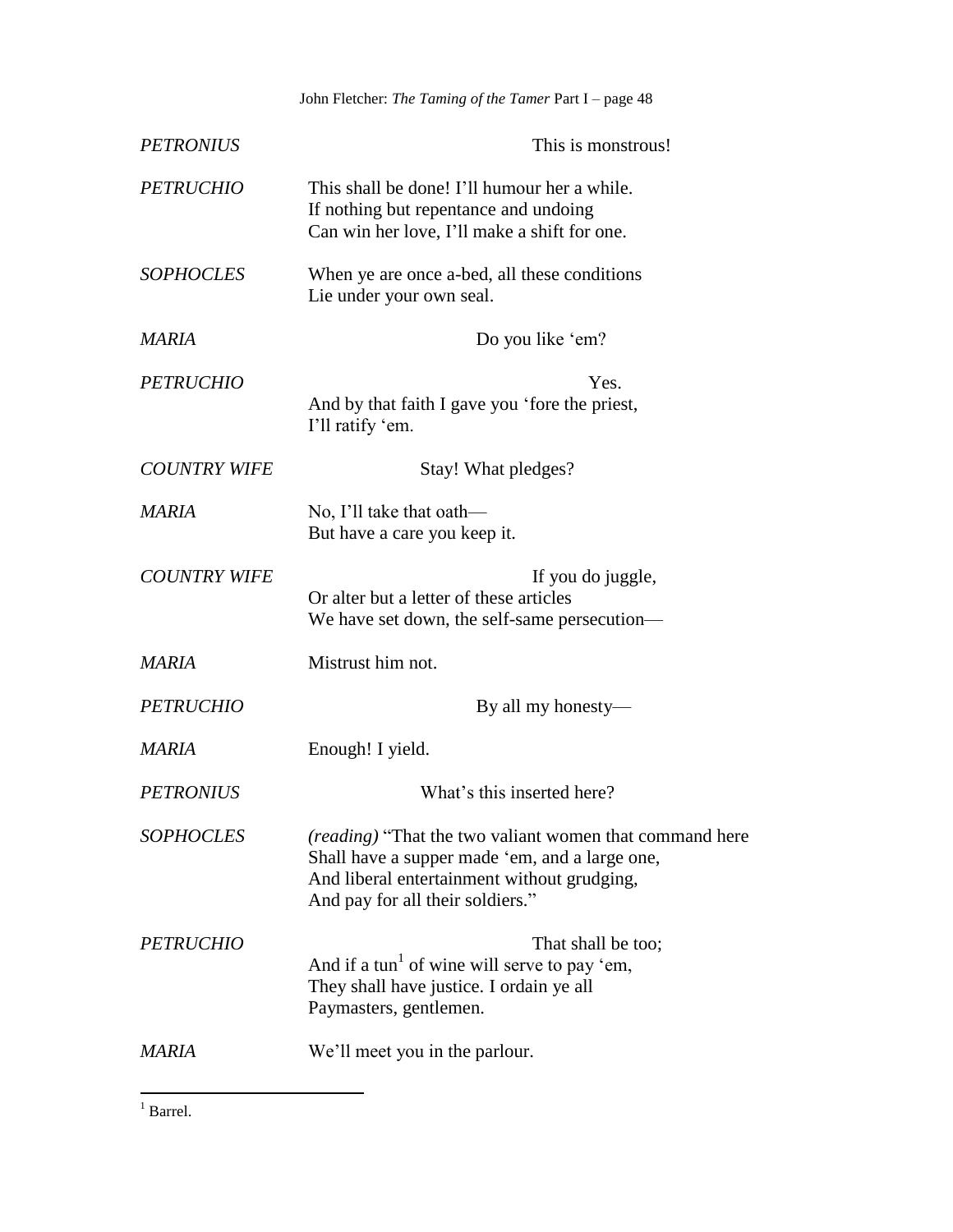|                  | John Fletcher: The Taming of the Tamer Part I - page 49                                                                                                                                                                                                                                                                |
|------------------|------------------------------------------------------------------------------------------------------------------------------------------------------------------------------------------------------------------------------------------------------------------------------------------------------------------------|
|                  | Exeunt WOMEN above                                                                                                                                                                                                                                                                                                     |
| <b>PETRUCHIO</b> | Ne'er look sad, sir,<br>For I will do it.                                                                                                                                                                                                                                                                              |
| <b>SOPHOCLES</b> | There's no danger in't.                                                                                                                                                                                                                                                                                                |
| <b>PETRUCHIO</b> | <i>(to Petronius)</i> For Livia's article, you shall observe it;<br>I have tied myself.                                                                                                                                                                                                                                |
| <b>PETRONIUS</b> | I will.                                                                                                                                                                                                                                                                                                                |
| <b>PETRUCHIO</b> | Along then! Now<br>Either I break, or this stiff plant must bow.                                                                                                                                                                                                                                                       |
|                  | Exeunt. Re-enter the COUNTRY WIFE, CITY WIFE, and<br>COUNTRY WENCHES. They reprise their battle song                                                                                                                                                                                                                   |
|                  | THE WOMEN'S WAR SONG (reprise)                                                                                                                                                                                                                                                                                         |
|                  | A health to the woman who will bear the sway!<br>A health to the woman who bewitches!<br>Drink to the woman who will take the day!<br>And drink to the woman who enriches!<br>Let it come! Let it come! Let it come! Yea, let it come!<br>For who'll ever venture to say us nay?<br>The women shall wear the britches! |
|                  | Re-enter MARIA, BIANCA, and LIVIA, waving the signed treaties<br><i>in triumph</i>                                                                                                                                                                                                                                     |
|                  | Let drink be the symbol that will set the seal<br>On this our remarkable endeavour<br>To right now the balance of the commonweal<br>For good and equality forever!<br>Let it come! Let it come! Let it come! Yea, let it come!<br>For who'll ever venture to make us kneel?<br>The women shall wear the britches!      |
|                  | Let's drink then, and laugh it,<br>And merrily merrily quaff it,<br>And tipple and tipple a round!<br>Here's to thy fool and my fool –<br>And one for the boys who would cry fool –                                                                                                                                    |

Though it cost us, wench … many a pound!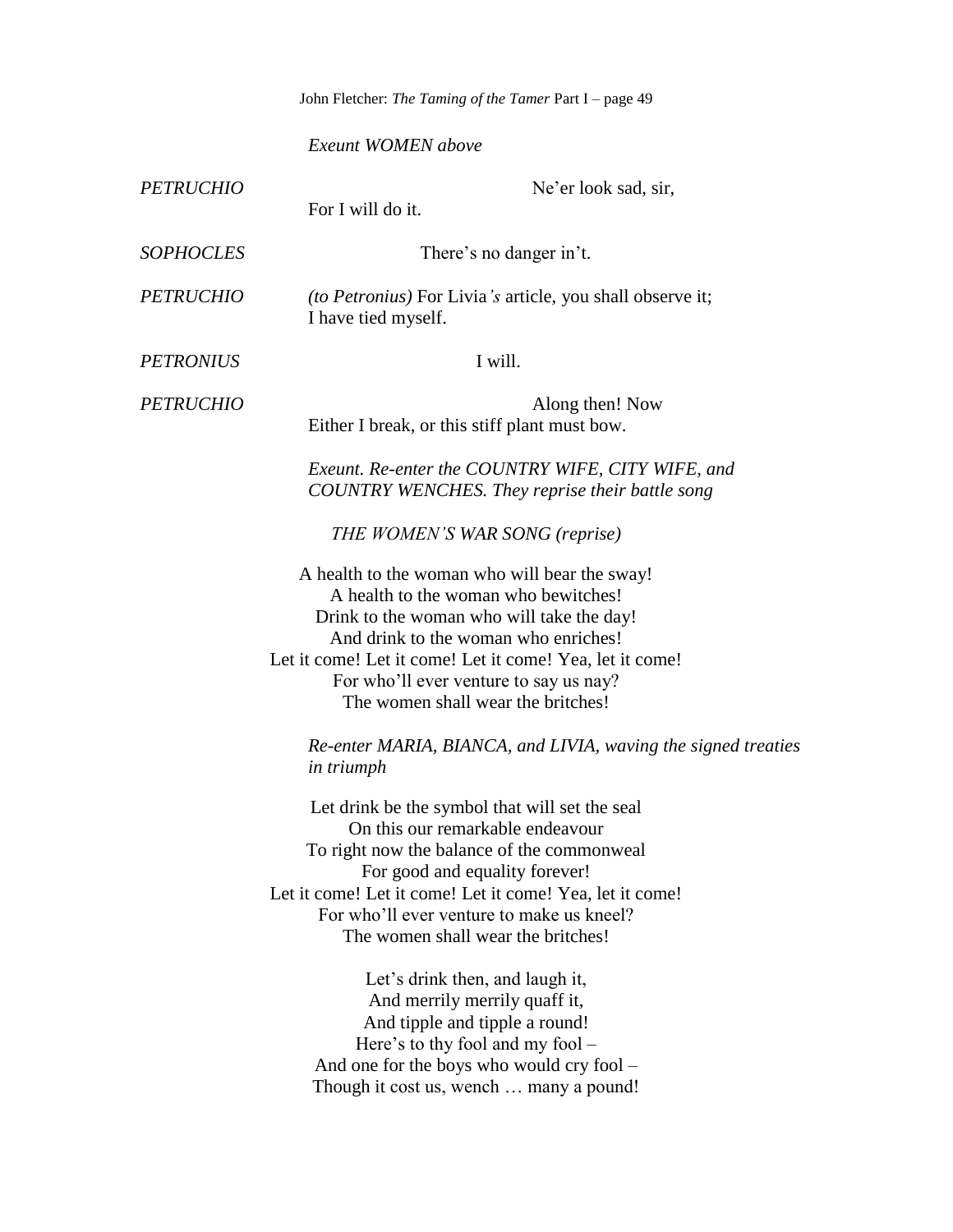John Fletcher: *The Taming of the Tamer* Part I – page 50

*They dance and drum a reel*

Let it come! Let it come! Let it come! Yea, let it come! For who'll ever venture to make us kneel? The women shall wear the britches! The women shall wear the britches!

*INTERMISSION*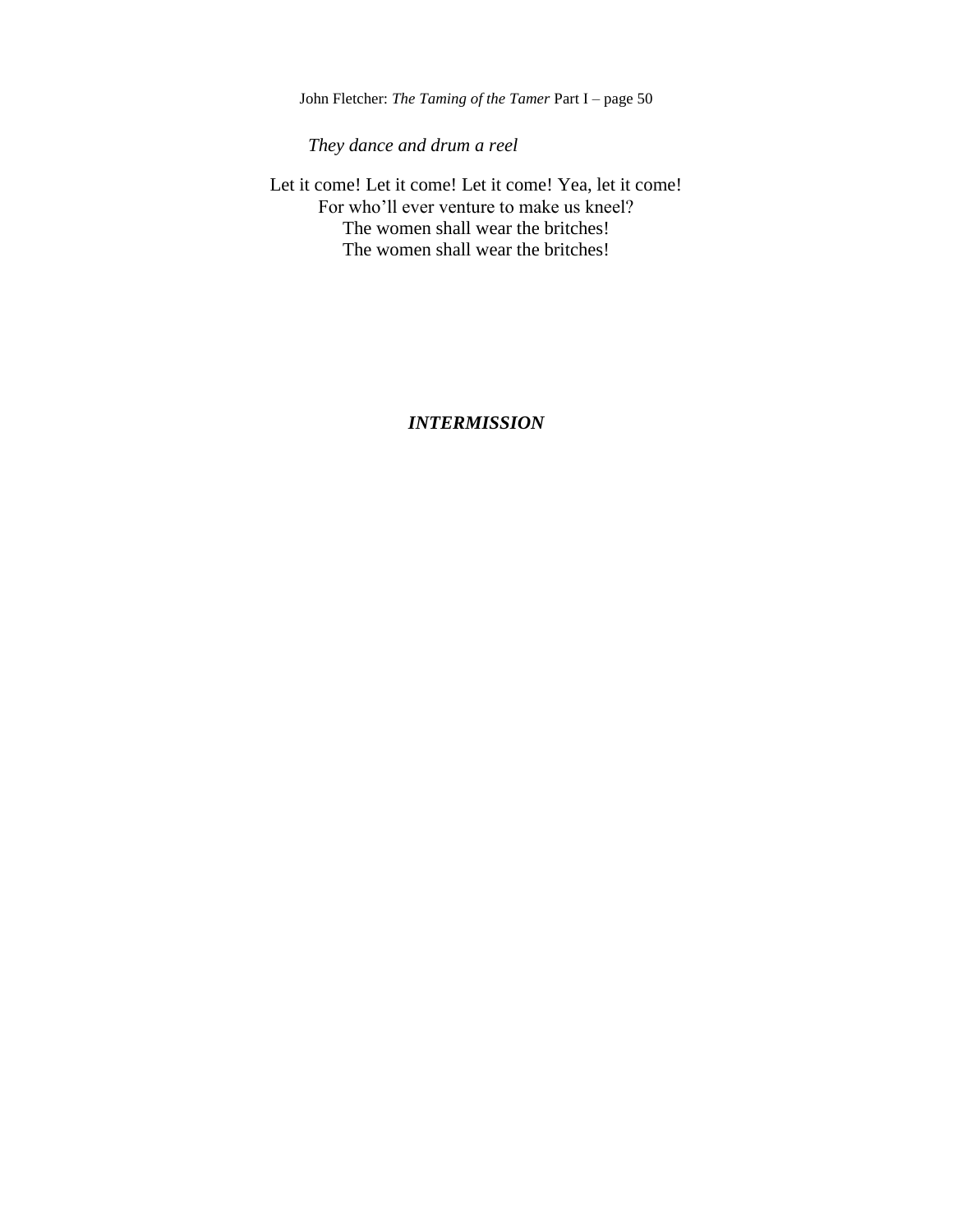# PART II

#### Act Three, Scene One

*The next morning, outside Petruchio's house. The COUNTRY WIFE, CITY WIFE, COUNTRY WENCHES, LIVIA, and BIANCA deliver MARIA to her new home singing and drumming on kitchenware.*

*THE WOMEN'S WAR SONG (second reprise)*

|               | A health to the woman who will bear the sway!<br>A health to the woman who bewitches!<br>Drink to the woman who will take the day!<br>And drink to the woman who enriches!                                                                                                                                                                              |
|---------------|---------------------------------------------------------------------------------------------------------------------------------------------------------------------------------------------------------------------------------------------------------------------------------------------------------------------------------------------------------|
|               | Let it come! Let it come! Let it come! Yea, let it come!<br>For who'll ever venture to say us nay?                                                                                                                                                                                                                                                      |
|               | The women shall wear the britches!                                                                                                                                                                                                                                                                                                                      |
|               | Let drink be the symbol that will set the seal<br>On this our remarkable endeavour<br>To right now the balance of the commonweal<br>For good and equality forever!<br>Let it come! Let it come! Let it come! Yea, let it come!<br>For who'll ever venture to make us kneel?<br>The women shall wear the britches!<br>The women shall wear the britches! |
|               | <b>Exeunt. Enter PEDRO and JAQUES</b>                                                                                                                                                                                                                                                                                                                   |
| <b>PEDRO</b>  | Are they gone?                                                                                                                                                                                                                                                                                                                                          |
| <b>JAQUES</b> | Yes, they are gone, and all the pans i'th town<br>Beating before 'em.                                                                                                                                                                                                                                                                                   |
| <b>PEDRO</b>  | O' my conscience,<br>He's found his full match now.                                                                                                                                                                                                                                                                                                     |
| <b>JAQUES</b> | That I believe too.                                                                                                                                                                                                                                                                                                                                     |

*PEDRO* How did she entertain him?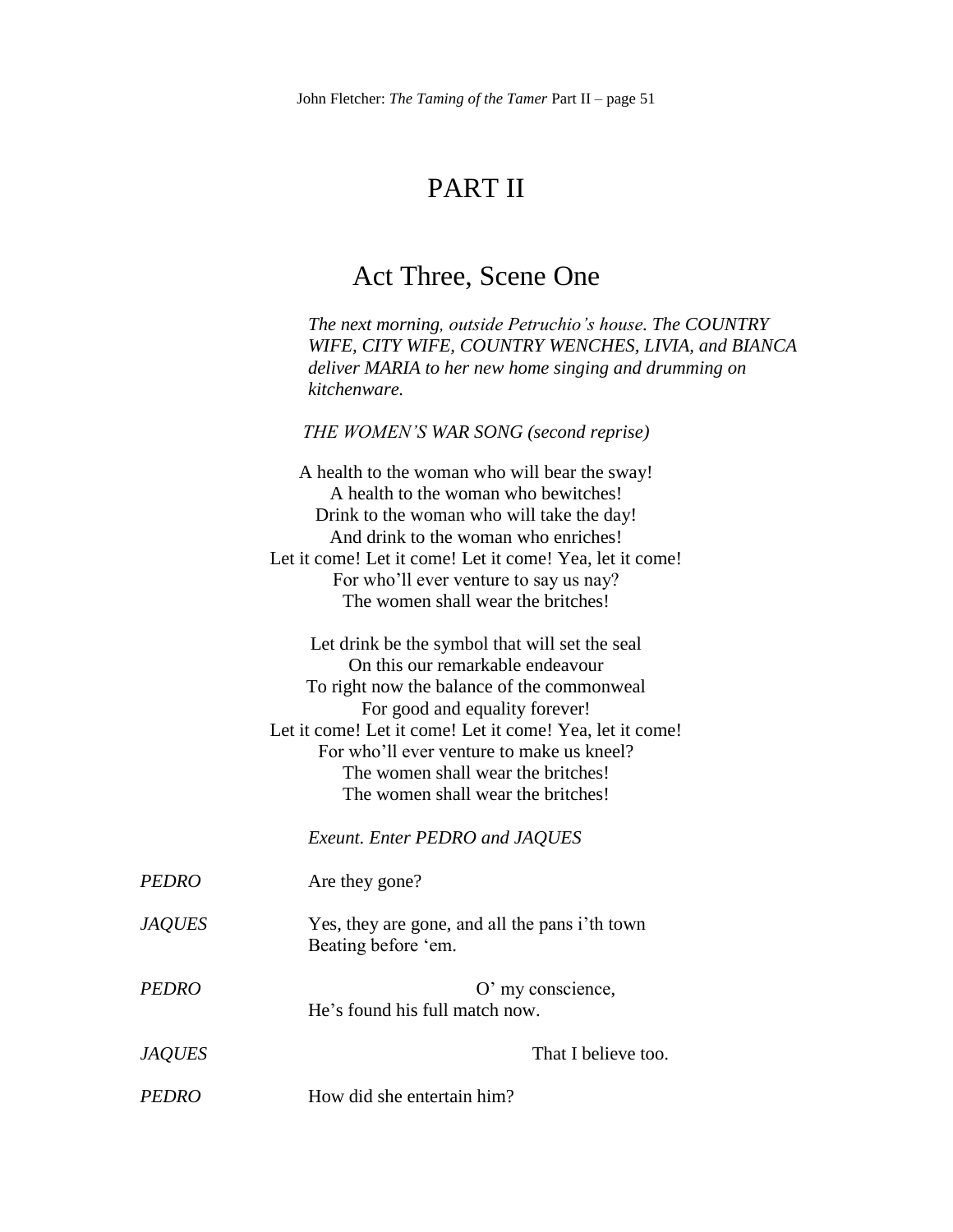|                  | John Fletcher: The Taming of the Tamer Part II - page 52                                                                                                                                                                                                 |
|------------------|----------------------------------------------------------------------------------------------------------------------------------------------------------------------------------------------------------------------------------------------------------|
| <b>JAQUES</b>    | She look'd on him.                                                                                                                                                                                                                                       |
| <i>PEDRO</i>     | But scurvily?                                                                                                                                                                                                                                            |
| <i>JAQUES</i>    | Faith, with no great affection<br>That I saw; and I heard some say he kiss'd her<br>Upon a treaty, yet others say 'twas but<br>Upon her cheek.                                                                                                           |
| <b>PEDRO</b>     | Faith, Jaques, what wouldst <i>thou</i> give<br>For such a wife now?                                                                                                                                                                                     |
| <i>JAQUES</i>    | Full as many prayers<br>As the most zealous Puritan conceives against players,<br>That heaven would bless me from her! Mark it, Pedro,<br>If this house be not turn'd within this fortnight<br>With the foundation upward, I'll be carted.<br>My master- |
|                  | They see PETRUCHIO and SOPHOCLES approaching                                                                                                                                                                                                             |
|                  | I do not like his look, I fear h'as fasted<br>For all this preparation; let's steal by him.                                                                                                                                                              |
|                  | Exeunt                                                                                                                                                                                                                                                   |
|                  | Act Three, Scene Two                                                                                                                                                                                                                                     |
|                  | As above. Enter PETRUCHIO (with a bag) and SOPHOCLES                                                                                                                                                                                                     |
| <i>SOPHOCLES</i> | Not let you touch her all this night?!                                                                                                                                                                                                                   |
| <b>PETRUCHIO</b> | Not touch her.                                                                                                                                                                                                                                           |
| <b>SOPHOCLES</b> | Where was your courage?                                                                                                                                                                                                                                  |
| <i>PETRUCHIO</i> | Where was her obedience?<br>Never poor man was sham'd so; never rascal<br>That keeps a stud of whores was us'd so basely.                                                                                                                                |
| <b>SOPHOCLES</b> | Pray you tell me one thing truly: do you love her?                                                                                                                                                                                                       |

 $\overline{a}$  $<sup>1</sup>$  The line scans with the one-syllable pronunciation: "Jake".</sup>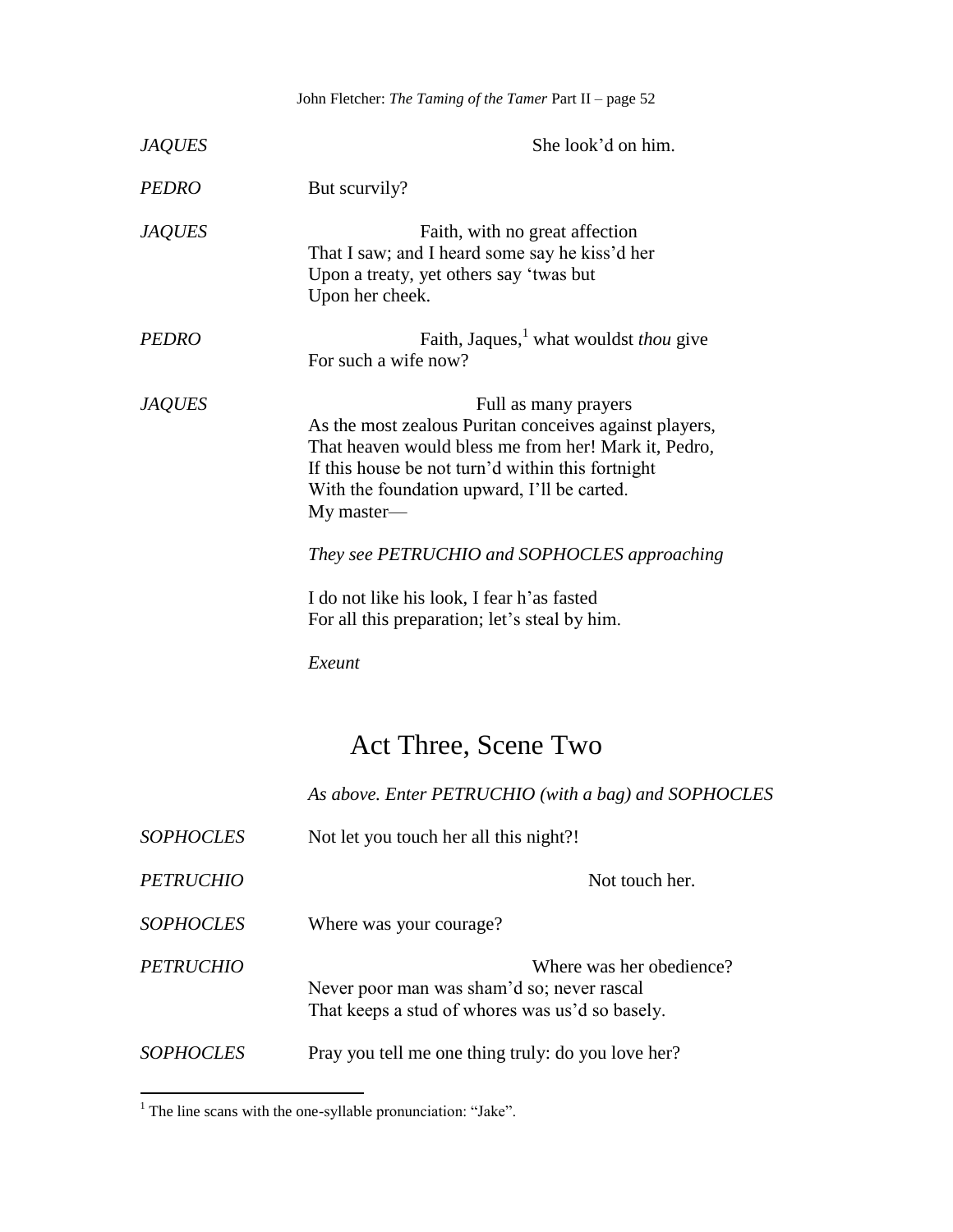|                  | John Fletcher: The Taming of the Tamer Part II - page 53                                                                                                                                                                                                                         |
|------------------|----------------------------------------------------------------------------------------------------------------------------------------------------------------------------------------------------------------------------------------------------------------------------------|
| <b>PETRUCHIO</b> | I would I did not.                                                                                                                                                                                                                                                               |
| <b>SOPHOCLES</b> | It may be then,<br>Her modesty requir'd a little violence?<br>Some women love to struggle.                                                                                                                                                                                       |
| <b>PETRUCHIO</b> | She had it,<br>And so much that I sweat for't, so I did,<br>But to no end.<br>She swore my force might weary her, but win her<br>I never could, nor should, till she consented;<br>And I might take her <i>body</i> prisoner,<br>But for her mind or appetite                    |
| <b>SOPHOCLES</b> | Us'd you no more art?                                                                                                                                                                                                                                                            |
| <b>PETRUCHIO</b> | Yes, I swore to her,<br>If presently without more disputation<br>She grew not near to me, and dispatch'd me<br>Out of the pain I was—<br>And willingly, and eagerly, and sweetly—<br>I would to her chambermaid, and in her hearing<br>Begin her such a hunt's-up <sup>1</sup> - |
| <b>SOPHOCLES</b> | <i>Then</i> she started?                                                                                                                                                                                                                                                         |
| <b>PETRUCHIO</b> | Marry, she answered<br>If I were so dispos'd, she could not help it;<br>But there was one call'd Jaques, <sup>2</sup> a poor butler,<br>Who might yet well content a single woman!                                                                                               |
| <b>SOPHOCLES</b> | And he should tilt her?!                                                                                                                                                                                                                                                         |
| <b>PETRUCHIO</b> | To that sense! And last,<br>She bade me yet these six nights look for nothing<br>But a kiss or two to stay my stomach.                                                                                                                                                           |
| <b>SOPHOCLES</b> | Stay ye:<br>Was she thus when you woo'd her?                                                                                                                                                                                                                                     |
| <b>PETRUCHIO</b> | Nothing, Sophocles,<br>More keenly eager. I was oft afraid<br>She had been light and easy, she would show'r                                                                                                                                                                      |

<sup>1</sup> "A song sung to wake the hunters on the morning of the hunt." [Revels]

 $2^2$  The line scans with the two-syllable pronunciation of Jaques: "Jake-wees".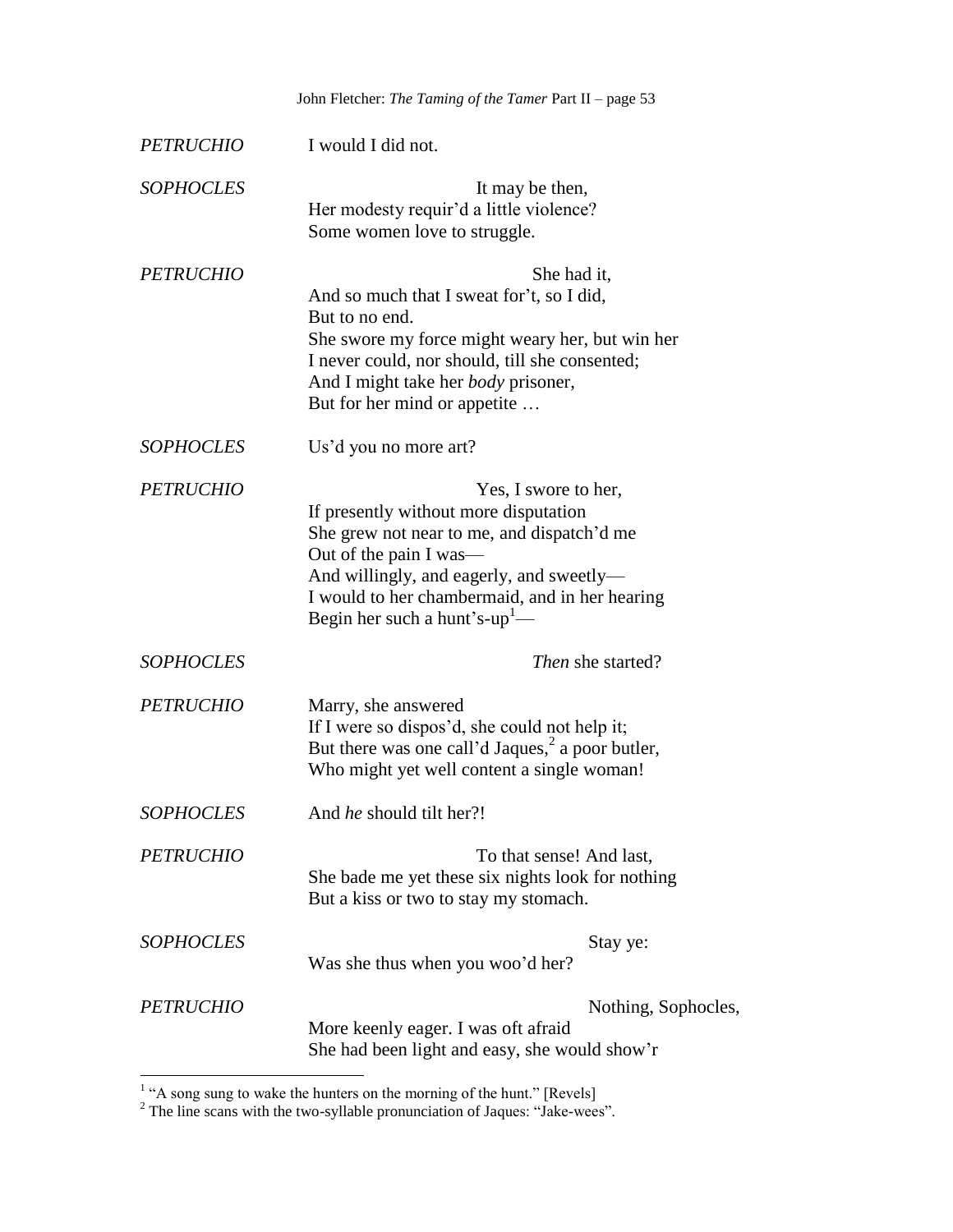|                  | John Fletcher: The Taming of the Tamer Part II - page 54                                                                                                                                                                                                |
|------------------|---------------------------------------------------------------------------------------------------------------------------------------------------------------------------------------------------------------------------------------------------------|
|                  | Her kisses so upon me.                                                                                                                                                                                                                                  |
| <b>SOPHOCLES</b> | Then I fear<br>Another spoke's i'th' wheel. <sup>1</sup>                                                                                                                                                                                                |
| <b>PETRUCHIO</b> | Now thou hast found me.<br>There gnaws my devil, Sophocles. Oh, patience<br>Preserve me that I make her not example<br>By some unworthy way, as flaying her,<br>Boiling, or making verjuice, <sup>2</sup> drying her.                                   |
| <b>SOPHOCLES</b> | I hear her.                                                                                                                                                                                                                                             |
|                  | MARIA at the door, with a DRESSMAKER, a DRAPER, and a<br><b>DRAUGHTSMAN</b>                                                                                                                                                                             |
| <b>PETRUCHIO</b> | Mark her then, and see the heir<br>Of spite and prodigality. She has studied<br>A way to beggar us both, and by this hand<br>She shall be, if I live, a doxy. <sup>3</sup>                                                                              |
| <b>SOPHOCLES</b> | Fie, sir!                                                                                                                                                                                                                                               |
| MARIA            | I do not like that dressing, $4$ 'tis too poor.<br>Let me have six gold laces, broad and massy,<br>And betwixt ev'ry lace a rich embroid'ry.<br>Line the gown through with plush, perfum'd, and purfle <sup>5</sup><br>All the sleeves down with pearl. |
| <b>PETRUCHIO</b> | What think you, Sophocles?<br>In what point stands my state now?                                                                                                                                                                                        |
| MARIA            | For those hangings,<br>They are too base for my use, and bespeak <sup>o</sup><br>New pieces of the civil wars of France;<br>Let 'em be large and lively, and all silk work,<br>The borders gold.                                                        |
| <b>SOPHOCLES</b> | Aye marry, sir, this cuts it.                                                                                                                                                                                                                           |

 $<sup>1</sup>$  Another man is giving her what she needs.</sup>

 $2^2$  The acid juice of crabapples or other sour fruit, concentrated for medicinal purposes. [Revels]

 $3$  A beggar's mistress.

 $^{4}$  Dressing: dress or outfit.<br><sup>5</sup> Purfling: an ornamental border or edging.

<sup>6</sup> Order, commission.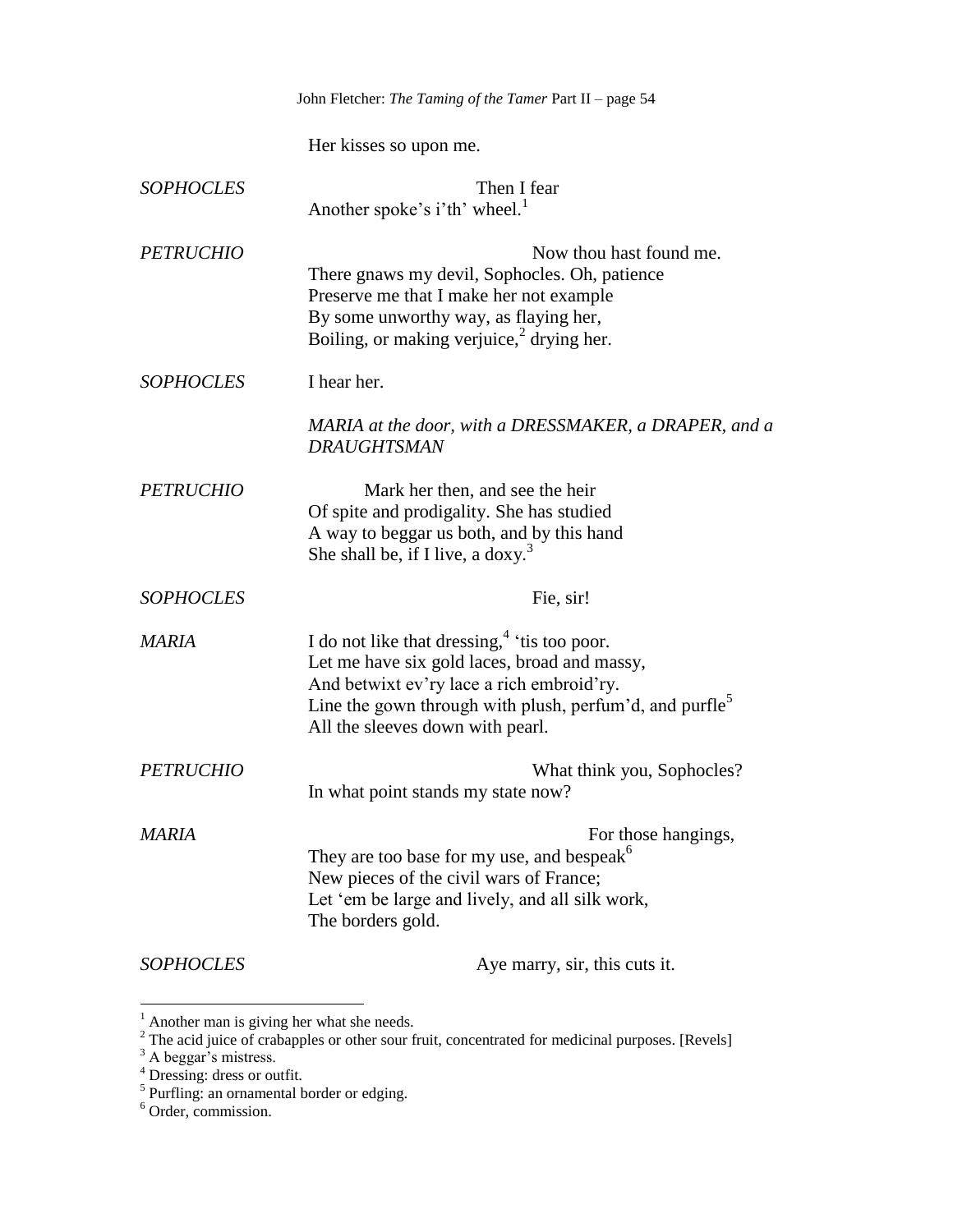|                  | John Fletcher: The Taming of the Tamer Part II - page 55                                                                                                                                                                                                                                                                                                                                                                                                        |  |
|------------------|-----------------------------------------------------------------------------------------------------------------------------------------------------------------------------------------------------------------------------------------------------------------------------------------------------------------------------------------------------------------------------------------------------------------------------------------------------------------|--|
| MARIA            | That fourteen yards of satin give my woman;<br>I do not like the colour—tis too civil.<br>There's too much silk i'th lace too. Tell the Dutchman<br>That brought the mares, he must with all speed send me<br>Another suit of horses, and by all means<br>Ten cast of hawks for th' river. I much care not<br>What price they bear, so they be sound and flying,<br>For the next winter I am for the country,<br>And mean to take my pleasure.—Oh, good morrow. |  |
|                  | <b>Exeunt DRESSMAKER and DRAPER</b>                                                                                                                                                                                                                                                                                                                                                                                                                             |  |
| <b>SOPHOCLES</b> | Good morrow, lady, how is't now?                                                                                                                                                                                                                                                                                                                                                                                                                                |  |
| MARIA            | Faith, sickly,<br>This house stands in an ill air-                                                                                                                                                                                                                                                                                                                                                                                                              |  |
| <b>PETRUCHIO</b> | Yet more charges?                                                                                                                                                                                                                                                                                                                                                                                                                                               |  |
| MARIA            | -Subject to rots and rheums. Out on't, tis nothing<br>But a til'd fog.                                                                                                                                                                                                                                                                                                                                                                                          |  |
| <b>PETRUCHIO</b> | What think you of the lodge, then?                                                                                                                                                                                                                                                                                                                                                                                                                              |  |
| MARIA            | I like the seat, but 'tis too little. Sophocles,<br>Let me have thy opinion, thou hast judgement.                                                                                                                                                                                                                                                                                                                                                               |  |
|                  | She summons the DRAUGHTSMAN to show his plans                                                                                                                                                                                                                                                                                                                                                                                                                   |  |
| <b>PETRUCHIO</b> | <i>(aside)</i> Tis very well.                                                                                                                                                                                                                                                                                                                                                                                                                                   |  |
| <b>MARIA</b>     | What if I pluck it down,<br>And built a square upon it, with two courts<br>Still rising from the entrance?                                                                                                                                                                                                                                                                                                                                                      |  |
| <b>PETRUCHIO</b> | And i'th midst,<br>(aside)<br>A college for young scolds!                                                                                                                                                                                                                                                                                                                                                                                                       |  |
| <b>MARIA</b>     | And to the southward,<br>Take in a garden of some twenty acres,<br>And cast it of the Italian fashion, hanging.                                                                                                                                                                                                                                                                                                                                                 |  |
| <b>PETRUCHIO</b> | (aside) And you could cast your self so too!—Pray, lady,<br>Will not this cost much money?                                                                                                                                                                                                                                                                                                                                                                      |  |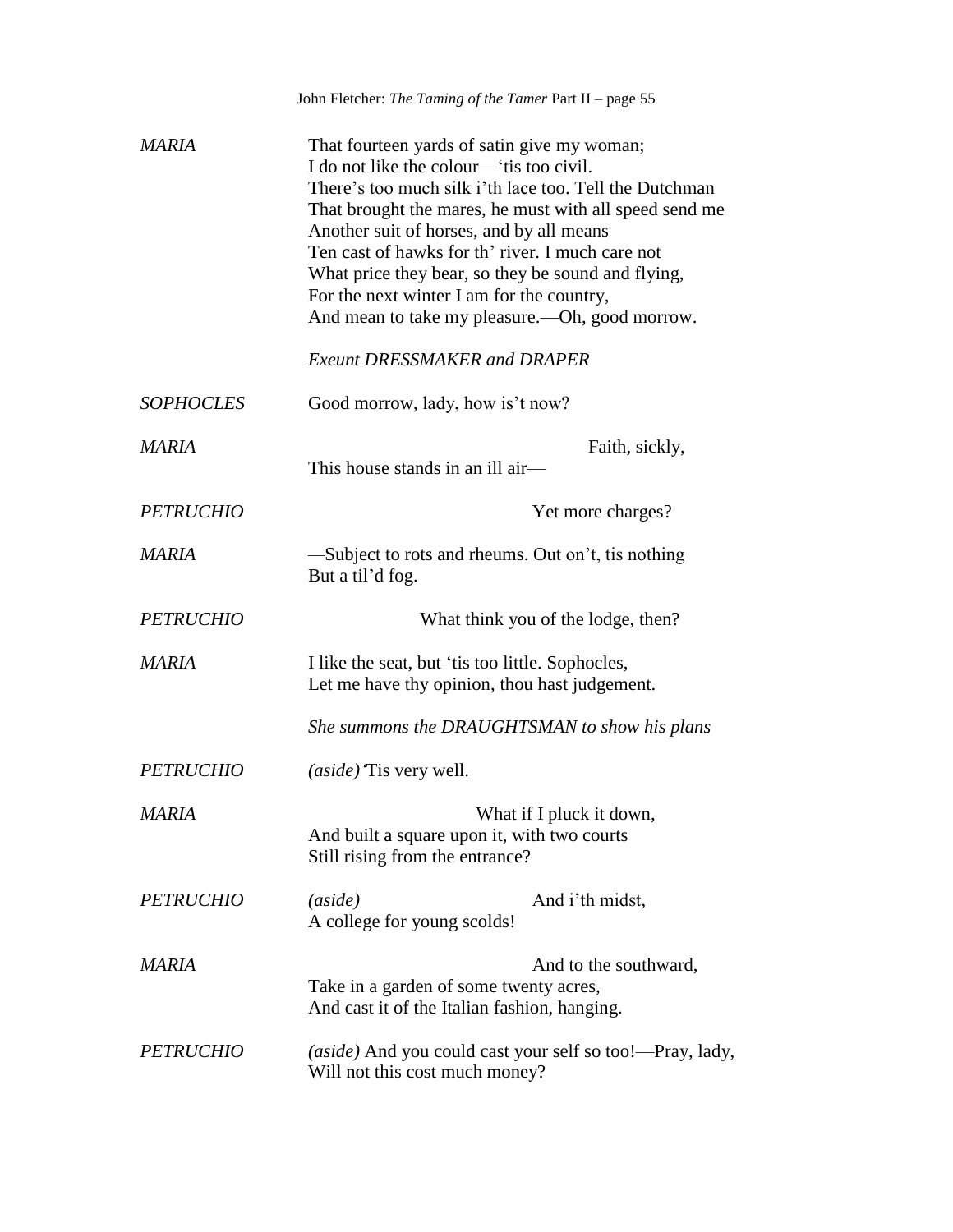|                  | John Fletcher: The Taming of the Tamer Part II - page 56                                                                                                                                                                   |
|------------------|----------------------------------------------------------------------------------------------------------------------------------------------------------------------------------------------------------------------------|
| <b>MARIA</b>     | Some five thousand,<br>Say six. I'll have it battl' $d^1$ too.                                                                                                                                                             |
| <b>PETRUCHIO</b> | And gilt?-!                                                                                                                                                                                                                |
|                  | He gets rid of the DRAUGHTSMAN                                                                                                                                                                                             |
|                  | Maria,<br>This is a fearful course you take; pray think on't.<br>You are a woman now, a wife, and his<br>That must in honesty and justice look for<br>Some due obedience from you.                                         |
| <b>MARIA</b>     | That bare word<br>(rounding on him)<br>Shall cost you many a pound more, build upon't!<br>Tell <i>me</i> of due obedience?<br>Are we not one piece with you, and as worthy<br>Our own intentions as you yours?             |
| <b>PETRUCHIO</b> | Pray hear me!                                                                                                                                                                                                              |
| MARIA            | Take two small drops of water, equal weigh'd,<br>Tell me which is the heaviest, and which ought<br>First to descend in duty?                                                                                               |
| <b>PETRUCHIO</b> | You mistake me;<br>I urge not service from you, nor obedience<br>In way of duty, but of love and credit;<br>All I expect is but a noble care<br>Of what I have brought you, and of what I am,<br>And what our name may be. |
| MARIA            | That's in <i>my</i> making.                                                                                                                                                                                                |
| <b>PETRUCHIO</b> | Tis true, it is so.                                                                                                                                                                                                        |
| <b>MARIA</b>     | Yes it is, Petruchio,<br>For there was never man without our moulding-<br>Without our stamp upon him and our justice—<br>Left anything three ages after him<br>Good, and his own.                                          |
| <b>SOPHOCLES</b> | Good lady, understand him.                                                                                                                                                                                                 |

 $1$  Trimmed with crenellated battlements, like a castle.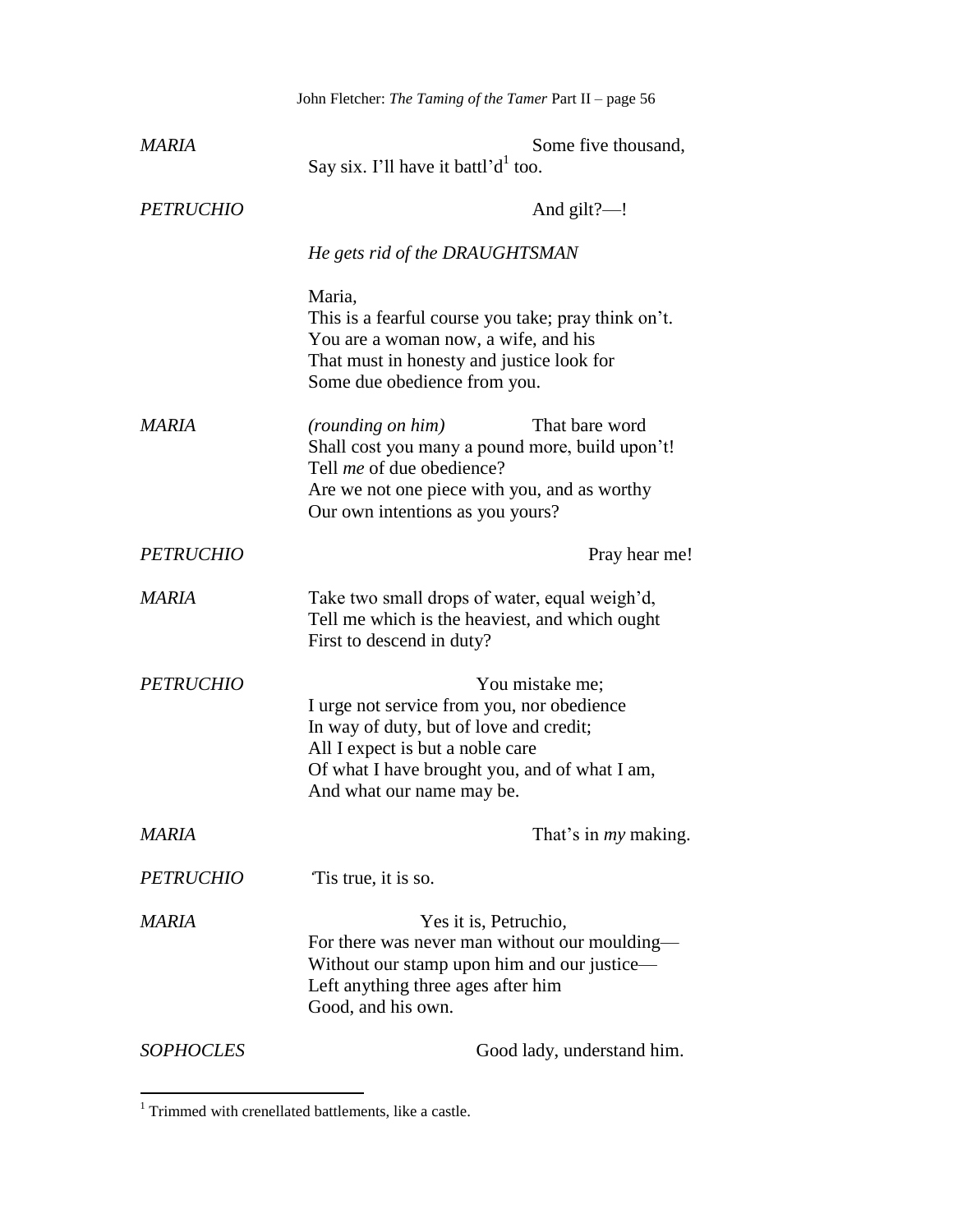|                  | John Fletcher: The Taming of the Tamer Part II - page 57                                                                                                                                                                                                                                                                                                                                                |
|------------------|---------------------------------------------------------------------------------------------------------------------------------------------------------------------------------------------------------------------------------------------------------------------------------------------------------------------------------------------------------------------------------------------------------|
| MARIA            | I do too much, sweet Sophocles, he's one<br>Of a most spiteful self-condition:<br>A bravery dwells in his blood yet of abusing<br>His first good wife; he's sooner fired than gun-powder,<br>And sooner mischief.                                                                                                                                                                                       |
| <b>PETRUCHIO</b> | If I be so sudden,<br>Do not you fear me?                                                                                                                                                                                                                                                                                                                                                               |
| MARIA            | No, nor yet care for you,<br>And, if it may be lawful, I defy you.                                                                                                                                                                                                                                                                                                                                      |
| <b>PETRUCHIO</b> | Does this become you now?                                                                                                                                                                                                                                                                                                                                                                               |
| <b>MARIA</b>     | It <i>shall</i> become me.                                                                                                                                                                                                                                                                                                                                                                              |
| <b>PETRUCHIO</b> | Thou disobedient, weak, vainglorious woman,<br>Were I but half so wilful as thou spiteful,<br>I should now drag thee to thy duty!                                                                                                                                                                                                                                                                       |
| <b>MARIA</b>     | Drag me?!                                                                                                                                                                                                                                                                                                                                                                                               |
| <b>PETRUCHIO</b> | But I am friends again. Take all your pleasure.                                                                                                                                                                                                                                                                                                                                                         |
| <b>MARIA</b>     | Now you perceive him, Sophocles!                                                                                                                                                                                                                                                                                                                                                                        |
| <b>PETRUCHIO</b> | I love thee<br>Above thy vanity, thou faithless creature.                                                                                                                                                                                                                                                                                                                                               |
| <b>MARIA</b>     | <i>(to Sophocles)</i> Would I had been so happy when I married,<br>But to have met an honest man like thee,<br>For I am sure thou art good, I know thou art honest,<br>A handsome hurtless man, a loving man,<br>Though never a penny with him; and those eyes,<br>That face, and that true heart. Wear this for my sake (gives a ring),<br>And when thou think'st upon me, pity me:<br>I am cast away. |
|                  | Exit MARIA. PETRUCHIO reacts to SOPHOCLES                                                                                                                                                                                                                                                                                                                                                               |
| <b>SOPHOCLES</b> | Why how now, man?                                                                                                                                                                                                                                                                                                                                                                                       |
| <b>PETRUCHIO</b> | Pray leave me,<br>And follow your advices.                                                                                                                                                                                                                                                                                                                                                              |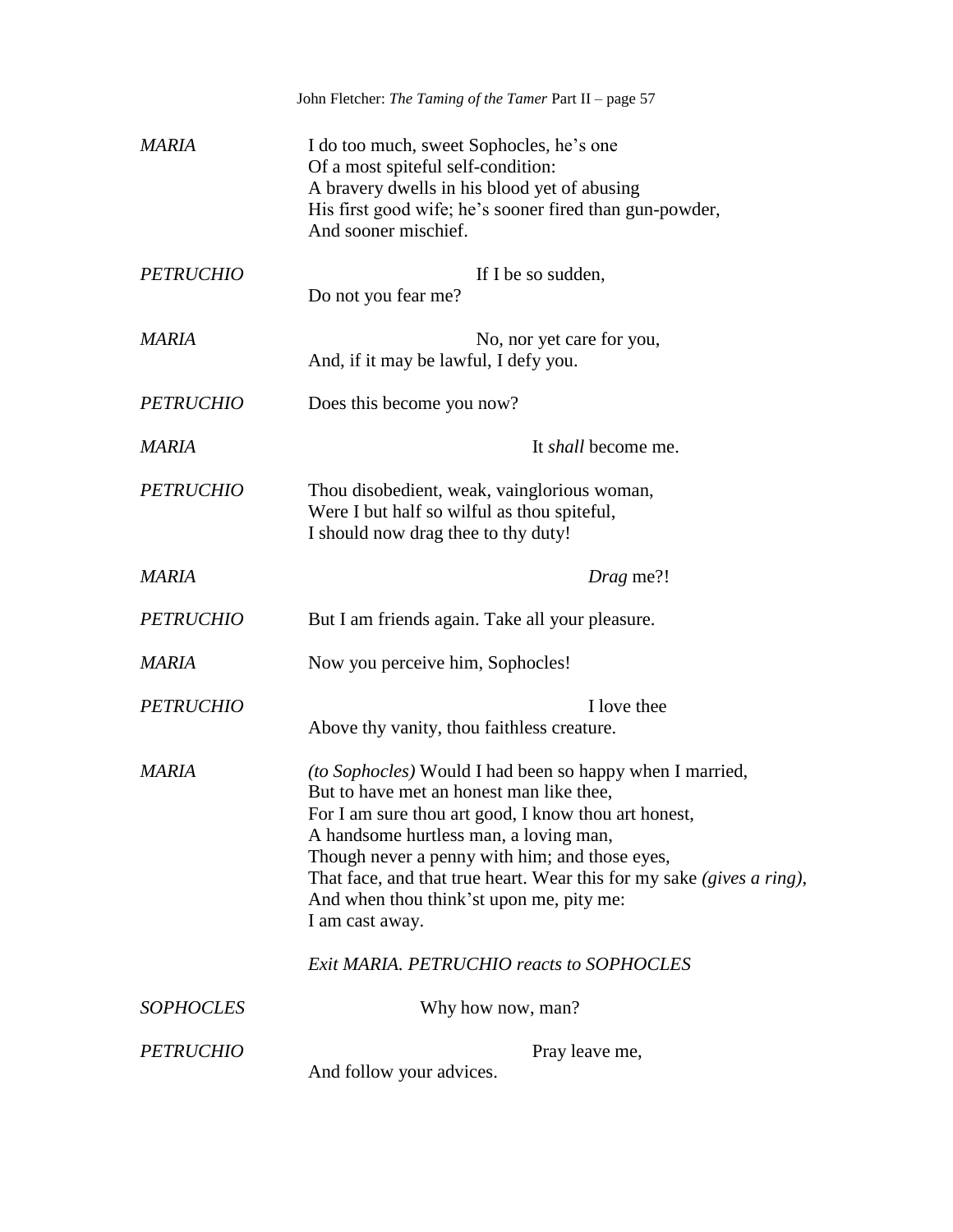|                  | John Fletcher: The Taming of the Tamer Part II - page 58                                                                                                                                                                                                                                                                                                                                                                                                                                                                                                                                                                                                                                                                                                                                   |
|------------------|--------------------------------------------------------------------------------------------------------------------------------------------------------------------------------------------------------------------------------------------------------------------------------------------------------------------------------------------------------------------------------------------------------------------------------------------------------------------------------------------------------------------------------------------------------------------------------------------------------------------------------------------------------------------------------------------------------------------------------------------------------------------------------------------|
| <b>SOPHOCLES</b> | The man's jealous!                                                                                                                                                                                                                                                                                                                                                                                                                                                                                                                                                                                                                                                                                                                                                                         |
| <b>PETRUCHIO</b> | I shall find a time, ere it be long, to ask you<br>One or two foolish questions.                                                                                                                                                                                                                                                                                                                                                                                                                                                                                                                                                                                                                                                                                                           |
| <b>SOPHOCLES</b> | I shall answer<br>As well as I am able when you call me.<br>Farewell, sir.                                                                                                                                                                                                                                                                                                                                                                                                                                                                                                                                                                                                                                                                                                                 |
|                  | Exit                                                                                                                                                                                                                                                                                                                                                                                                                                                                                                                                                                                                                                                                                                                                                                                       |
| <b>PETRUCHIO</b> | Pray farewell.—Is there no keeping<br>A wife to one man's use? No wintering<br>These cattle without straying? 'Tis hard dealing,<br>Very hard dealing, gentlemen, strange dealing.<br>Now, in the name of madness, what star reign'd—<br>What dog-star, bull- or bear-star—when I married<br>This second wife, this whirlwind, that takes all<br>Within her compass? Was I not well warn'd,<br>And beaten to repentance in the days<br>Of my first doting? Did I want vexation,<br>Or any special care to kill my heart?<br>Had I not ev'ry morning a rare breakfast<br>Of ill language, and at dinner<br>A diet of the same dish? And did heaven<br>Forgive me and take this serpent from me? And am I<br>Keeping tame devils now again?! My heart aches.<br>Something I must do speedily |
|                  | I'll die<br>If I can handsomely—for that's the way<br>To make a rascal of her. I am sick!<br>And I'll go very near it, but I'll perish! <sup>1</sup>                                                                                                                                                                                                                                                                                                                                                                                                                                                                                                                                                                                                                                       |
|                  | Exit, practising his 'illness'                                                                                                                                                                                                                                                                                                                                                                                                                                                                                                                                                                                                                                                                                                                                                             |
|                  | Act Three, Scene Three                                                                                                                                                                                                                                                                                                                                                                                                                                                                                                                                                                                                                                                                                                                                                                     |
|                  | The women's wing in Petronius' house. Enter LIVIA and<br>ROWLAND—who have just broken up—with BIANCA and<br><b>TRANIO</b>                                                                                                                                                                                                                                                                                                                                                                                                                                                                                                                                                                                                                                                                  |

 $<sup>1</sup>$  And I'll get very close to it, or die trying!</sup>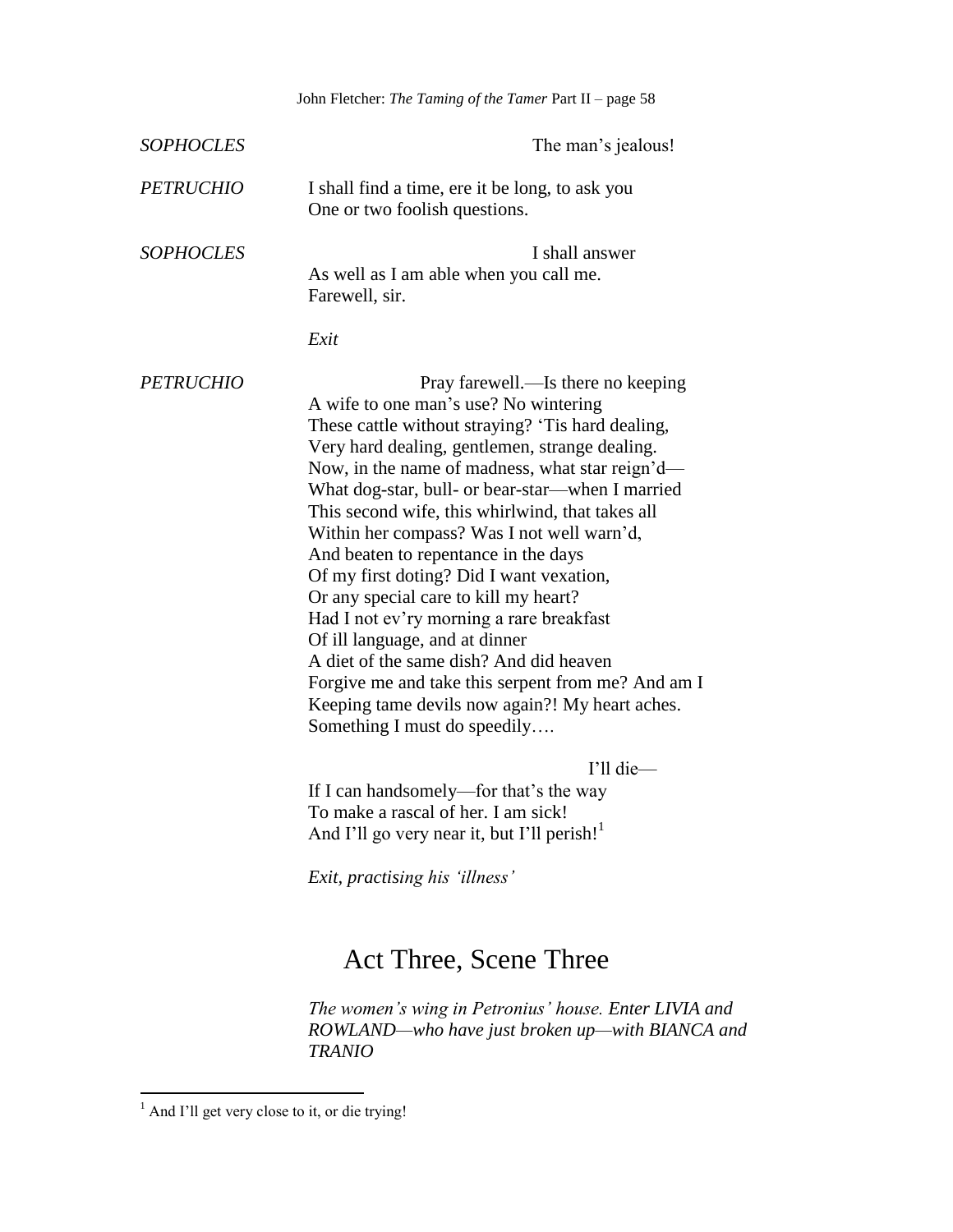|                | John Fletcher: The Taming of the Tamer Part II - page 59                                                                                                                                                                |                                                                                   |  |
|----------------|-------------------------------------------------------------------------------------------------------------------------------------------------------------------------------------------------------------------------|-----------------------------------------------------------------------------------|--|
| <i>LIVIA</i>   | Then I must be content, sir, with my fortune.                                                                                                                                                                           |                                                                                   |  |
| <b>ROWLAND</b> | And I with mine.                                                                                                                                                                                                        |                                                                                   |  |
| <i>LIVIA</i>   | I did not think a look,<br>Or a poor word or two, could have displanted<br>Such a fix'd constancy, and for your end too.                                                                                                |                                                                                   |  |
| <b>ROWLAND</b> | Come, come, I know your courses. ( <i>returning gifts</i> ) There's your<br>gewgaws,<br>Your rings, and bracelets, and the purse you gave me.<br>The money's spent in entertaining you<br>At plays, and cherry-gardens. |                                                                                   |  |
| <b>LIVIA</b>   | I would yet remember you.                                                                                                                                                                                               | There's your chain too,<br>But if you'll give me leave, I'll wear the hair still; |  |
| <b>BIANCA</b>  | The young man has employment for't.                                                                                                                                                                                     | Give him his lock back, wench;                                                    |  |
|                | LIVIA returns the locket containing Rowland's hair                                                                                                                                                                      |                                                                                   |  |
| <b>TRANIO</b>  | $\left( apart\right)$                                                                                                                                                                                                   | Fie, Rowland!                                                                     |  |
| <b>ROWLAND</b> | You cannot fie me out a hundred pound<br>With this poor plot. Yet, let me ne'er see day more<br>If something do not struggle strangely in me.                                                                           |                                                                                   |  |
| <b>BIANCA</b>  | Young man, let me talk with you.                                                                                                                                                                                        |                                                                                   |  |
|                | They walk apart                                                                                                                                                                                                         |                                                                                   |  |
| <b>ROWLAND</b> |                                                                                                                                                                                                                         | Well, young woman?                                                                |  |
| <b>BIANCA</b>  | This was your mistress once.                                                                                                                                                                                            |                                                                                   |  |
| <b>ROWLAND</b> | Yes.                                                                                                                                                                                                                    |                                                                                   |  |
| <b>BIANCA</b>  | I see you are young and handsome.                                                                                                                                                                                       | Are ye honest? $1$                                                                |  |
| <b>ROWLAND</b> |                                                                                                                                                                                                                         | I am honest.                                                                      |  |

 $\overline{a}$  $<sup>1</sup>$  Chaste. In other words, a virgin.</sup>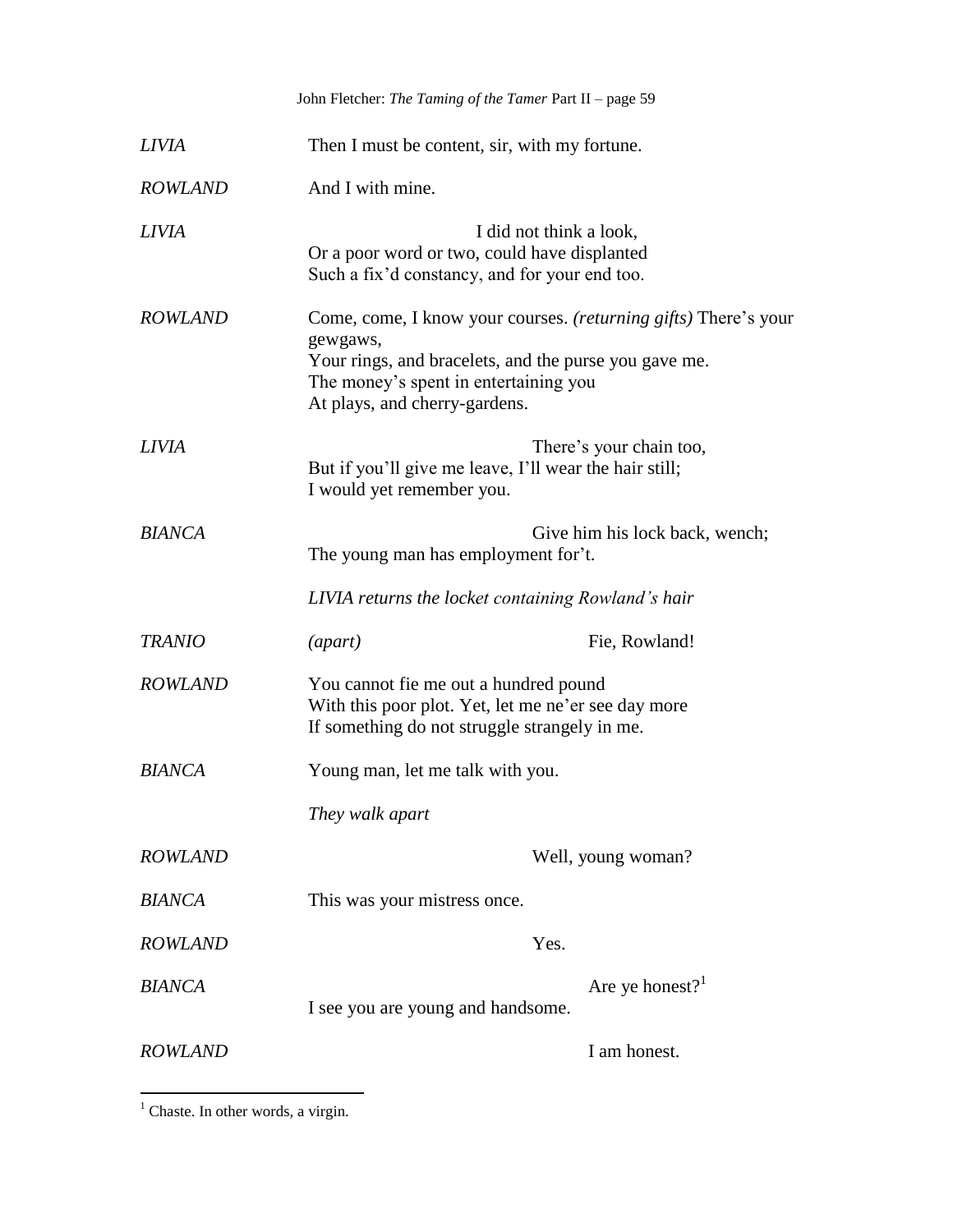John Fletcher: *The Taming of the Tamer* Part II – page 60

| <b>BIANCA</b>  | Why did you leave her?                                                                                                                                                                        |
|----------------|-----------------------------------------------------------------------------------------------------------------------------------------------------------------------------------------------|
| <b>ROWLAND</b> | She made a puppy of me.                                                                                                                                                                       |
| <b>BIANCA</b>  | So <i>must</i> she sometimes; love were too serious else.                                                                                                                                     |
| <b>ROWLAND</b> | A witty woman.                                                                                                                                                                                |
| <b>BIANCA</b>  | Had you lov'd <i>me</i> —                                                                                                                                                                     |
| <b>ROWLAND</b> | I would I had.                                                                                                                                                                                |
| <b>BIANCA</b>  | —And dearly,<br>Some time or other for variety<br>I should have call'd you fool, or boy, or bid you<br>Play with the pages, but have lov'd you still,<br>You are a man made to be loved.      |
| <b>ROWLAND</b> | (aside)<br>This woman<br>Either abuses me, or loves me dearly.                                                                                                                                |
| <b>BIANCA</b>  | I'll tell you one thing: if I were to choose<br>A husband to mine own mind, I should think<br>One of your mother's making would content me,<br>For o'my conscience she makes good ones.       |
| <b>ROWLAND</b> | Lady,<br>I'll leave you to your commendations.                                                                                                                                                |
| <b>BIANCA</b>  | You shall not go.                                                                                                                                                                             |
| <b>ROWLAND</b> | I will.—Yet thus far, Livia,<br>Your sorrow may induce me to forgive you,<br>But never love again. <i>(aside)</i> If I stay longer,<br>I have lost one hundred pound! (starts to leave again) |
| <b>LIVIA</b>   | Good sir, but thus much:—                                                                                                                                                                     |
| <b>TRANIO</b>  | (apart to Rowland) Turn, if thou be'st a man!                                                                                                                                                 |
| <b>LIVIA</b>   | -But one kiss of you,<br>One parting kiss, and I am gone too.                                                                                                                                 |
| <b>ROWLAND</b> | Come.<br>(aside) I shall kiss fifty pound away at this clap!                                                                                                                                  |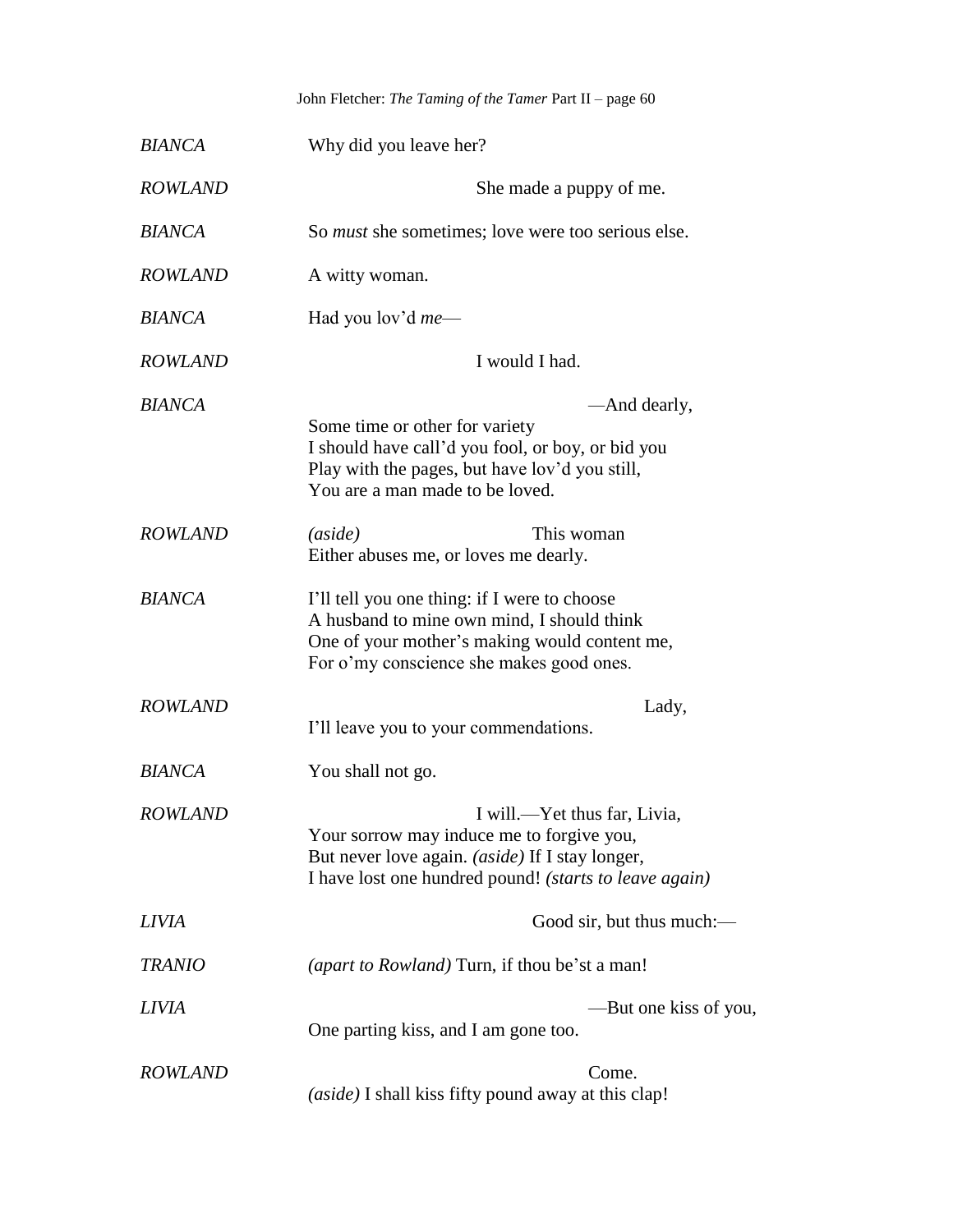| John Fletcher: The Taming of the Tamer Part II - page 61                                                                                                                                                               |
|------------------------------------------------------------------------------------------------------------------------------------------------------------------------------------------------------------------------|
| They kiss                                                                                                                                                                                                              |
| We'll have one more, and then farewell.                                                                                                                                                                                |
| They kiss                                                                                                                                                                                                              |
| Farewell.                                                                                                                                                                                                              |
| Well, go thy ways, thou bear'st a kind heart with thee.                                                                                                                                                                |
| He's made a stand. $1$                                                                                                                                                                                                 |
| A noble, brave young fellow,<br>Worthy a wench indeed.                                                                                                                                                                 |
| (turning back)<br>I will—!—I will not.                                                                                                                                                                                 |
| Exit                                                                                                                                                                                                                   |
| He's shot again with Cupid's bow. (to Bianca) Play but your part,<br>And I will keep my promise. <i>(to Livia)</i> Twenty angels <sup>2</sup><br>In fair gold, lady. Wipe your eyes: he's yours,<br>If I have any wit. |
| I'll pay the forfeit. $3$                                                                                                                                                                                              |
| Come then, let's see your sister—how she fares now<br>After her skirmish—and be sure Moroso<br>Be kept in good hand. Then all's perfect, Livia.<br>Exeunt                                                              |
|                                                                                                                                                                                                                        |

#### Act Three, Scene Four

*Outside Petruchio's house. Enter JAQUES and PEDRO*

*PEDRO* Oh Jaques, Jaques, what becomes of us?<sup>4</sup> Oh, my sweet master!

 $<sup>1</sup>$  A sexual joke.</sup>

 $2^{2}$  Gold coin stamped with the archangel Michael, and worth half a pound.

 $3$  Livia has agreed to pay Tranio the forfeit of twenty angels if his scheme fails to bring Rowland back.

<sup>&</sup>lt;sup>4</sup> This line scans regularly if the two-syllable pronunciation of Jaques' name is used: "Jake-wees".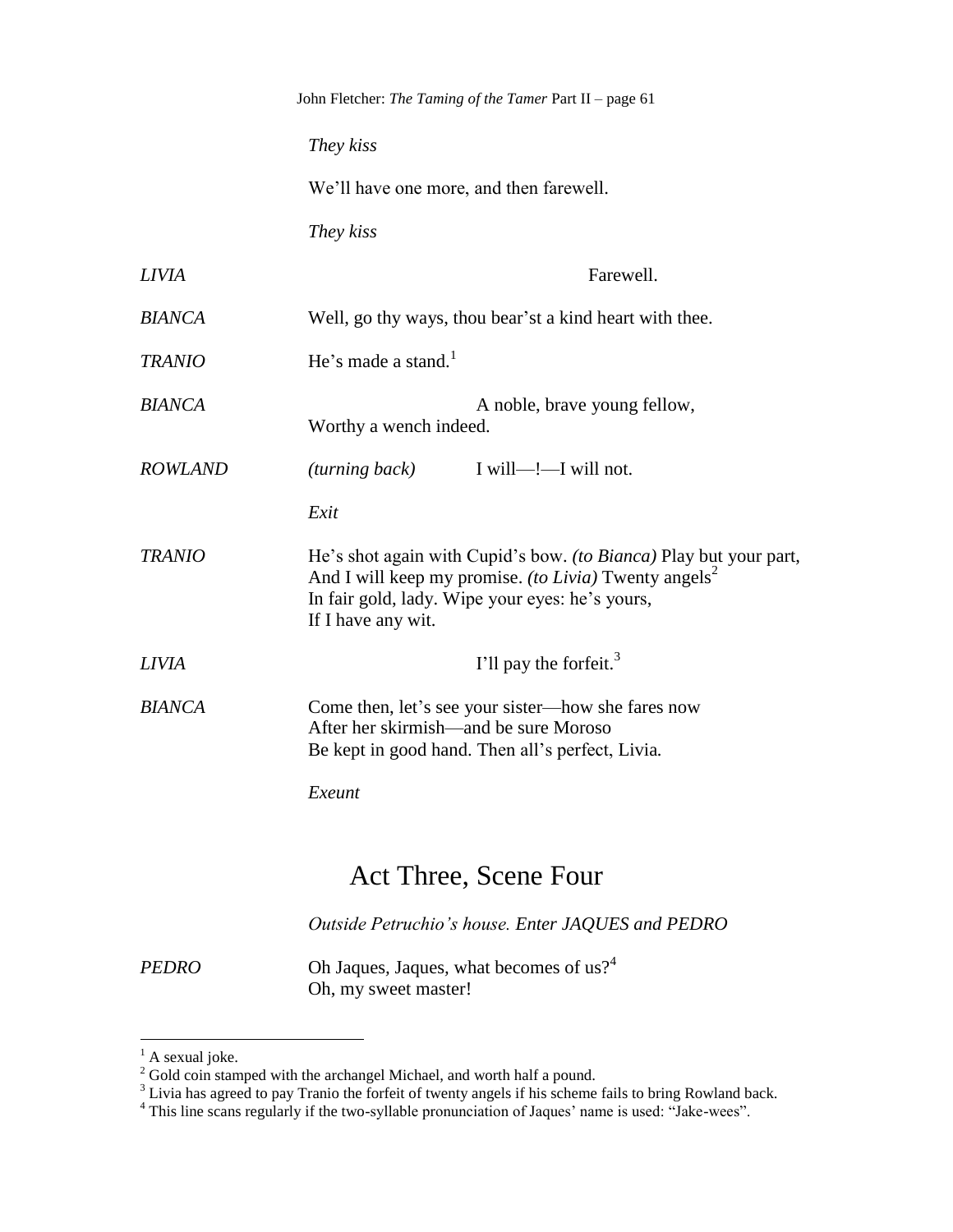|                  | John Fletcher: The Taming of the Tamer Part II - page 62                                                                                                                                                                                                                                                                                                                                                                            |  |
|------------------|-------------------------------------------------------------------------------------------------------------------------------------------------------------------------------------------------------------------------------------------------------------------------------------------------------------------------------------------------------------------------------------------------------------------------------------|--|
| <b>JAQUES</b>    | Run for a physician,<br>And a whole peck of 'pothecaries, Pedro.<br>He will die, diddle-diddle die, if they come not quickly;<br>And bring mountebanks skilful<br>In lungs and livers. Raise the neighbours,<br>And all the aquavitae-bottles extant; <sup>1</sup><br>And—oh, the parson, Pedro, oh, the parson!<br>A little of his comfort, never so little;<br>(Twenty to one you find him at the Bush,<br>There's the best ale.) |  |
| PEDRO            | I fly.                                                                                                                                                                                                                                                                                                                                                                                                                              |  |
|                  | Exit PEDRO. Enter MARIA with SERVANTS carrying out<br>household stuff and trunks                                                                                                                                                                                                                                                                                                                                                    |  |
| MARIA            | Out with the trunks, ho!<br><i>(to JAQUES)</i> Why are you idle? Sirrah, up to th' chamber,<br>And take the hangings down, and see the linen<br>Pack'd up and sent away within this half hour.<br>What, are the carts come yet? Some honest body<br>Help down the chests of plate, and some the wardrobe;<br>Alas, we are undone else!                                                                                              |  |
| <b>JAQUES</b>    | Pray forsooth,<br>And I beseech ye tell me, is he dead yet?                                                                                                                                                                                                                                                                                                                                                                         |  |
| <b>MARIA</b>     | No, but is drawing on. Out with the armoire!                                                                                                                                                                                                                                                                                                                                                                                        |  |
| <i>JAQUES</i>    | Then I'll go see him.                                                                                                                                                                                                                                                                                                                                                                                                               |  |
| MARIA            | Thou art undone then, fellow;<br>No man that has been near him come near me.                                                                                                                                                                                                                                                                                                                                                        |  |
|                  | <b>Enter SOPHOCLES and PETRONIUS</b>                                                                                                                                                                                                                                                                                                                                                                                                |  |
| <b>SOPHOCLES</b> | Why how now, lady, what means this?                                                                                                                                                                                                                                                                                                                                                                                                 |  |
| <b>PETRONIUS</b> | Now daughter,<br>How does my son?                                                                                                                                                                                                                                                                                                                                                                                                   |  |
| <b>MARIA</b>     | Save all you can, for heaven's sake!                                                                                                                                                                                                                                                                                                                                                                                                |  |

 $1$  Brandy (or any other strong liquour used medicinally)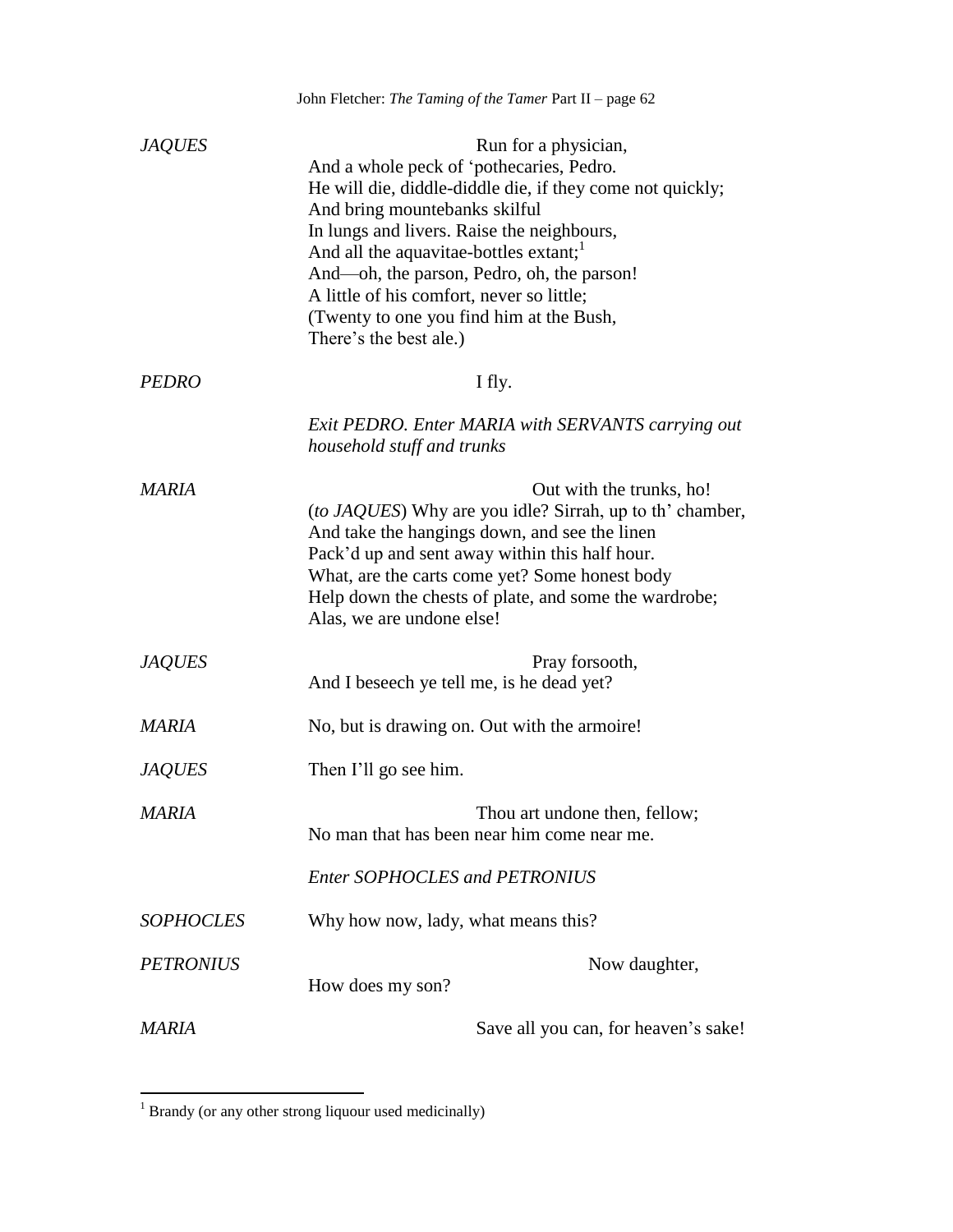John Fletcher: *The Taming of the Tamer* Part II – page 63

*Enter LIVIA, BIANCA, and TRANIO*

| <b>LIVIA</b>     | Be of good comfort, sister.                                                                                                              |
|------------------|------------------------------------------------------------------------------------------------------------------------------------------|
| <b>MARIA</b>     | Oh, my casket! $1$                                                                                                                       |
| <b>PETRONIUS</b> | How does thy husband, woman?                                                                                                             |
| <b>MARIA</b>     | Get you gone<br>If you mean to save your lives: the sickness!                                                                            |
| <b>PETRONIUS</b> | (to LIVIA et al) Stand further off, I prithee!                                                                                           |
| MARIA            | The plague is i'th house, sir!<br>My husband has it now;<br>Alas, he is infected, and raves extremely.<br>Give me some counsel, friends. |
| <b>BIANCA</b>    | Why, lock the doors up,<br>And send him in a woman to attend him.                                                                        |
| MARIA            | I have bespoke two women, and the city<br>Hath sent a watch by this time. Meat nor money<br>He shall not want, nor prayers.              |
| <b>PETRONIUS</b> | How long is't<br>Since it first took him?                                                                                                |
| <b>MARIA</b>     | But within this three hours.                                                                                                             |
|                  | <b>Enter TWO WATCHMEN</b>                                                                                                                |
|                  | I am frighted from my wits.—Oh, here's the watch;<br>Pray do your office, seal the doors up, friends,<br>And patience be his angel.      |
|                  | They barricade the door                                                                                                                  |
| <b>TRANIO</b>    | This comes unlook'd for.                                                                                                                 |
| MARIA            | I'll to the lodge; some that are kind and love me,<br>I know will visit me.                                                              |

 $\frac{1}{1}$  Jewel-box.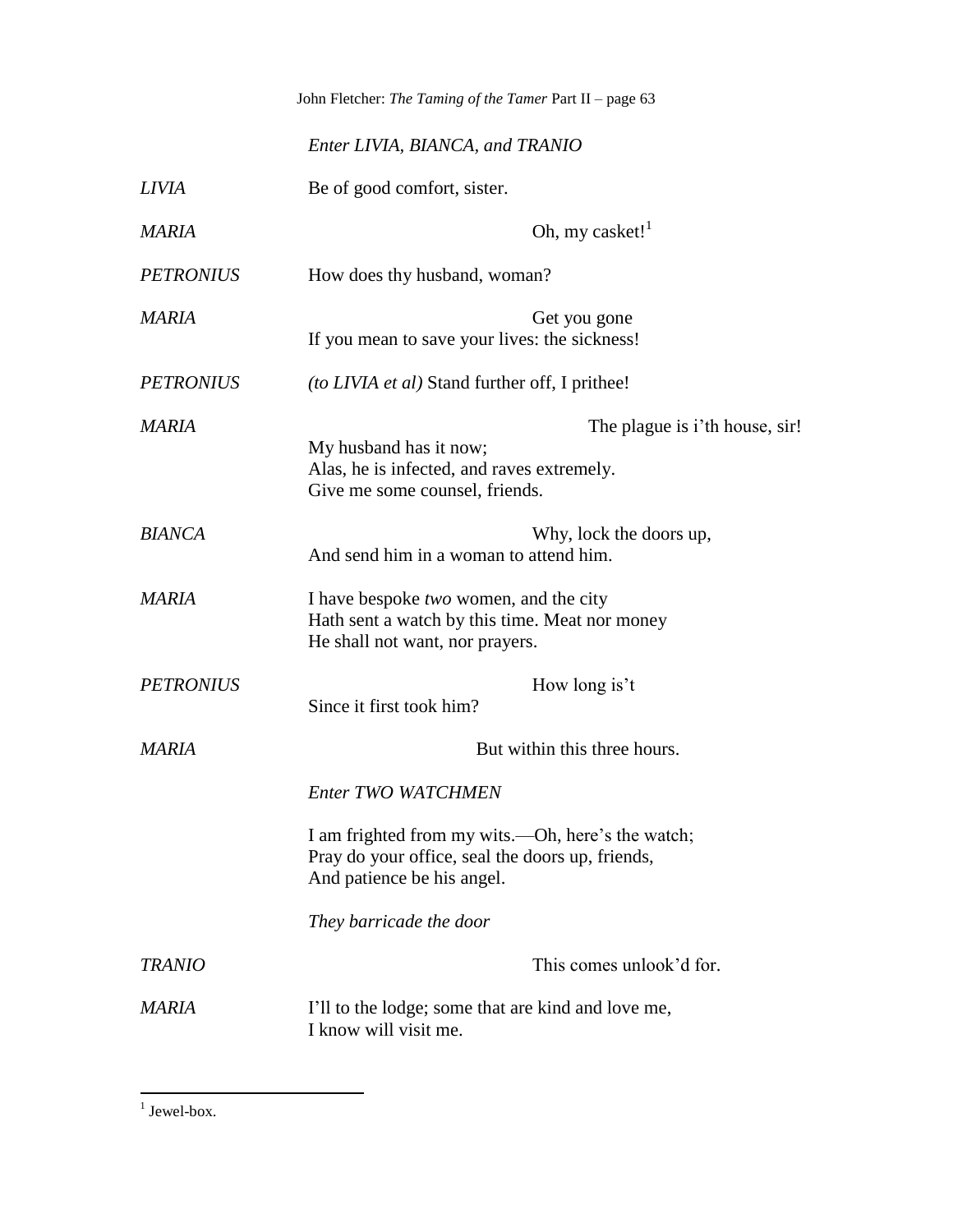John Fletcher: *The Taming of the Tamer* Part II – page 64 *PETRUCHIO (within)* Do you hear, my masters? Ho, you that lock the doors up! *PETRONIUS* Tis his voice. *TRANIO* Hold, and let's hear him. *PETRUCHIO (within)* Will ye starve me here? Am I a traitor, or an heretic? Or am I grown infectious? *PETRONIUS* Pray, sir, pray. *PETRUCHIO (within)* I am as well as you are, goodman puppy. *MARIA* Pray have patience, You shall want nothing, sir. *PETRUCHIO (within)* I want a cudgel, And thee, thou wickedness. *PETRONIUS* He speaks well enough. *MARIA '*Had ever a strong heart, sir. *PETRUCHIO (within)* Will ye hear me? First be pleas'd To think I know ye all, and can distinguish Ev'ry man's several voice. You that spoke first I know my father-in-law; the other Tranio*,*  And I heard Sophocles; the last, pray mark me, Is my damn'd wife Maria. Gentlemen, If any man misdoubt me for infected *(thrusts his arm out)*, There is mine arm, let any man look on't. *Enter PEDRO with a DOCTOR<sup>1</sup> DOCTOR* Save ye, gentlemen. *PETRONIUS* Oh, welcome, doctor! Ye come in happy time. Pray your opinion: What think you of his pulse? *DOCTOR (taking his pulse)* It beats with busiest,

 $<sup>1</sup>$  In the folio, he is accompanied by two Apothecaries. In the Theatre Erindale production, the Doctor gave</sup> his orders to the Watch.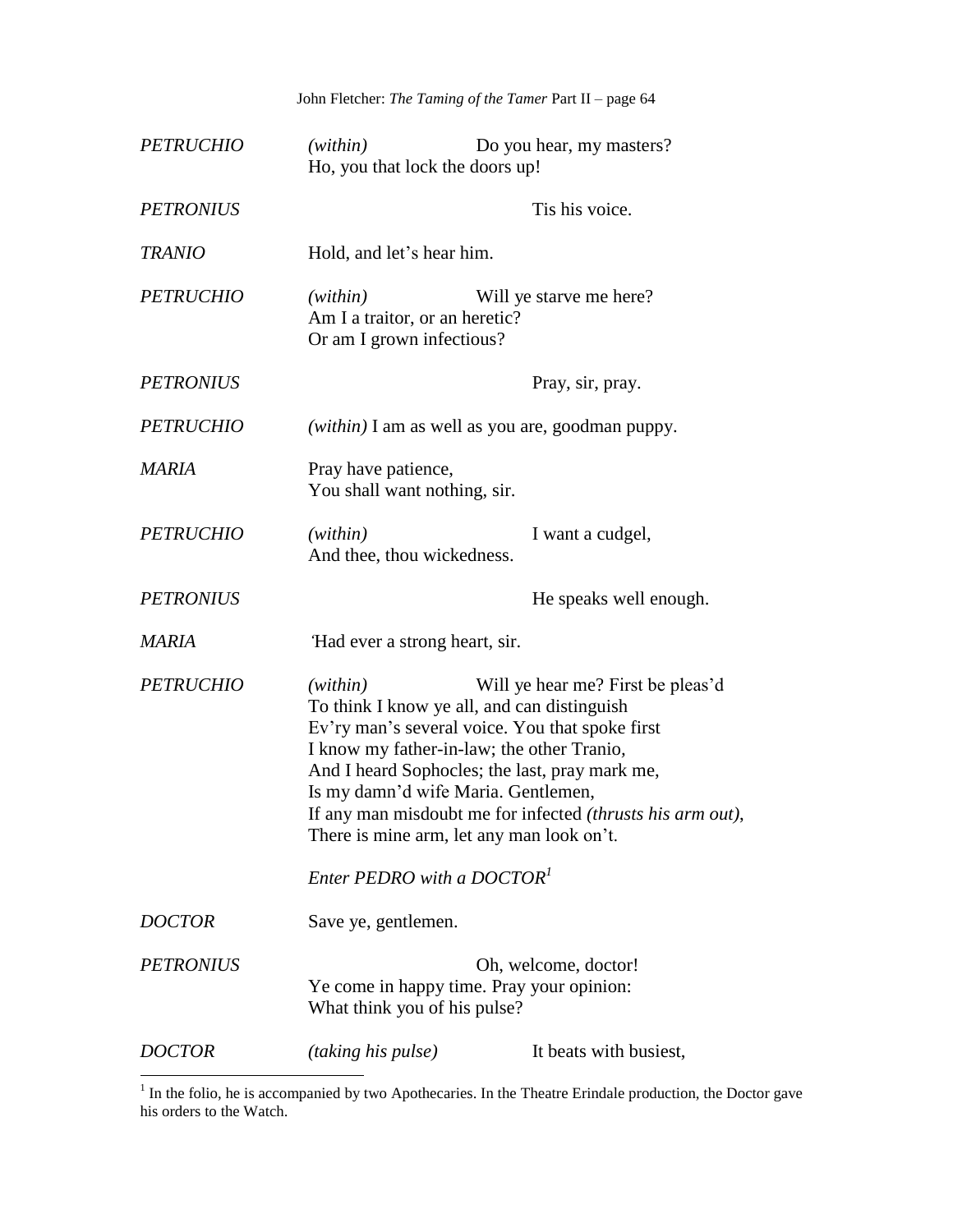|                  | John Fletcher: The Taming of the Tamer Part II - page 65                                                                                                                                                                                                                                                                                                                                                                                           |
|------------------|----------------------------------------------------------------------------------------------------------------------------------------------------------------------------------------------------------------------------------------------------------------------------------------------------------------------------------------------------------------------------------------------------------------------------------------------------|
|                  | And shows a general inflammation,<br>Which is the symptom of a pestilent fever.<br>Take twenty ounces from him.                                                                                                                                                                                                                                                                                                                                    |
| <b>PETRUCHIO</b> | (within, withdrawing his arm) Take a fool!<br>Take an ounce from mine arm and, Doctor Deuce-Ace,<br>I'll make a close-stool of your velvet costard! <sup>2</sup><br>Death, gentlemen, do ye make a May-game on me?<br>I tell ye once again, I am as sound,<br>As well, as wholesome, and as sensible,<br>As any of ye all. Let me out quickly,<br>Or as I am a man, I'll beat the walls down,<br>And the first thing I light upon shall pay for't! |
|                  | <b>DOCTOR</b> starts to leave                                                                                                                                                                                                                                                                                                                                                                                                                      |
| <b>PETRONIUS</b> | Nay, we'll go with you, doctor.                                                                                                                                                                                                                                                                                                                                                                                                                    |
| <b>MARIA</b>     | Tis the safest;<br>I saw the symptoms, sir.                                                                                                                                                                                                                                                                                                                                                                                                        |
| <b>PETRONIUS</b> | Then there is but one way.                                                                                                                                                                                                                                                                                                                                                                                                                         |
| <b>PETRUCHIO</b> | (within) Will it please you open?                                                                                                                                                                                                                                                                                                                                                                                                                  |
| <b>TRANIO</b>    | His fit grows stronger still.                                                                                                                                                                                                                                                                                                                                                                                                                      |
| MARIA            | Let's save ourselves, sir.<br>He's past all worldly cure.                                                                                                                                                                                                                                                                                                                                                                                          |
| <i>PETRONIUS</i> | Friends, do your office.<br>And what he wants, if money, love, or labour,<br>Or any way may win it, let him have it. (gives a purse)<br>Farewell-and pray, my honest friends.                                                                                                                                                                                                                                                                      |
|                  | <b>Exeunt. Manent WATCHMEN</b>                                                                                                                                                                                                                                                                                                                                                                                                                     |
| <b>PETRUCHIO</b> | (within)<br>Why, rascals!<br>Friends! Gentlemen! Thou, beastly wife! Jaques!<br>None hear me? Who's at the door there?                                                                                                                                                                                                                                                                                                                             |

 $<sup>1</sup>$  An unlucky dice throw of two aces.</sup>

 $2^2$  A close-stool is a commode; that is, a chair with a hole for a chamber-pot. A velvet costard is a large apple, often a joking term for someone's head. Petruchio is threatening to put a hole in the doctor's head, and use it like a commode.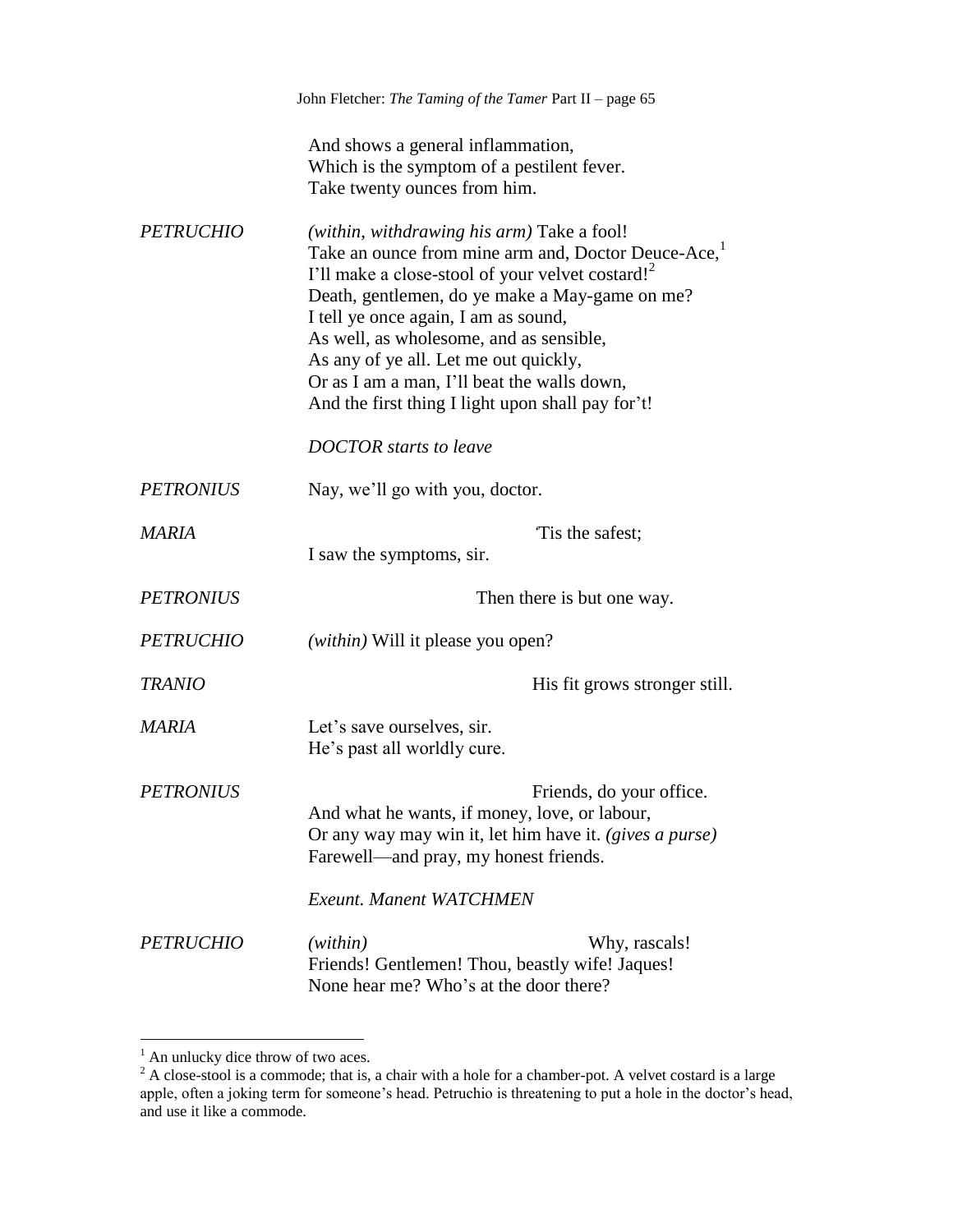John Fletcher: *The Taming of the Tamer* Part II – page 66

| 1 WATCHMAN       | Think, I pray sir,<br>Whither you are going, and prepare yourself.                                                                                                                                                                                                     |
|------------------|------------------------------------------------------------------------------------------------------------------------------------------------------------------------------------------------------------------------------------------------------------------------|
| 2 WATCHMAN       | These idle thoughts disturb you. The good gentlewoman<br>Your wife has taken care you shall want nothing.                                                                                                                                                              |
| <b>PETRUCHIO</b> | (within) Shall I come out in quiet? Answer me!<br>Or shall I charge a fowling-piece, and make<br>Mine own way? Two of ye I cannot miss!<br>Ye come here to assault me;<br>I am as excellent well, I thank heav'n for't,<br>And have as good a stomach at this instant- |
| 2 WATCHMAN       | That's an ill sign.                                                                                                                                                                                                                                                    |
| 1 WATCHMAN       | He draws on; he's a dead man.                                                                                                                                                                                                                                          |
| <b>PETRUCHIO</b> | (within) — And sleep as soundly—Will ye <i>look</i> upon me?!                                                                                                                                                                                                          |
| 1 WATCHMAN       | Do you want pen and ink? While you have sense, sir,<br>Settle your state.                                                                                                                                                                                              |
| <b>PETRUCHIO</b> | Sirs, I am well as you are<br>(within)<br>Or any rascal living!                                                                                                                                                                                                        |
| 2 WATCHMAN       | Would you were, sir.                                                                                                                                                                                                                                                   |
| <b>PETRUCHIO</b> | (within) Look to yourselves, and if you love your lives,<br>Open the door and fly me, for I shoot else!<br>I'll shoot, and presently chain-bullets,<br>And under four I will not kill!                                                                                 |
| 1 WATCHMAN       | Let's quit him:<br>It may be it is a trick. He's dangerous.                                                                                                                                                                                                            |
| 2 WATCHMAN       | The devil take hindmost, I cry!                                                                                                                                                                                                                                        |
|                  | Exeunt WATCHMEN, running                                                                                                                                                                                                                                               |
| <b>PETRUCHIO</b> | (within)<br>Have among ye!<br>The door shall open too, I'll have a fair shoot.                                                                                                                                                                                         |
|                  | PETRUCHIO blows the door open and enters with a gun                                                                                                                                                                                                                    |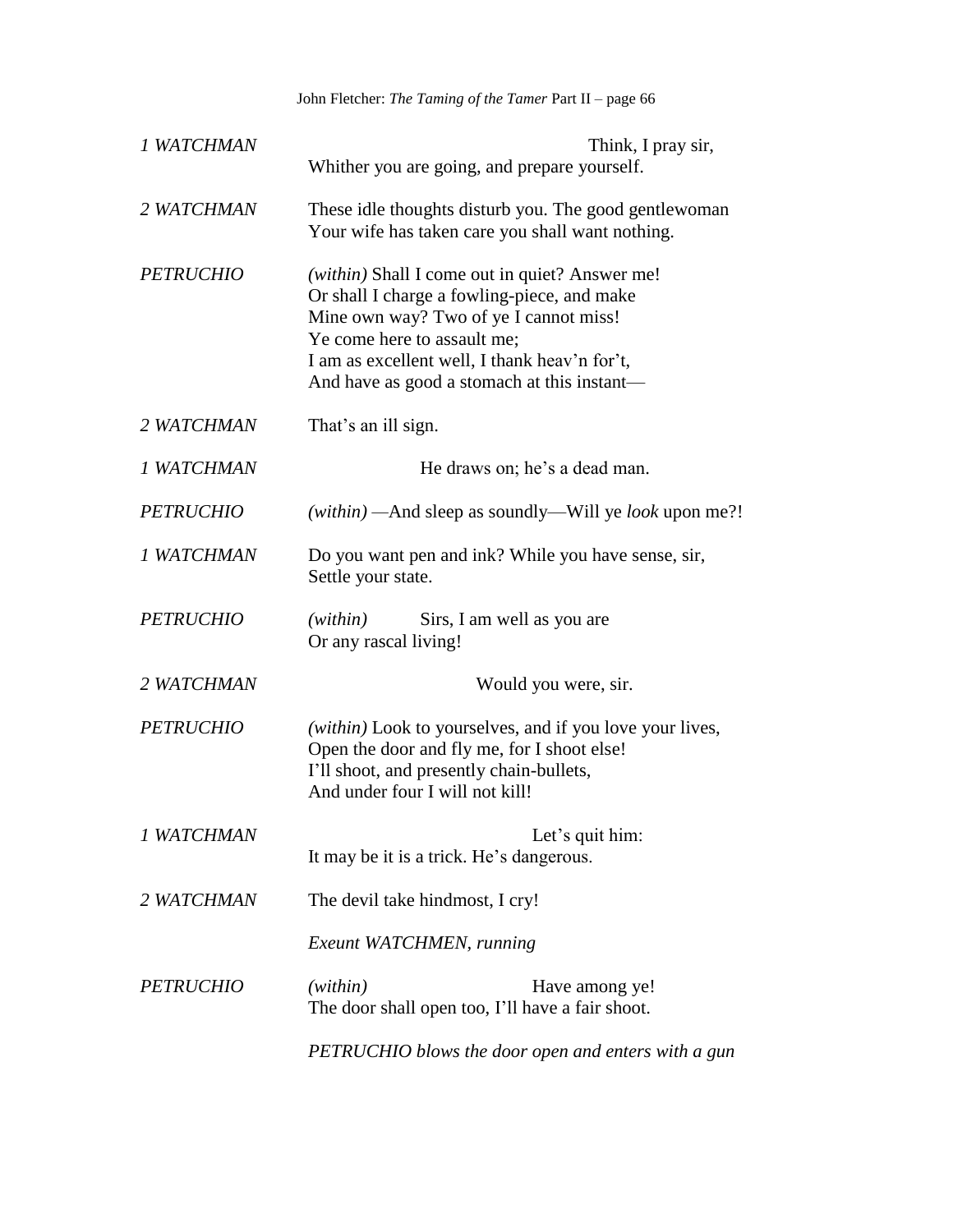John Fletcher: *The Taming of the Tamer* Part II – page 67

Are ye all gone? Tricks in my old days, crackers<sup>1</sup> Put now upon me? And by Lady Greensleeves?<sup>2</sup> When a man has the fairest and the sweetest Of all their sex, what has he then? He has a quartern-ague<sup>3</sup> that shall shake All his estate to nothing! Out on 'em hedge-hogs! If I were unmarried, I would do anything short of repentance— Any base dunghill slavery, be a hangman!— Ere I would be a husband. O, the thousand, Thousand, ten thousand ways they have to kill us! Some fall with too much stringing of the fiddles, And those are fools<sup>4</sup>; some that they are not suffer'd, And those are maudlin lovers<sup>5</sup>; some, like scorpions, They poison with their tails, and those are martyrs<sup>6</sup>; Some die with doing good, those benefactors; Some few, the rarest, they are said to kill With kindness and fair usage, but what they are My catalogue discovers not—only 'tis thought They are buried in old walls with their heels upward!<sup>7</sup> I could rail twenty days together now. I'll seek 'em out, and if I have not reason— And very sensible—why this was done, I'll go a-birding yet, and some shall smart for't!

*Exit*

#### Act Four, Scene One

*Inside Petronius' house. Enter MOROSO and PETRONIUS*

*MOROSO* That I do love her is without all question; And that I would e'en now, this present Monday, Before all other maidens, marry her Is certain too. But to be made a whim-wham,

<sup>&</sup>lt;sup>1</sup> Firecrackers, practical jokes.

<sup>&</sup>lt;sup>2</sup> A reference to the well-known ballad about an inconstant mistress (purportedly written by Henry VIII) that begins "Alas, my love, you do me wrong …".

<sup>&</sup>lt;sup>3</sup> Violent fever.

<sup>4</sup> They die from too much sex (the fiddle is the female sex organ, the bow the male).

 $<sup>5</sup>$  They die of longing for it and never getting it.</sup>

 $6$  They die of venereal disease, poisoned by a woman's tail.

 $\frac{7}{7}$  Outside consecrated ground and in the manner of a witch.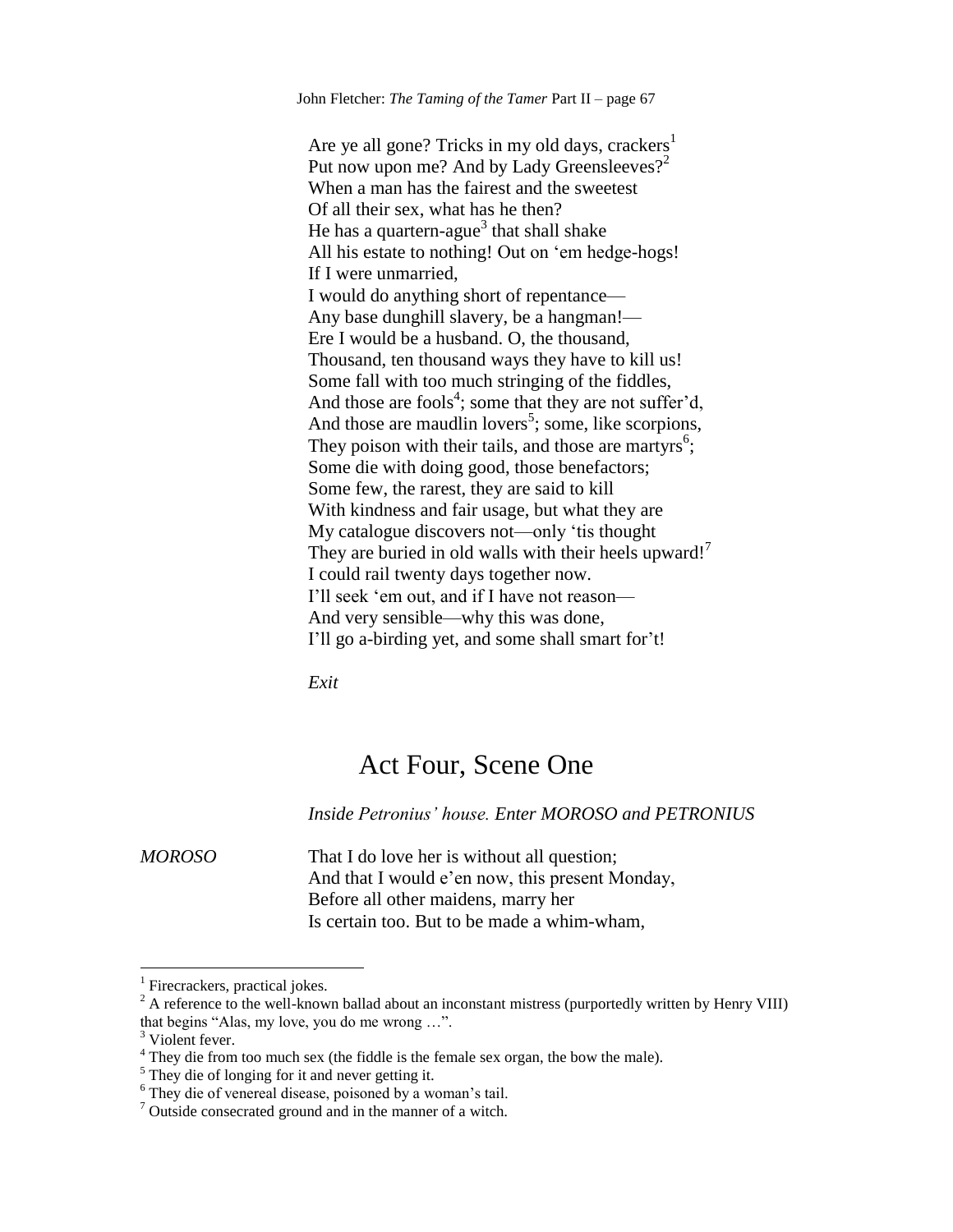|                  | John Fletcher: The Taming of the Tamer Part II - page 68                                                                                                                                                                                                                                                                                          |
|------------------|---------------------------------------------------------------------------------------------------------------------------------------------------------------------------------------------------------------------------------------------------------------------------------------------------------------------------------------------------|
|                  | A jibe-crack <sup>1</sup> , and a gentleman o'th' first house <sup>2</sup><br>For all my kindness to her-!                                                                                                                                                                                                                                        |
| <b>PETRONIUS</b> | How you take it!<br>Wouldst have her come, and lick thee like a calf,<br>And blow thy nose, and buss thee?                                                                                                                                                                                                                                        |
| <b>MOROSO</b>    | Not so neither.                                                                                                                                                                                                                                                                                                                                   |
| <b>PETRONIUS</b> | What wouldst thou have her do?                                                                                                                                                                                                                                                                                                                    |
| <b>MOROSO</b>    | Do as she <i>should</i> do:<br>Put on a clean smock, and to church, and marry,<br>And then to bed, 'a God's name! This is fair play.                                                                                                                                                                                                              |
| <b>PETRONIUS</b> | Quiet your griefs down, thou fond <sup>3</sup> man!<br>"Can May and January match together,<br>And ne'er a storm between 'em?" <sup>4</sup>                                                                                                                                                                                                       |
| <b>MOROSO</b>    | I find too:<br>What gold I have—pearl, bracelets, rings, or broaches,<br>Or what she can desire, gowns, petticoats,<br>Waistcoats, embroidered stockings, scarves, cauls, feathers,<br>Hats, five-pound garters, muffs, masks, ruffs, and ribbons-<br>I am to give her for't!                                                                     |
| <b>PETRONIUS</b> | Tis right you are so.                                                                                                                                                                                                                                                                                                                             |
| <b>MOROSO</b>    | But when I have done all this, and think it duty,<br>I'st requisite another bore my nostrils like a bull?!<br>Riddle me that!                                                                                                                                                                                                                     |
| <i>PETRONIUS</i> | Go, get you gone, and dream<br>She's thine within these two days, for she is so.<br>Think not of worldly business; it cools the blood.<br>And comb and cut your beard! And burn your night-cap:<br>It looks like half a winding-sheet, and urges<br>From a young wench nothing but cold repentance!<br>You may eat onions, but be not too lavish. |
| <b>MOROSO</b>    | I am glad of that.                                                                                                                                                                                                                                                                                                                                |

 $\frac{1}{1}$  Joke.

<sup>&</sup>lt;sup>2</sup> A gentleman of the first rank, or of pre-eminent importance (sarcastic).<br>
<sup>3</sup> Foolish.<br>
<sup>4</sup> Petronius quotes from the ballad "Crabbèd Age".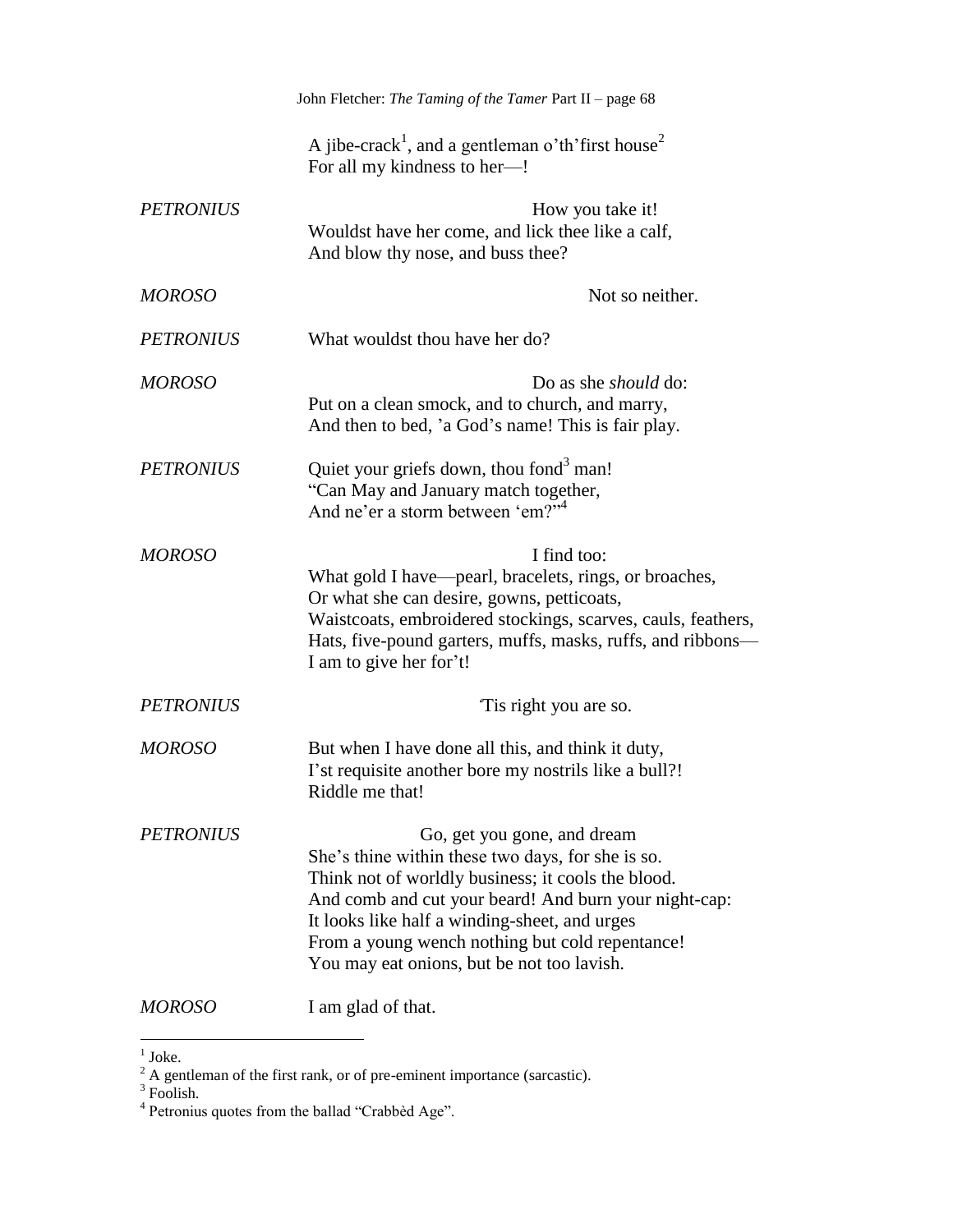John Fletcher: *The Taming of the Tamer* Part II – page 69

| <b>PETRONIUS</b> | They purge the blood, and quicken; $1$<br>But after 'em, conceive me, sweep your mouth,<br>And where there wants a tooth, stick in a clove. |
|------------------|---------------------------------------------------------------------------------------------------------------------------------------------|
| <b>MOROSO</b>    | Shall I hope once again? Say't.                                                                                                             |
| <b>PETRONIUS</b> | You shall, sir,<br>And you shall have your hope.                                                                                            |
| <i>MOROSO</i>    | Why, there's a match then!                                                                                                                  |

*Exeunt*

### Act Four, Scene Two

*Outside Petruchio's house. Enter PETRUCHIO, JAQUES, and PEDRO*

| <i>JAQUES</i> | And as I told your worship, all the hangings,     |
|---------------|---------------------------------------------------|
|               | Brass, pewter, plate, e'en to the very piss-pots. |

*PEDRO* And the March-beer was going too. Oh, Jaques, What a sad sight was that!

*PETRUCHIO* Go trim the house up. And put the things in order as they were.

*Exeunt PEDRO and JAQUES*

*(aside)* Were she a whore directly, or a scold, I had my wish, and knew which way to reign her. But a kind of linsey-woolsey<sup>2</sup> mingled mischief Not to be guessed at? What a hap had I, When my fate flung me upon this bear-whelp!

*Enter MARIA apart with LIVIA*

Here she comes. Upon my conscience I shall forgive her yet, and find a certain Something I married for: her wit. I'll mark her.

 $<sup>1</sup>$  Enliven, stimulate; thus, serve as an aphrodisiac.</sup>

<sup>&</sup>lt;sup>2</sup> Cloth made of flax and wool; figuratively, a strange mixture—or nonsense.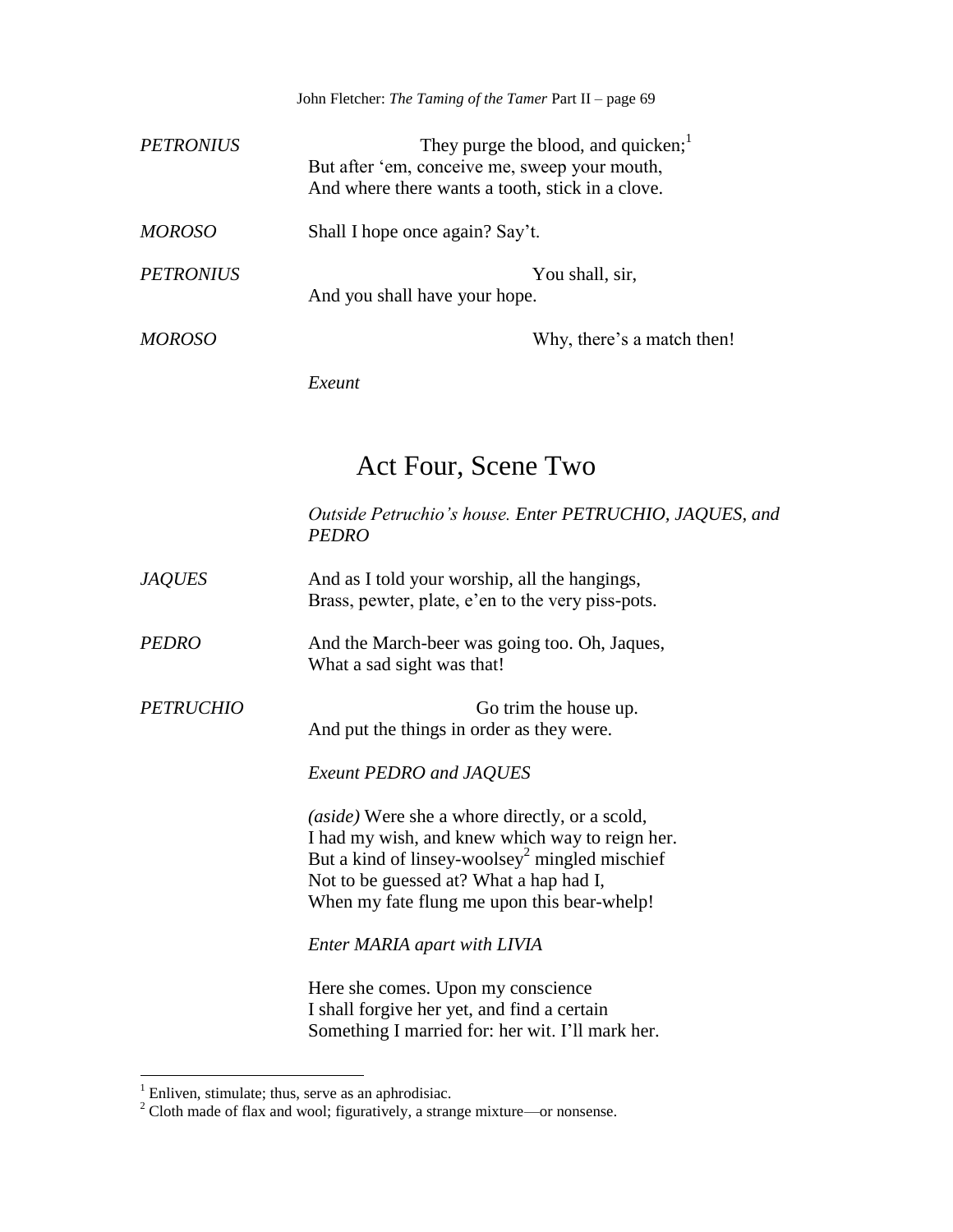|                  | John Fletcher: The Taming of the Tamer Part II - page 70                                                                                                                                                                                                                                                                                         |
|------------------|--------------------------------------------------------------------------------------------------------------------------------------------------------------------------------------------------------------------------------------------------------------------------------------------------------------------------------------------------|
| <b>MARIA</b>     | Not let his wife come near him in his sickness?<br>Not come to comfort him? She that all laws<br>Of heaven and nations have ordain'd his second,<br>Refus'd? Deny his wife a visitation?<br>His wife, that (though she was a little foolish)<br>Lov'd him? Oh heaven forgive her for't! Nay, doted,<br>Nay, had run mad had she not married him? |
| <b>PETRUCHIO</b> | <i>(aside)</i> Though I do know this falser then the devil,<br>I cannot choose but love it.                                                                                                                                                                                                                                                      |
| <b>MARIA</b>     | I dare not<br>Believe him such a base, debauch'd companion,<br>That one refusal of a tender maid<br>Would make him feign this sickness out of need.                                                                                                                                                                                              |
| <b>PETRUCHIO</b> | <i>(aside)</i> This woman would have made a most rare Jesuit:<br>She can prevaricate on anything. I'll go to her.—<br>Are you a wife for any man?                                                                                                                                                                                                |
| MARIA            | For you, Sir!<br>If I were worse, I were better.                                                                                                                                                                                                                                                                                                 |
|                  | Exit LIVIA                                                                                                                                                                                                                                                                                                                                       |
|                  | That you are well—<br>At least that you appear so-I thank heaven.<br>Long may it hold; and that you are here, I am glad too,<br>But that you have abus'd me wretchedly<br>(Never look strangely on me, I dare tell you)<br>With breach of honesty, care, kindness, manner-                                                                       |
| <b>PETRUCHIO</b> | Holla, you kick too fast!                                                                                                                                                                                                                                                                                                                        |
| MARIA            | Was I a stranger?<br>Am I not married to you? Tell me that!                                                                                                                                                                                                                                                                                      |
| <b>PETRUCHIO</b> | I would I could not tell you.                                                                                                                                                                                                                                                                                                                    |
| MARIA            | Or am I grown,<br>Because I have been a little peevish to you<br>(Only to try your temper), such a dog-leash<br>I could not be admitted to your presence?                                                                                                                                                                                        |
| <b>PETRUCHIO</b> | (aside) If I endure this, hang me!—                                                                                                                                                                                                                                                                                                              |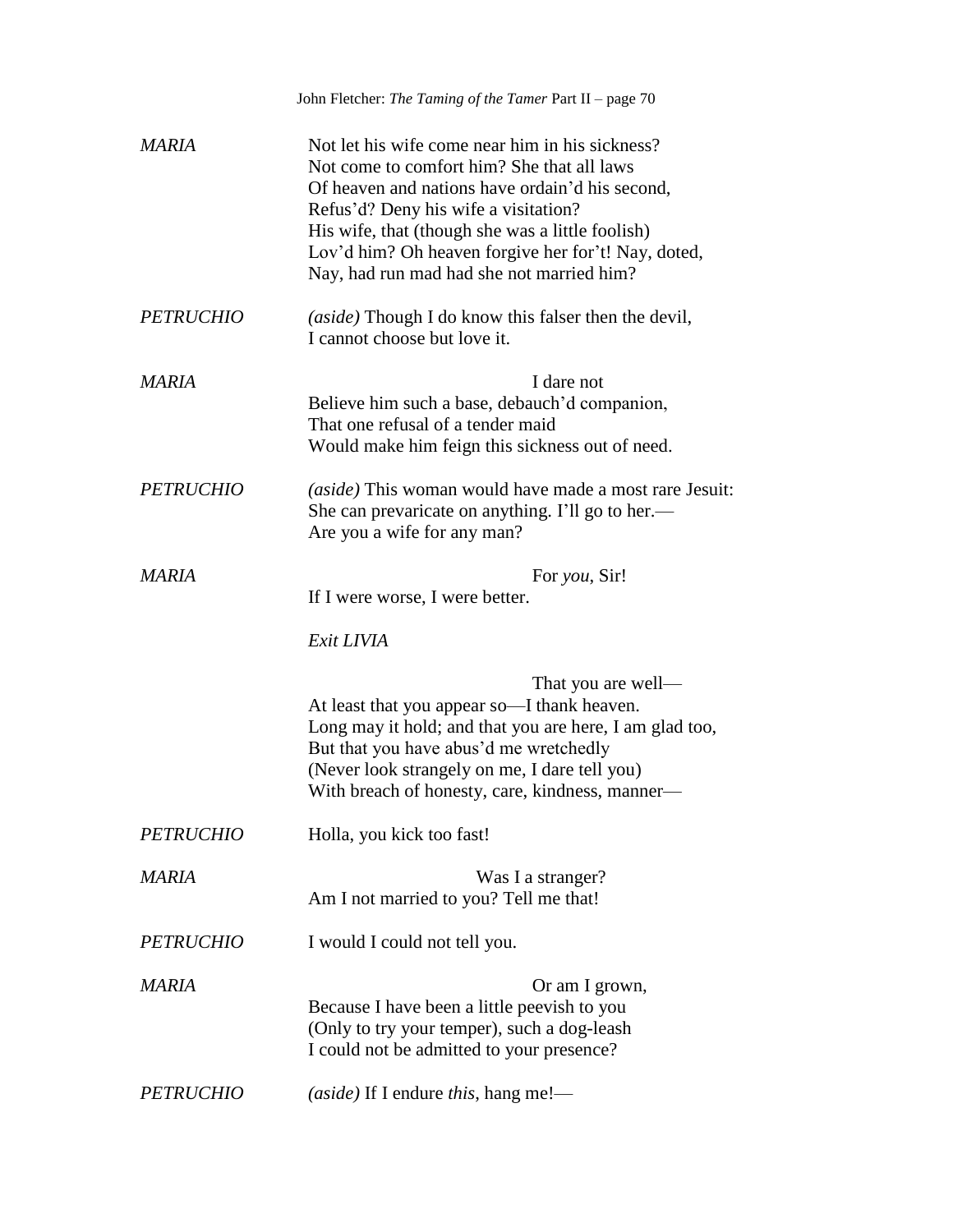|                  | John Fletcher: The Taming of the Tamer Part II - page 71                                                                                                                                                                                                                                                                                                             |
|------------------|----------------------------------------------------------------------------------------------------------------------------------------------------------------------------------------------------------------------------------------------------------------------------------------------------------------------------------------------------------------------|
|                  | Thou art the subtlest woman I think living,<br>I am sure the lewdest! Now be still, and mark me:<br>Tell me, thou paltry spiteful whore—                                                                                                                                                                                                                             |
|                  | <b>MARIA</b> weeps                                                                                                                                                                                                                                                                                                                                                   |
|                  | Dost cry?!<br>I'll make you roar before I leave!                                                                                                                                                                                                                                                                                                                     |
| MARIA            | Your pleasure.                                                                                                                                                                                                                                                                                                                                                       |
| <b>PETRUCHIO</b> | Was it not sin enough, thou fruiterer, $1$<br>Was it not sin enough and wickedness<br>In full abundance? Was it not vexation<br>Thus like a rotten rascal to abuse<br>The tie of marriage with rebellion,<br>Childish and base rebellion against him<br>That naught above ground could e'er have won to hate thee?<br>Well, go thy ways.                             |
| <b>MARIA</b>     | Yes.<br>(going)                                                                                                                                                                                                                                                                                                                                                      |
| <b>PETRUCHIO</b> | You shall hear me out first!<br>What punishment may'st thou deserve—thou thing,<br>Thou idle thing of nothing, thou pulled primrose,<br>That two hours after art a weed and wither'd—<br>For this last flourish on me? I was mad,<br>And had the plague, and no man must come near me?<br>I must be shut up, and my substance bezzl'd,<br>And an old woman watch me? |
| <b>MARIA</b>     | Well sir, well,<br>You may well glory in't.                                                                                                                                                                                                                                                                                                                          |
| <b>PETRUCHIO</b> | If I should beat thee now as much may be,<br>Dost thou not well deserve it? O' thy conscience,<br>Dost thou not cry, "Come beat me"?                                                                                                                                                                                                                                 |
| <b>MARIA</b>     | <i>(rounding on him again)</i><br>I defy you!<br>And my last loving tears, farewell! The first stroke,<br>The very <i>first</i> you give me if you dare strike,<br>I do turn utterly from you! Try me,<br>And you shall find it so forever,                                                                                                                          |

 1 Fruit-seller (with reference to Eve).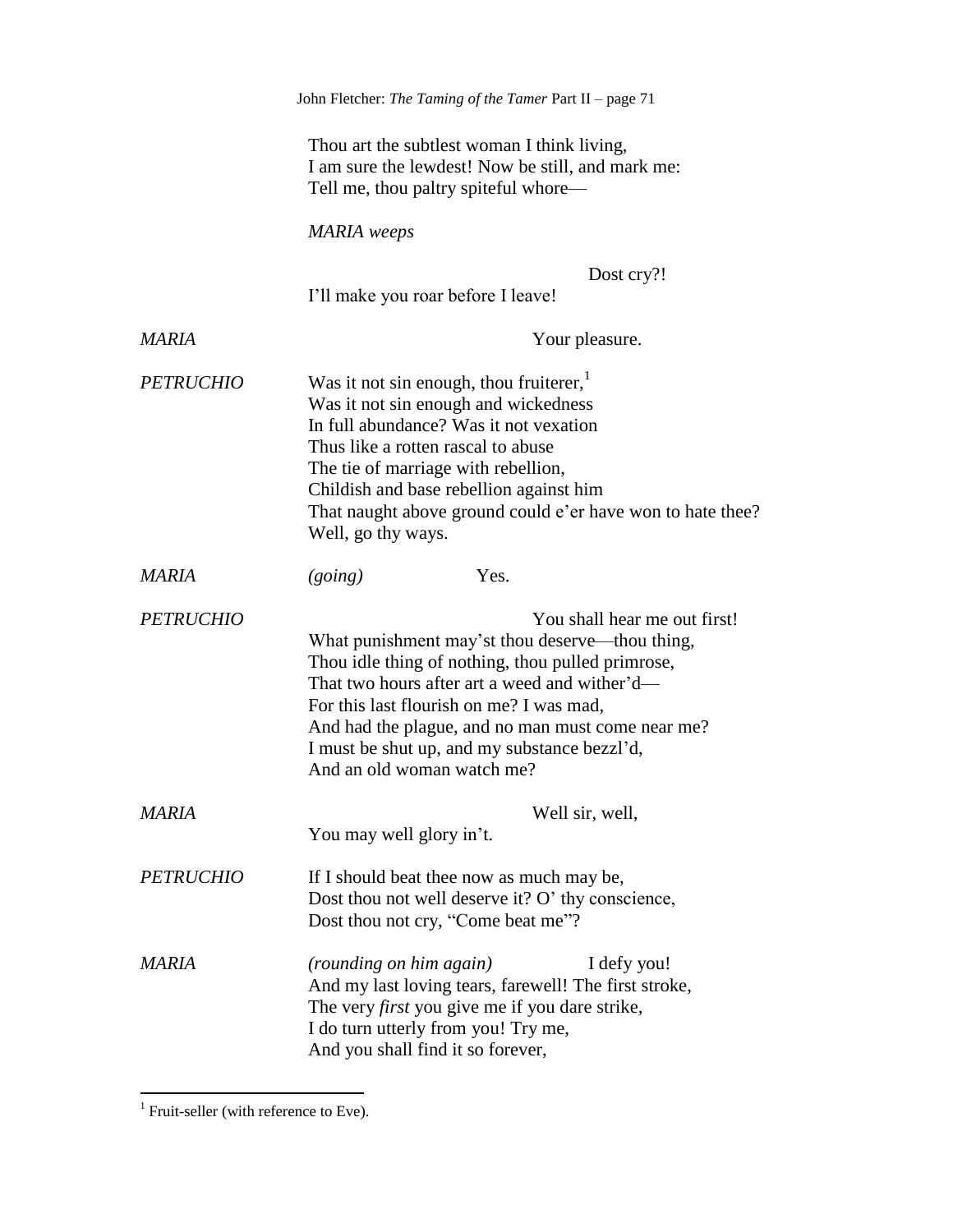|                  | John Fletcher: The Taming of the Tamer Part II – page $72$                                                    |
|------------------|---------------------------------------------------------------------------------------------------------------|
|                  | Never to be recall'd. And so farewell!                                                                        |
|                  | Exit                                                                                                          |
| <i>PETRUCHIO</i> | Grief go with thee!<br>If there be any witchcrafts, herbs, or potions<br>That can again unlove me, I am made. |

*Exit*

### Act Four, Scene Three<sup>1</sup>

*Petronius' house. Enter BIANCA and TRANIO*

| <b>TRANIO</b> | Faith, mistress, you <i>must</i> do it.                                                                                                                                                                                                                  |
|---------------|----------------------------------------------------------------------------------------------------------------------------------------------------------------------------------------------------------------------------------------------------------|
| <b>BIANCA</b> | Are the writings ready I told you of?                                                                                                                                                                                                                    |
| <b>TRANIO</b> | Yes they are ready, but to what use I know not.                                                                                                                                                                                                          |
| <b>BIANCA</b> | Y' are an ass, you must have all things constru'd.<br>Go to, fetch Rowland hither presently,<br>For your ten pound lies bleeding else. She is married<br>Within these twelve hours, if we cross it not;—<br>And see the papers of one size. <sup>2</sup> |
|               |                                                                                                                                                                                                                                                          |
| <b>TRANIO</b> | I have ye! $3$                                                                                                                                                                                                                                           |
| <b>BIANCA</b> | Petronius and Moroso I'll see sent for.<br>About your business, go.                                                                                                                                                                                      |
| <b>TRANIO</b> | I am gone.                                                                                                                                                                                                                                               |
|               | Exit                                                                                                                                                                                                                                                     |

*Enter LIVIA*

<sup>&</sup>lt;sup>1</sup> In the Theatre Erindale production, Rowland now loitered outside the women's wing of Petronius' house strumming his guitar/lute. A Servant entered and sang to him a brief flirtatious version of *The Country Lass* to the tune *Cold and Raw*. But rather than go with her, Rowland made a separate exit playing *Greensleeves*.  $2^2$  Make sure the papers are the same size.

 $3$  Oh, I get it!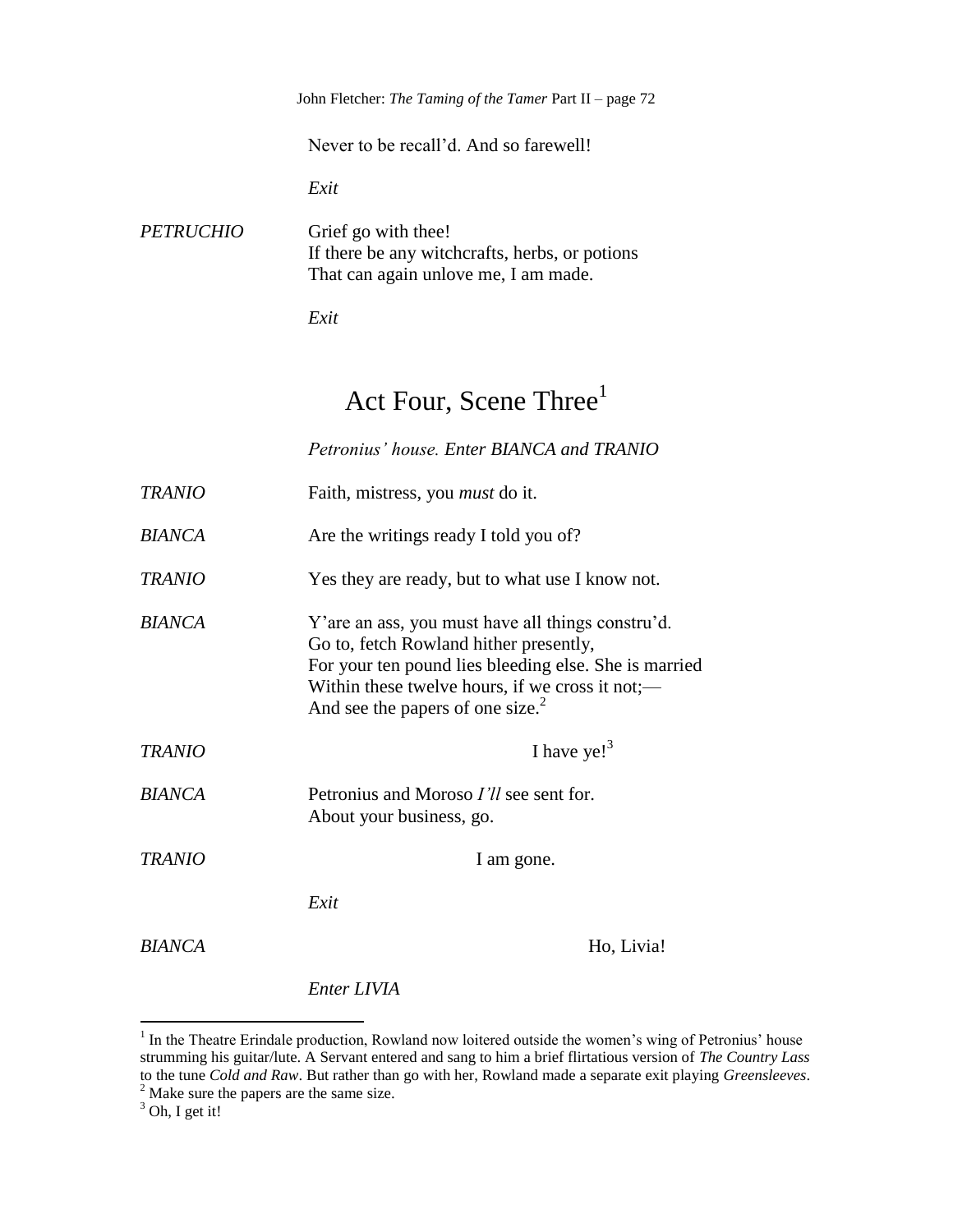|               | John Fletcher: The Taming of the Tamer Part II - page 73                                                                                        |
|---------------|-------------------------------------------------------------------------------------------------------------------------------------------------|
| <b>LIVIA</b>  | Who's that?                                                                                                                                     |
| <b>BIANCA</b> | A friend of yours. Lord how you look now,<br>As if you'd lost a galleon. <sup>1</sup>                                                           |
| <i>LIVIA</i>  | Oh, Bianca,<br>I am the most undone, unhappy woman!                                                                                             |
| <b>BIANCA</b> | Be quiet wench, thou shalt be done, and done,<br>And done, and double done. Thou fear'st Moroso?                                                |
| <i>LIVIA</i>  | E'en as I fear the gallows.                                                                                                                     |
| <b>BIANCA</b> | And you love Rowland? Say.                                                                                                                      |
| <i>LIVIA</i>  | If I say not,<br>I am sure I lie.                                                                                                               |
| <b>BIANCA</b> | What would'st thou give that woman,<br>That could clap ye within these two nights<br>Into a bed together?                                       |
| <b>LIVIA</b>  | How?!                                                                                                                                           |
| <b>BIANCA</b> | Now the red blood comes!<br>Aye marry, now the matter's chang'd!                                                                                |
| <i>LIVIA</i>  | Bianca,<br>Methinks you should not mock me.                                                                                                     |
| <b>BIANCA</b> | Mock a pudding!<br>Follow my counsel, and if thou hast him not,<br>Let me ne'er know a good night more. You must<br>Be very sick o'th' instant— |
| <i>LIVIA</i>  | Well, what follows?                                                                                                                             |
| <b>BIANCA</b> | —And in that sickness send for all your friends,<br>Your father, and your old plague Moroso;<br>And Rowland shall be there too.                 |
| LIVIA         | What of these?                                                                                                                                  |

 $<sup>1</sup>$  Originally "carrack", a large merchant ship.</sup>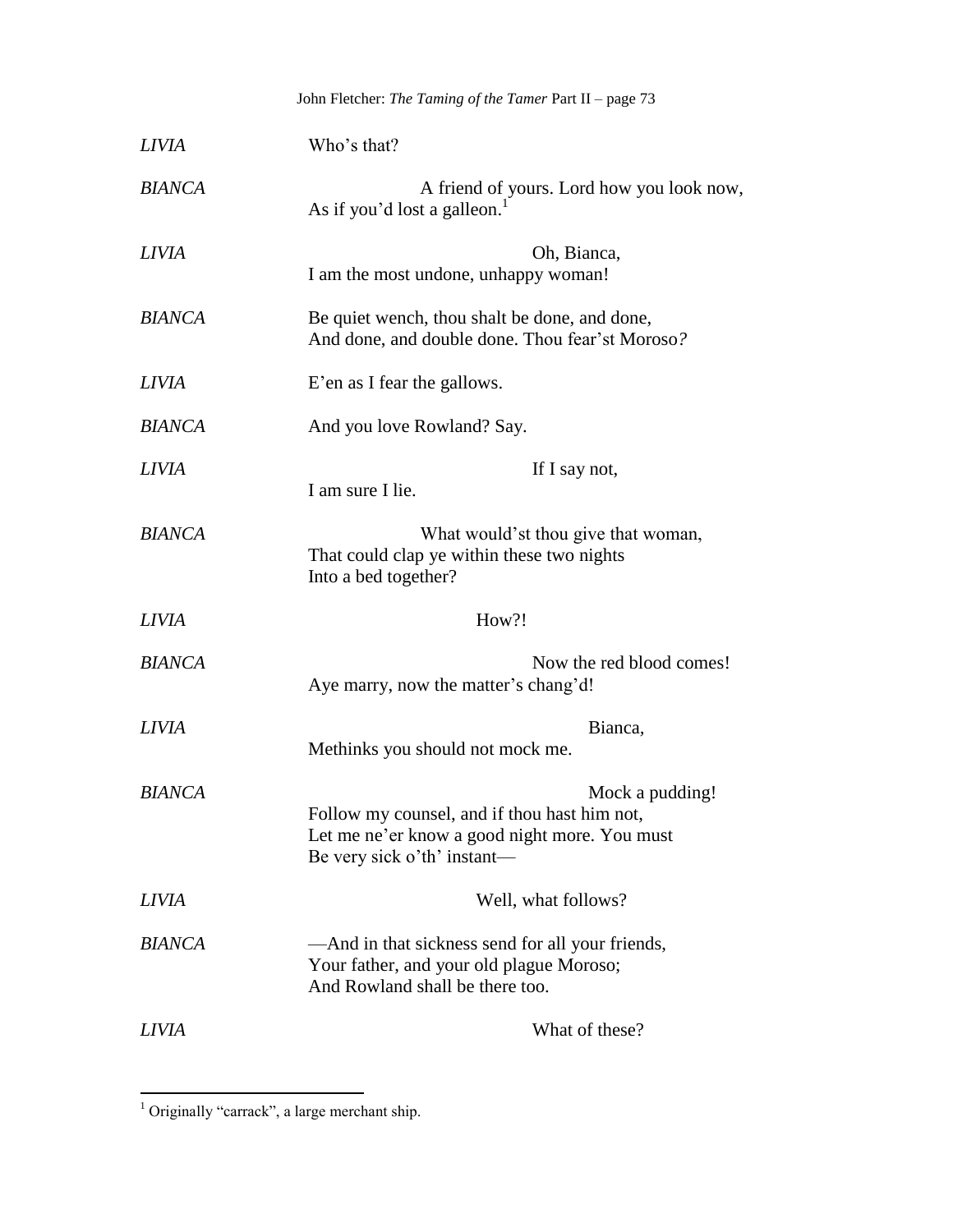|               | John Fletcher: The Taming of the Tamer Part II - page 74                                                                                                                                                                                              |
|---------------|-------------------------------------------------------------------------------------------------------------------------------------------------------------------------------------------------------------------------------------------------------|
| <b>BIANCA</b> | Do you not twitter yet? Of this shall follow<br>That which shall make thy heart leap, and thy lips<br>Venture as many kisses as the merchants<br>Do dollars to the East Indies. You shall know all,<br>But first walk in and practise. Pray, be sick! |
| <i>LIVIA</i>  | I do believe I am sick.                                                                                                                                                                                                                               |
| <i>BIANCA</i> | To bed then, come!                                                                                                                                                                                                                                    |

*Exeunt*

# Act Four, Scene Four

|                  | Outside Petruchio's house. Enter PETRUCHIO with JAQUES and<br>PEDRO. PORTERS carry out bags and trunks to travel abroad                                                                                                                                                                                                                                                                                                 |
|------------------|-------------------------------------------------------------------------------------------------------------------------------------------------------------------------------------------------------------------------------------------------------------------------------------------------------------------------------------------------------------------------------------------------------------------------|
| <i>PETRUCHIO</i> | (to a Porter, loudly enough to be heard in the house) Get my<br>trunks ready, sirrah, I'll be gone straight!<br><i>(to Pedro)</i> Prithee, entreat her come; I will not trouble her<br>Above a word or two.                                                                                                                                                                                                             |
|                  | <b>Exit PEDRO</b>                                                                                                                                                                                                                                                                                                                                                                                                       |
|                  | <i>(continuing as loudly)</i> Ere I endure<br>This life and with a woman, and a curs'd one,<br>I'll go to plough again, and eat leek porridge.<br>No, there be other countries, Jaques, $\frac{1}{1}$ for me,<br>And other people; yea, and other women,<br>If I have need. And the sun, so they say,<br>Shines as warm there as here. Till I have lost<br>Either myself or her, I care not whither<br>Nor which first. |
| <i>JAQUES</i>    | Will your worship hear me?                                                                                                                                                                                                                                                                                                                                                                                              |
| PETRUCHIO        | None of my nation shall ever know me more!                                                                                                                                                                                                                                                                                                                                                                              |
| <i>JAQUES</i>    | Methinks now,<br>If your good worship could but have the patience—                                                                                                                                                                                                                                                                                                                                                      |

 $<sup>1</sup>$  The line scans with the one-syllable pronunciation: "Jake".</sup>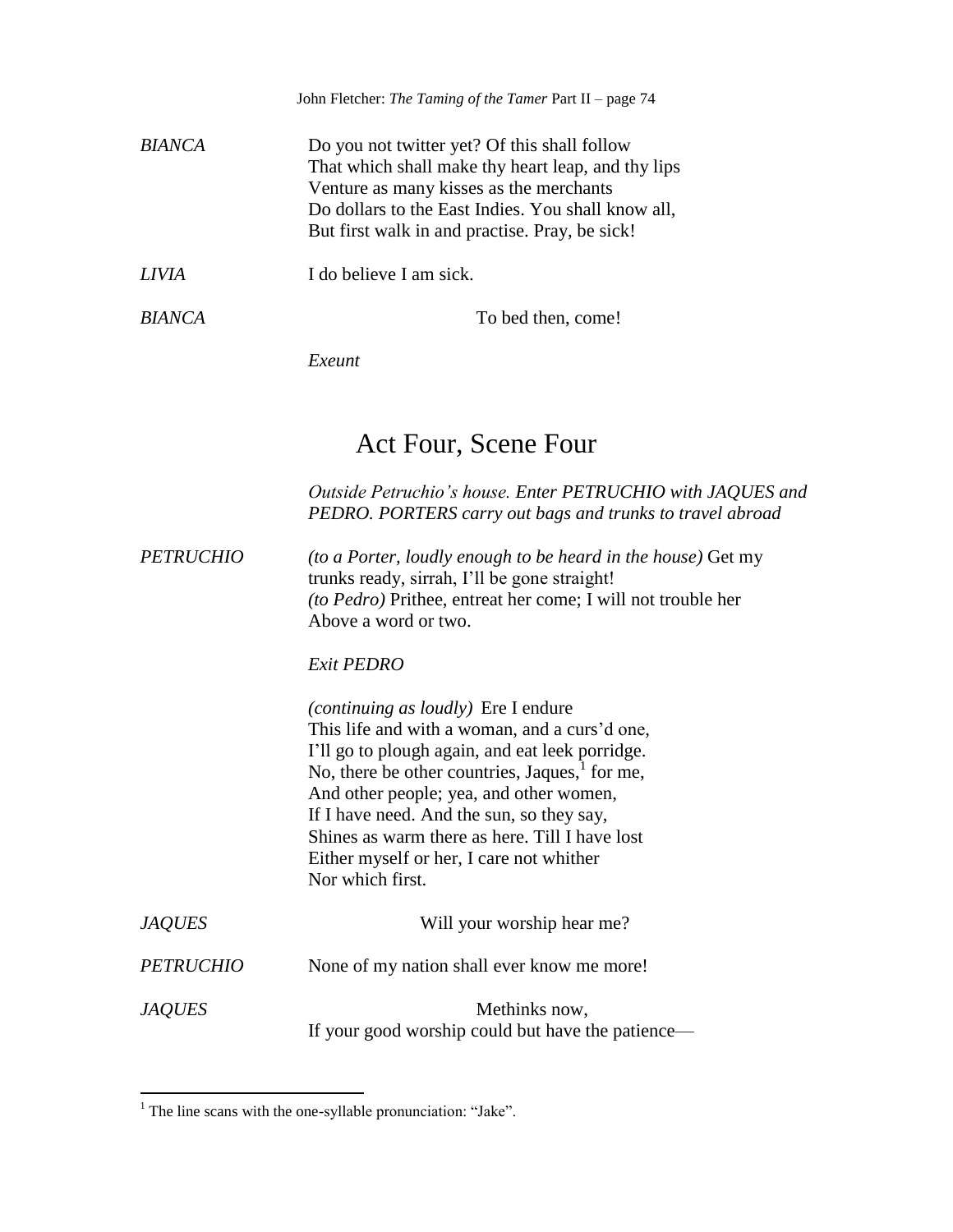|                  | John Fletcher: The Taming of the Tamer Part II - page $75$                                                                                                                     |
|------------------|--------------------------------------------------------------------------------------------------------------------------------------------------------------------------------|
| <b>PETRUCHIO</b> | <i>(lower voice)</i> The patience, why the patience?                                                                                                                           |
| <b>JAQUES</b>    | Why, I'll tell you,<br>Could you but have the patience.                                                                                                                        |
| <b>PETRUCHIO</b> | Well, the patience—?                                                                                                                                                           |
| <b>JAQUES</b>    | —To laugh at all she does, or when she rails,<br>To have a drum beaten o'th' top o'th' house<br>To give the neighbours warning of her 'larm,<br>As I do when $my$ wife rebels. |
| <b>PETRUCHIO</b> | Thy wife?<br>Thy wife's a pigeon to her, a mere slumber,<br>The dead of night's not stiller. Thou know's ther way.                                                             |
| <b>JAQUES</b>    | I should do, I am sure.<br>I have ridden it night and day this twenty year.                                                                                                    |
| <b>PETRUCHIO</b> | But mine is such a drench of balderdash,<br>Such a strange-carded cunningness-                                                                                                 |
|                  | <b>Re-enter PEDRO</b>                                                                                                                                                          |
|                  | What says she?                                                                                                                                                                 |
| <b>PEDRO</b>     | Nay, not a word, sir, but she pointed to me.<br>Pray sir, bear it e'en as you may;<br>The best men have their crosses, we are all mortal.                                      |
| <b>PETRUCHIO</b> | What ails the fellow?                                                                                                                                                          |
| <b>PEDRO</b>     | And no doubt she may, sir                                                                                                                                                      |
| <b>PETRUCHIO</b> | What may she, or what does she, or what is she?<br>Speak and be hang'd!                                                                                                        |
|                  | Enter SOPHOCLES from the house                                                                                                                                                 |
| <b>SOPHOCLES</b> | Call ye this a woman?!                                                                                                                                                         |
| <b>PETRUCHIO</b> | Yes sir, she is a woman.                                                                                                                                                       |
| <b>SOPHOCLES</b> | Sir, I doubt it!                                                                                                                                                               |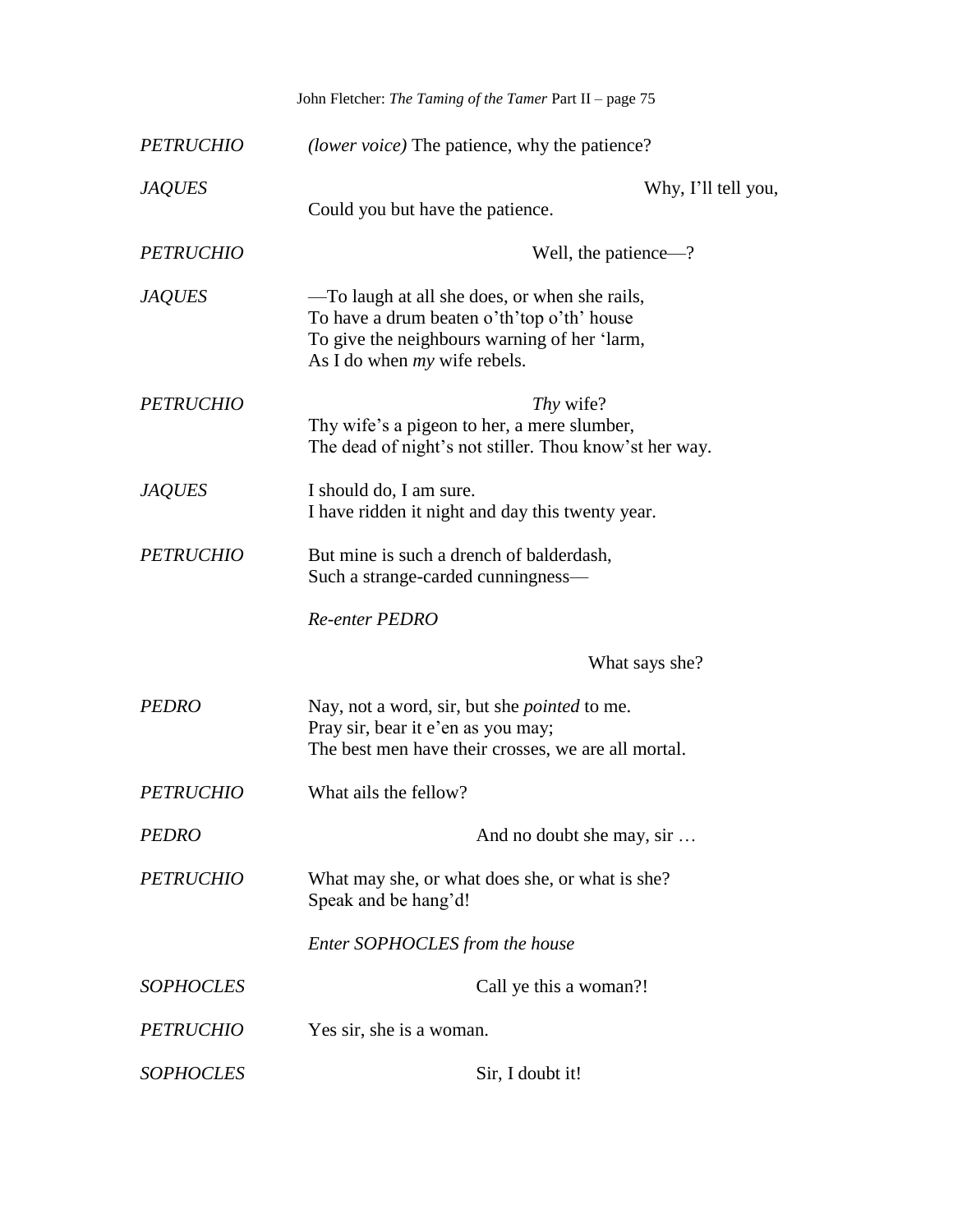|                  | John Fletcher: The Taming of the Tamer Part II - page 76                                                                                                                                                   |
|------------------|------------------------------------------------------------------------------------------------------------------------------------------------------------------------------------------------------------|
| <b>PETRUCHIO</b> | I thought you had made experience.                                                                                                                                                                         |
| <b>SOPHOCLES</b> | Not so!<br>Your wife's as chaste and honest as a virgin,<br>For anything <i>I</i> know. 'Tis true she gave me<br>$A$ ring—                                                                                 |
| <b>PETRUCHIO</b> | For rutting!                                                                                                                                                                                               |
| <b>SOPHOCLES</b> | You are much deceiv'd still.<br>Coming in visitation, like a friend<br>I think she is mad, sir. Suddenly she started,<br>And snatch'd the ring away, and drew her knife out,<br>To what intent I know not. |
| <b>PEDRO</b>     | She is mad.                                                                                                                                                                                                |
| <b>PETRUCHIO</b> | Is this certain?                                                                                                                                                                                           |
|                  | Enter MARIA dressed like a whore, but will not speak <sup>1</sup>                                                                                                                                          |
| <b>SOPHOCLES</b> | Here she comes.                                                                                                                                                                                            |
| <b>PETRUCHIO</b> | Now, damsel,<br>What will your beauty do if I forsake you?                                                                                                                                                 |
|                  | MARA mimes a lewd reply                                                                                                                                                                                    |
|                  | Do you deal by signs and tokens? As I guess then,<br>You'll walk abroad this summer and catch captains,<br>Or keep a nest of nuns. $2$                                                                     |
| <b>SOPHOCLES</b> | Oh, do not stir her:<br>You see in what a case she is!                                                                                                                                                     |
| <b>PETRUCHIO</b> | Sophocles,<br>Prithee observe this woman seriously,<br>And eye her well, and when thou hast done, tell me<br>Where my sense was when I chose this thing.                                                   |
| <b>SOPHOCLES</b> | I'll tell you<br>I have seen a sweeter-                                                                                                                                                                    |

<sup>&</sup>lt;sup>1</sup> In the Theatre Erindale production, Maria's costume was gypsy-like and her non-verbal replies were inspired by flamenco dance.

 $2$  Nest of nuns: a bawdy-house.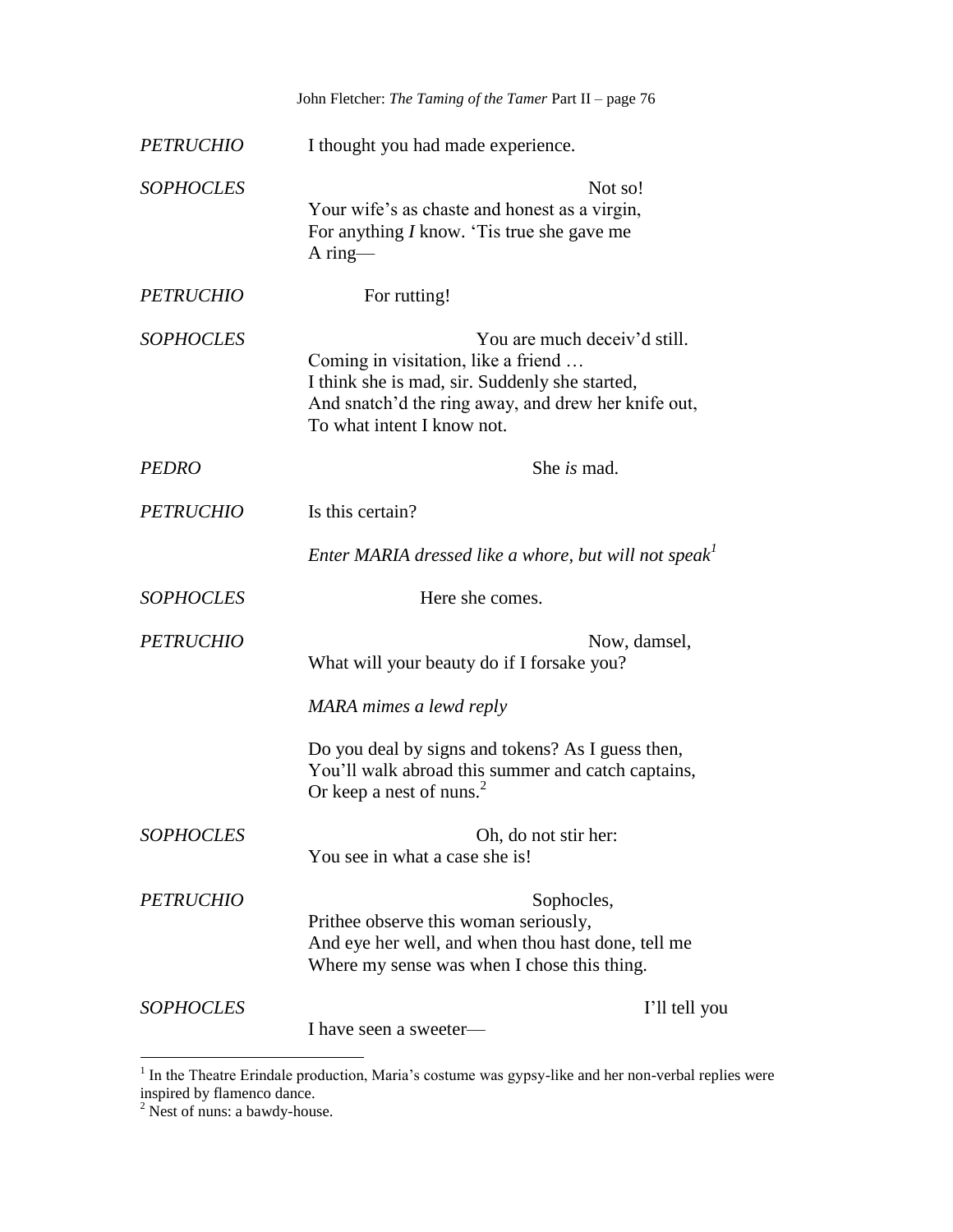|                  | John Fletcher: The Taming of the Tamer Part II - page 77                                                                                                                                                                                                                                                                                                                                                                                                                                                                                                                                                               |
|------------------|------------------------------------------------------------------------------------------------------------------------------------------------------------------------------------------------------------------------------------------------------------------------------------------------------------------------------------------------------------------------------------------------------------------------------------------------------------------------------------------------------------------------------------------------------------------------------------------------------------------------|
| <b>PETRUCHIO</b> | —An hundred times cry 'Oysters'!<br>There's a poor beggar-wench about Blackfriars<br>May be an empress to her.                                                                                                                                                                                                                                                                                                                                                                                                                                                                                                         |
| <b>SOPHOCLES</b> | Nay, now you are too bitter.                                                                                                                                                                                                                                                                                                                                                                                                                                                                                                                                                                                           |
| <b>PETRUCHIO</b> | Ne'er a whit, sir.—<br><i>(to Maria)</i> I'll tell thee, woman, for now I have day to see thee,<br>And all my wits about me, when I chose thee<br>To make a bedfellow, I took a leprosy;<br>Nay worse, the plague; nay worse yet, a possession!<br>For who that had but reason to distinguish<br>The light from darkness, wine from water, and fox<br>From fern bush would have married thee?!                                                                                                                                                                                                                         |
| <b>SOPHOCLES</b> | She is not so ill.                                                                                                                                                                                                                                                                                                                                                                                                                                                                                                                                                                                                     |
| <b>PETRUCHIO</b> | She's worse then I dare think of! Dress'd so lewd,<br>She hath neither wifehood nor womanhood<br>Can force me think she had a mother. No,<br>I do believe her a wolf by transmigration!                                                                                                                                                                                                                                                                                                                                                                                                                                |
| <b>SOPHOCLES</b> | Do you think she's sensible of this? <sup>1</sup>                                                                                                                                                                                                                                                                                                                                                                                                                                                                                                                                                                      |
| <b>PETRUCHIO</b> | I care not,<br>Be what she will. The pleasure I take in her,<br>Thus I blow off, the care I took to love her,<br>Like this point I untie, and thus I loose it;<br>The husband I am to her, thus I sever.<br>My vanity, farewell! <i>(starts to leave)</i> Yet, for you have been<br>So near me as to bear the name of wife,<br>Though you deserve it not, you shall not beg.<br>What I ordain'd your jointure, honestly<br>You shall have settled on you, and half my house.<br>Your apparel—<br>And what belongs to build up such a folly!-<br>Keep, I beseech you; it infects our uses.<br>And now, I am for travel. |
| MARIA            | Now, I love you!<br>And now I see you are a man, I'll talk to you,<br>And I forget your bitterness.                                                                                                                                                                                                                                                                                                                                                                                                                                                                                                                    |

 $<sup>1</sup>$  Do you think she can hear/understand us?</sup>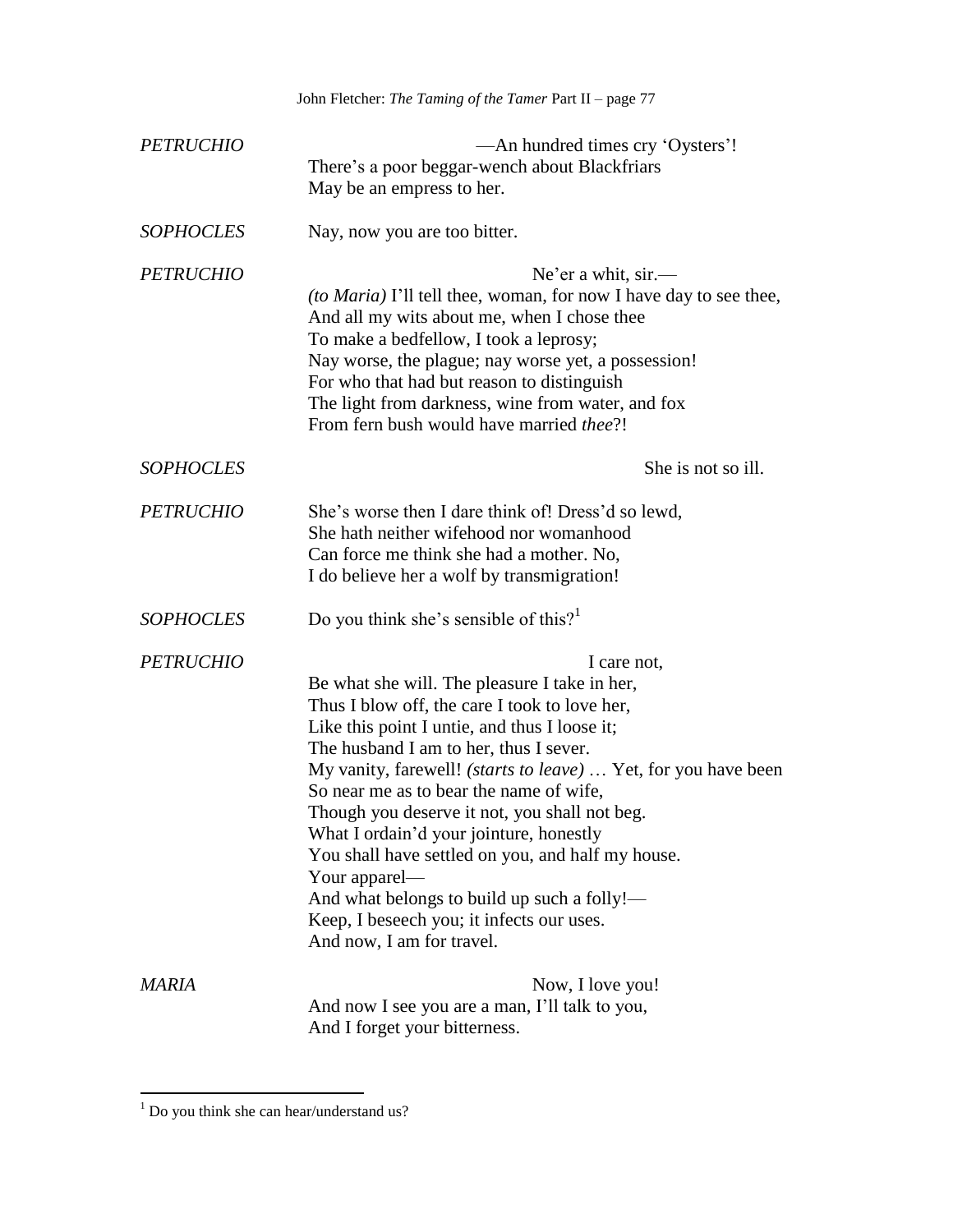|                  | John Fletcher: The Taming of the Tamer Part II - page 78                                                                                                                                                                                                                                                                                                                                                                                                                                                                                                   |                 |
|------------------|------------------------------------------------------------------------------------------------------------------------------------------------------------------------------------------------------------------------------------------------------------------------------------------------------------------------------------------------------------------------------------------------------------------------------------------------------------------------------------------------------------------------------------------------------------|-----------------|
| <b>SOPHOCLES</b> |                                                                                                                                                                                                                                                                                                                                                                                                                                                                                                                                                            | How now, man?   |
| <b>PETRUCHIO</b> | (aside) Oh Pliny, if thou wilt be ever famous,<br>Make but this woman all thy wonders. <sup>1</sup>                                                                                                                                                                                                                                                                                                                                                                                                                                                        |                 |
| MARIA            | You have hit upon a happy course, a blessed,<br>And one will make you virtuous—                                                                                                                                                                                                                                                                                                                                                                                                                                                                            | Sure, sir,      |
| <b>PETRUCHIO</b> | (aside to Sophocles)                                                                                                                                                                                                                                                                                                                                                                                                                                                                                                                                       | She'll ship me! |
| <b>MARIA</b>     | -A way of understanding I long wish'd for;<br>And now 'tis come, take heed you fly not back, sir.<br>Methinks you look a new man to me now,<br>A man of excellence, and now I see<br>Some great design set in you. You may think now<br>'Twere my part<br>Weakly to weep your loss, and to resist you,<br>Nay, hang about your neck and like a dotard<br>Urge my strong tie upon you; but I love you—<br>And all the world shall know it-beyond woman,<br>And more prefer your honour than wanton kisses.<br>Go, worthy man, and bring home understanding. |                 |
| <b>SOPHOCLES</b> | This were an excellent woman to breed schoolmen. <sup>2</sup>                                                                                                                                                                                                                                                                                                                                                                                                                                                                                              |                 |
| MARIA            | Go far, too far you cannot: still the farther,<br>The more experience finds you.                                                                                                                                                                                                                                                                                                                                                                                                                                                                           |                 |
| <b>PETRUCHIO</b> |                                                                                                                                                                                                                                                                                                                                                                                                                                                                                                                                                            | Dost hear her?  |
| <b>SOPHOCLES</b> | I wonder that she writes not.                                                                                                                                                                                                                                                                                                                                                                                                                                                                                                                              | Yes.            |
| <b>MARIA</b>     | And fullness of occasion have new made you,<br>And squar'd you from a sot into a signor,<br>Come home an agèd man, as did Ulysses,<br>And I your glad Penelope.                                                                                                                                                                                                                                                                                                                                                                                            | Then when time  |
| <i>PETRUCHIO</i> | (apart) What should I do?                                                                                                                                                                                                                                                                                                                                                                                                                                                                                                                                  |                 |

 1 Pliny the elder is most known for his only extant work, a 37-volume *Natural History* that served as the basis for scientific knowledge for centuries. It contained many "wonders".

 $2^2$  The schoolmen of the 12th, 13th, and 14th centuries attempted to reconcile Christian theology with the Greek philosophy of Aristotle, making themselves proverbial for sophists or double-talkers.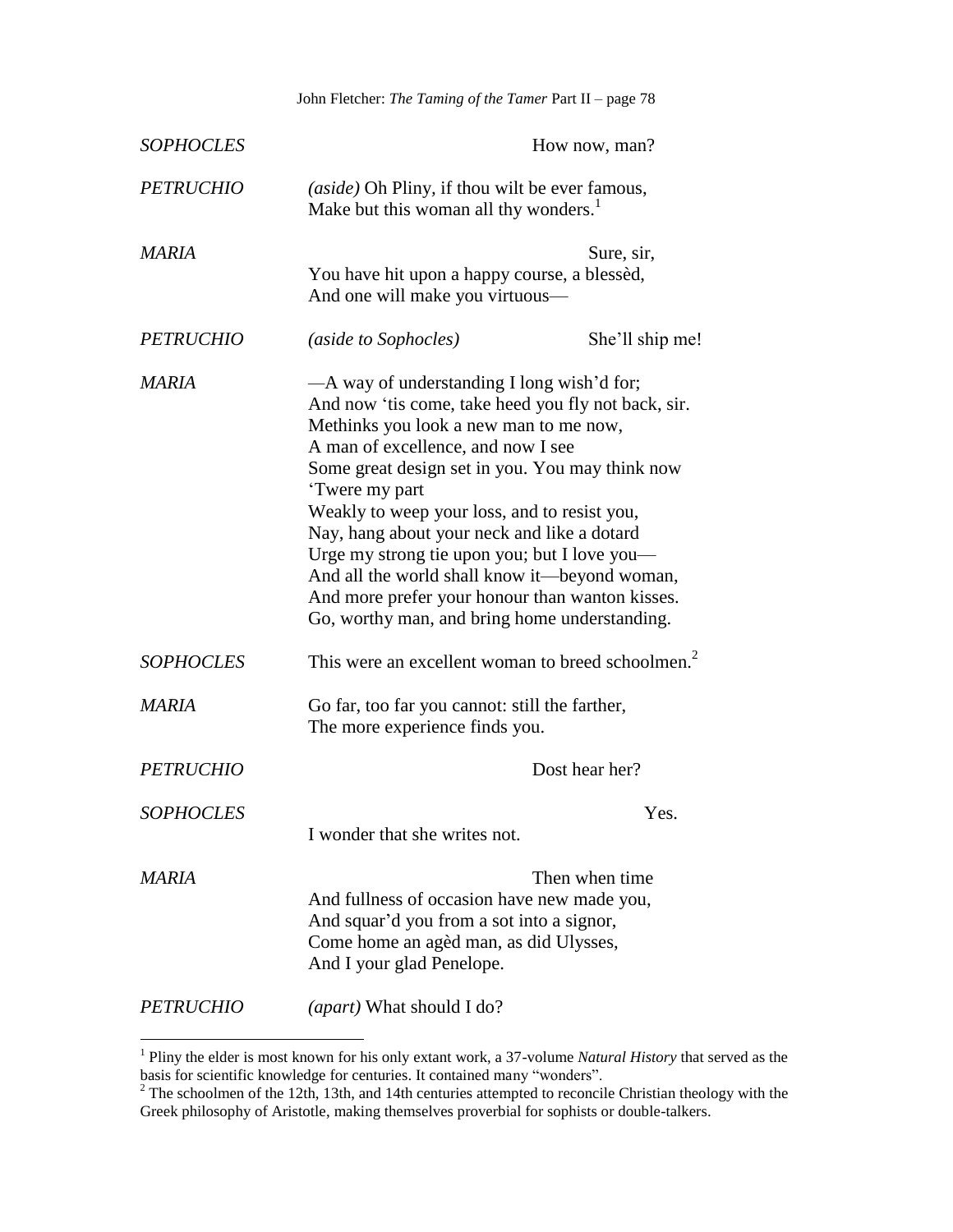|                  | John Fletcher: The Taming of the Tamer Part II - page 79                                                                                                                                                                                 |
|------------------|------------------------------------------------------------------------------------------------------------------------------------------------------------------------------------------------------------------------------------------|
| <b>SOPHOCLES</b> | Why, by my troth, I'd travel!<br>Did not you mean so?                                                                                                                                                                                    |
| <b>PETRUCHIO</b> | Alas no! Nothing less, man!<br>I said it but to try her. She's the devil.<br>And now I find it, for she drives me! I must go.—<br><i>(to the Porters)</i> Are my trunks down, there, and my horses ready?                                |
| MARIA            | Sir, for your house, and if you please to trust me<br>With that you leave behind—                                                                                                                                                        |
| <b>PETRUCHIO</b> | Bring down the money!                                                                                                                                                                                                                    |
| MARIA            | —As I am able, I'll govern as a widow.<br>I shall long<br>To hear of your well-doing and your profit,<br>And when I hear not from you once a quarter,<br>I'll wish you in the Indies or in China;<br>Those are the climes must make you. |
| <b>PETRUCHIO</b> | (aside) She'll wish me out o'th' world anon!-<br>How fares the wind?                                                                                                                                                                     |
| <b>MARIA</b>     | For France, 'tis very fair;<br>Get you aboard tonight, sir, and lose no time;<br>You know the tide stays no man.                                                                                                                         |
| <b>PETRUCHIO</b> | Thou hast fool'd me <i>out</i> th' kingdom with a vengeance,<br>And thou canst fool me in again.                                                                                                                                         |
| <b>MARIA</b>     | Not I, sir,<br>I love you better. Take your time, and pleasure.<br>I'll see you hors'd.                                                                                                                                                  |
| <b>PETRUCHIO</b> | (aside)<br>I think thou wouldst see me hang'd, too,<br>Were I but half as willing.—<br>You'll bear me to the land's end, Sophocles,<br>And other of my friends, I hope?                                                                  |
| <b>SOPHOCLES</b> | Ne'er doubt, sir.                                                                                                                                                                                                                        |
| <b>MARIA</b>     | I am sure you'll kiss me ere I go.                                                                                                                                                                                                       |
| <b>PETRUCHIO</b> | Get thee going,<br>For if thou tarriest but another dialogue,                                                                                                                                                                            |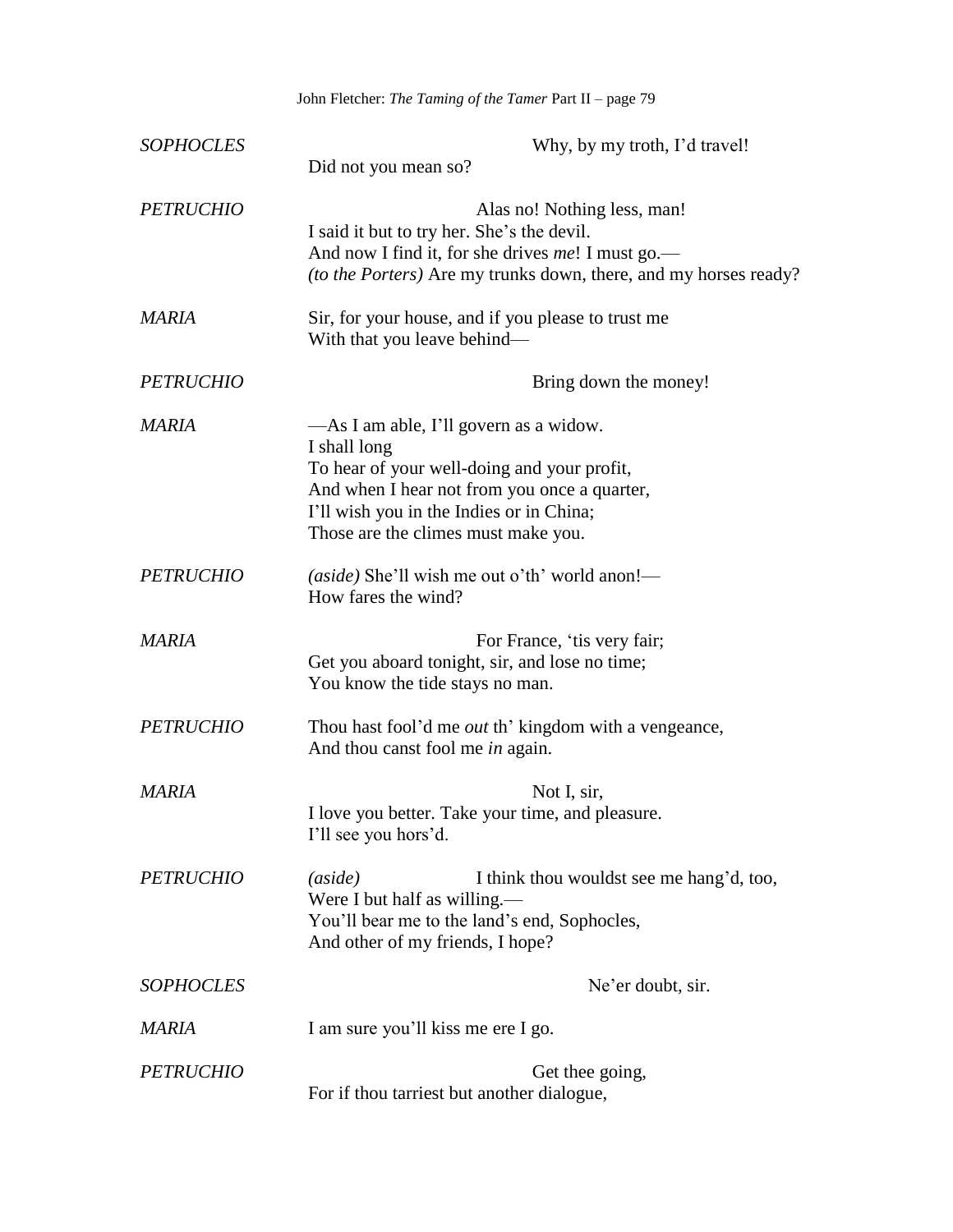|                  | John Fletcher: The Taming of the Tamer Part II - page 80                                                                                                                                                                                                                                                                                                                                                  |
|------------------|-----------------------------------------------------------------------------------------------------------------------------------------------------------------------------------------------------------------------------------------------------------------------------------------------------------------------------------------------------------------------------------------------------------|
|                  | I'll <i>kick</i> thee to thy chamber.                                                                                                                                                                                                                                                                                                                                                                     |
| MARIA            | Fare you well, then,<br>And bear yourself manly and worthily;<br>And for those flying fames here of your follies,<br>Your gambols, and ill-breeding of your youth,<br>I'll deal so like a wife that loves your honour<br>That those shall die. I've cold meats ready for you.<br>(gives a basket) If you want lemon-waters,<br>Or anything to take the edge o'th sea off,<br>Pray speak, and be provided. |
| <b>PETRUCHIO</b> | Now the devil<br>That was your first good master shower his blessing<br>Upon ye all; into whose custody—                                                                                                                                                                                                                                                                                                  |
| <b>SOPHOCLES</b> | You had better go.                                                                                                                                                                                                                                                                                                                                                                                        |
| <b>PETRUCHIO</b> | I will go, then.<br>Then, women, if there be a storm at sea<br>Worse than your tongues can make, and waves more broken<br>Than your dissembling faiths are, let me feel<br>Nothing but tempests till they crack my keel!<br>Exeunt                                                                                                                                                                        |
|                  | Act Five, Scene One                                                                                                                                                                                                                                                                                                                                                                                       |
|                  | Petronius' house, outside Livia's chamber. Enter PETRONIUS,<br>BIANCA with four papers, <sup>1</sup> ROWLAND and TRANIO                                                                                                                                                                                                                                                                                   |
| <b>BIANCA</b>    | Pray draw on softly.                                                                                                                                                                                                                                                                                                                                                                                      |
| <b>PETRONIUS</b> | She is alter'd much;<br>You'll find her now another Livia.                                                                                                                                                                                                                                                                                                                                                |
| <b>ROWLAND</b>   | I have enough o'th' old one.                                                                                                                                                                                                                                                                                                                                                                              |
| <b>PETRONIUS</b> | No more fool,<br>She's mine now, as I please to settle her—                                                                                                                                                                                                                                                                                                                                               |

<sup>&</sup>lt;sup>1</sup> In a case, such that the second set of duplicates—created to look identical to the first set but opposite in content—can be substituted for the first set when the men are not looking. (Petronius and Moroso will sign as witnesses, Rowland will take away one copy, Livia and Bianca will retain the other.)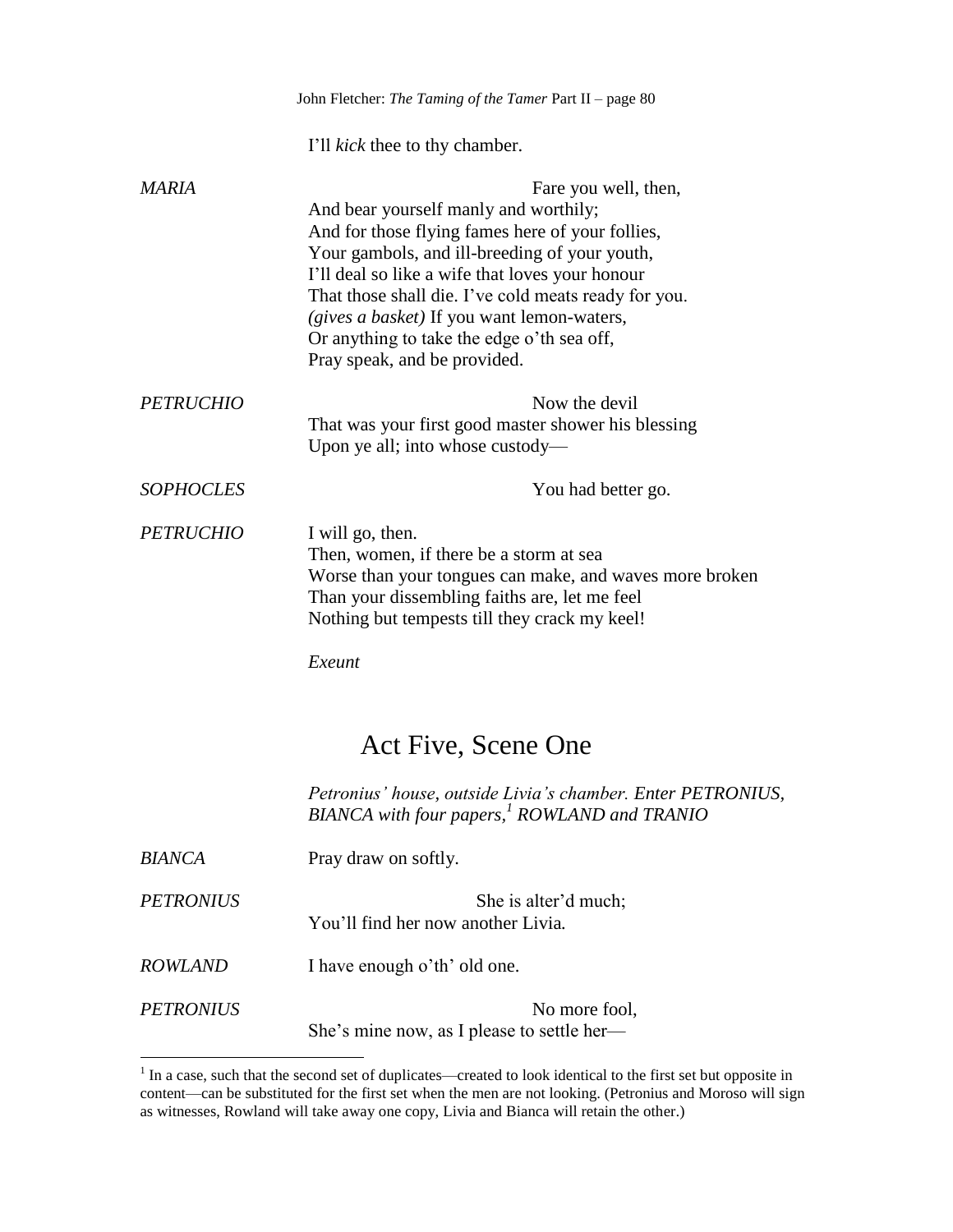|                  | John Fletcher: The Taming of the Tamer Part II - page 81                                                                                                                                                                                                                                                                                                                                                                                                                                                                                                                                                                                                                        |                                                        |
|------------------|---------------------------------------------------------------------------------------------------------------------------------------------------------------------------------------------------------------------------------------------------------------------------------------------------------------------------------------------------------------------------------------------------------------------------------------------------------------------------------------------------------------------------------------------------------------------------------------------------------------------------------------------------------------------------------|--------------------------------------------------------|
|                  | Only she would take a kind of farewell of you,<br>And give you back a wand'ring vow or two<br>You left in pawn; and two or three slight oaths<br>She lent you too, she looks for.                                                                                                                                                                                                                                                                                                                                                                                                                                                                                               |                                                        |
| <b>ROWLAND</b>   | With all my heart, sir, and if you like it better,<br>A free release in writing.                                                                                                                                                                                                                                                                                                                                                                                                                                                                                                                                                                                                | She shall have'em                                      |
| <b>PETRONIUS</b> | And you from her shall have another, Rowland;<br>And then turn tail to tail, and peace be with you.                                                                                                                                                                                                                                                                                                                                                                                                                                                                                                                                                                             | That's the matter!                                     |
| <b>ROWLAND</b>   | So be it. <i>(aside to Tranio)</i> Your ten pound sweats, Tranio!                                                                                                                                                                                                                                                                                                                                                                                                                                                                                                                                                                                                               |                                                        |
| <b>TRANIO</b>    | 'Twill not undo me, Rowland, do your worst.                                                                                                                                                                                                                                                                                                                                                                                                                                                                                                                                                                                                                                     |                                                        |
| <b>ROWLAND</b>   | Come, shall we see her, sir?                                                                                                                                                                                                                                                                                                                                                                                                                                                                                                                                                                                                                                                    |                                                        |
|                  |                                                                                                                                                                                                                                                                                                                                                                                                                                                                                                                                                                                                                                                                                 | Enter LIVIA discovered abed, and MOROSO weeping by her |
| <b>PETRONIUS</b> |                                                                                                                                                                                                                                                                                                                                                                                                                                                                                                                                                                                                                                                                                 | How is't, daughter?                                    |
| LIVIA            | Oh very sick, very sick, yet somewhat<br>Better, I hope; a little lightsomer<br>Because this good man has forgiven me.<br>Pray set me higher. Oh, my head!                                                                                                                                                                                                                                                                                                                                                                                                                                                                                                                      |                                                        |
| <b>BIANCA</b>    | <i>(aside to Livia)</i>                                                                                                                                                                                                                                                                                                                                                                                                                                                                                                                                                                                                                                                         | Well done, wench!                                      |
| <b>LIVIA</b>     | Father, and all good people that shall hear me,<br>I have abus'd this man perniciously;<br>Was never old man humbled so. I have scorn'd him,<br>And call'd him nasty names; I have spit at him,<br>Flung candles' ends in's beard, and contemn'd him,<br>For methought then he was a beastly fellow<br>(Oh God, my side!) a very beastly fellow.<br>At a christ'ning once I gave him purging-comfits <sup>1</sup><br>That he spoil'd his breeches; and one night<br>I strew'd the stairs with peas as he pass'd down,<br>And the good gentleman (woe worth me for $t$ )—<br>E'en with his reverent head, this head of wisdom-<br>Told two and twenty stairs, miss'd not a step, |                                                        |

 $<sup>1</sup>$  Laxative candies.</sup>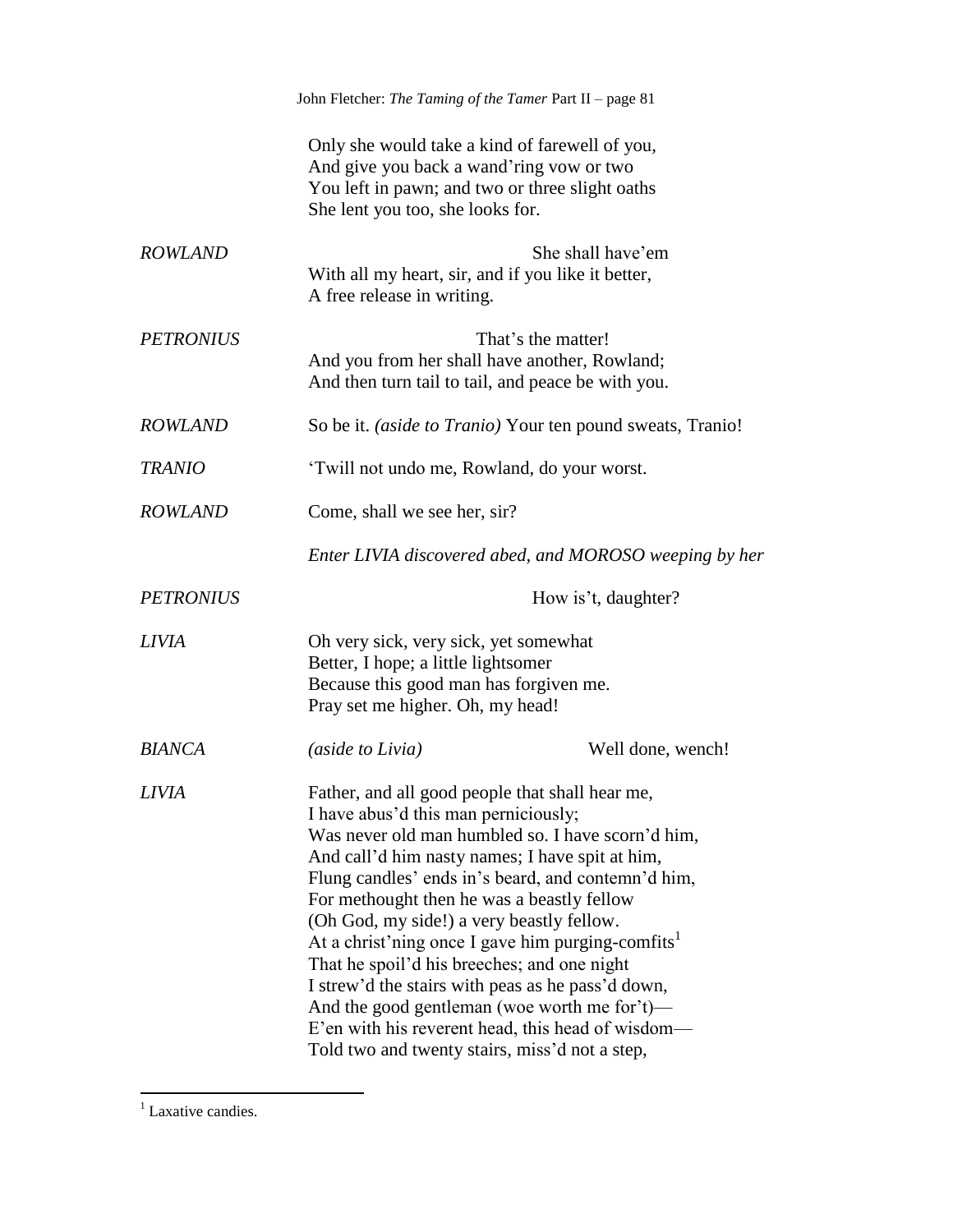|                  | John Fletcher: The Taming of the Tamer Part II - page 82                                                                                                                                                                                                                   |
|------------------|----------------------------------------------------------------------------------------------------------------------------------------------------------------------------------------------------------------------------------------------------------------------------|
|                  | Fell to the bottom, broke his casting bottle, $1$<br>Lost a fair to adstone <sup>2</sup> of some eighteen shillings,<br>Jumbled his joints together, had two stools, <sup>3</sup><br>And was translated. <sup>4</sup> All this villainy<br>Did I, Livia-I alone, untaught. |
| <b>MOROSO</b>    | <i>(weeping)</i> And I, unask'd, forgive it.                                                                                                                                                                                                                               |
| <b>LIVIA</b>     | Where's Bianca?                                                                                                                                                                                                                                                            |
| <b>BIANCA</b>    | Here, cousin.                                                                                                                                                                                                                                                              |
| <b>LIVIA</b>     | Give me drink.                                                                                                                                                                                                                                                             |
| <b>BIANCA</b>    | There.                                                                                                                                                                                                                                                                     |
| <b>LIVIA</b>     | Who's that?                                                                                                                                                                                                                                                                |
| <b>MOROSO</b>    | Rowland.                                                                                                                                                                                                                                                                   |
| <i>LIVIA</i>     | Oh my dissembler, you and I must part.<br>Come nearer, sir.                                                                                                                                                                                                                |
| <b>ROWLAND</b>   | I am sorry for your sickness.                                                                                                                                                                                                                                              |
| <b>LIVIA</b>     | Be sorry for yourself, sir; you have wrong'd me,<br>But I forgive you. Are the papers ready?                                                                                                                                                                               |
| <b>BIANCA</b>    | I have 'em here. Wilt please you view 'em?                                                                                                                                                                                                                                 |
| <b>PETRONIUS</b> | Yes.                                                                                                                                                                                                                                                                       |
| <b>LIVIA</b>     | Show 'em the young man too, I know he's willing.                                                                                                                                                                                                                           |
|                  | PETRONIUS and ROWLAND read                                                                                                                                                                                                                                                 |
|                  | Alas, we might have beggar'd one another;<br>We are young both, and a world of children<br>Might have been left behind to curse our follies.<br>We had been undone, Bianca, had we married.<br>I confess I lov'd him most entirely,                                        |

 $1$  Bottle for sprinkling perfumed water.

 $2^2$  A stone once worn as a charm and believed to have been formed in the body of a toad.

 $3$  Turds, bowel movements.

<sup>&</sup>lt;sup>4</sup> Knocked senseless, beside himself.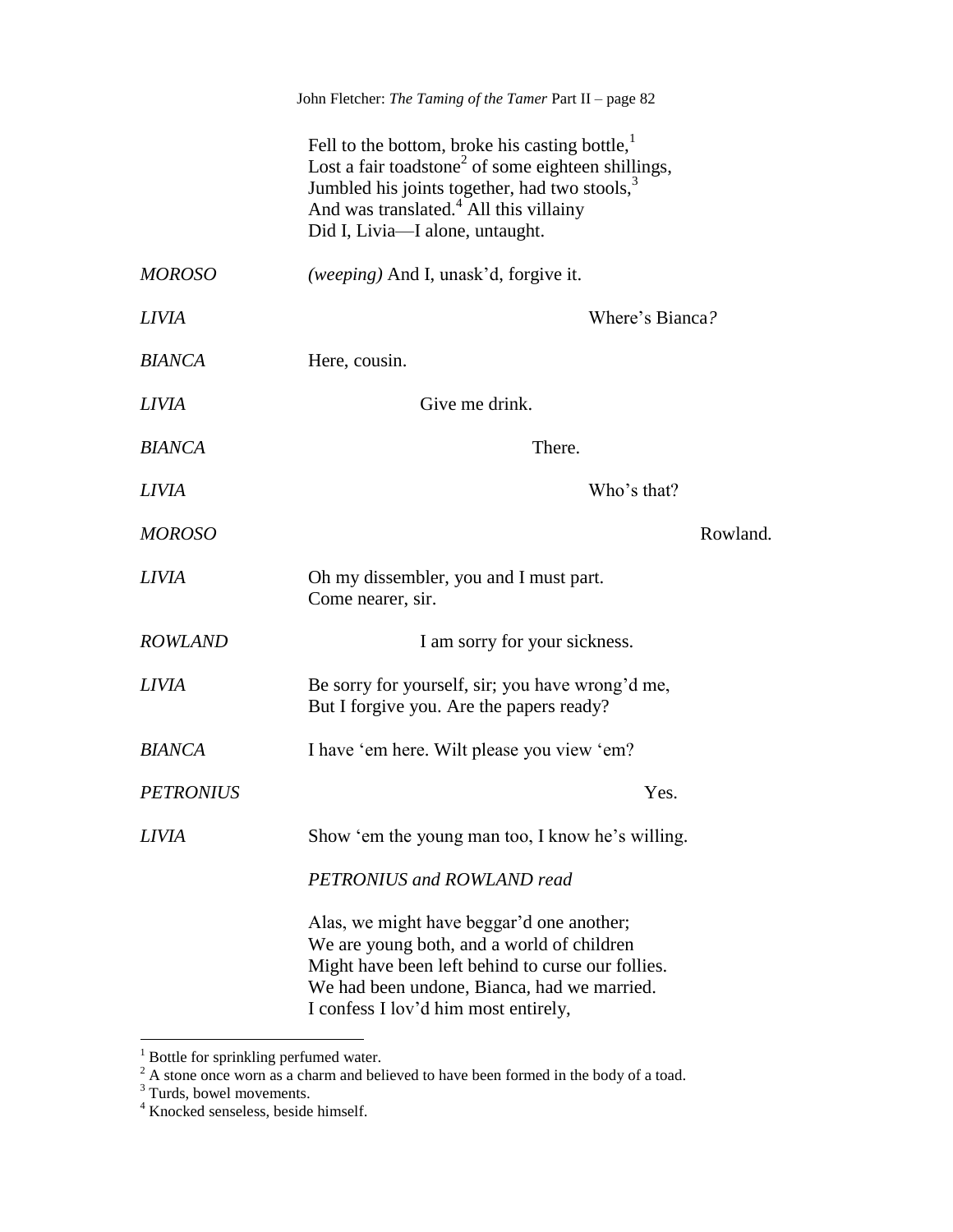|                  | John Fletcher: The Taming of the Tamer Part II - page 83                                                                                                                                   |
|------------------|--------------------------------------------------------------------------------------------------------------------------------------------------------------------------------------------|
|                  | And once, upon my conscience, he lov'd me;<br>But farewell that. We must be wiser, cousin.<br>Love must not leave us to the world. Have you done?                                          |
| <b>ROWLAND</b>   | Yes, and am ready to subscribe.                                                                                                                                                            |
| LIVIA            | Pray stay then.<br>Give me the papers and let me peruse 'em—<br>And so much time as may permit a tear<br>At our last parting.                                                              |
| <b>BIANCA</b>    | Pray retire, and leave her;<br>I'll call ye presently.                                                                                                                                     |
| <b>PETRONIUS</b> | Come, gentlemen,<br>The show'r must fall.                                                                                                                                                  |
| <b>ROWLAND</b>   | (weeping)<br>Would I had never seen her.                                                                                                                                                   |
|                  | Exeunt all but BIANCA and LIVIA                                                                                                                                                            |
| BIANCA           | Thou hast done bravely, wench.                                                                                                                                                             |
| LIVIA            | Pray heav'n it prove so.                                                                                                                                                                   |
| <b>BIANCA</b>    | There are the other papers. When they come,<br>Begin you first, and let the rest subscribe<br>Hard by your side; give 'em as little light<br>As drapers do their wares. (lowers the lamps) |
| <b>LIVIA</b>     | Call 'em in.<br>Now if there be a power that pities lovers,<br>Help now, and hear my prayers.                                                                                              |
|                  | Re-enter PETRONIUS, ROWLAND, TRANIO, and MOROSO                                                                                                                                            |
| <b>PETRONIUS</b> | Is she ready?                                                                                                                                                                              |
| <b>BIANCA</b>    | She has done her lamentations; pray go to her.                                                                                                                                             |
| LIVIA            | Rowland, come near me, and before you seal,<br>Give me your hand. Take it again; now kiss me.<br>This is the last acquaintance we must have.<br>I wish you ever happy. There's the paper.  |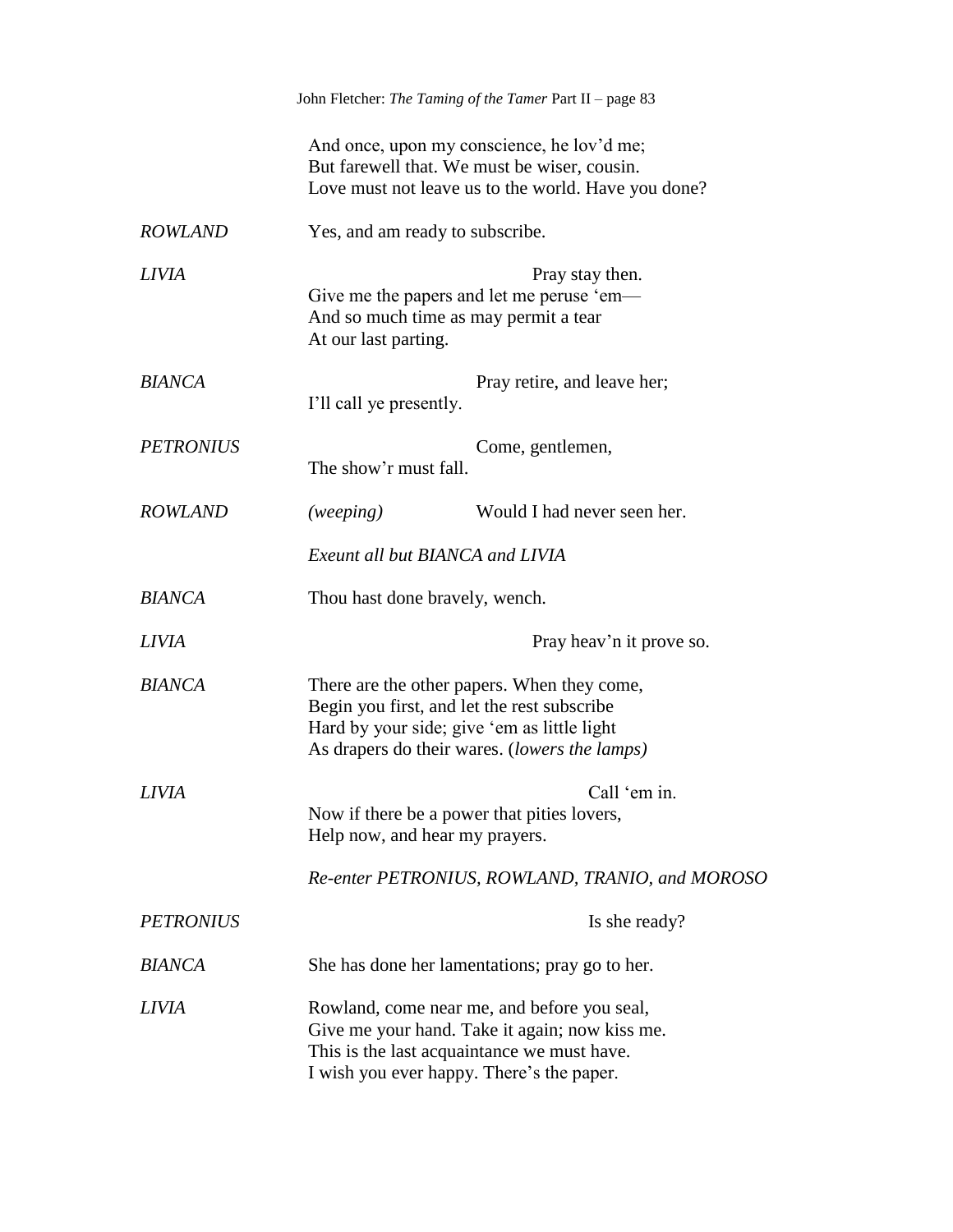|                  |                                       | John Fletcher: The Taming of the Tamer Part II - page 84                                   |
|------------------|---------------------------------------|--------------------------------------------------------------------------------------------|
| <b>ROWLAND</b>   | <i>(sobbing)</i> Pray, stay a little! |                                                                                            |
| <b>PETRONIUS</b> | How heartily he weeps!                | Let me never live more<br>But I do begin to pity this young fellow.                        |
| <b>BIANCA</b>    |                                       | There's pen and ink, sir.                                                                  |
| <b>LIVIA</b>     | How near you have been to me.         | E'en here, I pray you. 'Tis a little emblem                                                |
| <b>ROWLAND</b>   | (signing the first document)          | There.                                                                                     |
| <b>BIANCA</b>    | (to the others)<br>As witnesses.      | Your hands too,                                                                            |
| <b>PETRONIUS</b> |                                       | By any means. <i>(signs; to Moroso)</i> To th' book, son.                                  |
| <b>MOROSO</b>    | With all my heart. (signs)            |                                                                                            |
| <b>BIANCA</b>    | (to LIVIA)                            | You must deliver it. <sup>1</sup>                                                          |
| <b>ROWLAND</b>   | on thee.<br>I can no more.            | (signing the second document) There, Livia; and a better love light                        |
| <b>BIANCA</b>    |                                       | <i>(to the others)</i> To this you must be witness, too.                                   |
| <b>PETRONIUS</b> | We will.                              |                                                                                            |
|                  | PETRONIUS and MOROSO sign             |                                                                                            |
| <b>BIANCA</b>    |                                       | Do you deliver it <i>now</i> .                                                             |
| LIVIA            |                                       | Pray set me up.                                                                            |
|                  |                                       | BIANCA raises her; LIVIA passes one copy to ROWLAND                                        |
|                  | I must no more.                       | There, Rowland, all thy old love back; and may<br>A new to come exceed mine, and be happy. |
| <b>ROWLAND</b>   |                                       | Farewell!                                                                                  |

<sup>&</sup>lt;sup>1</sup> She means "Deliver the first copy to Rowland". But Livia pretends reluctance and must be urged again.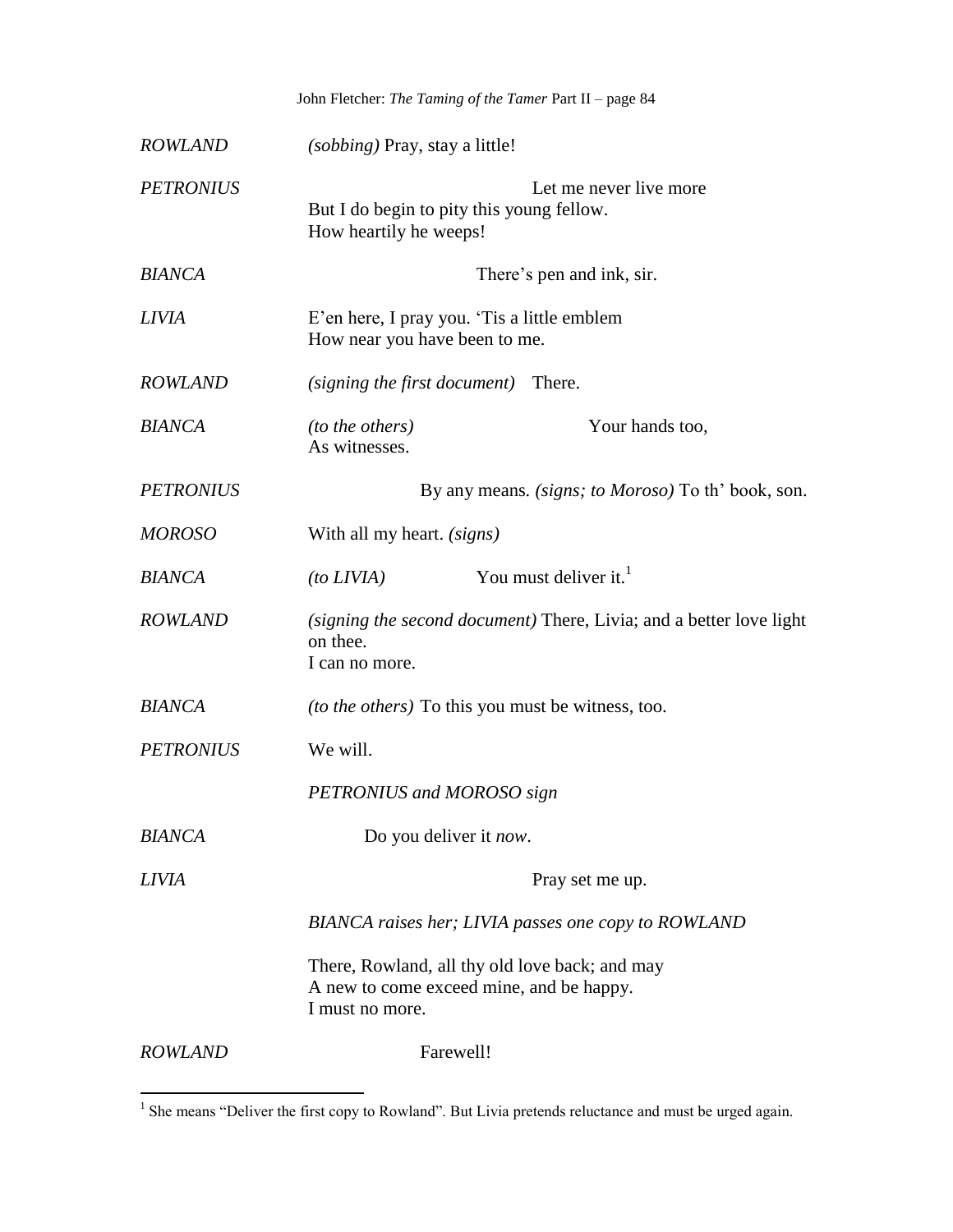|                  | John Fletcher: The Taming of the Tamer Part II - page 85                                                                                                                                                                                                                                                                                                                                                                                                                                                                                                                                                      |
|------------------|---------------------------------------------------------------------------------------------------------------------------------------------------------------------------------------------------------------------------------------------------------------------------------------------------------------------------------------------------------------------------------------------------------------------------------------------------------------------------------------------------------------------------------------------------------------------------------------------------------------|
| <i>LIVIA</i>     | A long farewell!                                                                                                                                                                                                                                                                                                                                                                                                                                                                                                                                                                                              |
|                  | <b>Exeunt ROWLAND and TRANIO</b>                                                                                                                                                                                                                                                                                                                                                                                                                                                                                                                                                                              |
| <b>BIANCA</b>    | Leave her by any means till this wild passion<br>Be off her head; a day hence you may see her.<br>She is now for little company.                                                                                                                                                                                                                                                                                                                                                                                                                                                                              |
| <b>PETRONIUS</b> | Pray tend her.<br>I must to horse straight.                                                                                                                                                                                                                                                                                                                                                                                                                                                                                                                                                                   |
| <b>BIANCA</b>    | Fare ye well. (to MOROSO) Tomorrow<br>You shall receive a wife to quit your sorrow.                                                                                                                                                                                                                                                                                                                                                                                                                                                                                                                           |
|                  | Exeunt                                                                                                                                                                                                                                                                                                                                                                                                                                                                                                                                                                                                        |
|                  | Act Five, Scene Two<br>The street, immediately following. Enter ROWLAND, and TRANIO<br>stealing behind him                                                                                                                                                                                                                                                                                                                                                                                                                                                                                                    |
| <b>ROWLAND</b>   | What a dull ass was I let her go thus!<br>Upon my life she loves me still. Well, her paper—<br>Thou only monument of what I have had—<br>Let me yet kiss her hand, <sup>1</sup> yet take my leave<br>Of what I must leave ever. Farewell, Livia. (kisses the paper)<br>Oh, bitter words, I'll read ye once again,<br>And then for ever study to forget ye. (reads)<br>How's this? Let me look better on't. A contract?!<br>I swear: a marriage contract, seal'd, and ratified,<br>Her father's hand set to it, and Moroso's!<br>I do not dream, sure. Let me read again.-<br>The same still! 'Tis a contract! |
| <b>TRANIO</b>    | Tis so, Rowland.<br>(coming forward)<br>And by the virtue of the same, you pay me<br>An hundred pound tomorrow.                                                                                                                                                                                                                                                                                                                                                                                                                                                                                               |
| <b>ROWLAND</b>   | Art sure, Tranio,<br>We are both alive now?                                                                                                                                                                                                                                                                                                                                                                                                                                                                                                                                                                   |

 $<sup>1</sup>$  That is, her signature.</sup>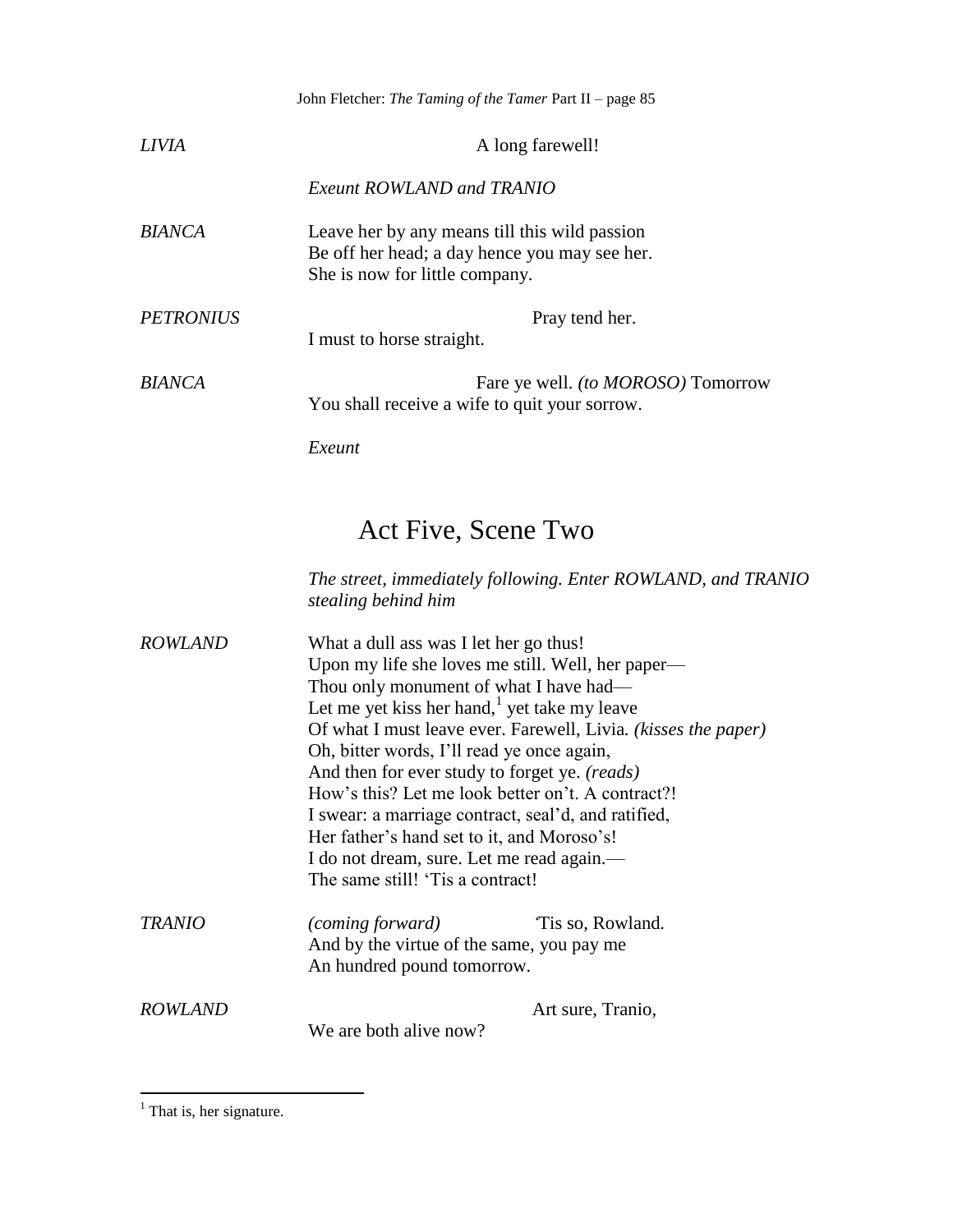|                | John Fletcher: The Taming of the Tamer Part II - page 86                                                                                         |
|----------------|--------------------------------------------------------------------------------------------------------------------------------------------------|
| <b>TRANIO</b>  | Wonder not; ye have lost!                                                                                                                        |
| <b>ROWLAND</b> | If this be true, I grant it.                                                                                                                     |
| <b>TRANIO</b>  | Tis most certain,<br>There's a ring for you too. (gives a ring) You know it?                                                                     |
| <b>ROWLAND</b> | Yes!                                                                                                                                             |
| <b>TRANIO</b>  | When shall I have my money?                                                                                                                      |
| <b>ROWLAND</b> | Stay ye, stay;<br>When shall I marry her?                                                                                                        |
| <b>TRANIO</b>  | Tonight.                                                                                                                                         |
| <b>ROWLAND</b> | Take heed now<br>You do not trifle with me. If you do,<br>You'll find more payment than your money comes to!<br>Swear me directly: am I Rowland? |
| <b>TRANIO</b>  | Yes.                                                                                                                                             |
| <b>ROWLAND</b> | Am I awake?                                                                                                                                      |
| <b>TRANIO</b>  | Ye are.                                                                                                                                          |
| <b>ROWLAND</b> | Am I in health?                                                                                                                                  |
| <b>TRANIO</b>  | As far as I conceive.                                                                                                                            |
| <b>ROWLAND</b> | Was I with Livia?                                                                                                                                |
| <b>TRANIO</b>  | You were, and had this contract.                                                                                                                 |
| <b>ROWLAND</b> | And shall I enjoy her?                                                                                                                           |
| <b>TRANIO</b>  | Yes, if ye dare.                                                                                                                                 |
| <b>ROWLAND</b> | Swear to all these.                                                                                                                              |
| <b>TRANIO</b>  | I will,<br>For by my honesty and faith and conscience,<br>All this is certain.                                                                   |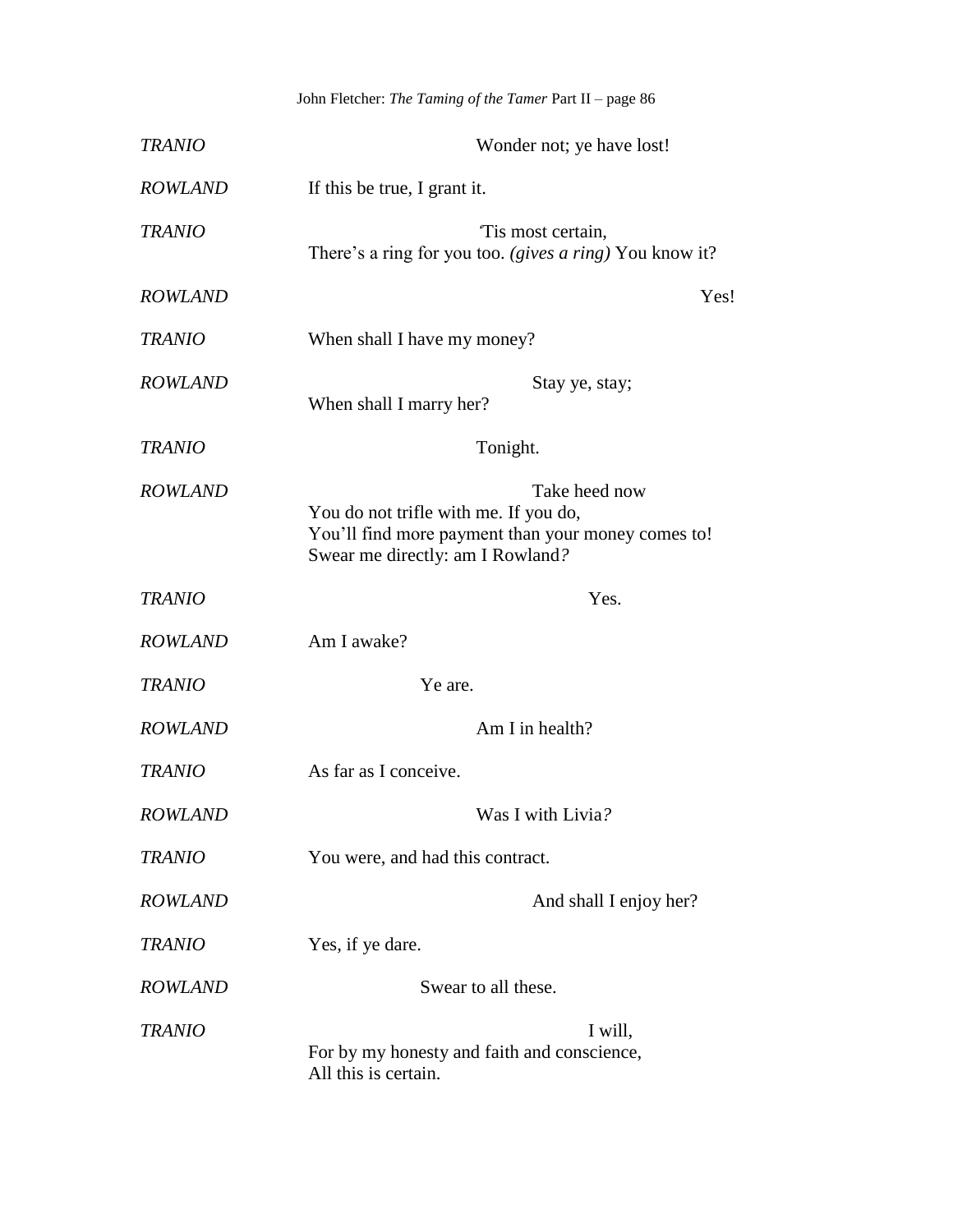|                | John Fletcher: <i>The Taming of the Tamer</i> Part II – page 87                                                                  |
|----------------|----------------------------------------------------------------------------------------------------------------------------------|
| <i>ROWLAND</i> | Let's remove our places. $1$                                                                                                     |
|                | They do so                                                                                                                       |
|                | Swear it again.                                                                                                                  |
| <b>TRANIO</b>  | By heav'n 'tis true.                                                                                                             |
| <i>ROWLAND</i> | I have lost then, and heaven knows I am glad on't!<br>Let's go, and tell me all, and tell me how,<br>For yet I am a pagan in it. |
| <i>TRANIO</i>  | I have a priest too,<br>And all shall come as even as two testers. <sup>2</sup>                                                  |
|                | Exeunt                                                                                                                           |

## Act Five, Scene Three

*Outside Petruchio's house. Enter JAQUES and PEDRO*

| <b>PEDRO</b>  | Oh, Jaques—!                                                                              |
|---------------|-------------------------------------------------------------------------------------------|
|               | What a most blessed turn hast he—                                                         |
| <b>JAQUES</b> | I hope so.                                                                                |
| <b>PEDRO</b>  | —To have the sea between him and this woman.<br>Nothing can drown her tongue but a storm. |
| <b>PEDRO</b>  | Now could I wish her in his trunk.                                                        |
| <b>JAQUES</b> | God shield, man.                                                                          |
|               | I had rather have a bear in't.                                                            |
| <i>PEDRO</i>  | Yes, I'll tell ye:                                                                        |
|               | For in the passage, if a tempest take him,                                                |
|               | As many do, and the master cry,                                                           |
|               | "Lighten the ship of all hands, or we perish!"                                            |
|               | Then that for one should overboard presently!                                             |

<sup>&</sup>lt;sup>1</sup> Switch, exchange.

 $2^2$  A coin worth sixpence (originally worth a shilling during the reigns of Henry VII-Edward VI).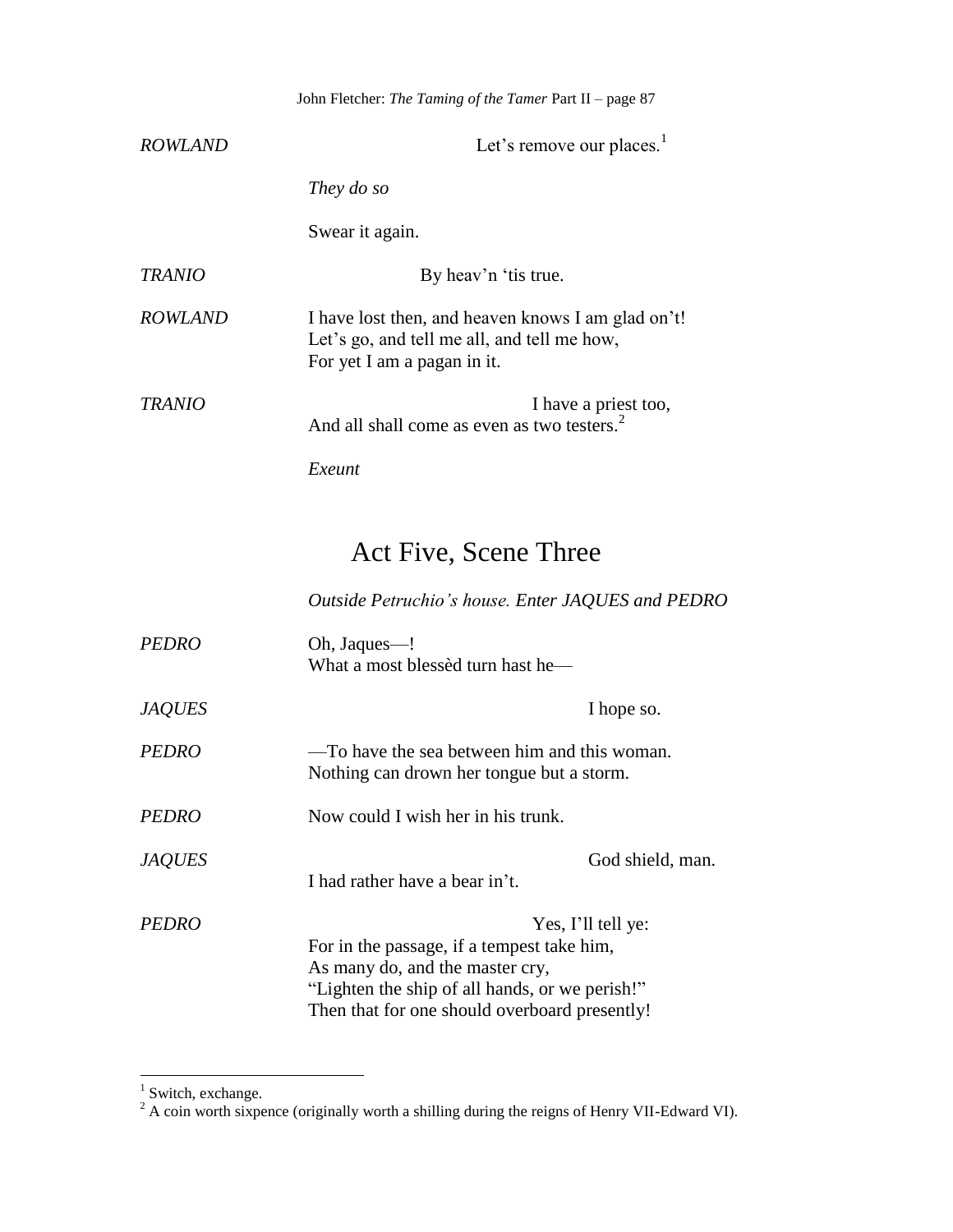|                  | John Fletcher: The Taming of the Tamer Part II - page 88                                                                                                                                                                     |
|------------------|------------------------------------------------------------------------------------------------------------------------------------------------------------------------------------------------------------------------------|
| <b>JAQUES</b>    | She would spoil the fishing on this coast forever;<br>For none would keep her company but dogfish<br>Or porpoises. She would make god Neptune<br>And his fire-fork as weary of the Channel<br>As ever boy was of the school. |
| <b>PEDRO</b>     | Oh, her tongue, her tongue.                                                                                                                                                                                                  |
| <b>JAQUES</b>    | Rather her many tongues.                                                                                                                                                                                                     |
| <b>PEDRO</b>     | Or rather, strange tongues.                                                                                                                                                                                                  |
| <b>JAQUES</b>    | Her lying tongue.                                                                                                                                                                                                            |
| <b>PEDRO</b>     | Her lisping tongue.                                                                                                                                                                                                          |
| <b>JAQUES</b>    | Her long tongue.                                                                                                                                                                                                             |
| <b>PEDRO</b>     | Her lawless tongue.                                                                                                                                                                                                          |
| <b>JAQUES</b>    | Her loud tongue.                                                                                                                                                                                                             |
| <b>PEDRO</b>     | Her licorice tongue—                                                                                                                                                                                                         |
| <b>JAQUES</b>    | And many stranger tongues than ever Babel had.                                                                                                                                                                               |
|                  | Enter SOPHOCLES in black                                                                                                                                                                                                     |
| <b>SOPHOCLES</b> | The journey's ended.                                                                                                                                                                                                         |
| <b>JAQUES</b>    | What does your worship mean?                                                                                                                                                                                                 |
| <b>SOPHOCLES</b> | Your master—Oh, Petruchio!—Oh, poor fellows!                                                                                                                                                                                 |
| <b>PEDRO</b>     | Oh, Jaques, Jaques! <sup>1</sup>                                                                                                                                                                                             |
| <b>SOPHOCLES</b> | Oh, your master's dead,<br>His body coming back; his wife, his devil,<br>The grief of her—                                                                                                                                   |
| <b>JAQUES</b>    | -Has kill'd him?                                                                                                                                                                                                             |
| <b>SOPHOCLES</b> | Kill'd him. Kill'd him.                                                                                                                                                                                                      |

 $1$  The two-syllable pronunciation is required for the line to scan: "Jake-wees".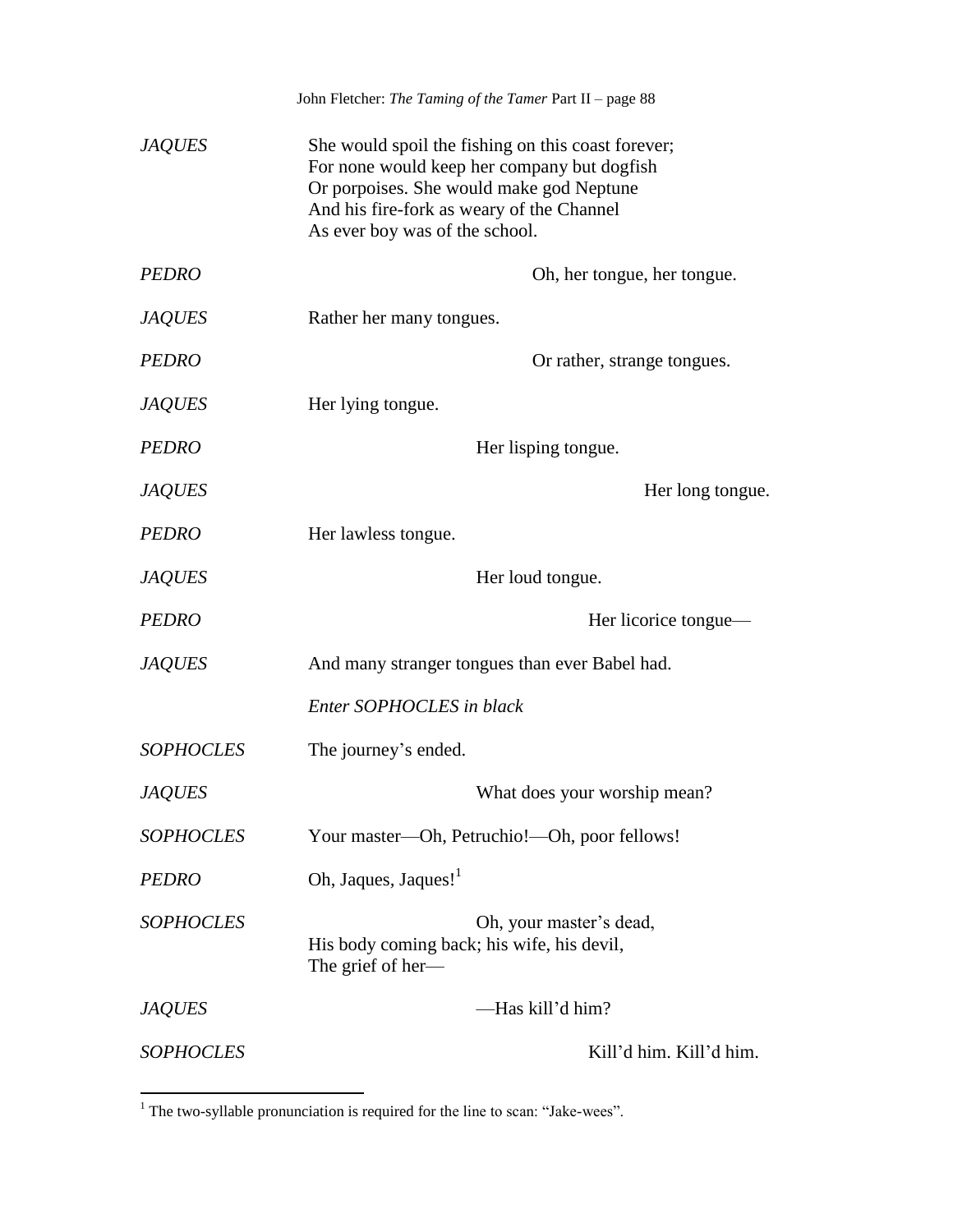|                  | John Fletcher: The Taming of the Tamer Part II - page 89                                                                                                                                                                                                                                                     |
|------------------|--------------------------------------------------------------------------------------------------------------------------------------------------------------------------------------------------------------------------------------------------------------------------------------------------------------|
| <b>PEDRO</b>     | Is there no law to hang her?                                                                                                                                                                                                                                                                                 |
| <b>SOPHOCLES</b> | Get ye in,<br>And let her know her misery. I dare not—<br>For fear impatience seize me—see her more.<br>Bid her for wifehood,<br>For honesty (if she have any in her),<br>Cry if she can; your weeping cannot mend it.<br>The body will be here presently, so tell her—<br>And all his friends to curse her! |
| <b>PEDRO</b>     | Oh, Jaques, Jaques! <sup>1</sup>                                                                                                                                                                                                                                                                             |
| <b>JAQUES</b>    | Oh, my worthy master!                                                                                                                                                                                                                                                                                        |
| <b>PEDRO</b>     | Oh, my most beastly mistress, hang her!                                                                                                                                                                                                                                                                      |
| <b>JAQUES</b>    | Split her!                                                                                                                                                                                                                                                                                                   |
| <b>PEDRO</b>     | Drown her directly!                                                                                                                                                                                                                                                                                          |
| <b>JAQUES</b>    | Starve her!                                                                                                                                                                                                                                                                                                  |
| <b>PEDRO</b>     | Stink upon her!                                                                                                                                                                                                                                                                                              |
| <b>JAQUES</b>    | Stone her to death! May all she eat be eggs,<br>Till she run kicking mad for men.                                                                                                                                                                                                                            |
| <b>PEDRO</b>     | And<br>That man that gives her remedy, pray heav'n<br>He may lose his longings!                                                                                                                                                                                                                              |
| <b>SOPHOCLES</b> | Call her out.                                                                                                                                                                                                                                                                                                |
|                  | Exit JAQUES. Music. Enter PETRONIUS and MOROSO with<br>PALLBEARERS, and PETRUCHIO born in a coffin                                                                                                                                                                                                           |
| <b>PETRONIUS</b> | Set down the body.                                                                                                                                                                                                                                                                                           |
|                  | Enter MARIA in black, and JAQUES                                                                                                                                                                                                                                                                             |
|                  | You are welcome to the last cast of your fortunes;<br>There lies your husband, there your loving husband,<br>There he that was Petruchio, too good for ye;<br>Your stubborn and unworthy way has kill'd him                                                                                                  |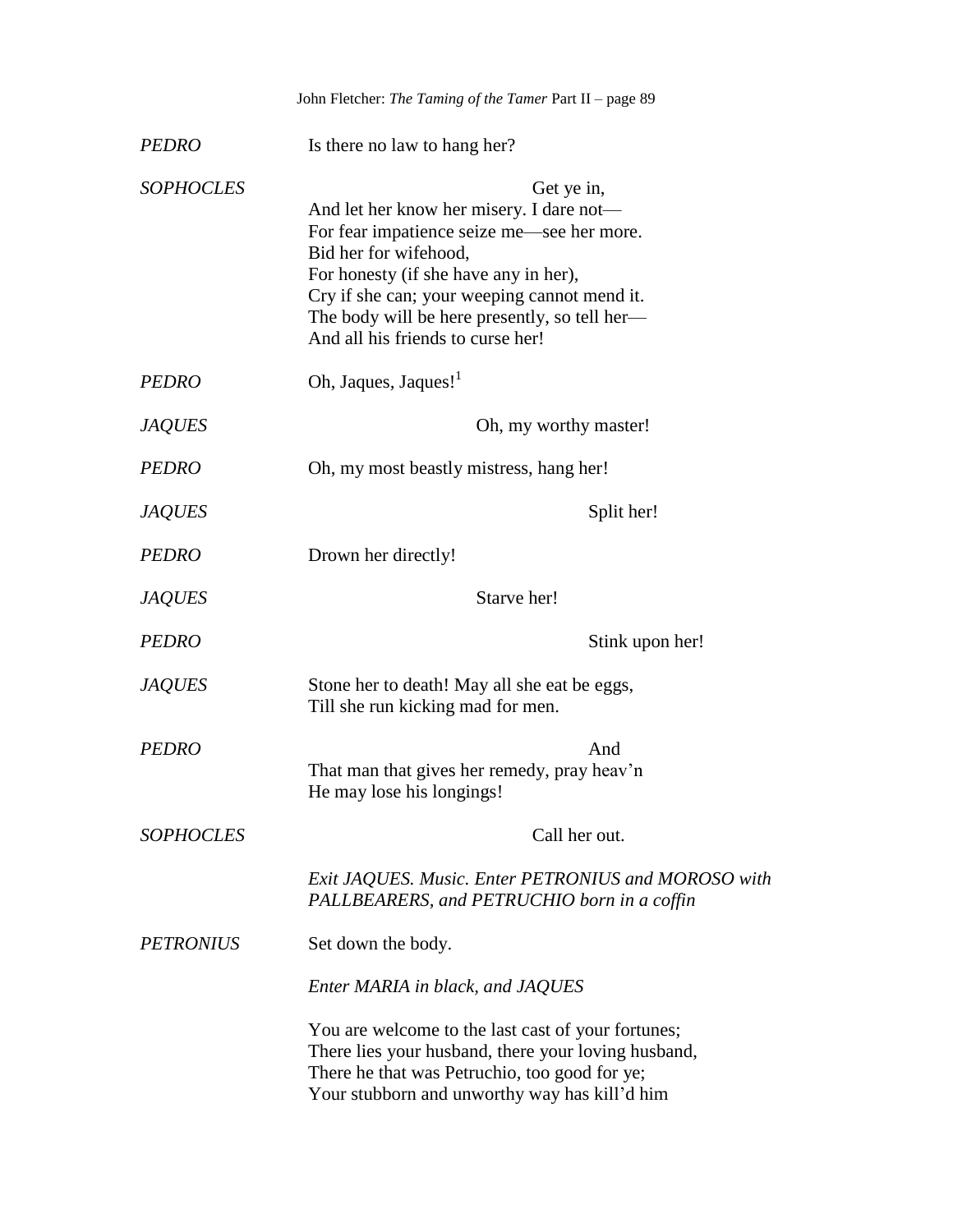| Ere he could reach the sea. If ye can weep<br>Now, ye have cause; begin, and after death<br>Do something yet to th'world to think ye honest. <sup>1</sup><br>So many tears had sav'd him, shed in time;<br>And as they are—so a good mind go with 'em—<br>Yet they may move compassion.<br><b>MARIA</b><br>Pray ye all hear me,<br>And judge me as I am, not as you covet, $2$<br>For that would make me yet more miserable.<br>And truly and unfeignedly I weep it.<br><b>SOPHOCLES</b><br>I see there's some good nature yet left in her.<br>MARIA<br>As he is dead, I weep for—heaven defend it,<br>I never was so childish!—but his life,<br>His poor unmanly wretched foolish life!<br>It's <i>that</i> my full eyes pity; <i>there's</i> my mourning.<br>Dost thou not shame?<br><b>PETRONIUS</b><br>MARIA<br>I do, and even to water,<br>To think what this man was: to think how simple,<br>How far below a man, how far from reason,<br>From common understanding, and all gentry.<br>He had a happy turn: he died. I'll tell ye,<br>These are the wants I weep for, not his person.<br>The memory of this man, had he liv'd<br>But two years longer, had begot more follies<br>Than wealthy Autumn flies. But let him rest;<br>He was a fool, and farewell he.<br><b>PETRUCHIO</b><br><i>(bursting into tears)</i><br>Unbutton me, |                  | John Fletcher: The Taming of the Tamer Part II - page 90 |
|----------------------------------------------------------------------------------------------------------------------------------------------------------------------------------------------------------------------------------------------------------------------------------------------------------------------------------------------------------------------------------------------------------------------------------------------------------------------------------------------------------------------------------------------------------------------------------------------------------------------------------------------------------------------------------------------------------------------------------------------------------------------------------------------------------------------------------------------------------------------------------------------------------------------------------------------------------------------------------------------------------------------------------------------------------------------------------------------------------------------------------------------------------------------------------------------------------------------------------------------------------------------------------------------------------------------------------------------|------------------|----------------------------------------------------------|
|                                                                                                                                                                                                                                                                                                                                                                                                                                                                                                                                                                                                                                                                                                                                                                                                                                                                                                                                                                                                                                                                                                                                                                                                                                                                                                                                              |                  |                                                          |
|                                                                                                                                                                                                                                                                                                                                                                                                                                                                                                                                                                                                                                                                                                                                                                                                                                                                                                                                                                                                                                                                                                                                                                                                                                                                                                                                              |                  | 'Tis true: I have cause to grieve, and mighty cause,     |
|                                                                                                                                                                                                                                                                                                                                                                                                                                                                                                                                                                                                                                                                                                                                                                                                                                                                                                                                                                                                                                                                                                                                                                                                                                                                                                                                              |                  |                                                          |
|                                                                                                                                                                                                                                                                                                                                                                                                                                                                                                                                                                                                                                                                                                                                                                                                                                                                                                                                                                                                                                                                                                                                                                                                                                                                                                                                              |                  | But what's the cause? Mistake me not: not this man,      |
|                                                                                                                                                                                                                                                                                                                                                                                                                                                                                                                                                                                                                                                                                                                                                                                                                                                                                                                                                                                                                                                                                                                                                                                                                                                                                                                                              |                  |                                                          |
|                                                                                                                                                                                                                                                                                                                                                                                                                                                                                                                                                                                                                                                                                                                                                                                                                                                                                                                                                                                                                                                                                                                                                                                                                                                                                                                                              |                  |                                                          |
| All my unhappiness, my misery!                                                                                                                                                                                                                                                                                                                                                                                                                                                                                                                                                                                                                                                                                                                                                                                                                                                                                                                                                                                                                                                                                                                                                                                                                                                                                                               |                  | I die indeed else! Oh, Maria, oh-                        |
| <b>PETRONIUS</b><br>Go to him, whore. I swear that, if he perish,                                                                                                                                                                                                                                                                                                                                                                                                                                                                                                                                                                                                                                                                                                                                                                                                                                                                                                                                                                                                                                                                                                                                                                                                                                                                            |                  | I'll see thee hang'd myself.                             |
|                                                                                                                                                                                                                                                                                                                                                                                                                                                                                                                                                                                                                                                                                                                                                                                                                                                                                                                                                                                                                                                                                                                                                                                                                                                                                                                                              | <b>PETRUCHIO</b> | Why, why, why, Maria?                                    |

<sup>&</sup>lt;sup>1</sup> Virtuous.

 $2^2$  Conceive, imagine.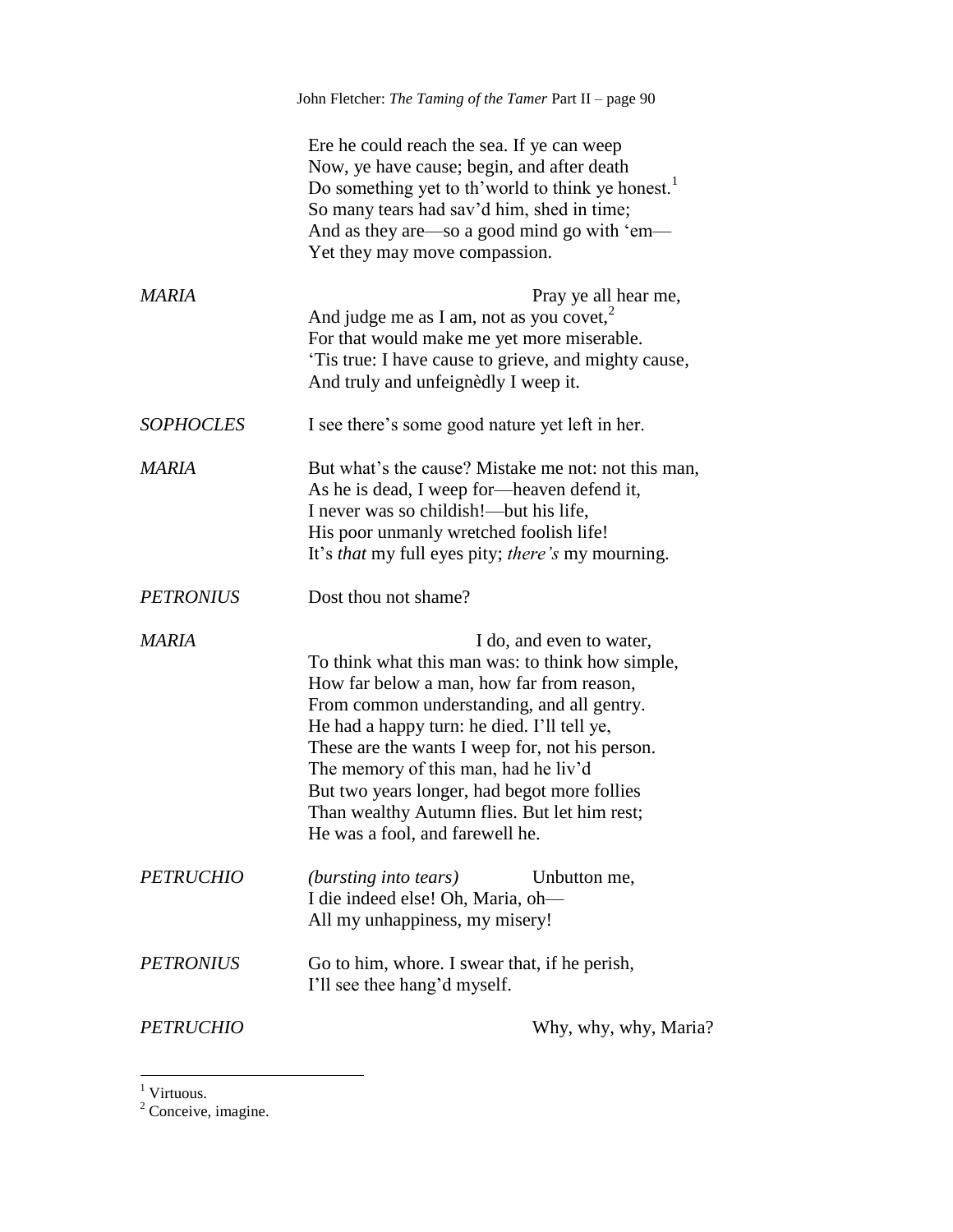|                  | John Fletcher: The Taming of the Tamer Part II - page 91                                                                                                                                                                                                               |
|------------------|------------------------------------------------------------------------------------------------------------------------------------------------------------------------------------------------------------------------------------------------------------------------|
|                  | MARIA comforts PETRUCHIO as he sobs                                                                                                                                                                                                                                    |
| MARIA            | I have done my worst, and have my end: I've tam'd ye—<br>And now am vow'd your servant. Look not strangely,<br>Nor fear what I say to you. Dare you kiss me?<br>Thus I begin my new love.                                                                              |
|                  | They kiss                                                                                                                                                                                                                                                              |
| <b>PETRUCHIO</b> | Once again?                                                                                                                                                                                                                                                            |
| MARIA            | With all my heart.                                                                                                                                                                                                                                                     |
|                  | They kiss                                                                                                                                                                                                                                                              |
| <b>PETRUCHIO</b> | Once again, Maria!                                                                                                                                                                                                                                                     |
|                  | They kiss                                                                                                                                                                                                                                                              |
|                  | Oh, gentlemen, I know not where I am!                                                                                                                                                                                                                                  |
| <b>SOPHOCLES</b> | Get ye to bed then: there you'll quickly know, sir!                                                                                                                                                                                                                    |
| <b>PETRUCHIO</b> | Never no more your old tricks?                                                                                                                                                                                                                                         |
| MARIA            | Never, sir.                                                                                                                                                                                                                                                            |
| <b>PETRUCHIO</b> | You shall not need, for-as I have a faith-<br>No cause shall give occasion.                                                                                                                                                                                            |
| <b>MARIA</b>     | As I am honest,<br>And as I am a maid yet, all my life<br>From this hour hence—since ye make so free profession—<br>I dedicate in service to your pleasure.                                                                                                            |
| <b>SOPHOCLES</b> | Aye, marry, this goes roundly off.                                                                                                                                                                                                                                     |
| <b>PETRUCHIO</b> | Go, Jaques,<br>Get all the best meat may be bought for money,<br>And let the hogshead's blood. <sup>1</sup> I am born again!<br>Well, little England, $^2$ when I see a husband<br>Of any other nation stern or jealous,<br>I'll wish him but a woman of thy breeding! |

<sup>&</sup>lt;sup>1</sup> Pour out the wine and beer.

 $2^2$  A new pet name for Maria.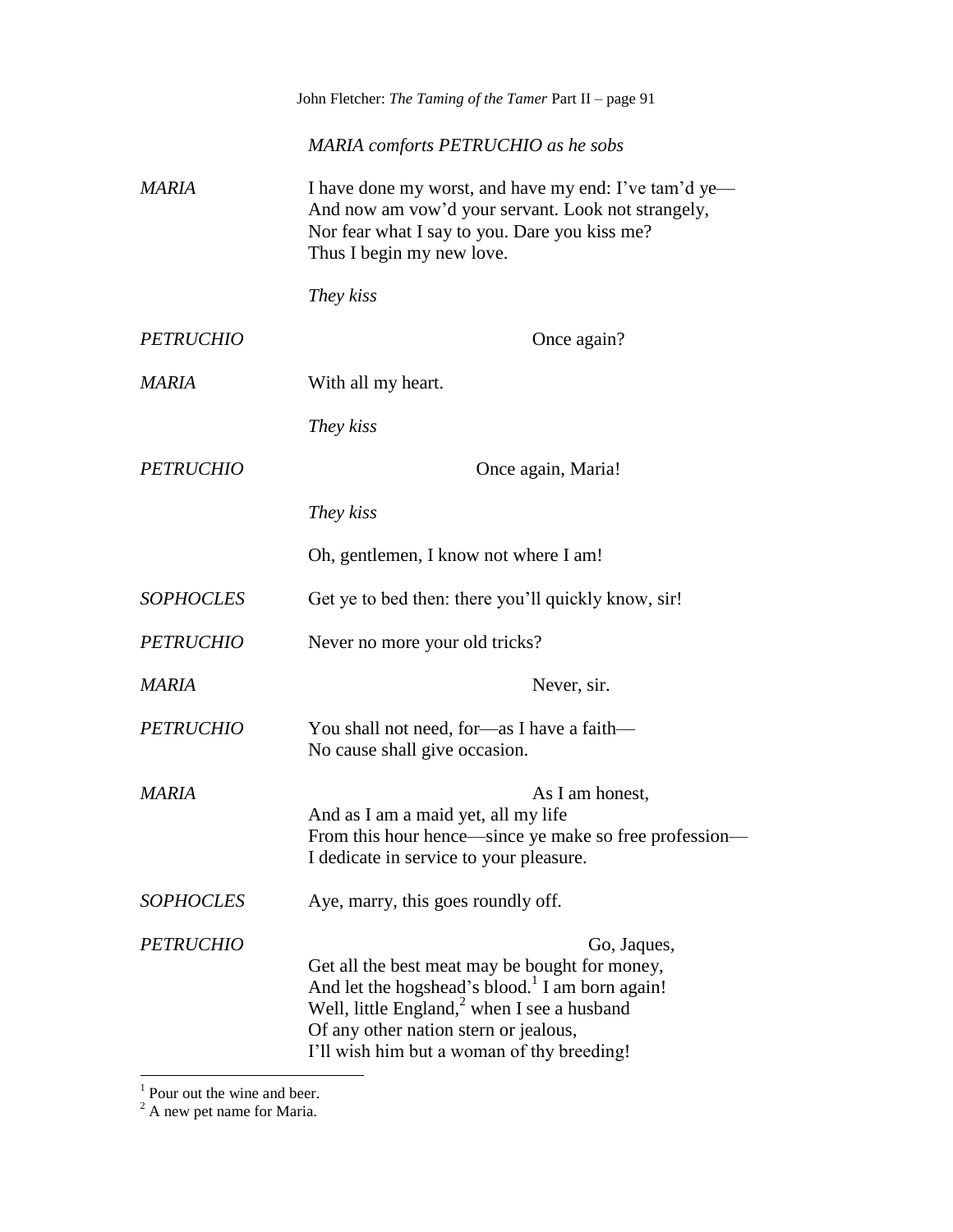|                  | John Fletcher: The Taming of the Tamer Part II - page 92                                                                                               |
|------------------|--------------------------------------------------------------------------------------------------------------------------------------------------------|
|                  | Enter ROWLAND, LIVIA, BIANCA, and TRANIO as from<br>marriage                                                                                           |
| <b>PETRONIUS</b> | What have we here?                                                                                                                                     |
| <b>ROWLAND</b>   | Another morris, sir,<br>That you must pipe to.                                                                                                         |
| <b>TRANIO</b>    | A poor married couple<br>Desire an offering, sir.                                                                                                      |
| <b>BIANCA</b>    | Never frown at it,<br>You cannot mend it now. (showing the document) There's your<br>own hand,<br>And yours, Moroso, to confirm the bargain.           |
| <b>PETRONIUS</b> | $My$ hand?                                                                                                                                             |
| <b>MOROSO</b>    | Or mine?                                                                                                                                               |
| <b>BIANCA</b>    | You'll find it so.                                                                                                                                     |
| <b>PETRONIUS</b> | A trick!<br>I swear, a trick!                                                                                                                          |
| <b>BIANCA</b>    | Yes sir, we trick'd ye.                                                                                                                                |
| <i>LIVIA</i>     | Father-                                                                                                                                                |
| <b>PETRONIUS</b> | Hast thou lain with him?! Speak!                                                                                                                       |
| <b>LIVIA</b>     | Yes, truly, sir.                                                                                                                                       |
| <b>PETRONIUS</b> | And hast thou done the deed, boy?                                                                                                                      |
| <b>ROWLAND</b>   | I have done, sir,<br>That that will serve the turn, I think.                                                                                           |
| <b>PETRUCHIO</b> | A match then. $2$<br>I'll be the maker up of this. Moroso,<br>There's now no remedy, you see. Be willing;<br>For be or be not, he must have the wench. |

 $1$  Morris dancing was often featured in wedding celebrations.

 $2^2$  Once consummated, a marriage was written in stone. Before that, it might be annulled.